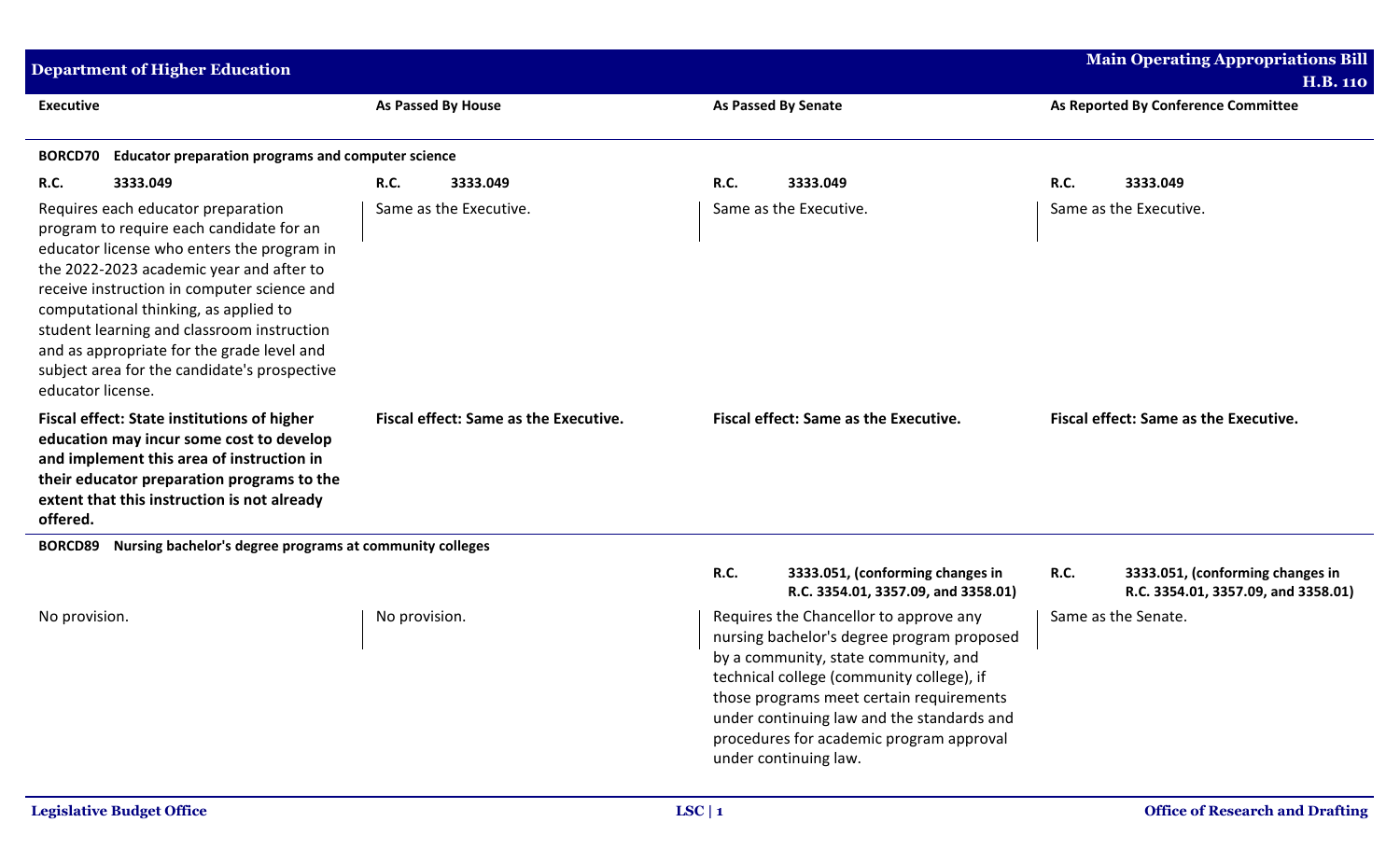| <b>Department of Higher Education</b>                      | <b>Main Operating Appropriations Bill</b><br><b>H.B. 110</b>                                                                                                                                                                                                                                        |                                                                                                                                                                                                                                                                                                                                           |                                                                       |
|------------------------------------------------------------|-----------------------------------------------------------------------------------------------------------------------------------------------------------------------------------------------------------------------------------------------------------------------------------------------------|-------------------------------------------------------------------------------------------------------------------------------------------------------------------------------------------------------------------------------------------------------------------------------------------------------------------------------------------|-----------------------------------------------------------------------|
| <b>Executive</b>                                           | <b>As Passed By House</b>                                                                                                                                                                                                                                                                           | <b>As Passed By Senate</b>                                                                                                                                                                                                                                                                                                                | As Reported By Conference Committee                                   |
| No provision.                                              | No provision.                                                                                                                                                                                                                                                                                       | Requires the community college, upon<br>approval of the Chancellor, to establish an<br>accredited nursing bachelor's degree<br>program.                                                                                                                                                                                                   | Same as the Senate.                                                   |
|                                                            |                                                                                                                                                                                                                                                                                                     | Fiscal effect: A community college wishing<br>to operate a nursing bachelor's degree<br>program will incur costs in creating one.<br>However, any costs may be offset, at least<br>in part, from revenue received from tuition<br>and State Share of Instruction (SSI) subsidy<br>payments from DHE for course and degree<br>completions. | Fiscal effect: Same as the Senate.                                    |
| <b>BORCD72</b> Commercial Truck Driver Student Aid Program |                                                                                                                                                                                                                                                                                                     |                                                                                                                                                                                                                                                                                                                                           |                                                                       |
|                                                            | <b>R.C.</b><br>3333.125, (conforming changes in<br>R.C. 3333.38 and 3345.32)                                                                                                                                                                                                                        |                                                                                                                                                                                                                                                                                                                                           | R.C.<br>3333.125, (conforming changes in<br>R.C. 3333.38 and 3345.32) |
| No provision.                                              | <b>Establishes the Commercial Truck Driver</b><br>Student Aid Program, under which the<br>Chancellor must provide a combination of a<br>grant and loan to eligible students enrolled<br>in a certified commercial driver's license<br>program at a certified commercial driver's<br>license school. | No provision.                                                                                                                                                                                                                                                                                                                             | Same as the House.                                                    |
| No provision.                                              | Requires the Chancellor to adopt rules for<br>the program, including rules for loan terms<br>and conditions, certification requirements<br>for schools, and any additional eligibility<br>criteria the Chancellor determines is needed<br>for participating individuals.                            | No provision.                                                                                                                                                                                                                                                                                                                             | Same as the House.                                                    |
| No provision.                                              | Qualifies a student for an award if the<br>student: (1) is an Ohio resident; (2) is                                                                                                                                                                                                                 | No provision.                                                                                                                                                                                                                                                                                                                             | Same as the House.                                                    |
| <b>Legislative Budget Office</b>                           |                                                                                                                                                                                                                                                                                                     | $LSC$   2                                                                                                                                                                                                                                                                                                                                 | <b>Office of Research and Drafting</b>                                |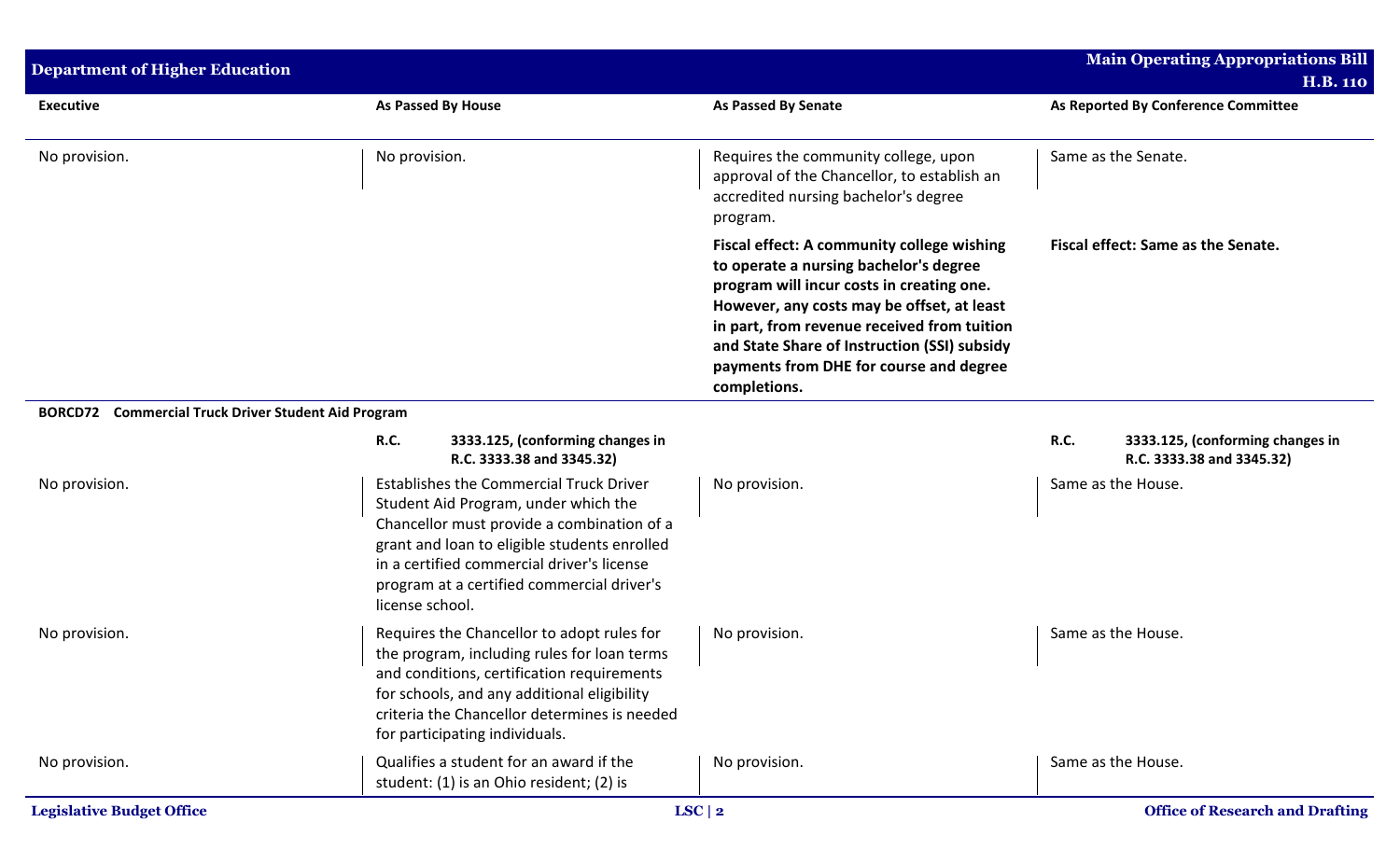| <b>Department of Higher Education</b> |                                                                                                                                                                                                                                                                                                                                                                                           |                            | <b>Main Operating Appropriations Bill</b> |  |  |
|---------------------------------------|-------------------------------------------------------------------------------------------------------------------------------------------------------------------------------------------------------------------------------------------------------------------------------------------------------------------------------------------------------------------------------------------|----------------------------|-------------------------------------------|--|--|
|                                       |                                                                                                                                                                                                                                                                                                                                                                                           |                            | <b>H.B. 110</b>                           |  |  |
| <b>Executive</b>                      | <b>As Passed By House</b>                                                                                                                                                                                                                                                                                                                                                                 | <b>As Passed By Senate</b> | As Reported By Conference Committee       |  |  |
|                                       | enrolled in a certified commercial driver's<br>license school; (3) passes a drug test; (4) has<br>three or fewer moving violations in two<br>consecutive years; (5) has not pled guilty to<br>or been convicted of operating a motor<br>vehicle under the influence of alcohol or<br>drugs; and (6) meets other criteria<br>established by the Chancellor.                                |                            |                                           |  |  |
| No provision.                         | Disqualifies a student if the student has<br>three moving violations in two consecutive<br>years or pleads guilty or is convicted of<br>operating a motor vehicle under the<br>influence while enrolled in the program.                                                                                                                                                                   | No provision.              | Same as the House.                        |  |  |
| No provision.                         | Requires a student who receives an award to<br>commit to residing and being employed in<br>Ohio as a truck driver for a minimum of one<br>year upon completion of a certified<br>commercial driver's license program.                                                                                                                                                                     | No provision.              | Same as the House.                        |  |  |
| No provision.                         | Specifies that (1) a student's grant amount is<br>one half of the student's remaining state<br>cost of attendance after the student's<br>federal Pell grant and expected family<br>contribution (EFC) are applied to the<br>student's instructional and general charges<br>for the certified commercial driver's license<br>school, and (2) a student's loan amount is<br>the other half. | No provision.              | Same as the House.                        |  |  |
| No provision.                         | Specifies that the amount of a grant and<br>loan awarded to a student is in addition to<br>any amount the student receives under the                                                                                                                                                                                                                                                      | No provision.              | Same as the House.                        |  |  |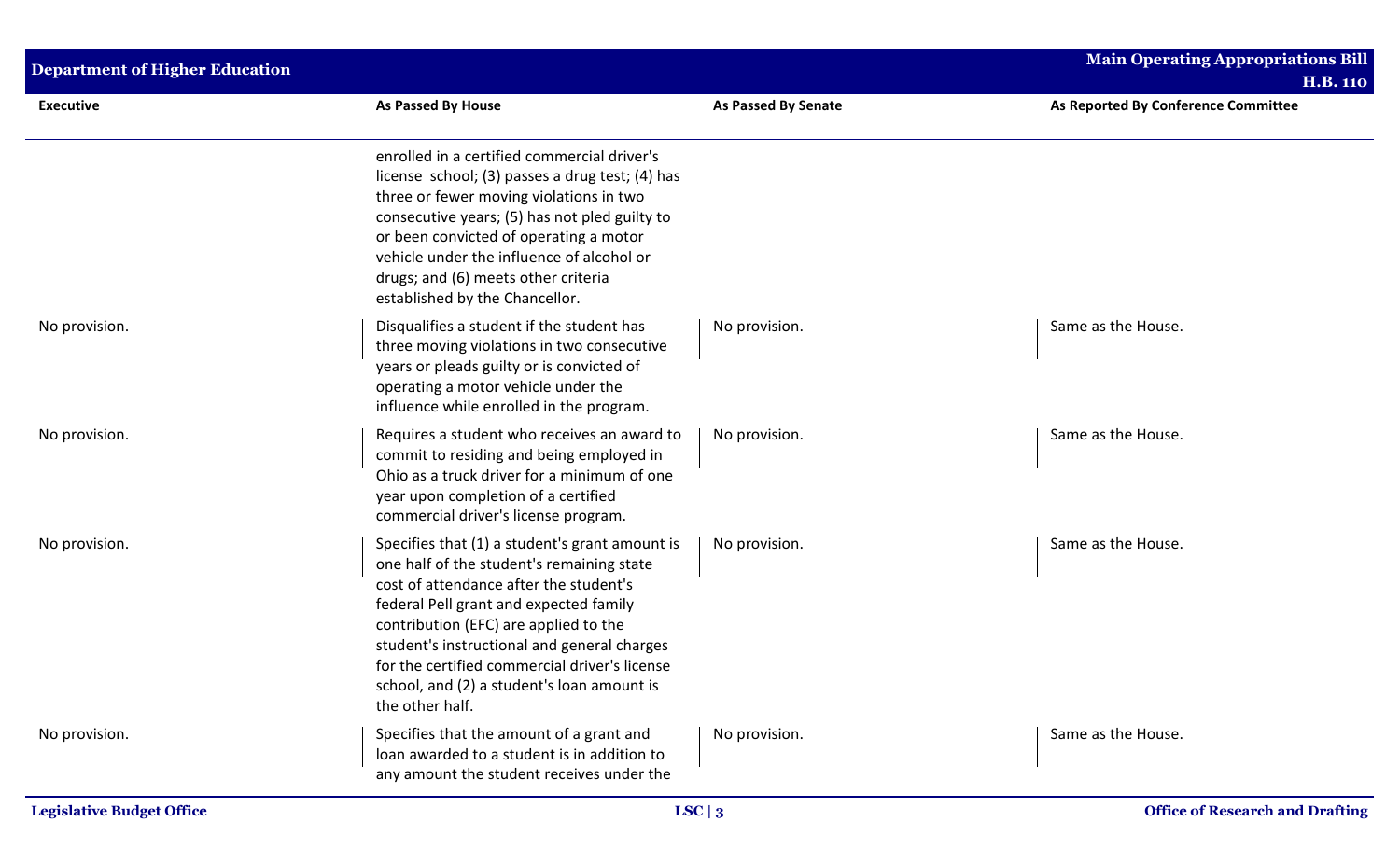| <b>Department of Higher Education</b> |                                                                                                                                                                                                                                                                                                                                                                                                                                                                                                                                                                                    |                            | <b>Main Operating Appropriations Bill</b><br><b>H.B. 110</b> |
|---------------------------------------|------------------------------------------------------------------------------------------------------------------------------------------------------------------------------------------------------------------------------------------------------------------------------------------------------------------------------------------------------------------------------------------------------------------------------------------------------------------------------------------------------------------------------------------------------------------------------------|----------------------------|--------------------------------------------------------------|
| <b>Executive</b>                      | <b>As Passed By House</b>                                                                                                                                                                                                                                                                                                                                                                                                                                                                                                                                                          | <b>As Passed By Senate</b> | As Reported By Conference Committee                          |
|                                       | Ohio College Opportunity Grant (OCOG)<br>program. Requires the Chancellor to<br>decrease the amount of the loan by the<br>amount of OCOG received by the eligible<br>student.                                                                                                                                                                                                                                                                                                                                                                                                      |                            |                                                              |
| No provision.                         | Requires each student who accepts a grant<br>to sign a promissory note payable to the<br>state in the event that the student either<br>fails to complete the certified commercial<br>driver's license program or fails to meet the<br>one-year residency and employment<br>requirement. Specifies that the amount<br>payable under the note is the amount of the<br>grant plus any interest accrued annually<br>beginning either one calendar year after the<br>student completes a program or<br>immediately after a student disenrolls from,<br>or does not complete, a program. | No provision.              | Same as the House.                                           |
| No provision.                         | <b>Establishes the Commercial Truck Driver</b><br>Student Aid Fund to consist of funds<br>appropriated by the General Assembly for<br>the program, and loan repayments.                                                                                                                                                                                                                                                                                                                                                                                                            | No provision.              | Same as the House.                                           |
|                                       | Fiscal effect: Grants and loans under the<br>program are each supported with earmarks<br>of up to \$1.25 million in each fiscal year<br>from GRF line item 235595, Commercial<br><b>Truck Driver Student Aid Program (see</b><br>BORCD73).                                                                                                                                                                                                                                                                                                                                         |                            | Fiscal effect: Same as the House.                            |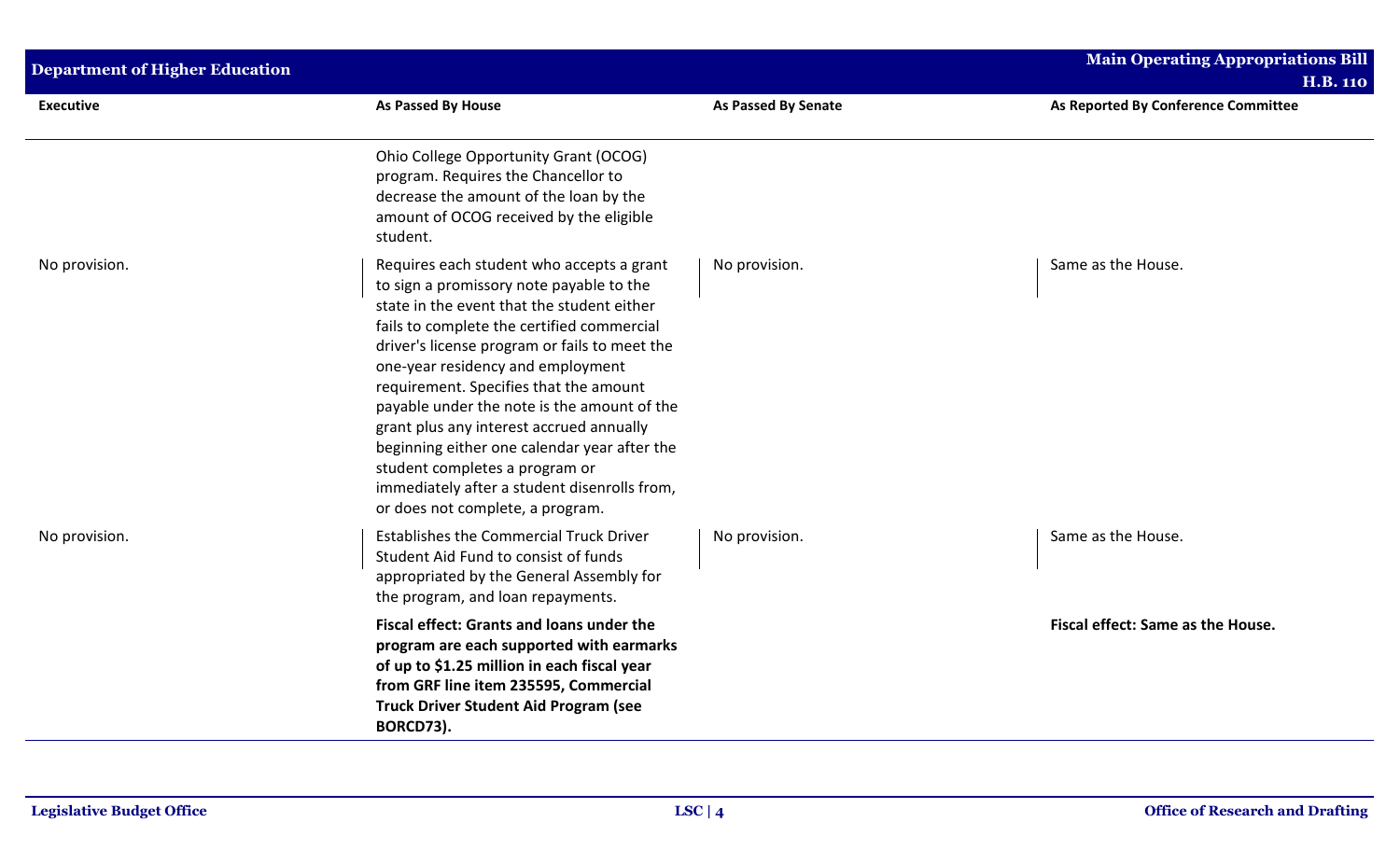|                  | <b>Department of Higher Education</b>                                                                                                                                                                                                                                                                                                                                                                                           |                           |                                                                                      |             |                                                                                      |             | <b>Main Operating Appropriations Bill</b>                                            |  |
|------------------|---------------------------------------------------------------------------------------------------------------------------------------------------------------------------------------------------------------------------------------------------------------------------------------------------------------------------------------------------------------------------------------------------------------------------------|---------------------------|--------------------------------------------------------------------------------------|-------------|--------------------------------------------------------------------------------------|-------------|--------------------------------------------------------------------------------------|--|
| <b>Executive</b> |                                                                                                                                                                                                                                                                                                                                                                                                                                 | <b>As Passed By House</b> |                                                                                      |             | <b>As Passed By Senate</b>                                                           |             | <b>H.B. 110</b><br>As Reported By Conference Committee                               |  |
| <b>BORCD2</b>    | <b>FAFSA data system</b>                                                                                                                                                                                                                                                                                                                                                                                                        |                           |                                                                                      |             |                                                                                      |             |                                                                                      |  |
| <b>R.C.</b>      | 3333.301, 3313.6026 (conforming<br>changes in R.C. 3314.03, 3326.11,<br>and 3328.24)                                                                                                                                                                                                                                                                                                                                            | <b>R.C.</b>               | 3333.301, 3313.6026 (conforming<br>changes in R.C. 3314.03, 3326.11,<br>and 3328.24) | <b>R.C.</b> | 3333.301, 3313.6026 (conforming<br>changes in R.C. 3314.03, 3326.11,<br>and 3328.24) | <b>R.C.</b> | 3333.301, 3313.6026 (conforming<br>changes in R.C. 3314.03, 3326.11,<br>and 3328.24) |  |
| school students. | Requires the Chancellor and the<br>Management Council of the Ohio Education<br>Computer Network (OECN) to establish a<br>data system to track the Free Application for<br>Federal Student Aid (FAFSA) completion rate<br>of Ohio's public and chartered nonpublic                                                                                                                                                               |                           | Same as the Executive.                                                               |             | Same as the Executive.                                                               |             | Same as the Executive.                                                               |  |
|                  | Requires the Chancellor and Management<br>Council to develop guidelines and<br>procedures to operate the data system.                                                                                                                                                                                                                                                                                                           |                           | Same as the Executive.                                                               |             | Same as the Executive.                                                               |             | Same as the Executive.                                                               |  |
|                  | Permits the Chancellor to publish and share<br>aggregate FAFSA data, including completion<br>counts and rates for Ohio and each school<br>district, community school, STEM school,<br>and chartered nonpublic school.                                                                                                                                                                                                           |                           | Same as the Executive.                                                               |             | Same as the Executive.                                                               |             | Same as the Executive.                                                               |  |
|                  | Requires each school district and each<br>community school, STEM school, and<br>chartered nonpublic school that is a high<br>school to: (1) enter into a data sharing<br>agreement with the Chancellor for the<br>purposes of operating the data system, and<br>(2) provide principals and school counselors<br>with access to the system to assist with<br>efforts to support and encourage students<br>to complete the FAFSA. |                           | Same as the Executive.                                                               |             | Same as the Executive.                                                               |             | Same as the Executive.                                                               |  |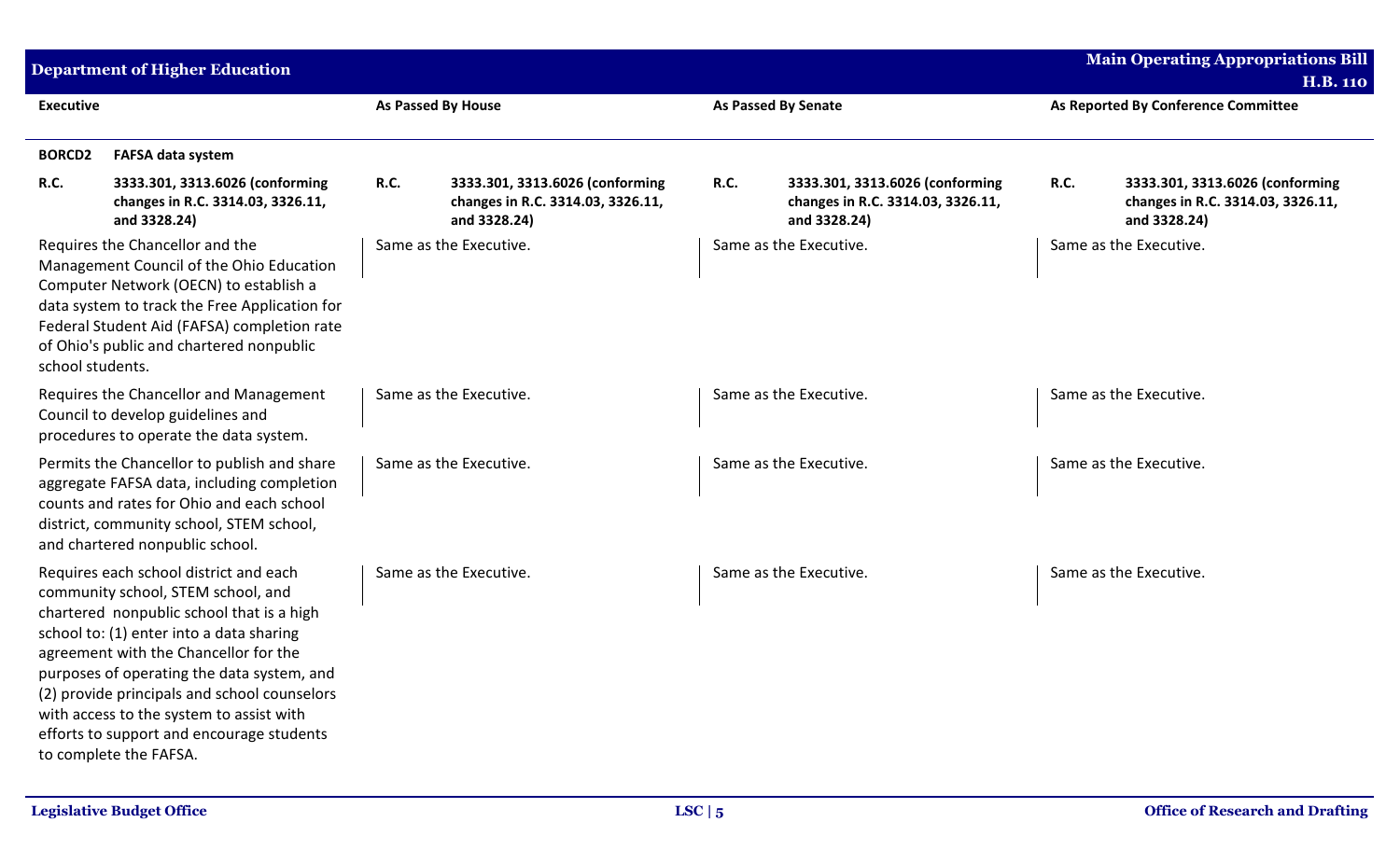| <b>Department of Higher Education</b>                                                                                                                                                                                                                                                                                                                                                                                                                                                       |                                                                                                                                                                                                                          |                                                                                                                                                                                                                                         | <b>Main Operating Appropriations Bill</b> |
|---------------------------------------------------------------------------------------------------------------------------------------------------------------------------------------------------------------------------------------------------------------------------------------------------------------------------------------------------------------------------------------------------------------------------------------------------------------------------------------------|--------------------------------------------------------------------------------------------------------------------------------------------------------------------------------------------------------------------------|-----------------------------------------------------------------------------------------------------------------------------------------------------------------------------------------------------------------------------------------|-------------------------------------------|
|                                                                                                                                                                                                                                                                                                                                                                                                                                                                                             |                                                                                                                                                                                                                          |                                                                                                                                                                                                                                         | <b>H.B. 110</b>                           |
| <b>Executive</b>                                                                                                                                                                                                                                                                                                                                                                                                                                                                            | <b>As Passed By House</b>                                                                                                                                                                                                | <b>As Passed By Senate</b>                                                                                                                                                                                                              | As Reported By Conference Committee       |
| <b>Fiscal effect: DHE contracted with the</b><br><b>Management Council in December 2019 to</b><br>develop the data system, which is now<br>operable. DHE reports that 541 (89%)<br>school districts have already opted to share<br>data in the system. DHE anticipates using a<br>portion of the \$22.6 million in federal<br><b>CARES Act funds appropriated in FED Fund</b><br>3HQ0 line item 235509, GEER-Higher<br><b>Education Initiatives, to further support</b><br>this initiative. | <b>Fiscal effect: Same as the Executive.</b>                                                                                                                                                                             | Fiscal effect: Same as the Executive.                                                                                                                                                                                                   | Fiscal effect: Same as the Executive.     |
| <b>BORCD74</b>                                                                                                                                                                                                                                                                                                                                                                                                                                                                              | In-state tuition for certain out-of-state students who enroll in a graduate program                                                                                                                                      |                                                                                                                                                                                                                                         |                                           |
|                                                                                                                                                                                                                                                                                                                                                                                                                                                                                             | <b>R.C.</b><br>3333.31                                                                                                                                                                                                   | R.C.<br>3333.31                                                                                                                                                                                                                         | R.C.<br>3333.31                           |
| No provision.                                                                                                                                                                                                                                                                                                                                                                                                                                                                               | Grants in-state residency status to a non-<br>Ohio resident for tuition surcharge and state<br>operating subsidy purposes who:                                                                                           | Same as the House, but makes the following<br>changes and additions to the eligibility<br>criteria:                                                                                                                                     | Same as the Senate.                       |
| (1) No provision.                                                                                                                                                                                                                                                                                                                                                                                                                                                                           | (1) Completes a bachelor's degree program<br>at a state institution of higher education, and                                                                                                                             | (1) Same as the House, but requires the non-<br>Ohio resident to also live in the state and<br>expands the types of institutions at which a<br>student completes a bachelor's degree to<br>any institution of higher education in Ohio; | (1) Same as the Senate.                   |
| (2) No provision.                                                                                                                                                                                                                                                                                                                                                                                                                                                                           | (2) Enrolls in a graduate program, other than<br>one that grants a professional degree, at<br>that or another state institution in the next<br>semester in which the graduate program<br>accepts students for admission. | (2) Same as the House, but requires the<br>student to immediately enroll in a graduate<br>degree program, as determined appropriate<br>by the Chancellor, offered at any state<br>institution of higher education; and,                 | (2) Same as the Senate.                   |
| (3) No provision.                                                                                                                                                                                                                                                                                                                                                                                                                                                                           | (3) No provision.                                                                                                                                                                                                        | (3) Requires the student, while enrolled in<br>the graduate degree program, to reside in<br>Ohio.                                                                                                                                       | (3) Same as the Senate.                   |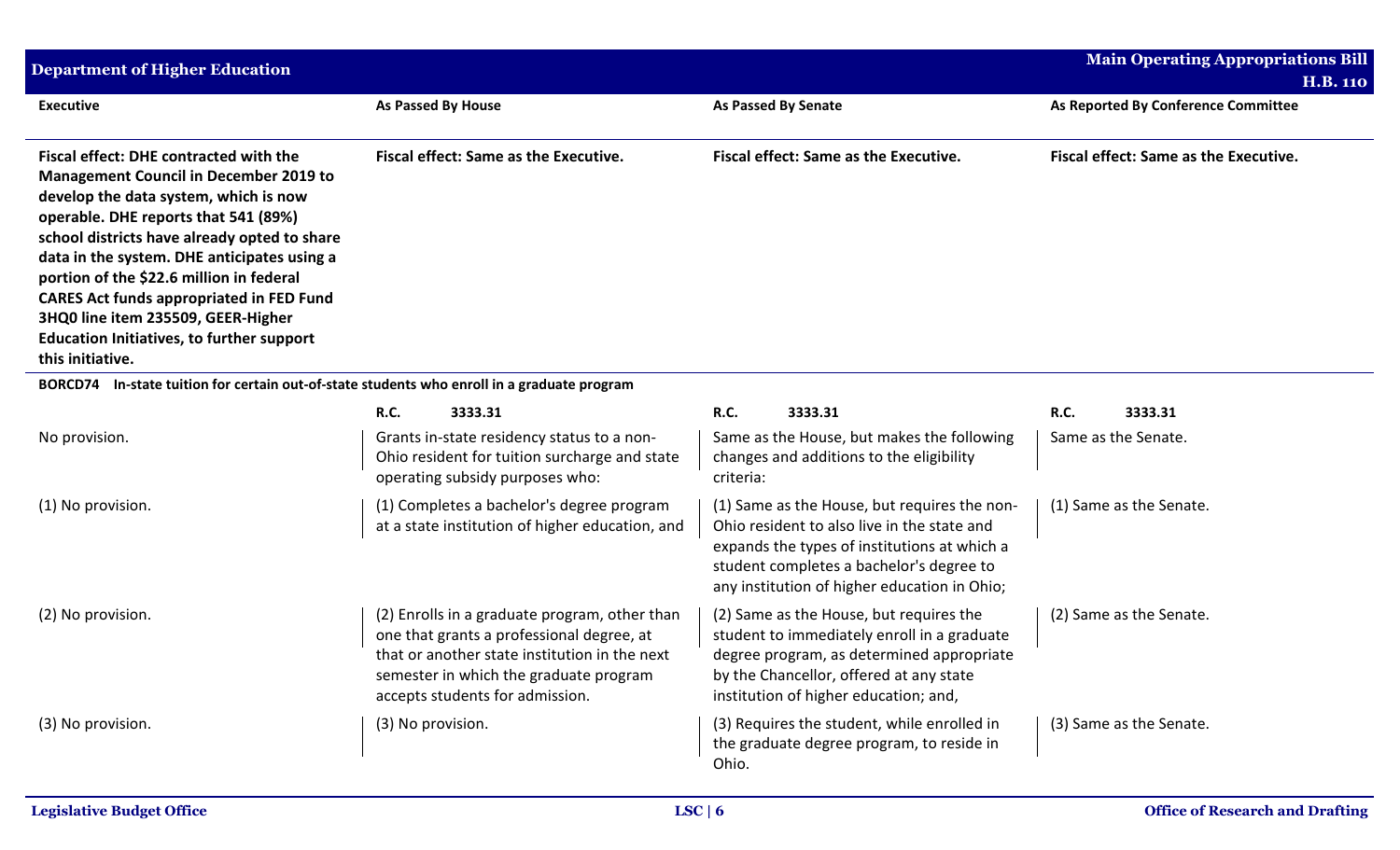|                  | <b>Department of Higher Education</b>                                                                                                                    |                                                                                                                                                                                                                                                                                                                                                                                                                                                                                                                                                                                                                                                                                                                                    |                                                                                                                          |                                                                                                                                                                                                                                       |                                                                                                                          |                                    | <b>Main Operating Appropriations Bill</b><br><b>H.B. 110</b>                                                             |
|------------------|----------------------------------------------------------------------------------------------------------------------------------------------------------|------------------------------------------------------------------------------------------------------------------------------------------------------------------------------------------------------------------------------------------------------------------------------------------------------------------------------------------------------------------------------------------------------------------------------------------------------------------------------------------------------------------------------------------------------------------------------------------------------------------------------------------------------------------------------------------------------------------------------------|--------------------------------------------------------------------------------------------------------------------------|---------------------------------------------------------------------------------------------------------------------------------------------------------------------------------------------------------------------------------------|--------------------------------------------------------------------------------------------------------------------------|------------------------------------|--------------------------------------------------------------------------------------------------------------------------|
| <b>Executive</b> |                                                                                                                                                          | As Passed By House                                                                                                                                                                                                                                                                                                                                                                                                                                                                                                                                                                                                                                                                                                                 |                                                                                                                          |                                                                                                                                                                                                                                       | <b>As Passed By Senate</b>                                                                                               |                                    | As Reported By Conference Committee                                                                                      |
|                  |                                                                                                                                                          | Fiscal effect: May result in a loss in tuition<br>revenue at state institutions of higher<br>education since the institutions enrolling<br>these students will no longer be able to<br>apply a non-resident surcharge. Conversely,<br>the reduced tuition may incentivize these<br>students to enroll in an eligible graduate<br>program at a state institution, which would<br>increase tuition revenues as well as<br>instructional costs at those institutions.<br>State institutions may gain or lose revenue<br>from state share of instruction (SSI) formula<br>payments depending on how the<br>enrollment of these individuals changes the<br>institution's share of institutional outcome<br>factors used in the formula. |                                                                                                                          | Fiscal effect: Same as the House, but may<br>increase the number of eligible individuals<br>as a result of expanding the types of<br>institution from where a non-Ohio resident<br>can first complete a bachelor's degree<br>program. |                                                                                                                          | Fiscal effect: Same as the Senate. |                                                                                                                          |
| <b>BORCD35</b>   |                                                                                                                                                          |                                                                                                                                                                                                                                                                                                                                                                                                                                                                                                                                                                                                                                                                                                                                    | Choose Ohio First Scholarship - Ohio Research Scholars and Ohio Innovative Partnership elimination                       |                                                                                                                                                                                                                                       |                                                                                                                          |                                    |                                                                                                                          |
| R.C.             | 3333.61, 3333.615, 3333.62,<br>3333.63, 3333.64, 3333.69,<br>Repealed: R.C. 3333.611, 3333.612,<br>3333.614, and 3333.67                                 | <b>R.C.</b>                                                                                                                                                                                                                                                                                                                                                                                                                                                                                                                                                                                                                                                                                                                        | 3333.61, 3333.615, 3333.62,<br>3333.63, 3333.64, 3333.69,<br>Repealed: R.C. 3333.611, 3333.612,<br>3333.614, and 3333.67 | R.C.                                                                                                                                                                                                                                  | 3333.61, 3333.615, 3333.62,<br>3333.63, 3333.64, 3333.69,<br>Repealed: R.C. 3333.611, 3333.612,<br>3333.614, and 3333.67 | R.C.                               | 3333.61, 3333.615, 3333.62,<br>3333.63, 3333.64, 3333.69,<br>Repealed: R.C. 3333.611, 3333.612,<br>3333.614, and 3333.67 |
|                  | Eliminates the Ohio Research Scholars<br>Program and the Ohio Innovative<br>Partnership, but retains the Choose Ohio<br>First Scholarship (COF) Program. |                                                                                                                                                                                                                                                                                                                                                                                                                                                                                                                                                                                                                                                                                                                                    | Same as the Executive.                                                                                                   |                                                                                                                                                                                                                                       | Same as the Executive.                                                                                                   |                                    | Same as the Executive.                                                                                                   |
|                  | Eliminates the primary care medical student,<br>primary care nursing student, and primary<br>care dental student components of COF.                      |                                                                                                                                                                                                                                                                                                                                                                                                                                                                                                                                                                                                                                                                                                                                    | Same as the Executive.                                                                                                   |                                                                                                                                                                                                                                       | Same as the Executive.                                                                                                   |                                    | Same as the Executive.                                                                                                   |
|                  | Includes "health professions" in the COF<br>purpose statement, and removes medicine,                                                                     |                                                                                                                                                                                                                                                                                                                                                                                                                                                                                                                                                                                                                                                                                                                                    | Same as the Executive.                                                                                                   |                                                                                                                                                                                                                                       | Same as the Executive.                                                                                                   |                                    | Same as the Executive.                                                                                                   |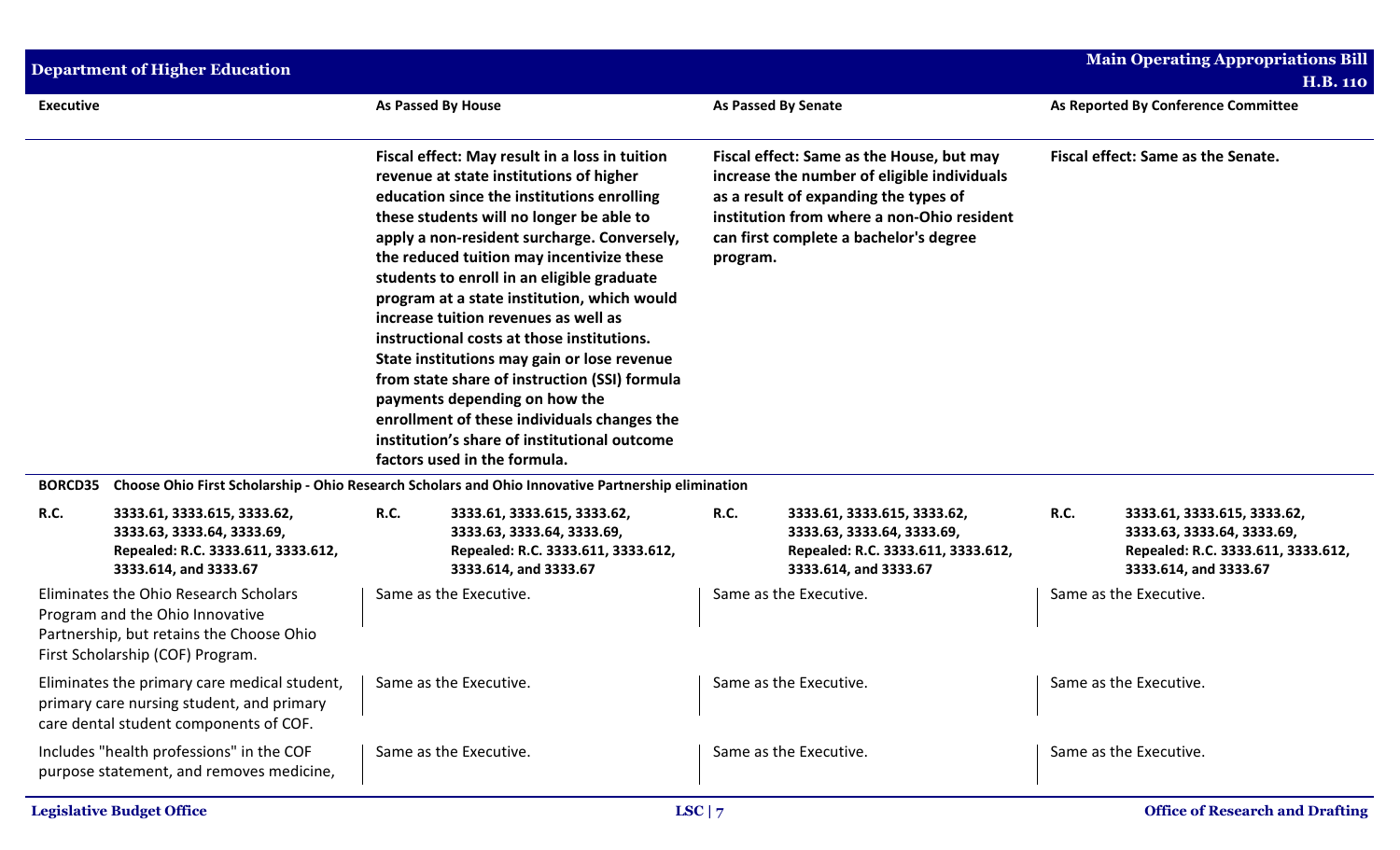| <b>Department of Higher Education</b>                                                                                                                                                                                                                                                                                                                                                                                                                                                                                                                                                                                                                                                                                               |                                       |                                              | <b>Main Operating Appropriations Bill</b>              |
|-------------------------------------------------------------------------------------------------------------------------------------------------------------------------------------------------------------------------------------------------------------------------------------------------------------------------------------------------------------------------------------------------------------------------------------------------------------------------------------------------------------------------------------------------------------------------------------------------------------------------------------------------------------------------------------------------------------------------------------|---------------------------------------|----------------------------------------------|--------------------------------------------------------|
| <b>Executive</b>                                                                                                                                                                                                                                                                                                                                                                                                                                                                                                                                                                                                                                                                                                                    | As Passed By House                    | <b>As Passed By Senate</b>                   | <b>H.B. 110</b><br>As Reported By Conference Committee |
| dentistry, and medical and dental education<br>from the academic fields in which students<br>may receive COF scholarships.                                                                                                                                                                                                                                                                                                                                                                                                                                                                                                                                                                                                          |                                       |                                              |                                                        |
| Fiscal effect: None. COF and the Ohio<br>Research Scholars Program, which provided<br>grants to state institutions of higher<br>education to use in recruiting scientists as<br>faculty members, are under the umbrella of<br>the Ohio Innovative Partnership. According<br>to DHE, Research Scholars has been out of<br>operation for a number of years.<br><b>Eliminating Research Scholars leaves COF as</b><br>the sole program under Ohio Innovative<br>Partnership, thus the elimination of the<br>Partnership too. Similarly, the primary<br>dental, medical, and nursing student<br>components of COF were closed to new<br>recipients beginning in 2019 at the<br>discretion of the Chancellor pursuant to<br>current law. | Fiscal effect: Same as the Executive. | <b>Fiscal effect: Same as the Executive.</b> | Fiscal effect: Same as the Executive.                  |

**BORCD37 Choose Ohio First Scholarship - COF Reserve Fund (Fund 5PV0)**

## **R.C. 3333.613 R.C. 3333.613 R.C. 3333.613 R.C. 3333.613**

Same as the Executive. Same as the Executive, but removes "other sources" as a source of funding for Fund 5PV0.

Same as the Senate.

Extends the sources of funds that the COF Reserve Fund (Fund 5PV0) may receive, in addition to those received from the General Assembly, to include federal and other sources (see BORCD6).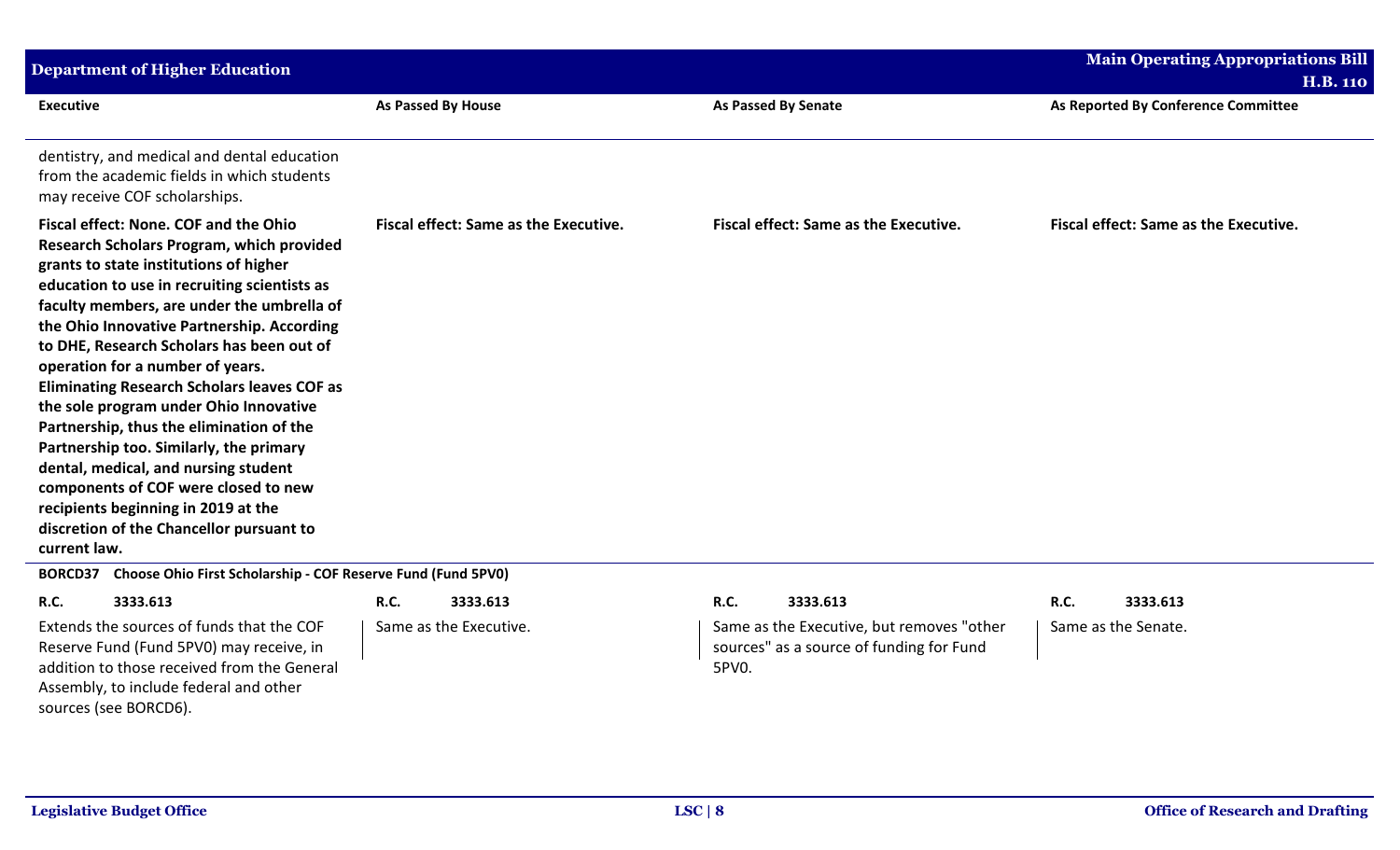| <b>Department of Higher Education</b>                                                                                                                                                                                                                                                                              |                                              |                                                                                                         |                                                                                                                                                              |                            |                                     | <b>Main Operating Appropriations Bill</b><br><b>H.B. 110</b> |
|--------------------------------------------------------------------------------------------------------------------------------------------------------------------------------------------------------------------------------------------------------------------------------------------------------------------|----------------------------------------------|---------------------------------------------------------------------------------------------------------|--------------------------------------------------------------------------------------------------------------------------------------------------------------|----------------------------|-------------------------------------|--------------------------------------------------------------|
| <b>Executive</b>                                                                                                                                                                                                                                                                                                   |                                              | <b>As Passed By House</b>                                                                               | <b>As Passed By Senate</b>                                                                                                                                   |                            | As Reported By Conference Committee |                                                              |
| Fiscal effect: Potential gain in revenue to<br>Fund 5PV0 if additional sources of funds are<br>identified and received.                                                                                                                                                                                            | <b>Fiscal effect: Same as the Executive.</b> |                                                                                                         | Fiscal effect: Same as the Executive, but<br>limits any gain in revenue to Fund 5PV0 to<br>moneys received from the General<br>Assembly and federal sources. |                            | Fiscal effect: Same as the Senate.  |                                                              |
| <b>BORCD36</b>                                                                                                                                                                                                                                                                                                     |                                              | Choose Ohio First Scholarship - Criteria for scholarship proposals and work-based learning requirements |                                                                                                                                                              |                            |                                     |                                                              |
| <b>R.C.</b><br>3333.62, 3333.64, 3333.66                                                                                                                                                                                                                                                                           | <b>R.C.</b>                                  | 3333.62, 3333.64, 3333.66                                                                               | R.C.                                                                                                                                                         | 3333.62, 3333.64, 3333.66  | R.C.                                | 3333.62, 3333.64, 3333.66                                    |
| Requires the Chancellor to base COF award<br>determinations on the extent to which a<br>proposal recruits underrepresented<br>populations in certain academic fields, in<br>addition to at least one of a number of<br>existing criteria.                                                                          |                                              | Same as the Executive.                                                                                  |                                                                                                                                                              | Same as the Executive.     |                                     | Same as the Executive.                                       |
| Modifies the existing scholarship proposal<br>criteria in the following ways:                                                                                                                                                                                                                                      |                                              | Same as the Executive.                                                                                  |                                                                                                                                                              | Same as the Executive.     |                                     | Same as the Executive.                                       |
| (1) Adds the extent to which the state<br>college or university has committed to, or<br>demonstrated, an increase in total<br>graduates in the specified academic fields;                                                                                                                                          |                                              | (1) Same as the Executive.                                                                              |                                                                                                                                                              | (1) Same as the Executive. |                                     | (1) Same as the Executive.                                   |
| (2) Adds an associate's degree to the criteria<br>concerning the extent to which the proposal<br>facilitates the completion of a degree in a<br>cost-effective manner; and                                                                                                                                         |                                              | (2) Same as the Executive.                                                                              |                                                                                                                                                              | (2) Same as the Executive. |                                     | (2) Same as the Executive.                                   |
| (3) Eliminates several existing criteria<br>considered by the Chancellor in determining<br>COF awards, including the amount of other<br>monetary or nonmonetary resources that<br>the proposal will use, the demonstrated<br>productivity or future capacity of the<br>students or scientists to be recruited, the |                                              | (3) Same as the Executive.                                                                              |                                                                                                                                                              | (3) Same as the Executive. |                                     | (3) Same as the Executive.                                   |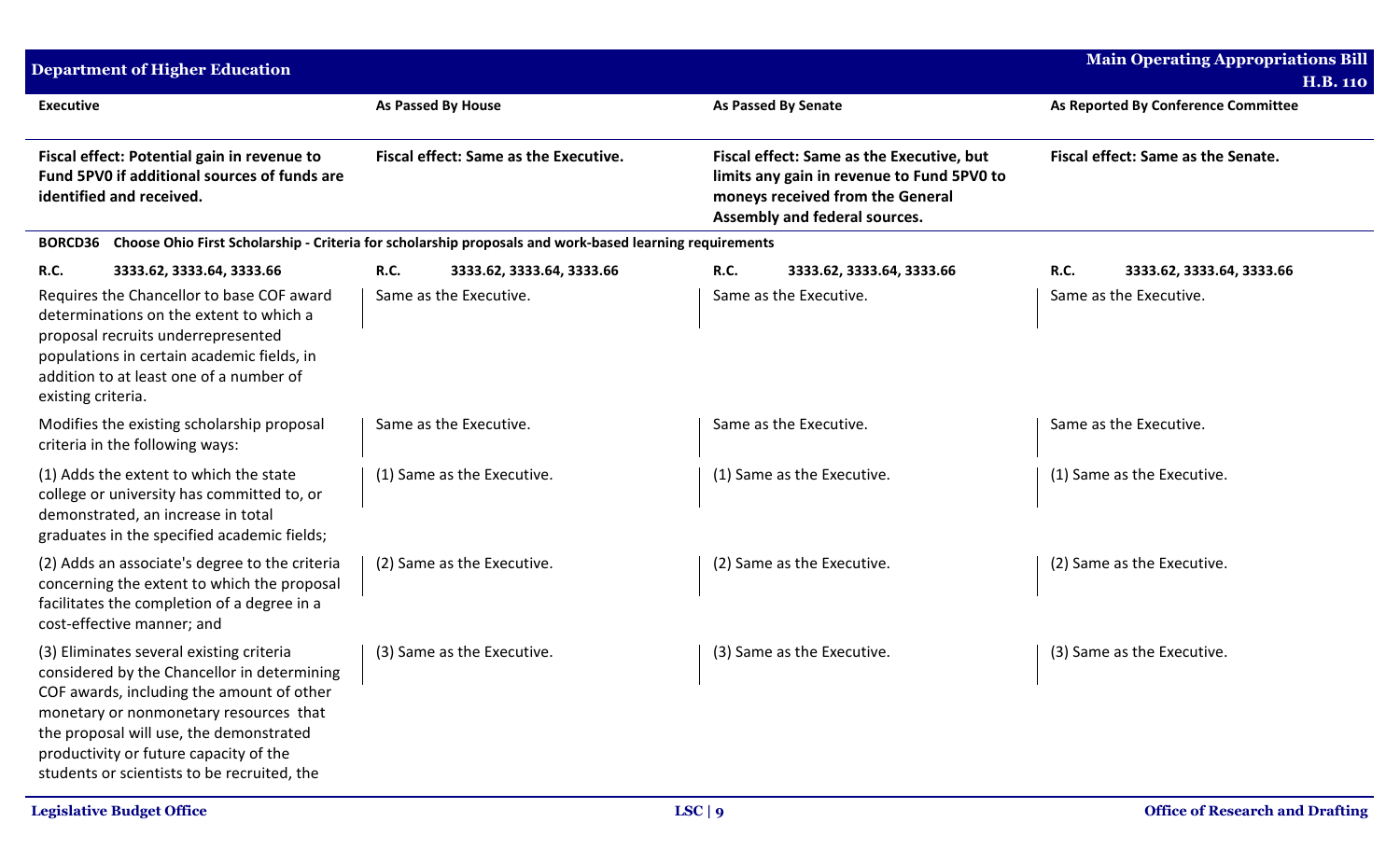| <b>Department of Higher Education</b>                                                                                                                                                                                                                                                                                                                       |                        |                            | <b>Main Operating Appropriations Bill</b><br><b>H.B. 110</b> |
|-------------------------------------------------------------------------------------------------------------------------------------------------------------------------------------------------------------------------------------------------------------------------------------------------------------------------------------------------------------|------------------------|----------------------------|--------------------------------------------------------------|
| <b>Executive</b>                                                                                                                                                                                                                                                                                                                                            | As Passed By House     | <b>As Passed By Senate</b> | As Reported By Conference Committee                          |
| extent to which other resources will be used<br>to supplement students' scholarships, and<br>the extent to which the proposal meets<br>various other criteria with respect to<br>institutional collaboration, efficient use of<br>facilities and programs, and degree<br>completion, among others.                                                          |                        |                            |                                                              |
| Requires all students, rather than at least<br>half the students, receiving a COF<br>scholarship to be involved in work-based<br>learning through a co-op, internship,<br>experience in a university, college, or private<br>laboratory, or other work-based learning<br>experience.                                                                        | Same as the Executive. | Same as the Executive.     | Same as the Executive.                                       |
| Authorizes state universities or colleges or<br>nonpublic four-year institutions of higher<br>education to appeal to the Chancellor for a<br>waiver of this work-based learning<br>requirement in cases where exceptional<br>circumstances make placement of all<br>students impractical or significantly<br>unachievable.                                  | Same as the Executive. | Same as the Executive.     | Same as the Executive.                                       |
| Requires the Chancellor to "endeavor to<br>provide," rather than guarantee, that<br>students from all regions of the state are<br>able to participate in COF. Eliminates a<br>provision that requires the Chancellor to<br>"endeavor to distribute" scholarships so that<br>all regions of the state benefit from the<br>economic development impact of the | Same as the Executive. | Same as the Executive.     | Same as the Executive.                                       |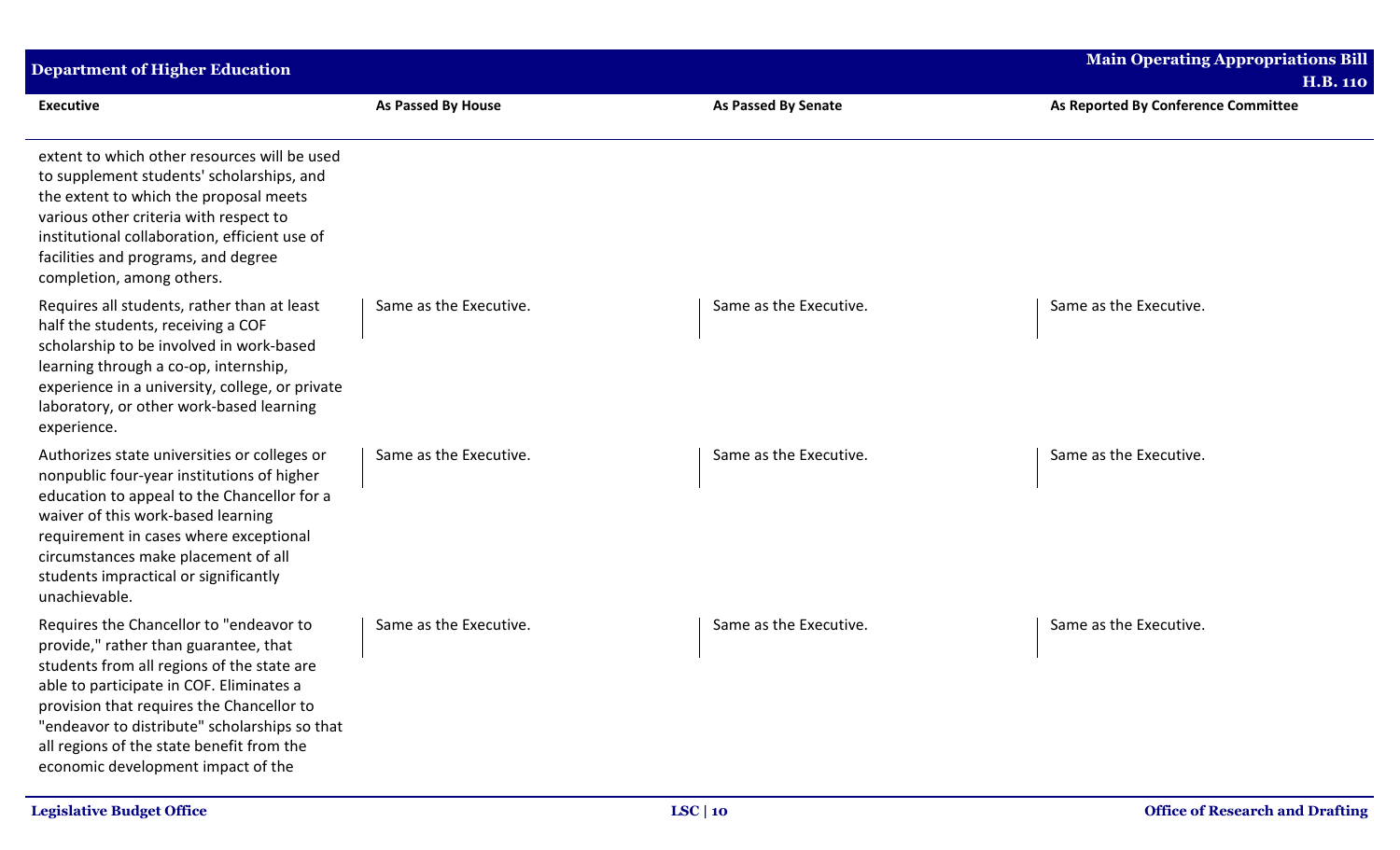|                                                                                                                   | <b>Department of Higher Education</b>                                                                                                                                                                                                                                                                                                                                                                                                                                                                                                                                                                                                                       |                                       |                                                         |                                              |                                                         |                                              | <b>Main Operating Appropriations Bill</b><br><b>H.B. 110</b> |  |
|-------------------------------------------------------------------------------------------------------------------|-------------------------------------------------------------------------------------------------------------------------------------------------------------------------------------------------------------------------------------------------------------------------------------------------------------------------------------------------------------------------------------------------------------------------------------------------------------------------------------------------------------------------------------------------------------------------------------------------------------------------------------------------------------|---------------------------------------|---------------------------------------------------------|----------------------------------------------|---------------------------------------------------------|----------------------------------------------|--------------------------------------------------------------|--|
| <b>Executive</b>                                                                                                  |                                                                                                                                                                                                                                                                                                                                                                                                                                                                                                                                                                                                                                                             |                                       | <b>As Passed By House</b>                               |                                              | <b>As Passed By Senate</b>                              |                                              | As Reported By Conference Committee                          |  |
| program.                                                                                                          |                                                                                                                                                                                                                                                                                                                                                                                                                                                                                                                                                                                                                                                             |                                       |                                                         |                                              |                                                         |                                              |                                                              |  |
|                                                                                                                   | Eliminates a requirement that the<br>Chancellor encourage state colleges and<br>universities to submit proposals under COF<br>for initiatives that recruit either of the<br>following: (1) Ohio residents who enrolled in<br>colleges and universities in other states or<br>countries to enroll in state universities or<br>colleges as graduate students in certain<br>academic fields; and (2) graduate students<br>from an Ohio college or university who<br>received, or will receive, a degree in certain<br>academic fields to participate in a graduate-<br>level teacher education master's program in<br>a field that satisfies certain criteria. | Same as the Executive.                |                                                         |                                              | Same as the Executive.                                  | Same as the Executive.                       |                                                              |  |
| <b>Fiscal effect: Generally provides DHE with</b><br>additional flexibility in awarding<br>scholarship proposals. |                                                                                                                                                                                                                                                                                                                                                                                                                                                                                                                                                                                                                                                             | Fiscal effect: Same as the Executive. |                                                         | <b>Fiscal effect: Same as the Executive.</b> |                                                         | <b>Fiscal effect: Same as the Executive.</b> |                                                              |  |
| <b>BORCD38</b>                                                                                                    | Choose Ohio First Scholarship - scholarship awards and agreements governing use                                                                                                                                                                                                                                                                                                                                                                                                                                                                                                                                                                             |                                       |                                                         |                                              |                                                         |                                              |                                                              |  |
| R.C.                                                                                                              | 3333.62, 3333.61, 3333.64, 3333.65,<br>3333.66, 3333.68                                                                                                                                                                                                                                                                                                                                                                                                                                                                                                                                                                                                     | <b>R.C.</b>                           | 3333.62, 3333.61, 3333.64, 3333.65,<br>3333.66, 3333.68 | R.C.                                         | 3333.62, 3333.61, 3333.64, 3333.65,<br>3333.66, 3333.68 | R.C.                                         | 3333.62, 3333.61, 3333.64, 3333.65,<br>3333.66, 3333.68      |  |
|                                                                                                                   | Repeals a provision permitting the<br>Chancellor to authorize an institution to<br>award scholarships in amounts exceeding<br>the amount permitted by law to (1)<br>undergraduate students enrolled in a<br>program leading to a teaching profession in<br>certain academic fields and (2) graduate<br>students who qualify for scholarships under<br>specified recruitment initiatives.                                                                                                                                                                                                                                                                    |                                       | Same as the Executive.                                  |                                              | Same as the Executive.                                  |                                              | Same as the Executive.                                       |  |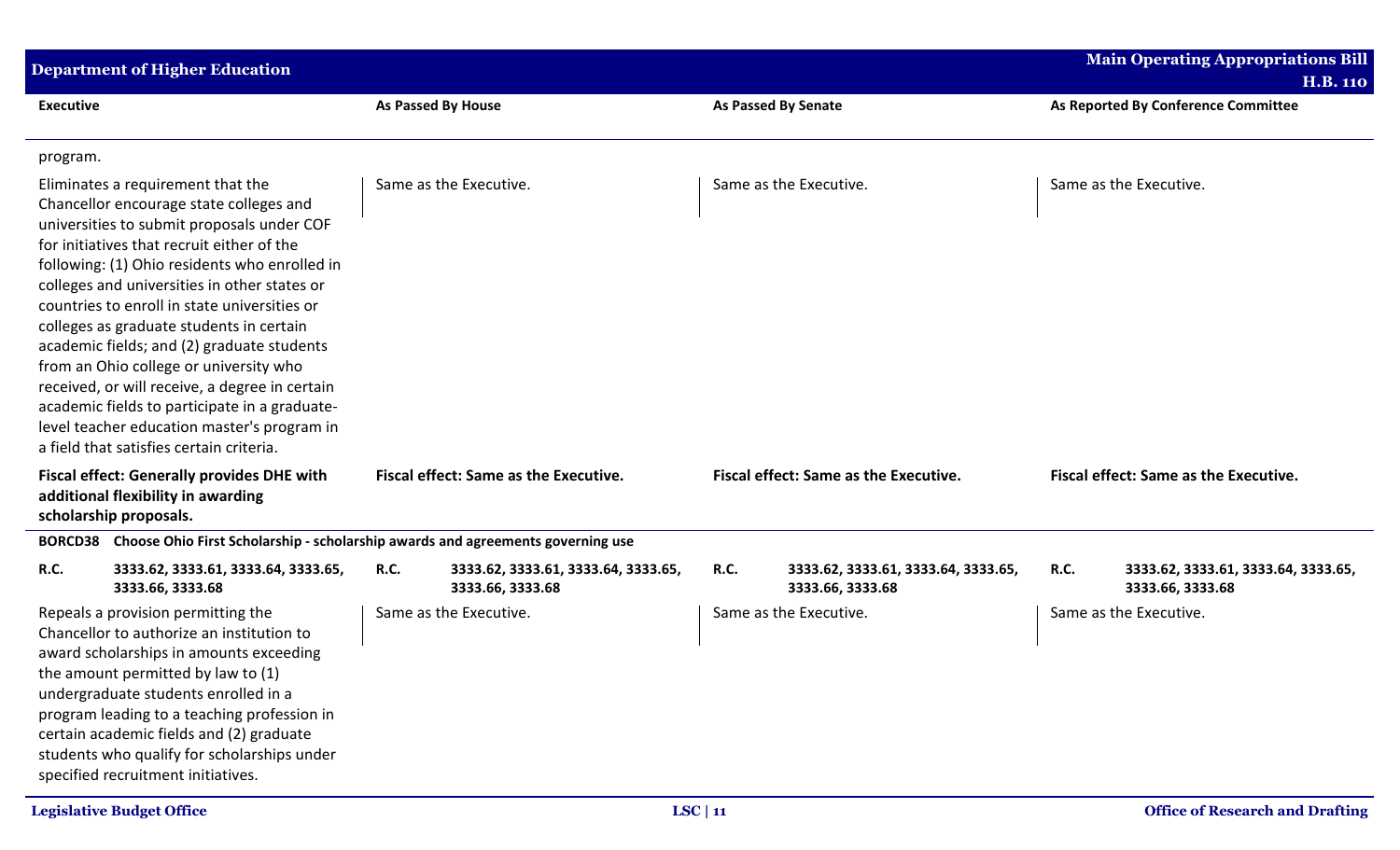| <b>Department of Higher Education</b>                                                                                                                                                                                                                                                                                                     |                                                                                                                                                                                                |                                   | <b>Main Operating Appropriations Bill</b><br><b>H.B. 110</b> |
|-------------------------------------------------------------------------------------------------------------------------------------------------------------------------------------------------------------------------------------------------------------------------------------------------------------------------------------------|------------------------------------------------------------------------------------------------------------------------------------------------------------------------------------------------|-----------------------------------|--------------------------------------------------------------|
| <b>Executive</b>                                                                                                                                                                                                                                                                                                                          | <b>As Passed By House</b>                                                                                                                                                                      | <b>As Passed By Senate</b>        | As Reported By Conference Committee                          |
| Authorizes the Chancellor to grant a one-<br>time extension of an award to a state college<br>or university for up to four years, instead of<br>requiring an institution to reapply each time<br>an award expires in order to renew.                                                                                                      | Same as the Executive, but also requires the<br>Controlling Board to approve the one-time<br>extension of awards.                                                                              | Same as the House.                | Same as the House.                                           |
| Eliminates the requirement that the<br>Controlling Board approve scholarship<br>awards prior to their distribution.                                                                                                                                                                                                                       | No provision.                                                                                                                                                                                  | No provision.                     | No provision.                                                |
| Eliminates the requirement that each<br>college or university's agreement regarding<br>the use of COF scholarships include<br>performance measures, reporting<br>requirements, and an obligation to fulfill<br>pledges of other resources for the proposal.                                                                               | Same as the Executive.                                                                                                                                                                         | Same as the Executive.            | Same as the Executive.                                       |
| Eliminates a provision permitting the<br>Chancellor, if making awards to a program<br>or initiative implemented by a state college<br>or university in collaboration with other<br>public or private institutions of higher<br>education, to enter into an agreement to<br>grant the award directly to the collaborating<br>institutions. | Same as the Executive.                                                                                                                                                                         | Same as the Executive.            | Same as the Executive.                                       |
| <b>Fiscal effect: Decreases DHE and state</b><br>institution administrative workload.                                                                                                                                                                                                                                                     | Fiscal effect: Same as the Executive, but<br>decreases the reduction in DHE<br>administrative workload by maintaining<br><b>Controlling Board approval prior to</b><br>distribution of awards. | Fiscal effect: Same as the House. | Fiscal effect: Same as the House.                            |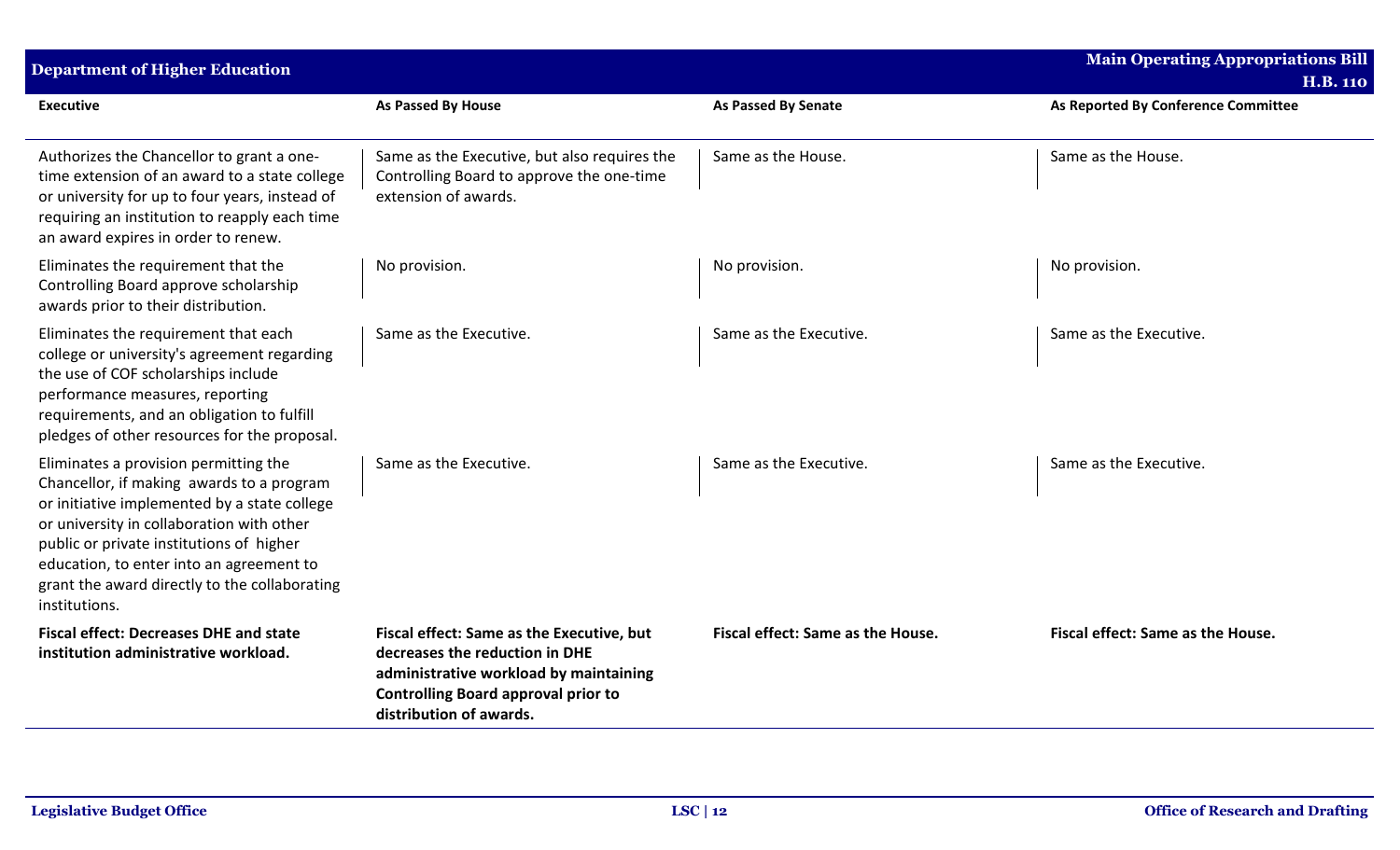| <b>Department of Higher Education</b>                                                                                                                                                                                                                                                                                                                                                                                                                                                        |                                                                   |                                                                                                   | <b>Main Operating Appropriations Bill</b><br><b>H.B. 110</b> |
|----------------------------------------------------------------------------------------------------------------------------------------------------------------------------------------------------------------------------------------------------------------------------------------------------------------------------------------------------------------------------------------------------------------------------------------------------------------------------------------------|-------------------------------------------------------------------|---------------------------------------------------------------------------------------------------|--------------------------------------------------------------|
| <b>Executive</b>                                                                                                                                                                                                                                                                                                                                                                                                                                                                             | <b>As Passed By House</b>                                         | <b>As Passed By Senate</b>                                                                        | As Reported By Conference Committee                          |
| <b>BORCD3</b><br><b>OhioCorps Program changes</b>                                                                                                                                                                                                                                                                                                                                                                                                                                            |                                                                   |                                                                                                   |                                                              |
| R.C.<br>3333.80, 333.801 (conforming<br>changes in R.C. 3333.802)                                                                                                                                                                                                                                                                                                                                                                                                                            | 3333.80, 333.801 (conforming<br>R.C.<br>changes in R.C. 3333.802) | R.C.<br>3333.80, 3333.801, and 3333.802<br>(all repealed)                                         |                                                              |
| Renames the "OhioCorps Pilot Program" the<br>"OhioCorps Program" and removes the two-<br>year limit on its operation, allowing it to<br>continue after the 2020-2021 school year.                                                                                                                                                                                                                                                                                                            | Same as the Executive.                                            | Replaces the Executive provision with a<br>provision that repeals the OhioCorps Pilot<br>Program. | No provision.                                                |
| Modifies the eligibility criteria for an<br>OhioCorps scholarship by requiring (1) a<br>student to achieve a remediation-free score<br>in math, reading, or English on a nationally<br>standardized assessment (ACT or SAT),<br>rather than on the entire assessment as<br>under current law, and (2) a student to<br>complete and receive a passing grade in at<br>least one College Credit Plus (CCP) course,<br>rather than in at least one math and English<br>language arts CCP course. | Same as the Executive.                                            | No provision.                                                                                     | No provision.                                                |
| Extends the deadline by which the<br>Chancellor must submit the report to the<br>General Assembly regarding the<br>implementation and outcomes of the<br>OhioCorps Program to the end of the 2021-<br>2022 school year, rather than the end of the<br>2020-2021 school year.                                                                                                                                                                                                                 | Same as the Executive.                                            | No provision.                                                                                     | No provision.                                                |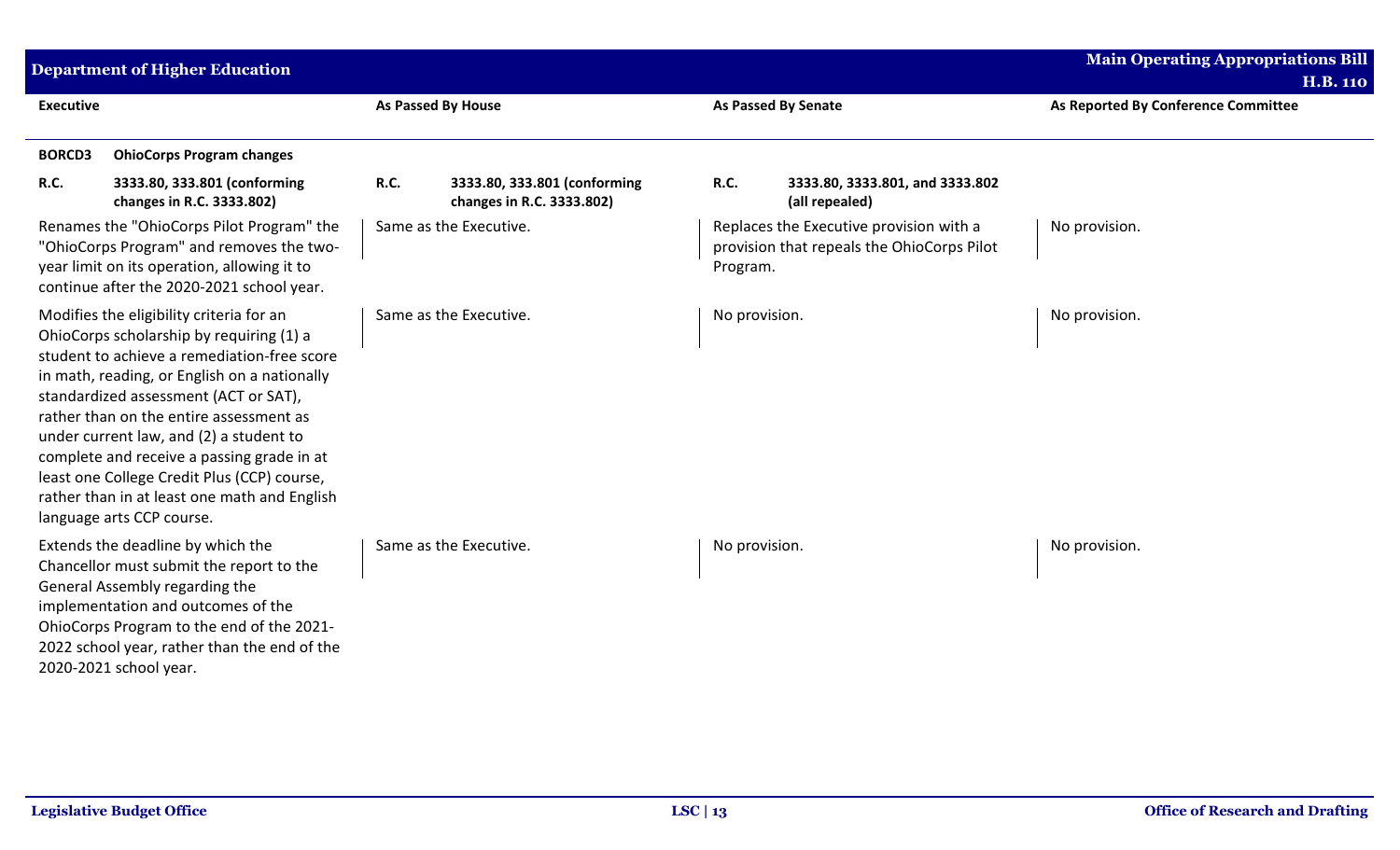| <b>Department of Higher Education</b>                                                                                                                                                                                                                                                                                                                                                                                                                                                                                        |                                       |                                                                                                                                                                                                                                                                                                                                                                                 | <b>Main Operating Appropriations Bill</b>              |
|------------------------------------------------------------------------------------------------------------------------------------------------------------------------------------------------------------------------------------------------------------------------------------------------------------------------------------------------------------------------------------------------------------------------------------------------------------------------------------------------------------------------------|---------------------------------------|---------------------------------------------------------------------------------------------------------------------------------------------------------------------------------------------------------------------------------------------------------------------------------------------------------------------------------------------------------------------------------|--------------------------------------------------------|
| <b>Executive</b>                                                                                                                                                                                                                                                                                                                                                                                                                                                                                                             | As Passed By House                    | <b>As Passed By Senate</b>                                                                                                                                                                                                                                                                                                                                                      | <b>H.B. 110</b><br>As Reported By Conference Committee |
| <b>Fiscal effect: Allows the OhioCorps Program</b><br>to continue operating beyond the current<br>academic year. However, the OhioCorps<br>Program currently has no FY 2021<br>appropriation available to rollover into the<br>next biennium (See BORCD4) and no new<br>appropriations are included in the bill. DHE<br>expects that the changes will help existing<br>grantees implement the program and<br>benefit future mentorship programs.<br>Provides DHE with an additional year to<br>complete the required report. | Fiscal effect: Same as the Executive. | <b>Fiscal effect: DHE may experience less</b><br>administrative burden since they will no<br>longer be required to administer<br><b>OhioCorps. The OhioCorps Fund (Fund</b><br>5UK0) will have its cash balance transferred<br>to the Ohio College Opportunity Grant<br>(OCOG) Reserve Fund (Fund 5PU0) on July<br>1, 2021, or as soon as possible thereafter.<br>(see OBMCD41) |                                                        |
| BORCD86 Farm Production, Policy, and Financial Management Institute                                                                                                                                                                                                                                                                                                                                                                                                                                                          |                                       |                                                                                                                                                                                                                                                                                                                                                                                 |                                                        |
|                                                                                                                                                                                                                                                                                                                                                                                                                                                                                                                              |                                       | <b>R.C.</b><br>3335.38                                                                                                                                                                                                                                                                                                                                                          | <b>R.C.</b><br>3335.38                                 |
| No provision.                                                                                                                                                                                                                                                                                                                                                                                                                                                                                                                | No provision.                         | Renames the "Farm Financial Management<br>Institute" as the "Farm Production, Policy,<br>and Financial Management Institute."                                                                                                                                                                                                                                                   | Same as the Senate.                                    |
| No provision.                                                                                                                                                                                                                                                                                                                                                                                                                                                                                                                | No provision.                         | Expands the Institute's role to include<br>assisting farmers in addressing integration of<br>farm production practices, agricultural<br>marketing, and farm policy, in addition to<br>financial management.                                                                                                                                                                     | Same as the Senate.                                    |
| No provision.                                                                                                                                                                                                                                                                                                                                                                                                                                                                                                                | No provision.                         | Adds farm owners and managers to the list<br>of individuals considered for priority<br>enrollment in the program.                                                                                                                                                                                                                                                               | Same as the Senate.                                    |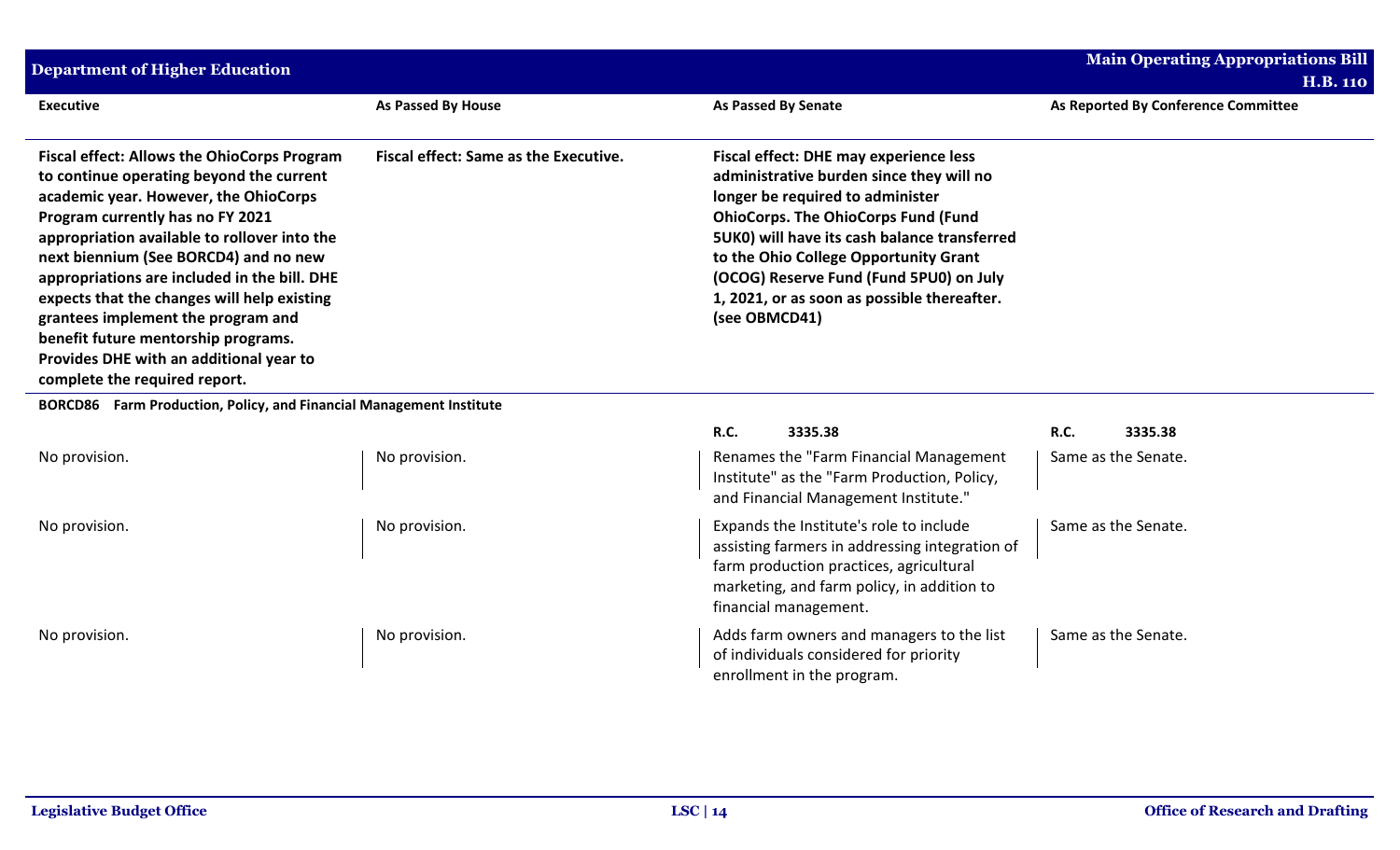| <b>Department of Higher Education</b>                                                                                                                                                                                              |                           | <b>Main Operating Appropriations Bill</b>                                                                                                                                                            |                                                                                                                                                                                                                                                                                                                                                                                                                                 |
|------------------------------------------------------------------------------------------------------------------------------------------------------------------------------------------------------------------------------------|---------------------------|------------------------------------------------------------------------------------------------------------------------------------------------------------------------------------------------------|---------------------------------------------------------------------------------------------------------------------------------------------------------------------------------------------------------------------------------------------------------------------------------------------------------------------------------------------------------------------------------------------------------------------------------|
|                                                                                                                                                                                                                                    |                           |                                                                                                                                                                                                      | <b>H.B. 110</b>                                                                                                                                                                                                                                                                                                                                                                                                                 |
| <b>Executive</b>                                                                                                                                                                                                                   | <b>As Passed By House</b> | As Passed By Senate                                                                                                                                                                                  | As Reported By Conference Committee                                                                                                                                                                                                                                                                                                                                                                                             |
|                                                                                                                                                                                                                                    |                           | Fiscal effect: The bill provides \$250,000 in<br>each fiscal year under DPF Fund 5YB0<br>appropriation item 700676, Farm Financial<br>Management Institute, to support the<br>Program. (see AGRCD23) | Fiscal effect: Same as the Senate.                                                                                                                                                                                                                                                                                                                                                                                              |
| Rules for withholding student transcripts<br><b>BORCD67</b>                                                                                                                                                                        |                           |                                                                                                                                                                                                      |                                                                                                                                                                                                                                                                                                                                                                                                                                 |
| 3333.0417<br><b>R.C.</b>                                                                                                                                                                                                           |                           | R.C.<br>3333.0417                                                                                                                                                                                    | <b>R.C.</b><br>3345.027                                                                                                                                                                                                                                                                                                                                                                                                         |
| Permits the Chancellor of Higher Education<br>to adopt rules regarding when a state<br>institution of higher education may withhold<br>official transcripts from a student including<br>for student-owed debts to the institution. | No provision.             | Same as the Executive.                                                                                                                                                                               | Replaces the Executive provision with a<br>provision that prohibits a state institution of<br>higher education from withholding from a<br>potential employer the official transcripts of<br>a student who owes money to the<br>institution if the student authorizes the<br>transcripts to be sent to that employer and<br>the employer affirms to the institution that<br>the transcripts are a prerequisite of<br>employment. |
| <b>Fiscal effect: Minimal.</b>                                                                                                                                                                                                     |                           | <b>Fiscal effect: Same as the Executive.</b>                                                                                                                                                         | Fiscal effect: Limits one of the methods that<br>state institutions of higher education may<br>use to collect debt owed by students.                                                                                                                                                                                                                                                                                            |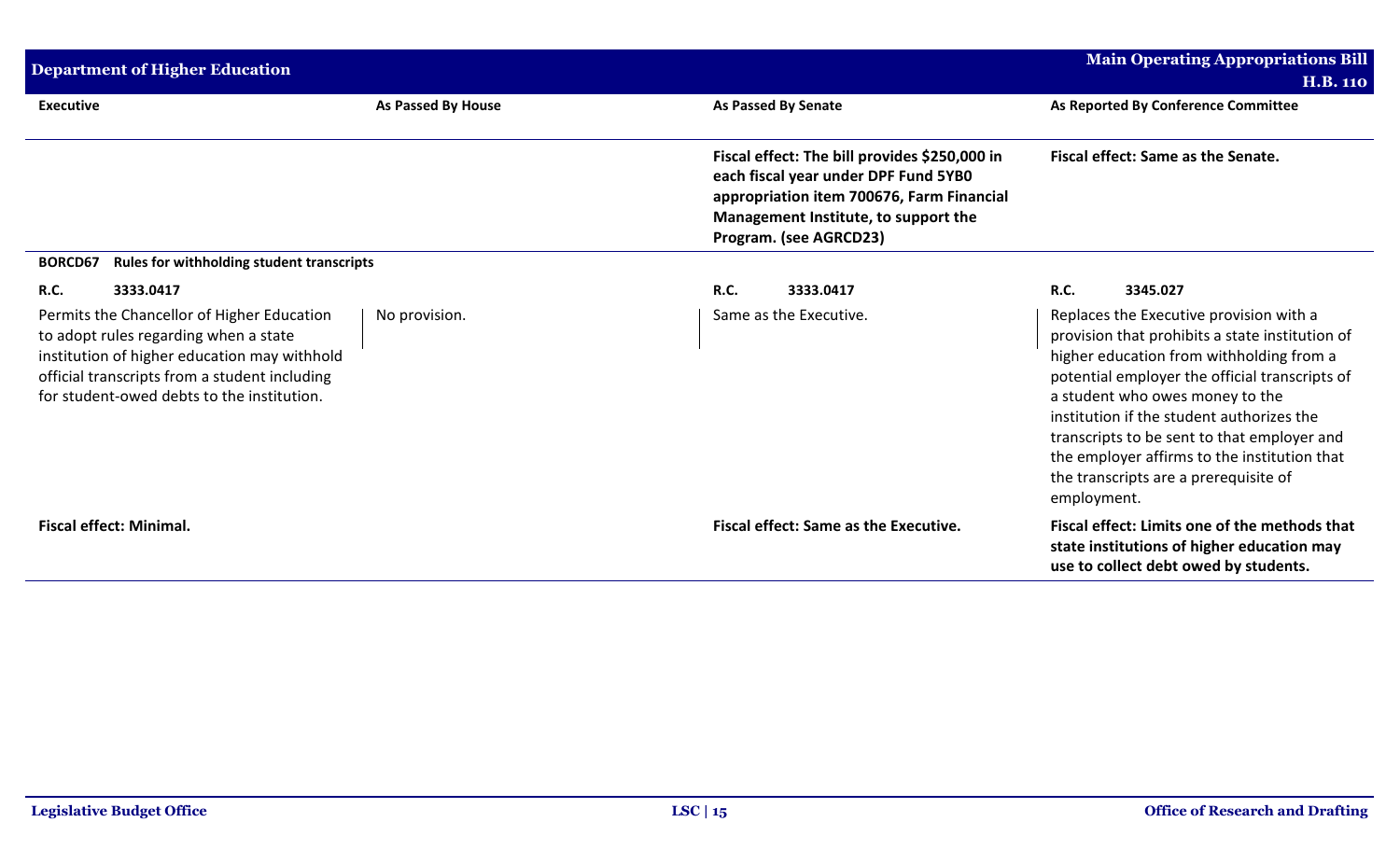| <b>Department of Higher Education</b>                                                                                                                                                                                                                                                                                                                                                                                                                                                                                                |                                                                                                                                                                                              |                                              | <b>Main Operating Appropriations Bill</b> |
|--------------------------------------------------------------------------------------------------------------------------------------------------------------------------------------------------------------------------------------------------------------------------------------------------------------------------------------------------------------------------------------------------------------------------------------------------------------------------------------------------------------------------------------|----------------------------------------------------------------------------------------------------------------------------------------------------------------------------------------------|----------------------------------------------|-------------------------------------------|
|                                                                                                                                                                                                                                                                                                                                                                                                                                                                                                                                      |                                                                                                                                                                                              |                                              | <b>H.B. 110</b>                           |
| <b>Executive</b>                                                                                                                                                                                                                                                                                                                                                                                                                                                                                                                     | As Passed By House                                                                                                                                                                           | <b>As Passed By Senate</b>                   | As Reported By Conference Committee       |
| BORCD69<br>State university admissions and computer science courses                                                                                                                                                                                                                                                                                                                                                                                                                                                                  |                                                                                                                                                                                              |                                              |                                           |
| <b>R.C.</b><br>3345.063                                                                                                                                                                                                                                                                                                                                                                                                                                                                                                              | <b>R.C.</b><br>3345.063                                                                                                                                                                      | <b>R.C.</b><br>3345.063                      | 3345.063<br><b>R.C.</b>                   |
| Requires that, beginning in the 2022-2023<br>academic year, each state university must<br>recognize a student's successful completion<br>of one unit of advanced computer science in<br>high school as one unit toward meeting a<br>math, science, general elective, or foreign<br>language requirement for admissions to the<br>university, if the student used an advanced<br>computer science course, or a computer<br>coding course in the case of foreign<br>language, to meet a similar high school<br>curriculum requirement. | Same as the Executive.                                                                                                                                                                       | Same as the Executive.                       | Same as the Executive.                    |
| Requires each state university to post a<br>description of the university's recognition of<br>advanced computer science as a core unit<br>for admission to the university in a<br>prominent location on its website.                                                                                                                                                                                                                                                                                                                 | Same as the Executive.                                                                                                                                                                       | Same as the Executive.                       | Same as the Executive.                    |
| Fiscal effect: May increase the<br>administrative responsibilities of state<br>universities to update admissions policies.                                                                                                                                                                                                                                                                                                                                                                                                           | Fiscal effect: Same as the Executive.                                                                                                                                                        | <b>Fiscal effect: Same as the Executive.</b> | Fiscal effect: Same as the Executive.     |
| BORCD75 Electronic attendance of board of trustees' meetings                                                                                                                                                                                                                                                                                                                                                                                                                                                                         |                                                                                                                                                                                              |                                              |                                           |
|                                                                                                                                                                                                                                                                                                                                                                                                                                                                                                                                      | <b>R.C.</b><br>3345.82                                                                                                                                                                       |                                              | R.C.<br>3345.82                           |
| No provision.                                                                                                                                                                                                                                                                                                                                                                                                                                                                                                                        | Allows the board of trustees of a state<br>institution of higher education to adopt a<br>policy allowing the trustees to attend a<br>board meeting via means of electronic<br>communication. | No provision.                                | Same as the House.                        |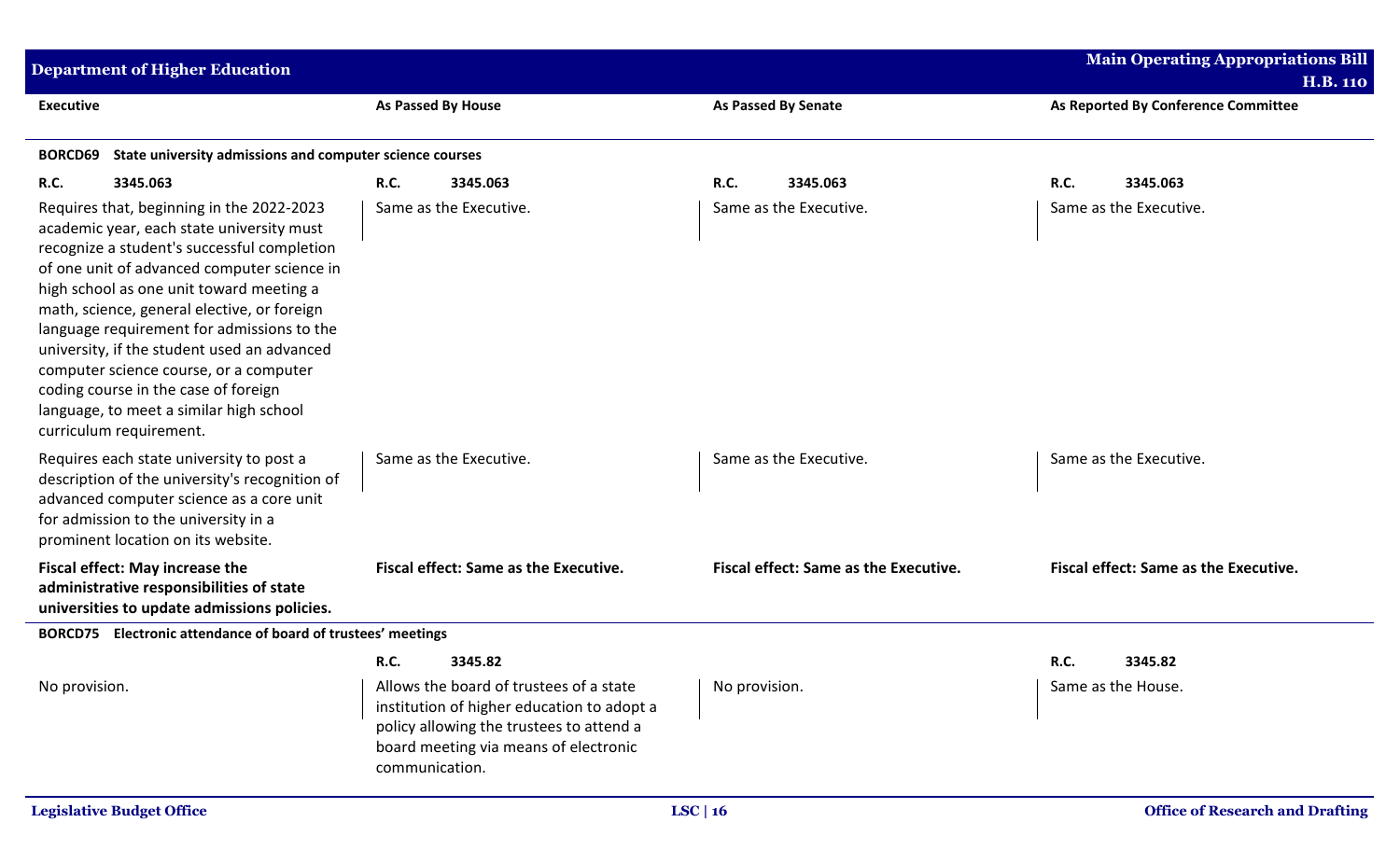| <b>Main Operating Appropriations Bill</b><br>Department of Higher Education<br><b>H.B. 110</b> |                                                                                                                                                                                                                                                                                                     |                                   |                                     |  |
|------------------------------------------------------------------------------------------------|-----------------------------------------------------------------------------------------------------------------------------------------------------------------------------------------------------------------------------------------------------------------------------------------------------|-----------------------------------|-------------------------------------|--|
| <b>Executive</b>                                                                               | As Passed By House                                                                                                                                                                                                                                                                                  | As Passed By Senate               | As Reported By Conference Committee |  |
|                                                                                                | <b>Fiscal effect: None.</b>                                                                                                                                                                                                                                                                         |                                   | Fiscal effect: Same as the House.   |  |
| <b>BORCD77</b>                                                                                 | College Credit Plus Program - chartered nonpublic school participation                                                                                                                                                                                                                              |                                   |                                     |  |
|                                                                                                | <b>R.C.</b><br>3365.02                                                                                                                                                                                                                                                                              | <b>R.C.</b><br>3365.02            | 3365.02<br><b>R.C.</b>              |  |
| No provision.                                                                                  | Specifically prohibits any requirement of the<br>College Credit Plus (CCP) Program, and any<br>rule adopted by the Chancellor or the State<br>Board of Education for purposes of the CCP<br>Program, to apply to a chartered nonpublic<br>school that chooses not to participate in the<br>program. | Same as the House.                | Same as the House.                  |  |
|                                                                                                | <b>Fiscal effect: None.</b>                                                                                                                                                                                                                                                                         | Fiscal effect: Same as the House. | Fiscal effect: Same as the House.   |  |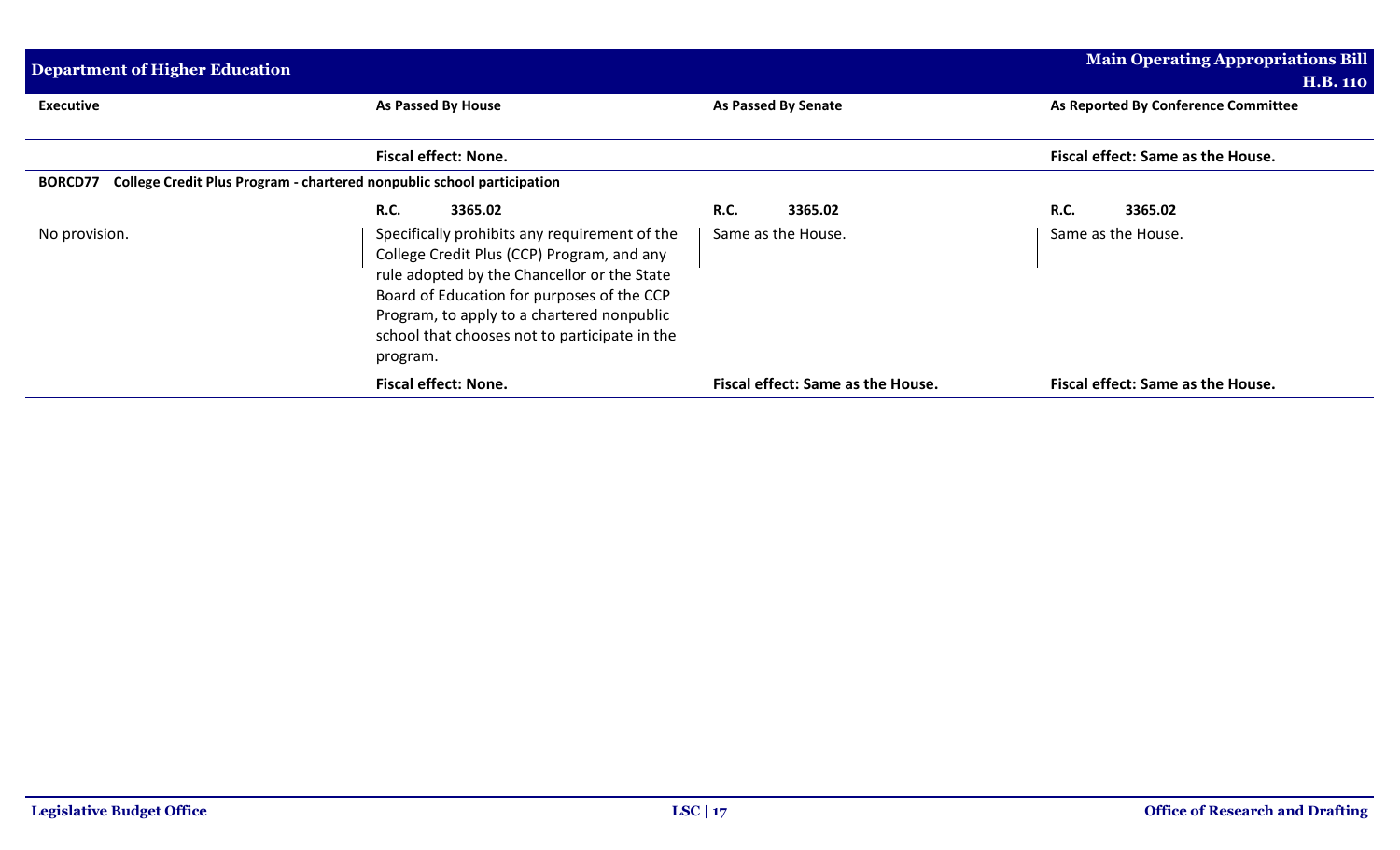| Department of Higher Education                                                                                                                                                                                                                                                                                                                                                                                                                                                                                                                                                                                                                                                                                                                                                           |                        |                            | <b>Main Operating Appropriations Bill</b>              |
|------------------------------------------------------------------------------------------------------------------------------------------------------------------------------------------------------------------------------------------------------------------------------------------------------------------------------------------------------------------------------------------------------------------------------------------------------------------------------------------------------------------------------------------------------------------------------------------------------------------------------------------------------------------------------------------------------------------------------------------------------------------------------------------|------------------------|----------------------------|--------------------------------------------------------|
| <b>Executive</b>                                                                                                                                                                                                                                                                                                                                                                                                                                                                                                                                                                                                                                                                                                                                                                         | As Passed By House     | <b>As Passed By Senate</b> | <b>H.B. 110</b><br>As Reported By Conference Committee |
| College Credit Plus Program - academic eligibility requirements<br><b>BORCD68</b>                                                                                                                                                                                                                                                                                                                                                                                                                                                                                                                                                                                                                                                                                                        |                        |                            |                                                        |
| R.C.<br>3365.03                                                                                                                                                                                                                                                                                                                                                                                                                                                                                                                                                                                                                                                                                                                                                                          | <b>R.C.</b><br>3365.03 | R.C.<br>3365.03            | R.C.<br>3365.03                                        |
| Replaces the College Credit Plus (CCP)<br>Program's academic eligibility requirements<br>for students who are not "remediation-free"<br>by (1) creating an alternative remediation-<br>free eligibility option that the Chancellor, in<br>consultation with the Superintendent of<br>Public Instruction, must define and (2)<br>removing the current law eligibility condition<br>for a student within one standard error of<br>measurement below the remediation-free<br>threshold if the student also has at least a<br>3.0 cumulative high school GPA or receives a<br>recommendation from a school counselor,<br>principal, or career-technical program<br>advisor. Grandfathers in students who<br>qualified under the current law condition<br>prior to the bill's effective date. | Same as the Executive. | Same as the Executive.     | Same as the Executive.                                 |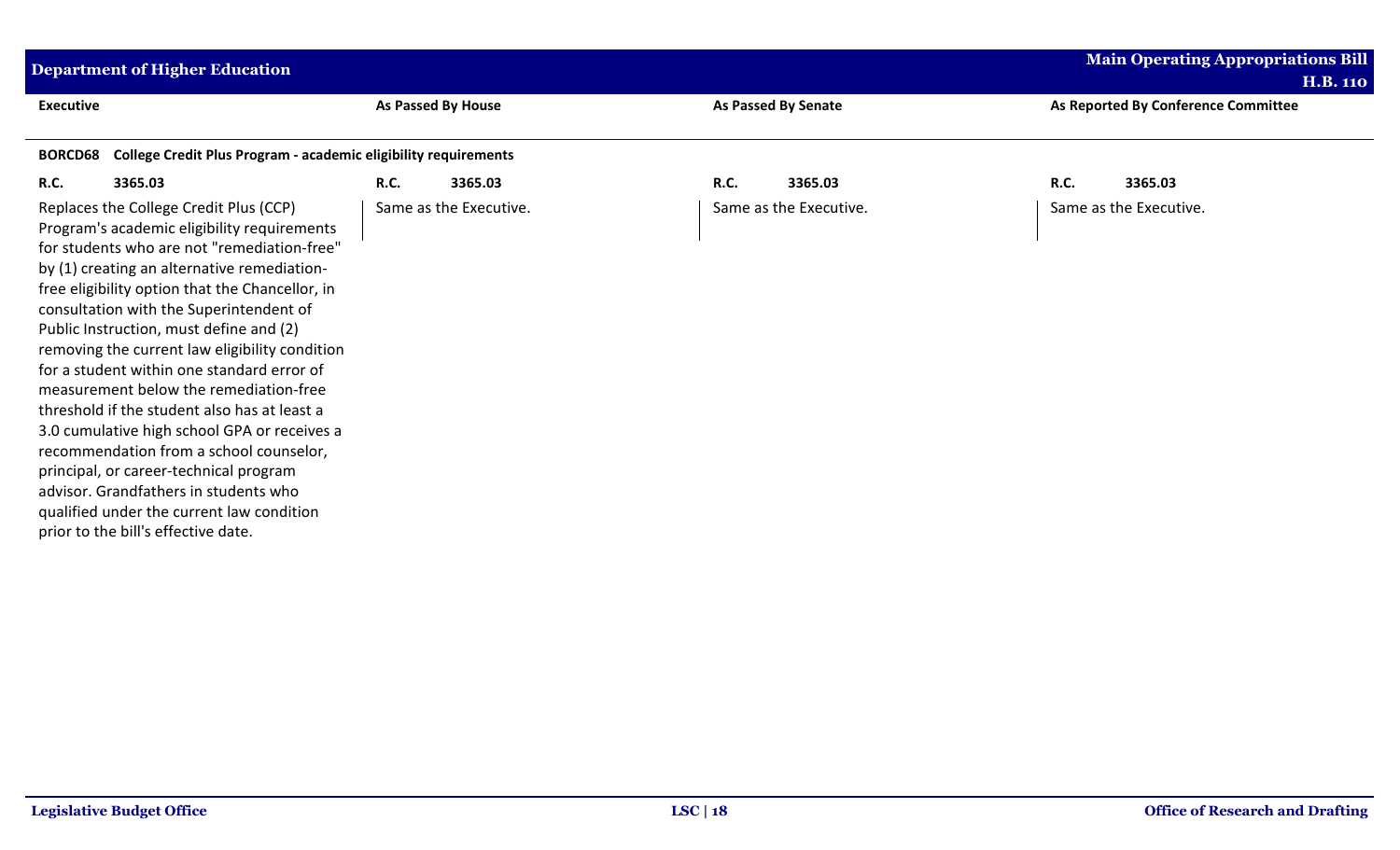| <b>Department of Higher Education</b>                                                                                                                                                                                                                                                                                                                                                                                                                                                                                                 |                                                                                                                                                                                                                                            |                                       | <b>Main Operating Appropriations Bill</b>    |
|---------------------------------------------------------------------------------------------------------------------------------------------------------------------------------------------------------------------------------------------------------------------------------------------------------------------------------------------------------------------------------------------------------------------------------------------------------------------------------------------------------------------------------------|--------------------------------------------------------------------------------------------------------------------------------------------------------------------------------------------------------------------------------------------|---------------------------------------|----------------------------------------------|
|                                                                                                                                                                                                                                                                                                                                                                                                                                                                                                                                       |                                                                                                                                                                                                                                            |                                       | <b>H.B. 110</b>                              |
| <b>Executive</b>                                                                                                                                                                                                                                                                                                                                                                                                                                                                                                                      | As Passed By House                                                                                                                                                                                                                         | <b>As Passed By Senate</b>            | As Reported By Conference Committee          |
| Fiscal effect: May allow more students to<br>participate in the CCP Program if the<br>alternative remediation-free eligibility<br>criteria creates additional flexibility in the<br>admissions process. If so, may increase the<br>amounts deducted from school district and<br>other public school state foundation aid<br>allocations to pay colleges for participating<br>public school students. In FY 2020, \$48.8<br>million was paid to colleges through<br>deductions from school district and<br>community school state aid. | <b>Fiscal effect: Same as the Executive.</b>                                                                                                                                                                                               | Fiscal effect: Same as the Executive. | <b>Fiscal effect: Same as the Executive.</b> |
| BORCD79 College Credit Plus Program - course subject matter disclaimer                                                                                                                                                                                                                                                                                                                                                                                                                                                                |                                                                                                                                                                                                                                            |                                       |                                              |
|                                                                                                                                                                                                                                                                                                                                                                                                                                                                                                                                       | <b>R.C.</b><br>3365.035, 3365.04                                                                                                                                                                                                           | <b>R.C.</b><br>3365.035, 3365.04      | R.C.<br>3365.035, 3365.04                    |
| No provision.                                                                                                                                                                                                                                                                                                                                                                                                                                                                                                                         | Requires ODE and DHE to jointly develop a<br>permission slip regarding the potential for<br>mature subject matter in courses taken<br>through the College Credit Plus (CCP)<br>Program and to post it on their CCP websites.               | Same as the House.                    | Same as the House.                           |
| No provision.                                                                                                                                                                                                                                                                                                                                                                                                                                                                                                                         | Requires each public and participating<br>chartered nonpublic school to include the<br>permission slip in CCP counseling<br>information.                                                                                                   | Same as the House.                    | Same as the House.                           |
| No provision.                                                                                                                                                                                                                                                                                                                                                                                                                                                                                                                         | Requires the student and the student's<br>parent, as a condition of participating in the<br>CCP Program, to sign the permission slip and<br>include it in the student's application to a<br>participating institution of higher education. | Same as the House.                    | Same as the House.                           |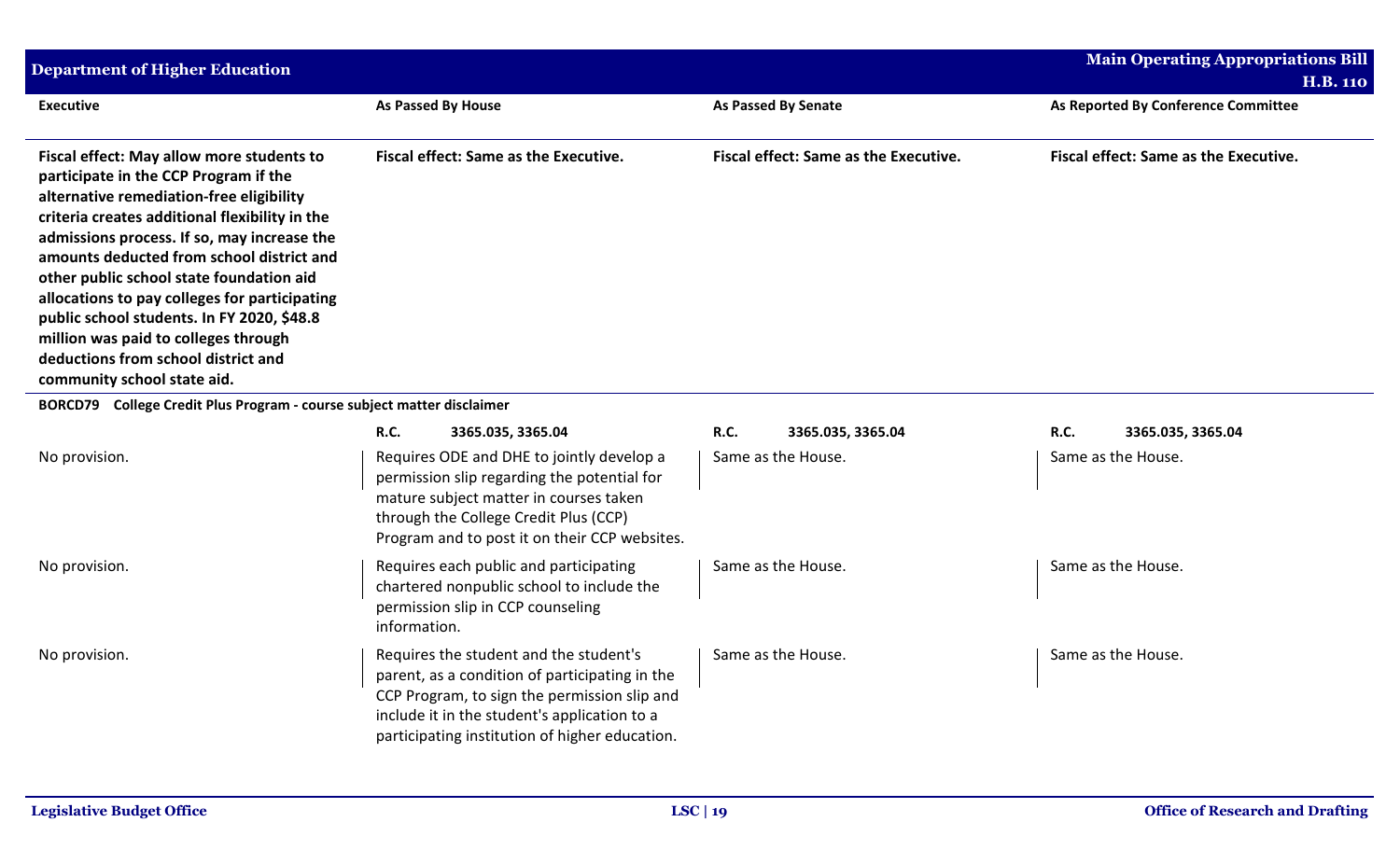| <b>Department of Higher Education</b> |                                                                                                                                                                                                             |                                   | <b>Main Operating Appropriations Bill</b><br><b>H.B. 110</b> |
|---------------------------------------|-------------------------------------------------------------------------------------------------------------------------------------------------------------------------------------------------------------|-----------------------------------|--------------------------------------------------------------|
| <b>Executive</b>                      | <b>As Passed By House</b>                                                                                                                                                                                   | <b>As Passed By Senate</b>        | As Reported By Conference Committee                          |
| No provision.                         | Requires participating institutions of higher<br>education to include the following in each<br>CCP student's enrollment materials:                                                                          | Same as the House.                | Same as the House.                                           |
| (1) No provision.                     | (1) A questionnaire for students<br>acknowledging that the student possesses<br>the necessary social and emotional maturity<br>to attend college-level courses;                                             | (1) Same as the House.            | (1) Same as the House.                                       |
| (2) No provision.                     | (2) Guidance on reviewing course materials<br>available prior to enrolling in a course;                                                                                                                     | (2) Same as the House.            | (2) Same as the House.                                       |
| (3) No provision.                     | (3) Information about the college's and the<br>program's policies on withdrawing from or<br>dropping a course;                                                                                              | (3) Same as the House.            | (3) Same as the House.                                       |
| (4) No provision.                     | (4) Information about the student's right to<br>speak with the student's high school<br>counselor or with the academic advisor<br>assigned to the student.                                                  | (4) Same as the House.            | (4) Same as the House.                                       |
| No provision.                         | Requires each participating institution to<br>include a discussion about the potential for<br>mature subject matter in courses taken<br>through the CCP Program at student<br>orientation.                  | Same as the House.                | Same as the House.                                           |
| No provision.                         | Requires ODE, DHE, and each participating<br>institution to post in a prominent place on<br>their CCP websites a disclaimer about the<br>potential for mature subject matter in<br>courses taken under CCP. | Same as the House.                | Same as the House.                                           |
|                                       | <b>Fiscal effect: Minimal.</b>                                                                                                                                                                              | Fiscal effect: Same as the House. | Fiscal effect: Same as the House.                            |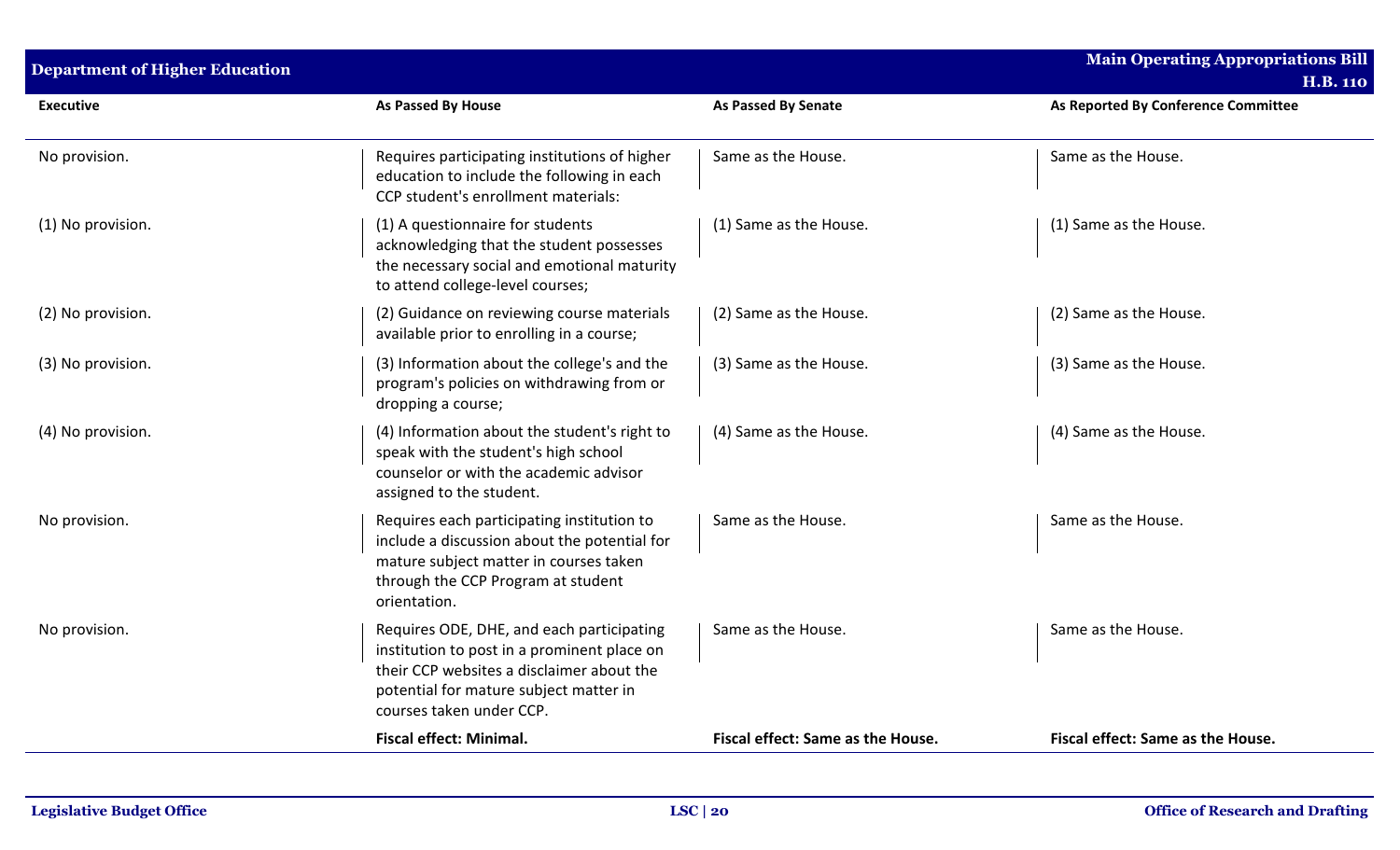|                  | <b>Department of Higher Education</b>                                                                                                                                                                                                                                                                                |                                                                                  |                                           | <b>Main Operating Appropriations Bill</b><br><b>H.B. 110</b>                                                                                  |
|------------------|----------------------------------------------------------------------------------------------------------------------------------------------------------------------------------------------------------------------------------------------------------------------------------------------------------------------|----------------------------------------------------------------------------------|-------------------------------------------|-----------------------------------------------------------------------------------------------------------------------------------------------|
| <b>Executive</b> |                                                                                                                                                                                                                                                                                                                      | <b>As Passed By House</b>                                                        | <b>As Passed By Senate</b>                | As Reported By Conference Committee                                                                                                           |
| <b>BORCD71</b>   |                                                                                                                                                                                                                                                                                                                      | College Credit Plus Program - eligibility for students in state-operated schools |                                           |                                                                                                                                               |
| <b>R.C.</b>      | 3365.07, 3365.01, 3365.032                                                                                                                                                                                                                                                                                           | <b>R.C.</b><br>3365.07, 3365.01, 3365.032                                        | <b>R.C.</b><br>3365.07, 3365.01, 3365.032 | R.C.<br>3365.07, 3365.01, 3365.032                                                                                                            |
| schools.         | Permits students enrolled in the State<br>School for the Deaf and the State School for<br>the Blind and students enrolled in a school<br>operated by the Department of Youth<br>Services (DYS) to participate in the College<br>Credit Plus (CCP) program in the same<br>manner as students enrolled in other public | Same as the Executive.                                                           | Same as the Executive.                    | Same as the Executive.                                                                                                                        |
| public schools.  | Subjects the State School for the Deaf, the<br>State School for the Blind, and institutions<br>operated by the DYS to all existing CCP<br>program requirements that apply to other                                                                                                                                   | Same as the Executive.                                                           | Same as the Executive.                    | Same as the Executive.                                                                                                                        |
|                  | Requires that payments made to a college<br>for courses taken by a student enrolled in<br>the State School for the Deaf, the State<br>School for the Blind, or a school operated by<br>DYS be deducted from the amount<br>appropriated by the General Assembly for<br>support of that school or institution.         | Same as the Executive.                                                           | Same as the Executive.                    | Same as the Executive.                                                                                                                        |
|                  | Fiscal effect: May reduce revenues to the<br>state-operated schools.                                                                                                                                                                                                                                                 | <b>Fiscal effect: Same as the Executive.</b>                                     | Fiscal effect: Same as the Executive.     | Fiscal effect: Same as the Executive.                                                                                                         |
|                  | BORCD91 Intercollegiate athletics and name, image, or likeness                                                                                                                                                                                                                                                       |                                                                                  |                                           |                                                                                                                                               |
| No provision.    |                                                                                                                                                                                                                                                                                                                      | No provision.                                                                    | No provision.                             | R.C.<br>3376.01, 3376.02-3376.08<br>Authorizes intercollegiate athletes to earn<br>compensation from their name, image, or<br>likeness (NIL). |
|                  | <b>Legislative Budget Office</b>                                                                                                                                                                                                                                                                                     |                                                                                  | LSC   21                                  | <b>Office of Research and Drafting</b>                                                                                                        |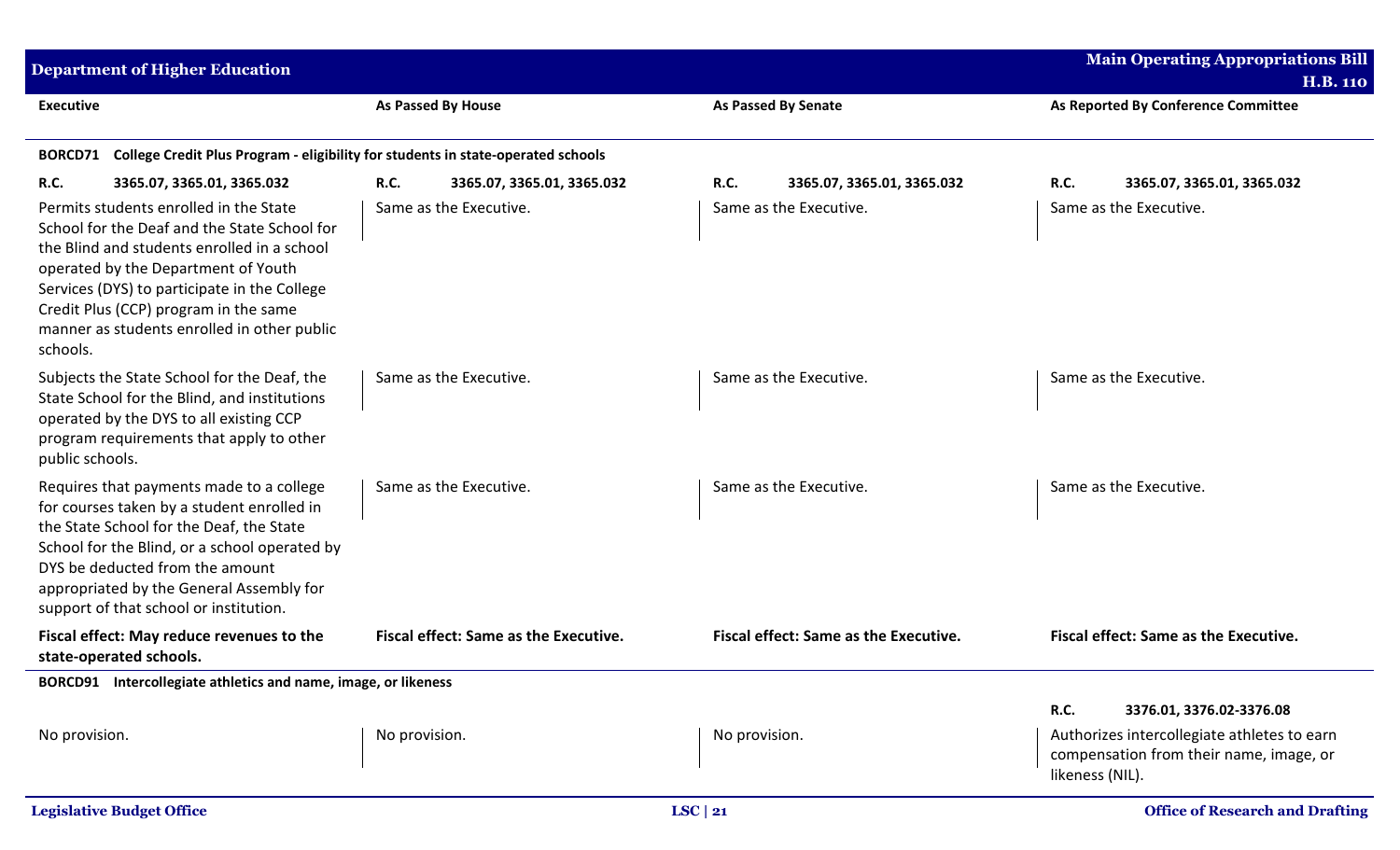| <b>Department of Higher Education</b> |                    |                            | <b>Main Operating Appropriations Bill</b><br><b>H.B. 110</b>                                                                                                                                                                                                                                                                                           |
|---------------------------------------|--------------------|----------------------------|--------------------------------------------------------------------------------------------------------------------------------------------------------------------------------------------------------------------------------------------------------------------------------------------------------------------------------------------------------|
| <b>Executive</b>                      | As Passed By House | <b>As Passed By Senate</b> | As Reported By Conference Committee                                                                                                                                                                                                                                                                                                                    |
| No provision.                         | No provision.      | No provision.              | Prohibits an institution of higher education,<br>athletic association, conference, or other<br>group or organization with authority over<br>intercollegiate athletics from taking<br>specified actions regarding an intercollegiate<br>athlete who earns, or obtains representation<br>in relation to earning, compensation from<br>the athlete's NIL. |
| No provision.                         | No provision.      | No provision.              | Requires a student who intends to enter into<br>a verbal or written contract providing<br>compensation to the student for use of the<br>student's NIL to disclose the proposed<br>contract to an official of the institution for<br>review by the institution.                                                                                         |
| No provision.                         | No provision.      | No provision.              | Requires the institution to designate an<br>official to whom the student is to disclose<br>the proposed contract and authorizes an<br>institution to establish reasonable policies or<br>standards to address a student's failure to<br>provide the disclosure or any other failure to<br>comply with the requirements of this<br>provision.           |
| No provision.                         | No provision.      | No provision.              | Specifies other prohibitions and<br>requirements with respect to contracts that<br>provide compensation to an intercollegiate<br>athlete for the use of the athlete's NIL.                                                                                                                                                                             |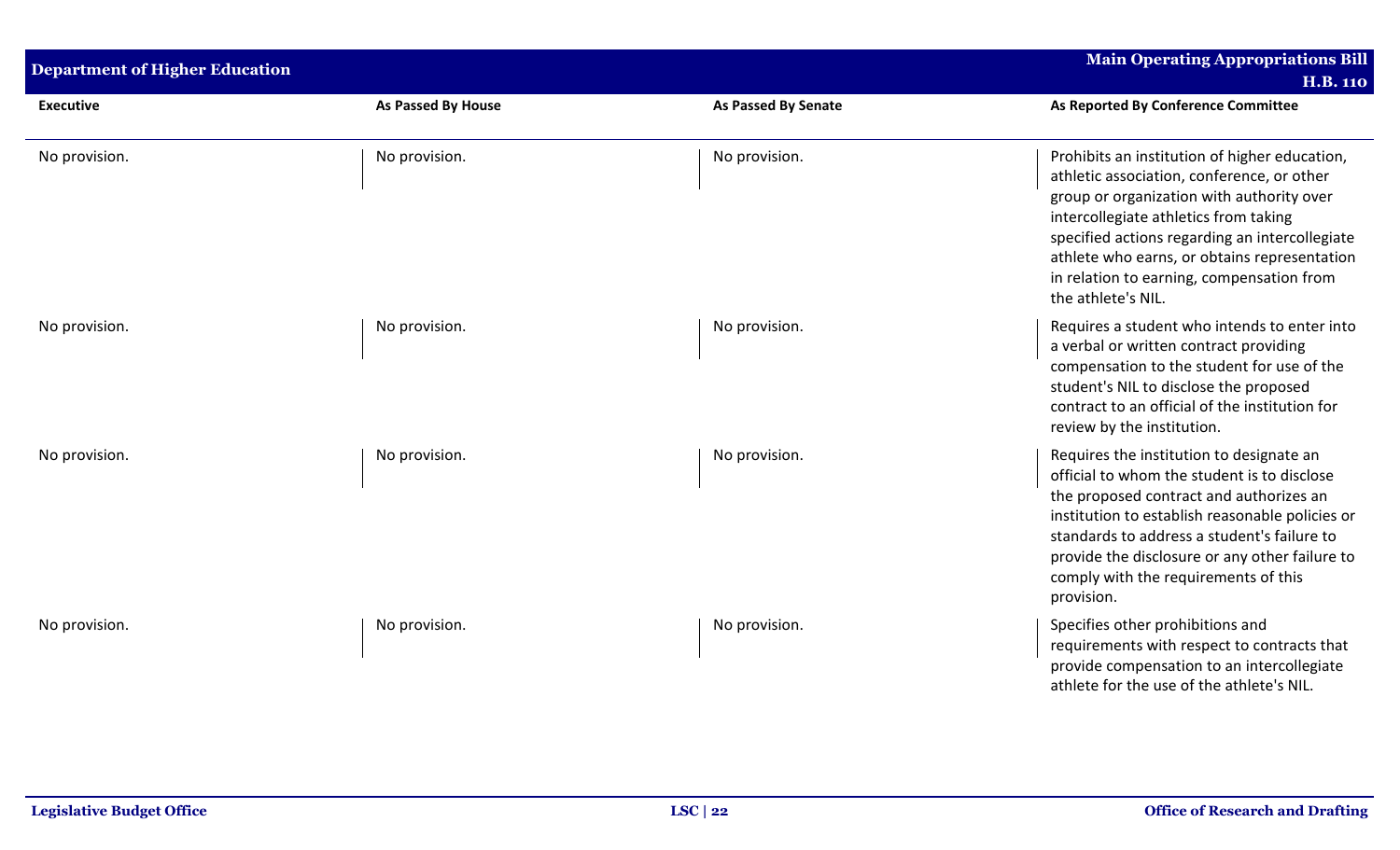| <b>Department of Higher Education</b> | <b>Main Operating Appropriations Bill</b>                                             |                                                                                |                                                                                                                                                                                                                                                                                                                                                                                                                                                                                                                                                                                                                                                                                |
|---------------------------------------|---------------------------------------------------------------------------------------|--------------------------------------------------------------------------------|--------------------------------------------------------------------------------------------------------------------------------------------------------------------------------------------------------------------------------------------------------------------------------------------------------------------------------------------------------------------------------------------------------------------------------------------------------------------------------------------------------------------------------------------------------------------------------------------------------------------------------------------------------------------------------|
|                                       |                                                                                       |                                                                                | <b>H.B. 110</b>                                                                                                                                                                                                                                                                                                                                                                                                                                                                                                                                                                                                                                                                |
| <b>Executive</b>                      | As Passed By House                                                                    | As Passed By Senate                                                            | As Reported By Conference Committee                                                                                                                                                                                                                                                                                                                                                                                                                                                                                                                                                                                                                                            |
|                                       |                                                                                       |                                                                                | <b>Fiscal effect: State institutions of higher</b><br>education may incur additional<br>administrative costs for oversight of<br>student-athletes who receive compensation<br>from their NIL, as well as any policies or<br>standards the institution establishes for<br>compliance purposes. Any costs may<br>depend on at least a couple of factors, most<br>notably the number of student-athletes<br>enrolled at a particular institution who<br>enter into a contract for compensation<br>from their NIL and how robust an<br>institution's resources are with respect to<br>overseeing student-athlete compliance<br>with collegiate athletics rules and<br>regulations. |
| <b>BORCD81</b>                        | <b>Ohio National Guard Scholarship Program eligibility</b>                            |                                                                                |                                                                                                                                                                                                                                                                                                                                                                                                                                                                                                                                                                                                                                                                                |
|                                       | R.C.<br>5919.34                                                                       | 5919.34<br><b>R.C.</b>                                                         | <b>R.C.</b><br>5919.34                                                                                                                                                                                                                                                                                                                                                                                                                                                                                                                                                                                                                                                         |
| No provision.                         | Makes eligible for a scholarship under the<br>Ohio National Guard Scholarship Program | Same as the House, but modifies (4) by (a)<br>removing the Office of Workforce | Same as the Senate.                                                                                                                                                                                                                                                                                                                                                                                                                                                                                                                                                                                                                                                            |

Ohio National Guard Scholarship Program (ONG) an individual who is actively enrolled as a full-time or part-time student for at least three credit hours of course work in (1) a credential-certifying program, (2) licensing program, (3) trade certification program, or (4) apprenticeship program for an indemand trade as identified by the Adjutant General (ADJ), the Office of Workforce Development within the Department of Job and Family Services, or the Chancellor.

removing the Office of Workforce Transformation within JFS as one of the entities that may identify in-demand trades and (b) requiring ADJ and the Chancellor, in consultation with the Governor's Office of Workforce Transformation, to identify indemand occupations for apprenticeship programs.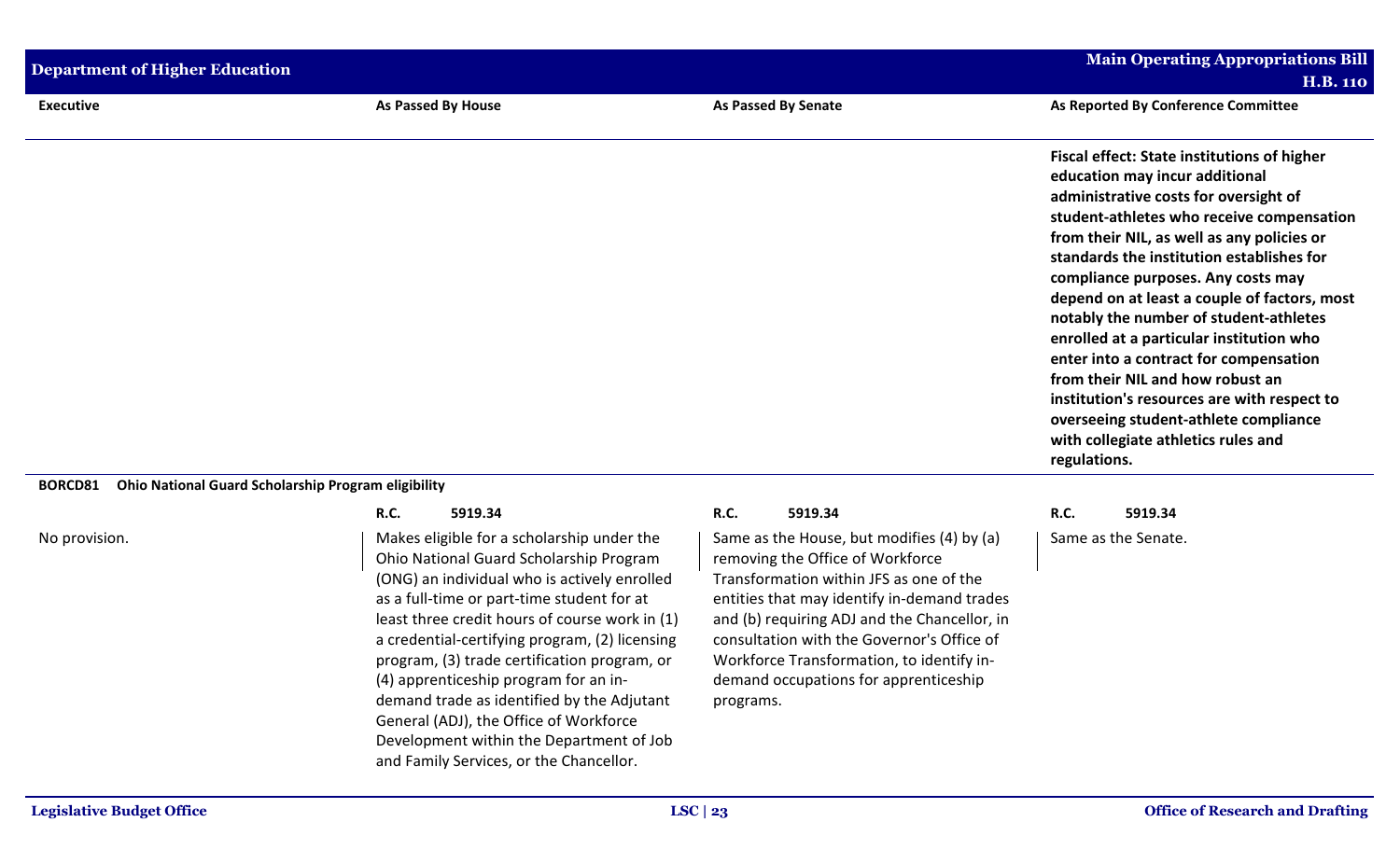| <b>Department of Higher Education</b>                                                                                                                                                                                                                                                                                  |                                                                                                                                                                                                                                             |                                   | <b>Main Operating Appropriations Bill</b><br><b>H.B. 110</b> |
|------------------------------------------------------------------------------------------------------------------------------------------------------------------------------------------------------------------------------------------------------------------------------------------------------------------------|---------------------------------------------------------------------------------------------------------------------------------------------------------------------------------------------------------------------------------------------|-----------------------------------|--------------------------------------------------------------|
| <b>Executive</b>                                                                                                                                                                                                                                                                                                       | <b>As Passed By House</b>                                                                                                                                                                                                                   | <b>As Passed By Senate</b>        | As Reported By Conference Committee                          |
|                                                                                                                                                                                                                                                                                                                        | Fiscal effect: May increase expenditures for<br>ONG scholarships. The bill appropriates<br>\$19.0 million in each fiscal year to GRF line<br>item 235599, National Guard Scholarship<br>Program, to fund the scholarships (see<br>BORCD14). | Fiscal effect: Same as the House. | Fiscal effect: Same as the House.                            |
| <b>BORCD43</b> Sea Grants                                                                                                                                                                                                                                                                                              |                                                                                                                                                                                                                                             |                                   |                                                              |
| 381.20<br>Section:                                                                                                                                                                                                                                                                                                     | 381.20<br>Section:                                                                                                                                                                                                                          | 381.20<br>Section:                | 381.20<br>Section:                                           |
| Requires that GRF line item 235402, Sea<br>Grants, be used by The Ohio State<br>University's Sea Grant program, including<br>Stone Laboratory, to match federal dollars<br>and to enhance Lake Erie and Ohio's coastal<br>resources.                                                                                   | Same as the Executive.                                                                                                                                                                                                                      | Same as the Executive.            | Same as the Executive.                                       |
| <b>Articulation and Transfer</b><br><b>BORCD44</b>                                                                                                                                                                                                                                                                     |                                                                                                                                                                                                                                             |                                   |                                                              |
| 381.30<br>Section:                                                                                                                                                                                                                                                                                                     | 381.30<br>Section:                                                                                                                                                                                                                          | 381.30<br>Section:                | 381.30<br>Section:                                           |
| Requires that GRF line item 235406,<br>Articulation and Transfer, be used to<br>maintain and expand the work of the<br>Articulation and Transfer Network Advisory<br>Council to develop a system of transfer<br>policies that ensure that course work will<br>apply to majors and degrees at any state<br>institution. | Same as the Executive.                                                                                                                                                                                                                      | Same as the Executive.            | Same as the Executive.                                       |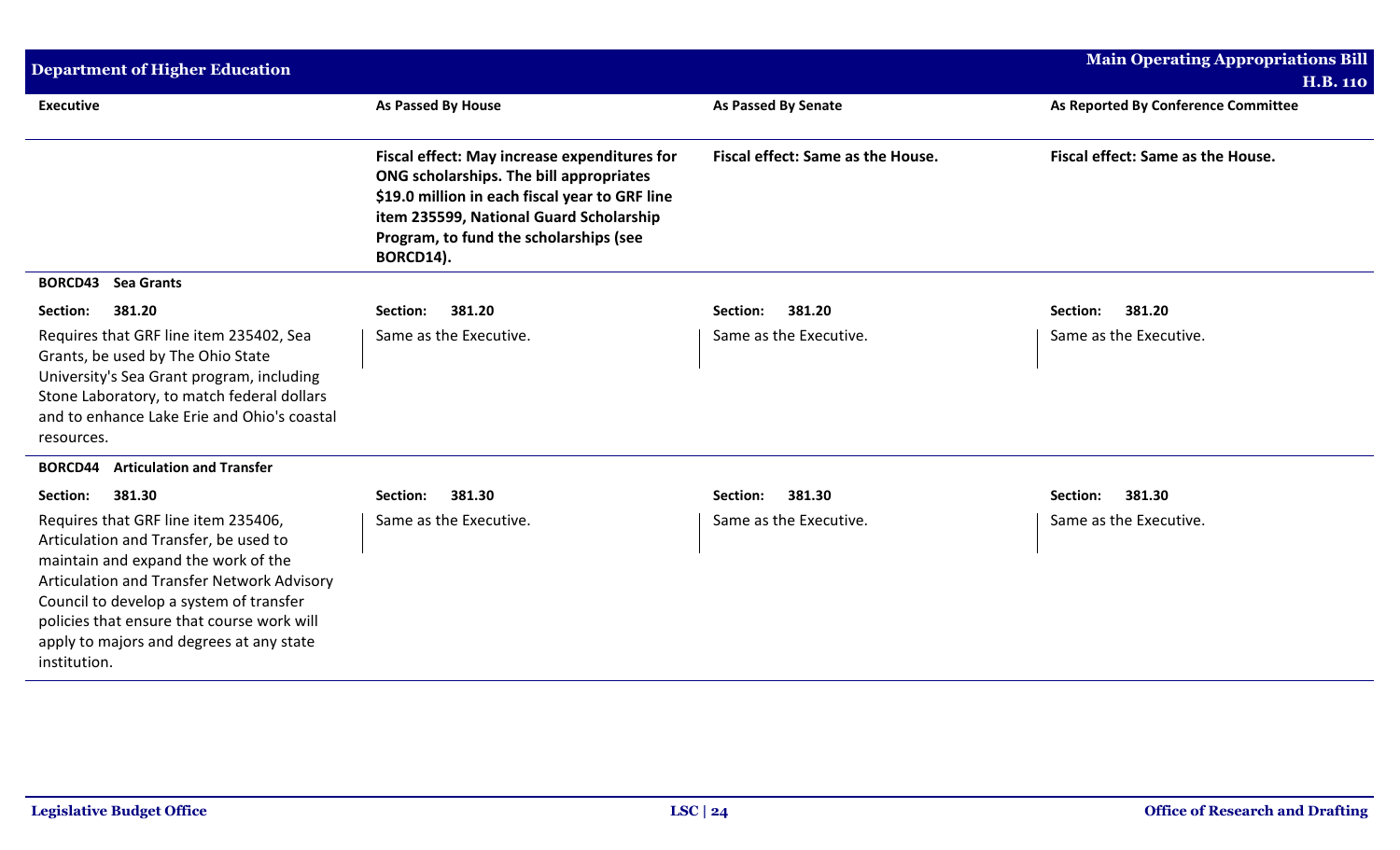| <b>Department of Higher Education</b>                                                                                                                                                                                                                                                                                                          |                           |                            | <b>Main Operating Appropriations Bill</b> |
|------------------------------------------------------------------------------------------------------------------------------------------------------------------------------------------------------------------------------------------------------------------------------------------------------------------------------------------------|---------------------------|----------------------------|-------------------------------------------|
|                                                                                                                                                                                                                                                                                                                                                |                           |                            | <b>H.B. 110</b>                           |
| <b>Executive</b>                                                                                                                                                                                                                                                                                                                               | <b>As Passed By House</b> | <b>As Passed By Senate</b> | As Reported By Conference Committee       |
| <b>Midwest Higher Education Compact</b><br><b>BORCD45</b>                                                                                                                                                                                                                                                                                      |                           |                            |                                           |
| 381.40<br>Section:                                                                                                                                                                                                                                                                                                                             | 381.40<br>Section:        | 381.40<br>Section:         | 381.40<br>Section:                        |
| Requires that GRF line item 235408,<br>Midwest Higher Education Compact, be used<br>for paying membership fees for the<br>Midwestern Higher Education Compact.                                                                                                                                                                                 | Same as the Executive.    | Same as the Executive.     | Same as the Executive.                    |
| <b>Grants and Scholarship Administration</b><br><b>BORCD5</b>                                                                                                                                                                                                                                                                                  |                           |                            |                                           |
| 381.50<br>Section:                                                                                                                                                                                                                                                                                                                             | Section:<br>381.50        | 381.50<br>Section:         | Section:<br>381.50                        |
| Requires that GRF line item 235414, Grants<br>and Scholarship Administration, be used to<br>administer various state and federal student<br>financial aid and scholarship programs,<br>support all financial aid audits, and provide<br>fiscal services for the Ohio National Guard<br>Scholarship Program.                                    | Same as the Executive.    | Same as the Executive.     | Same as the Executive.                    |
| <b>BORCD46</b> Technology Maintenance and Operations                                                                                                                                                                                                                                                                                           |                           |                            |                                           |
| 381.60<br>Section:                                                                                                                                                                                                                                                                                                                             | Section:<br>381.60        | 381.60<br>Section:         | Section:<br>381.60                        |
| Requires that GRF line item 235417,<br>Technology Maintenance and Operations, be<br>used to support the development and<br>implementation of information technology<br>solutions designed to improve DHE's<br>performance and capacity. Authorizes the<br>Ohio Technology Consortium (OH-TECH) to<br>provide information technology solutions. | Same as the Executive.    | Same as the Executive.     | Same as the Executive.                    |
| Permits the funds to also be used for<br>strategic initiatives not related to technology<br>to address higher education needs in the                                                                                                                                                                                                           | Same as the Executive.    | No provision.              | No provision.                             |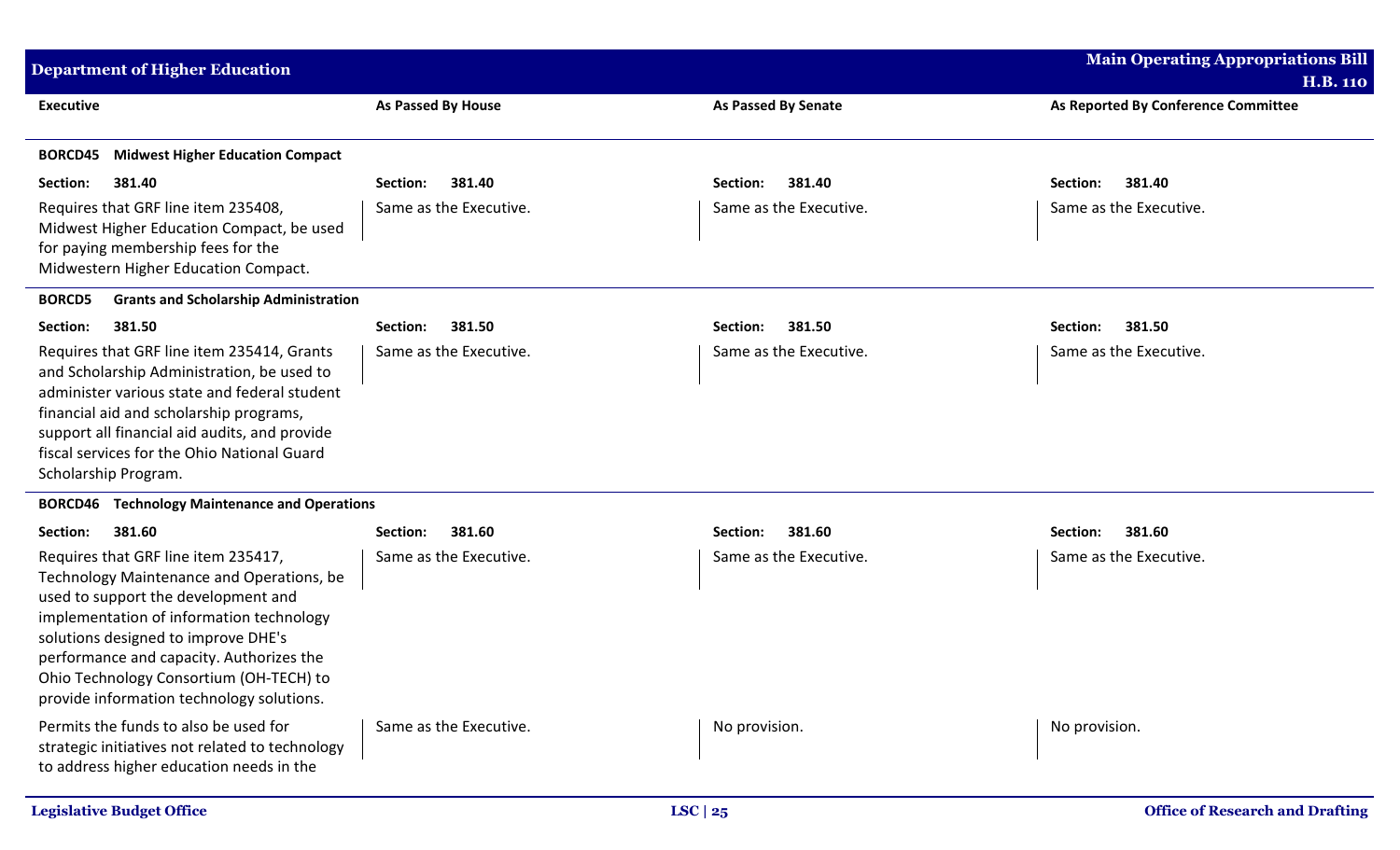| <b>Department of Higher Education</b>                                                                                                                                                                                                                                                                                                                                                                                                 |                            |                            | <b>Main Operating Appropriations Bill</b><br><b>H.B. 110</b> |
|---------------------------------------------------------------------------------------------------------------------------------------------------------------------------------------------------------------------------------------------------------------------------------------------------------------------------------------------------------------------------------------------------------------------------------------|----------------------------|----------------------------|--------------------------------------------------------------|
| <b>Executive</b>                                                                                                                                                                                                                                                                                                                                                                                                                      | As Passed By House         | <b>As Passed By Senate</b> | As Reported By Conference Committee                          |
| state.                                                                                                                                                                                                                                                                                                                                                                                                                                |                            |                            |                                                              |
| Makes the following earmarks of GRF line<br>item 235417, Technology Maintenance and<br>Operations:                                                                                                                                                                                                                                                                                                                                    | Same as the Executive.     | Same as the Executive.     | Same as the Executive.                                       |
| (1) A portion in each fiscal year to support<br>the eStudent Services consortium. Requires<br>eStudent Services to use these funds to<br>develop and promote learning and<br>assessment through the use of technology,<br>test and provide advice on emerging<br>learning directed technologies, facilitate cost<br>effectiveness through shared investments in<br>educational technology, and any other DHE<br>strategic priorities. | (1) Same as the Executive. | (1) Same as the Executive. | (1) Same as the Executive.                                   |
| (2) A portion in each fiscal year to<br>implement a high priority data warehouse,<br>advanced analytics, and visualization<br>integration services associated with the<br>Higher Education Information (HEI) system.<br>Authorizes OH-TECH to facilitate services.                                                                                                                                                                    | (2) Same as the Executive. | (2) Same as the Executive. | (2) Same as the Executive.                                   |
| (3) \$150,000 in each fiscal year to support<br>Ohio Reach to provide mentoring and<br>support services to former foster youth<br>attending college.                                                                                                                                                                                                                                                                                  | (3) Same as the Executive. | (3) Same as the Executive. | (3) Same as the Executive.                                   |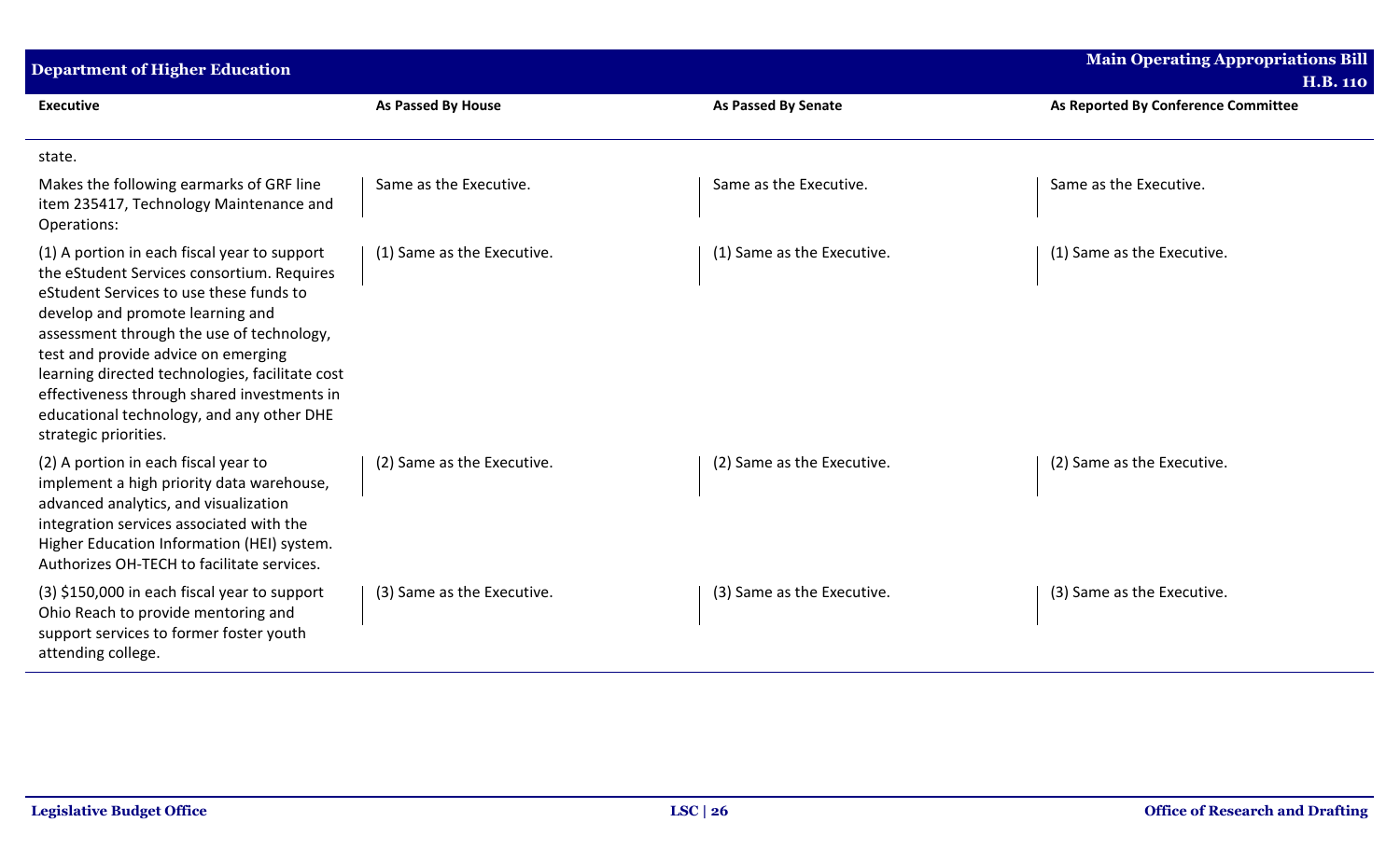| <b>Department of Higher Education</b>                                                                                                                                                                                                                                                                                                          |                        |                            | <b>Main Operating Appropriations Bill</b><br><b>H.B. 110</b> |
|------------------------------------------------------------------------------------------------------------------------------------------------------------------------------------------------------------------------------------------------------------------------------------------------------------------------------------------------|------------------------|----------------------------|--------------------------------------------------------------|
| <b>Executive</b>                                                                                                                                                                                                                                                                                                                               | As Passed By House     | <b>As Passed By Senate</b> | As Reported By Conference Committee                          |
| Appalachian New Economy Workforce Partnership<br>BORCD47                                                                                                                                                                                                                                                                                       |                        |                            |                                                              |
| Section:<br>381.70                                                                                                                                                                                                                                                                                                                             | Section:<br>381.70     | 381.70<br>Section:         | 381.70<br>Section:                                           |
| Earmarks \$500,000 in each fiscal year from<br>GRF line item 235428, Appalachian New<br>Economy Workforce Partnership, to be<br>allocated to the Mahoning Valley Innovation<br>and Commercialization Center.                                                                                                                                   | Same as the Executive. | Same as the Executive.     | Same as the Executive.                                       |
| Specifies that the remainder be distributed<br>to Ohio University to continue an effort to<br>link Appalachia to the new economy.<br>Requires Ohio University to use the funds to<br>provide leadership in the development and<br>implementation of initiatives in the areas of<br>entrepreneurship, management, education,<br>and technology. | Same as the Executive. | Same as the Executive.     | Same as the Executive.                                       |
| <b>BORCD6</b><br><b>Choose Ohio First Scholarship</b>                                                                                                                                                                                                                                                                                          |                        |                            |                                                              |
| Section:<br>381.80                                                                                                                                                                                                                                                                                                                             | 381.80<br>Section:     | 381.80<br>Section:         | Section:<br>381.80                                           |
| Requires that GRF line item 235438, Choose<br>Ohio First Scholarship, be used according to<br>the statutes authorizing the Choose Ohio<br>First Scholarship Program.                                                                                                                                                                           | Same as the Executive. | Same as the Executive.     | Same as the Executive.                                       |
| Authorizes the Chancellor, during each fiscal<br>year, to certify to the OBM Director the<br>amount of canceled prior-year<br>encumbrances in line item 235438.<br>Authorizes the OBM Director to transfer<br>cash, up to the certified amount, from the<br>GRF to the Choose Ohio First Scholarship<br>Reserve Fund (Fund 5PV0).              | Same as the Executive. | Same as the Executive.     | Same as the Executive.                                       |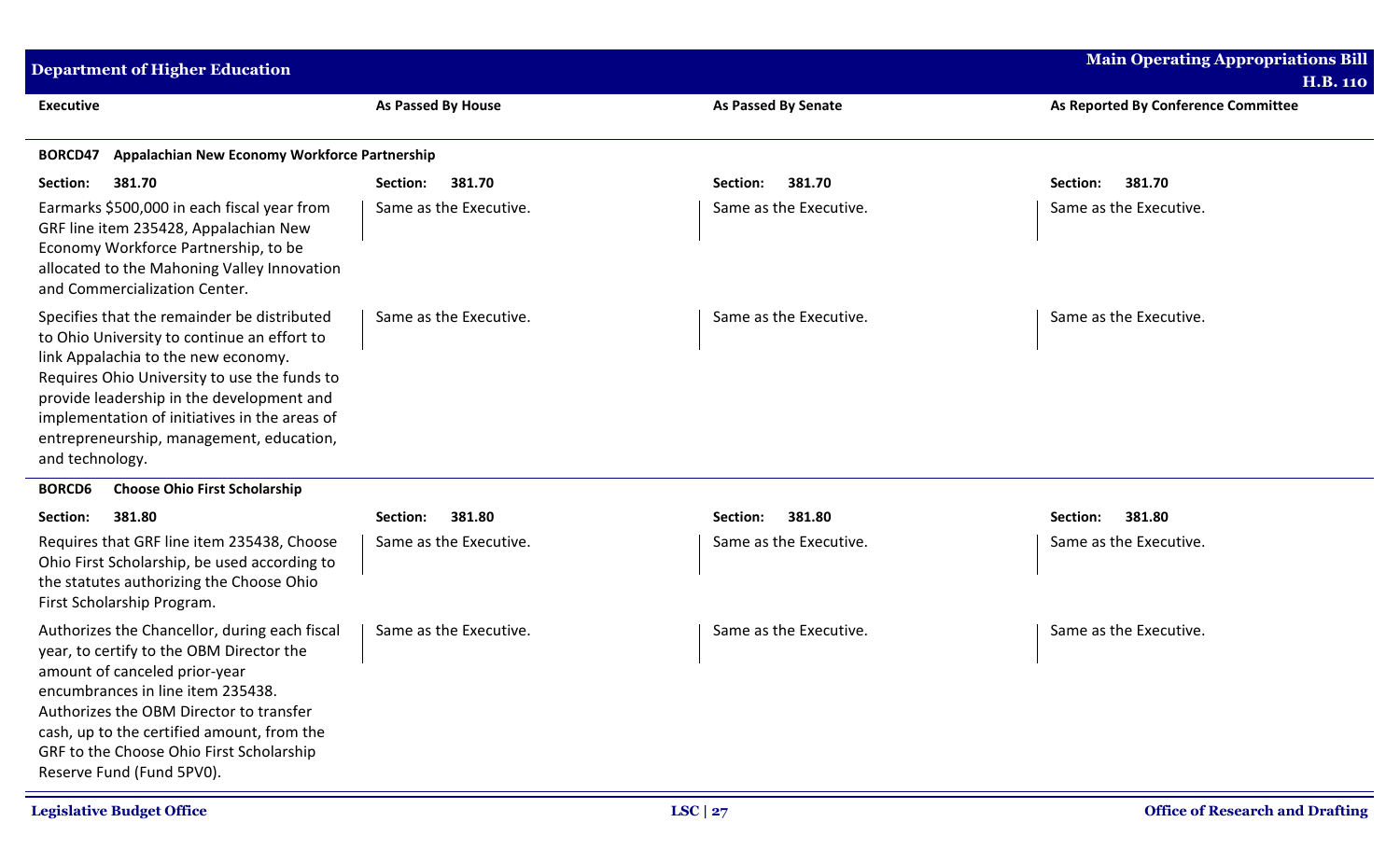| <b>Department of Higher Education</b>                                                                                                                                                                                                                                                                                                                                                      |                            |                            | <b>Main Operating Appropriations Bill</b> |
|--------------------------------------------------------------------------------------------------------------------------------------------------------------------------------------------------------------------------------------------------------------------------------------------------------------------------------------------------------------------------------------------|----------------------------|----------------------------|-------------------------------------------|
|                                                                                                                                                                                                                                                                                                                                                                                            |                            |                            | <b>H.B. 110</b>                           |
| <b>Executive</b>                                                                                                                                                                                                                                                                                                                                                                           | <b>As Passed By House</b>  | <b>As Passed By Senate</b> | As Reported By Conference Committee       |
| <b>BORCD48</b><br><b>Aspire</b>                                                                                                                                                                                                                                                                                                                                                            |                            |                            |                                           |
| 381.90<br>Section:                                                                                                                                                                                                                                                                                                                                                                         | 381.90<br>Section:         | 381.90<br>Section:         | 381.90<br>Section:                        |
| Requires that GRF line item 235443, Adult<br>Basic and Literacy Education - State, be used<br>to support the Aspire Program (supporting<br>adult basic and literacy education<br>instructional program grants and state<br>leadership). Requires that supported<br>programs satisfy the state match and<br>maintenance of effort requirements for the<br>state-administered grant program. | Same as the Executive.     | Same as the Executive.     | Same as the Executive.                    |
| <b>Ohio Technical Centers</b><br><b>BORCD49</b>                                                                                                                                                                                                                                                                                                                                            |                            |                            |                                           |
| Section:<br>381.100                                                                                                                                                                                                                                                                                                                                                                        | 381.100<br>Section:        | 381.100<br>Section:        | 381.100<br>Section:                       |
| Requires that GRF line item 235444, Ohio<br>Technical Centers, be used to support post-<br>secondary adult career-technical education<br>and makes the following earmarks:                                                                                                                                                                                                                 | Same as the Executive.     | Same as the Executive.     | Same as the Executive.                    |
| (1) up to 2.38% in each fiscal year for the<br>Ohio Central School System.                                                                                                                                                                                                                                                                                                                 | (1) Same as the Executive. | (1) Same as the Executive. | (1) Same as the Executive.                |
| (2) up to $$48,000$ in each fiscal year for<br>assistance for OTCs.                                                                                                                                                                                                                                                                                                                        | (2) Same as the Executive. | (2) Same as the Executive. | (2) Same as the Executive.                |
| $(3)$ up to \$3,000,000 in each fiscal year for<br>OTCs that provide customized training and<br>business consultation with matching local<br>dollars, with preference to industries on the<br>in-demand jobs list maintained under<br>existing law on in regionally emerging fields<br>or local business and industries. Sets<br>\$25,000 as the minimum for each OTC and                  | (3) Same as the Executive. | (3) Same as the Executive. | (3) Same as the Executive.                |
| <b>Legislative Budget Office</b>                                                                                                                                                                                                                                                                                                                                                           |                            | LSC   $28$                 | <b>Office of Research and Drafting</b>    |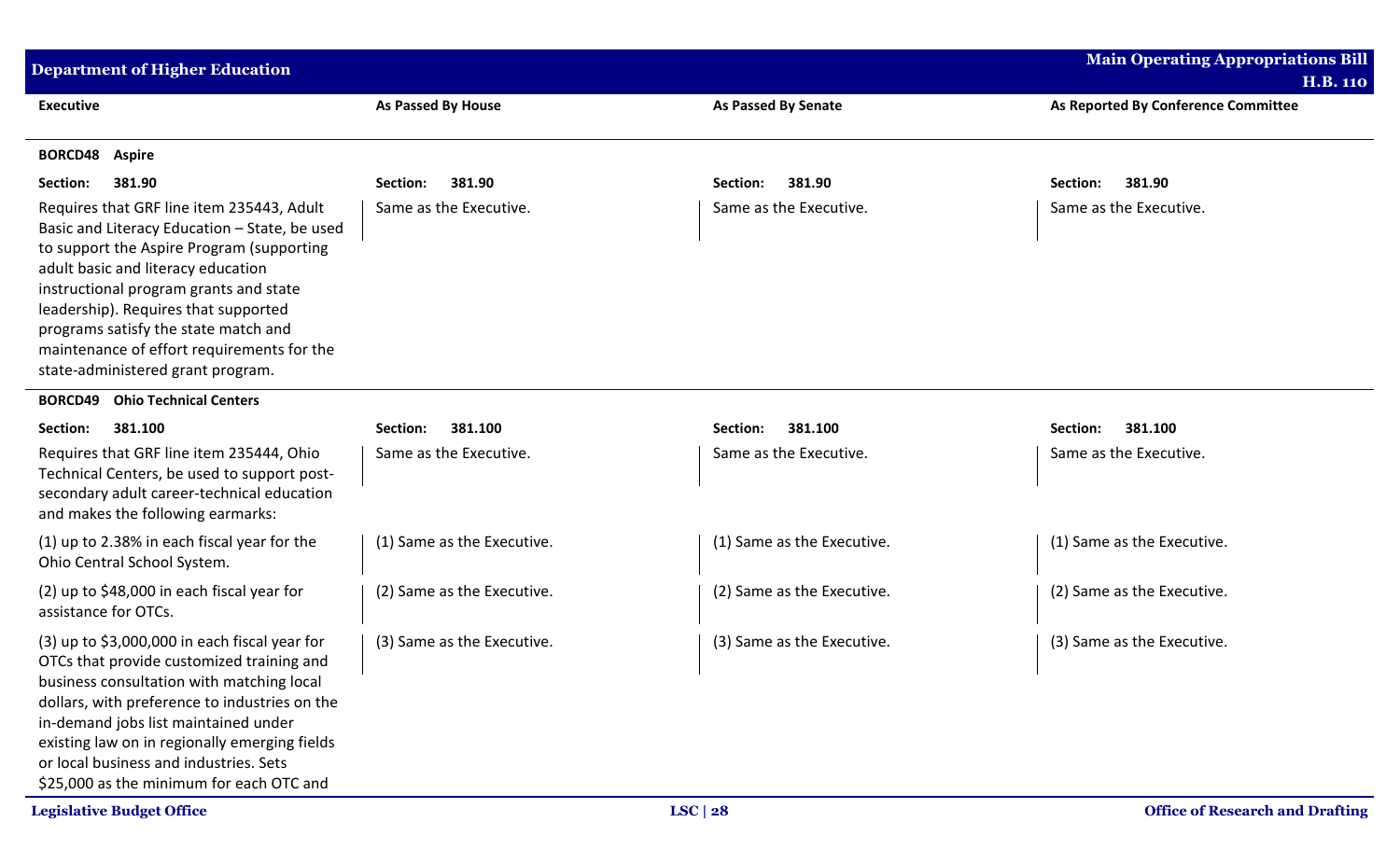| <b>Department of Higher Education</b>                                                                                                                                                                                                                                                                                                                                                                                                                                                                                                                                                                                                                                                                                                              |                            |                            | <b>Main Operating Appropriations Bill</b> |
|----------------------------------------------------------------------------------------------------------------------------------------------------------------------------------------------------------------------------------------------------------------------------------------------------------------------------------------------------------------------------------------------------------------------------------------------------------------------------------------------------------------------------------------------------------------------------------------------------------------------------------------------------------------------------------------------------------------------------------------------------|----------------------------|----------------------------|-------------------------------------------|
|                                                                                                                                                                                                                                                                                                                                                                                                                                                                                                                                                                                                                                                                                                                                                    |                            |                            | <b>H.B. 110</b>                           |
| <b>Executive</b>                                                                                                                                                                                                                                                                                                                                                                                                                                                                                                                                                                                                                                                                                                                                   | As Passed By House         | <b>As Passed By Senate</b> | As Reported By Conference Committee       |
| requires a maximum amount to be<br>determined by the Chancellor.                                                                                                                                                                                                                                                                                                                                                                                                                                                                                                                                                                                                                                                                                   |                            |                            |                                           |
| Specifies that the remainder be distributed<br>according to the OTC funding formula (see<br>BORCD50).                                                                                                                                                                                                                                                                                                                                                                                                                                                                                                                                                                                                                                              | Same as the Executive.     | Same as the Executive.     | Same as the Executive.                    |
| <b>Ohio Technical Centers Funding Formula</b><br><b>BORCD50</b>                                                                                                                                                                                                                                                                                                                                                                                                                                                                                                                                                                                                                                                                                    |                            |                            |                                           |
| Section:<br>381.100                                                                                                                                                                                                                                                                                                                                                                                                                                                                                                                                                                                                                                                                                                                                | Section:<br>381.100        | Section:<br>381.100        | 381.100<br>Section:                       |
| Requires each Ohio Technical Center (OTC)<br>to report data to the Chancellor. Requires<br>the Chancellor to provide coordination for<br>OTCs through approval processes, data<br>collection of program and student<br>outcomes, and subsidy disbursements.<br>Requires the Chancellor to exclude non-<br>residents in the number of students eligible<br>for state subsidy. Defines full-time<br>equivalent (FTE) as completion of 450 hours.<br>Requires the use of a three-year average in<br>calculating the number of FTE students.<br>Requires OTCs to operate with, or be an<br>active candidate for, accreditation by an<br>accreditor authorized by the U.S.<br>Department of Education in order to<br>continue to receive state subsidy. | Same as the Executive.     | Same as the Executive.     | Same as the Executive.                    |
| Distributes the OTC allocation as follows:                                                                                                                                                                                                                                                                                                                                                                                                                                                                                                                                                                                                                                                                                                         | Same as the Executive.     | Same as the Executive.     | Same as the Executive.                    |
| (1) 25% based on each OTCs proportion of<br>FTE students who complete a post-<br>secondary technical workforce training                                                                                                                                                                                                                                                                                                                                                                                                                                                                                                                                                                                                                            | (1) Same as the Executive. | (1) Same as the Executive. | (1) Same as the Executive.                |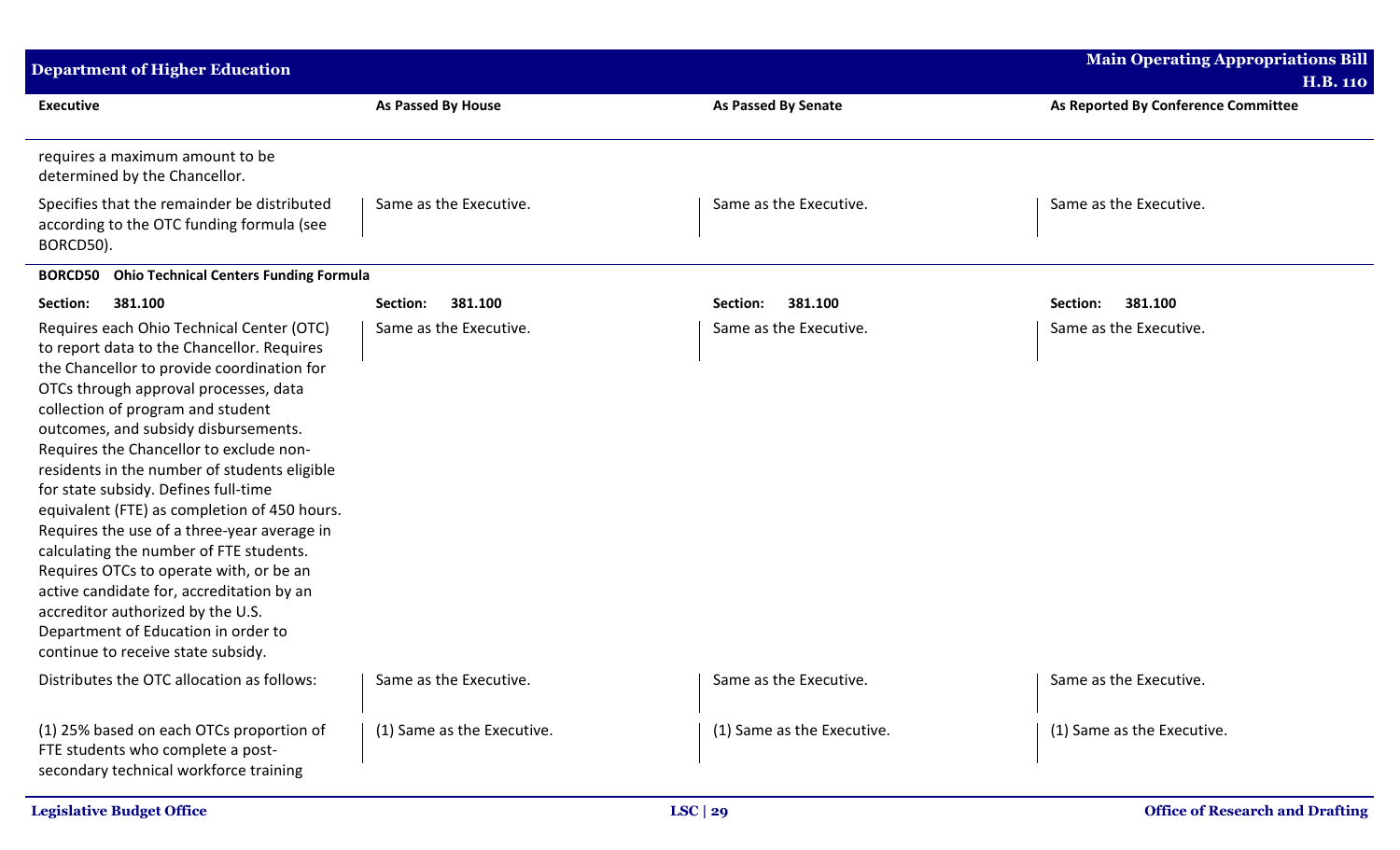| <b>Department of Higher Education</b>                                                                                                                                                                                                                                                                                                                             |                            |                            | Main Operating Appropriations Bill<br><b>H.B. 110</b> |
|-------------------------------------------------------------------------------------------------------------------------------------------------------------------------------------------------------------------------------------------------------------------------------------------------------------------------------------------------------------------|----------------------------|----------------------------|-------------------------------------------------------|
| <b>Executive</b>                                                                                                                                                                                                                                                                                                                                                  | <b>As Passed By House</b>  | <b>As Passed By Senate</b> | As Reported By Conference Committee                   |
| program with a grade of C or better or pass<br>if graded as pass/fail.                                                                                                                                                                                                                                                                                            |                            |                            |                                                       |
| (2) 20% based on each OTCs proportion of<br>FTE students who complete 50% of a<br>program of study.                                                                                                                                                                                                                                                               | (2) Same as the Executive. | (2) Same as the Executive. | (2) Same as the Executive.                            |
| (3) 50% based on each OTCs proportion of<br>FTE students who find employment, enter<br>military service, or enroll in additional post-<br>secondary education and training.                                                                                                                                                                                       | (3) Same as the Executive. | (3) Same as the Executive. | (3) Same as the Executive.                            |
| (4) 5% based on each OTCs proportion of FTE<br>students who earn a credential from an<br>industry recognized third party.                                                                                                                                                                                                                                         | (4) Same as the Executive. | (4) Same as the Executive. | (4) Same as the Executive.                            |
| Phases in formula funding by requiring that,<br>in each fiscal year, no OTC receive less than<br>50% of the average allocation it received in<br>the three prior fiscal years excluding funding<br>for third party credentials. Requires that<br>funding for OTCs not receiving phase-in<br>funding be reduced proportionally to pay for<br>the phase-in funding. | Same as the Executive.     | Same as the Executive.     | Same as the Executive.                                |
| <b>BORCD7</b><br><b>Area Health Education Centers Program Support</b>                                                                                                                                                                                                                                                                                             |                            |                            |                                                       |
| Section:<br>381.110                                                                                                                                                                                                                                                                                                                                               | 381.110<br>Section:        | 381.110<br>Section:        | 381.110<br>Section:                                   |
| Requires that GRF line item 235474, Area<br>Health Education Centers, be used by the<br>Chancellor to support the medical school<br>regional area health education centers'<br>educational programs and the Area Health<br><b>Education Center Program.</b>                                                                                                       | Same as the Executive.     | Same as the Executive.     | Same as the Executive.                                |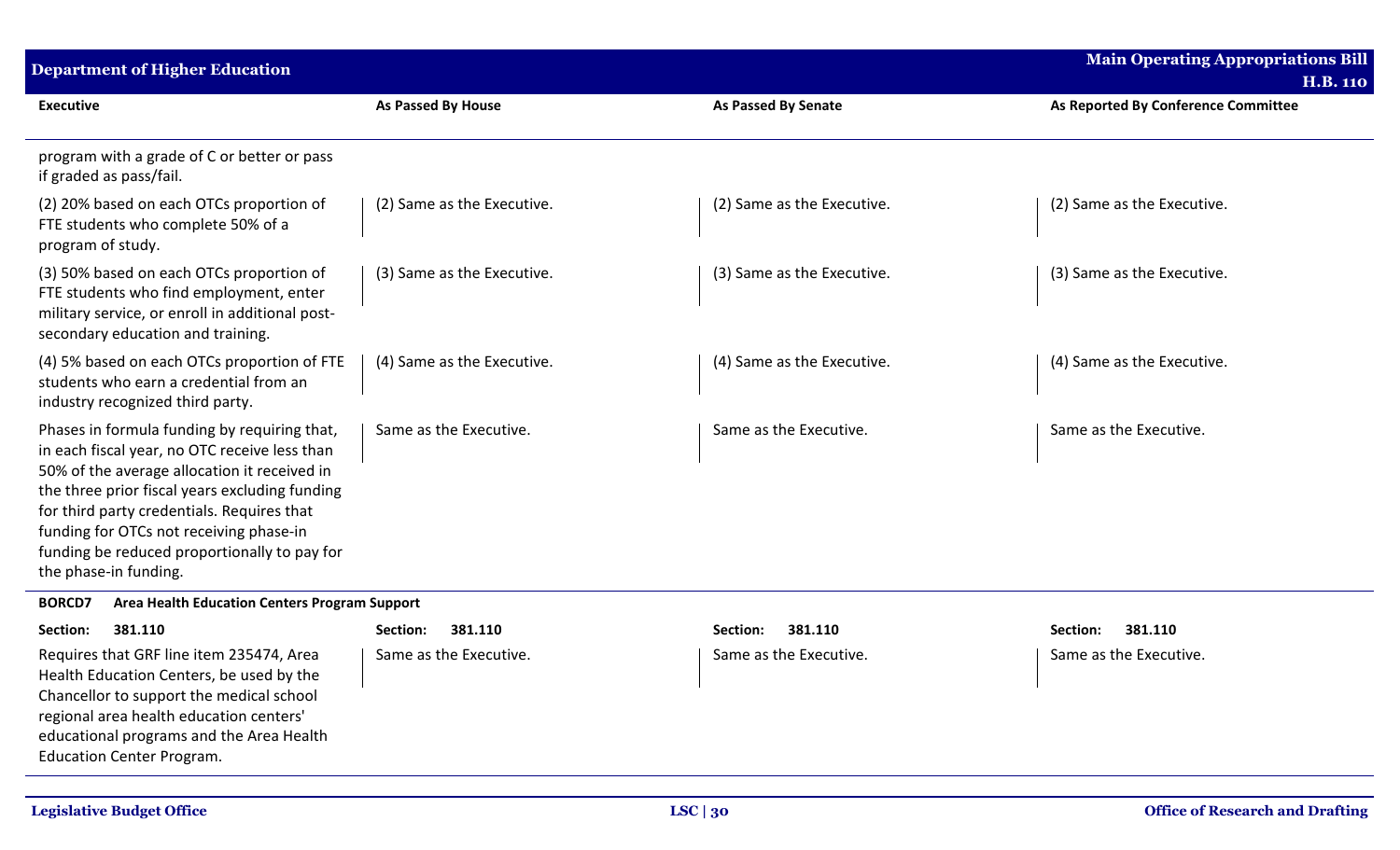| <b>Executive</b><br>As Passed By House<br><b>As Passed By Senate</b><br>As Reported By Conference Committee<br><b>Campus Safety and Training</b><br>BORCD51<br>381.120<br>Section:<br>381.120<br>381.120<br>381.120<br>Section:<br>Section:<br>Section:<br>Same as the Executive.<br>Requires that GRF line item 235492, Campus<br>Same as the Executive, but replaces<br>Same as the Senate.<br>Safety and Training, be used by the<br>references to "power and gender-based"<br>violence with "sexual" violence, effectively<br>Chancellor, in consultation with state<br>institutions of higher education and private<br>retaining language in current temporary law<br>nonprofit institutions, to continue to<br>for item 235492 under H.B. 166 of the 133rd<br>develop model best practices in line with<br>General Assembly.<br>emerging trends, research, and evidence-<br>based training, for preventing and<br>responding to power and gender-based<br>violence on campus. Requires the Chancellor<br>to convene higher education institutions in<br>the training and implementation of best<br>practices regarding campus power and | <b>Department of Higher Education</b> |  | <b>Main Operating Appropriations Bill</b><br><b>H.B. 110</b> |
|-----------------------------------------------------------------------------------------------------------------------------------------------------------------------------------------------------------------------------------------------------------------------------------------------------------------------------------------------------------------------------------------------------------------------------------------------------------------------------------------------------------------------------------------------------------------------------------------------------------------------------------------------------------------------------------------------------------------------------------------------------------------------------------------------------------------------------------------------------------------------------------------------------------------------------------------------------------------------------------------------------------------------------------------------------------------------------------------------------------------------------------------------|---------------------------------------|--|--------------------------------------------------------------|
|                                                                                                                                                                                                                                                                                                                                                                                                                                                                                                                                                                                                                                                                                                                                                                                                                                                                                                                                                                                                                                                                                                                                               |                                       |  |                                                              |
|                                                                                                                                                                                                                                                                                                                                                                                                                                                                                                                                                                                                                                                                                                                                                                                                                                                                                                                                                                                                                                                                                                                                               |                                       |  |                                                              |
|                                                                                                                                                                                                                                                                                                                                                                                                                                                                                                                                                                                                                                                                                                                                                                                                                                                                                                                                                                                                                                                                                                                                               |                                       |  |                                                              |
|                                                                                                                                                                                                                                                                                                                                                                                                                                                                                                                                                                                                                                                                                                                                                                                                                                                                                                                                                                                                                                                                                                                                               | gender-based violence.                |  |                                                              |

**BORCD88 Northeast Ohio Medical University (NEOMED) Dental School**

No provision. No provision. And Allen and Allen Controller Monography in the U.S. No provision. The extending of the extending of the extending of the extending of the extending of the extending of the extending of the ext Northeast Ohio Medical University Dental School, be distributed to NEOMED to support the creation of its dental school. Requires the school to meet all of the accreditation standards of the Commission on Dental Accreditation to train dental students and award only Doctor of Dental Surgery (D.D.S.) or Doctor of Dental Medicine (D.M.D.) degrees.

**Section: 381.120 Section: 381.120** Same as the Senate.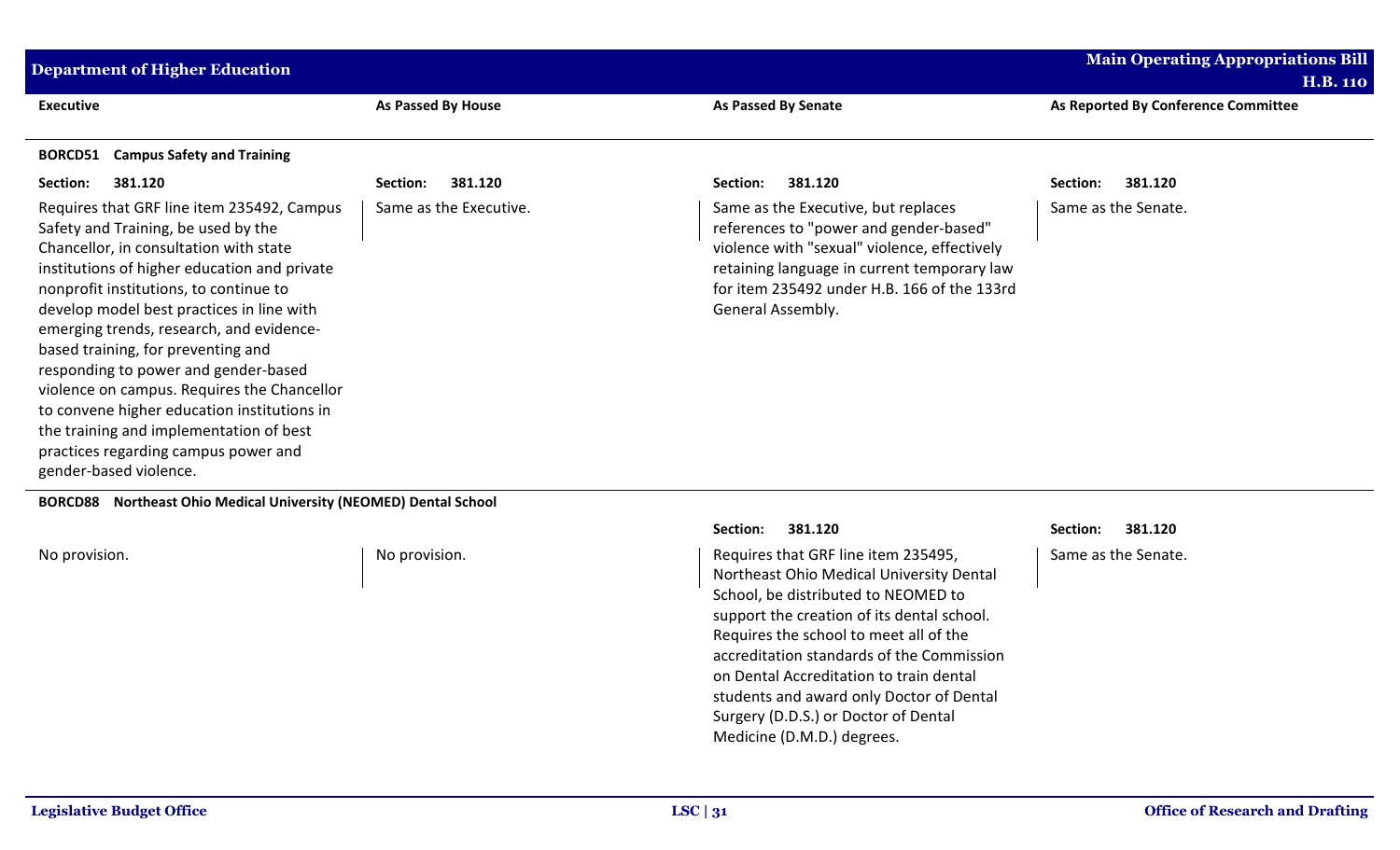| <b>Department of Higher Education</b>                                                                                                                                                                                                                                                                                                                                   |                        |                                                                                                                                                              | <b>Main Operating Appropriations Bill</b>                                                                                                                                                                                                                                                       |
|-------------------------------------------------------------------------------------------------------------------------------------------------------------------------------------------------------------------------------------------------------------------------------------------------------------------------------------------------------------------------|------------------------|--------------------------------------------------------------------------------------------------------------------------------------------------------------|-------------------------------------------------------------------------------------------------------------------------------------------------------------------------------------------------------------------------------------------------------------------------------------------------|
|                                                                                                                                                                                                                                                                                                                                                                         |                        |                                                                                                                                                              | <b>H.B. 110</b>                                                                                                                                                                                                                                                                                 |
| <b>Executive</b>                                                                                                                                                                                                                                                                                                                                                        | As Passed By House     | <b>As Passed By Senate</b>                                                                                                                                   | As Reported By Conference Committee                                                                                                                                                                                                                                                             |
| No provision.                                                                                                                                                                                                                                                                                                                                                           | No provision.          | No provision.                                                                                                                                                | Requires, prior to the distribution of funds<br>from item 235495, NEOMED to submit a<br>plan describing the creation of its dental<br>school to the Chancellor. If the Chancellor<br>approves the plan, requires the Chancellor<br>to seek Controlling Board approval to<br>disburse the funds. |
| No provision.                                                                                                                                                                                                                                                                                                                                                           | No provision.          | Requires NEOMED to match any moneys it<br>receives from the state and report to the<br>Chancellor on how it is using moneys it<br>receives from item 235495. | Same as the Senate.                                                                                                                                                                                                                                                                             |
| <b>State Share of Instruction (SSI) Formulas</b><br>BORCD17                                                                                                                                                                                                                                                                                                             |                        |                                                                                                                                                              |                                                                                                                                                                                                                                                                                                 |
| 381.140<br>Section:                                                                                                                                                                                                                                                                                                                                                     | 381.140<br>Section:    | 381.140<br>Section:                                                                                                                                          | Section:<br>381.140                                                                                                                                                                                                                                                                             |
| Requires the Chancellor to establish<br>procedures to allocate GRF line item 235501,<br>State Share of Instruction, based on the SSI<br>formulas that use the enrollment, course<br>completion, degree attainment, and student<br>achievement factors reported annually by<br>each state institution participating in the<br>Higher Education Information (HEI) system. | Same as the Executive. | Same as the Executive.                                                                                                                                       | Same as the Executive.                                                                                                                                                                                                                                                                          |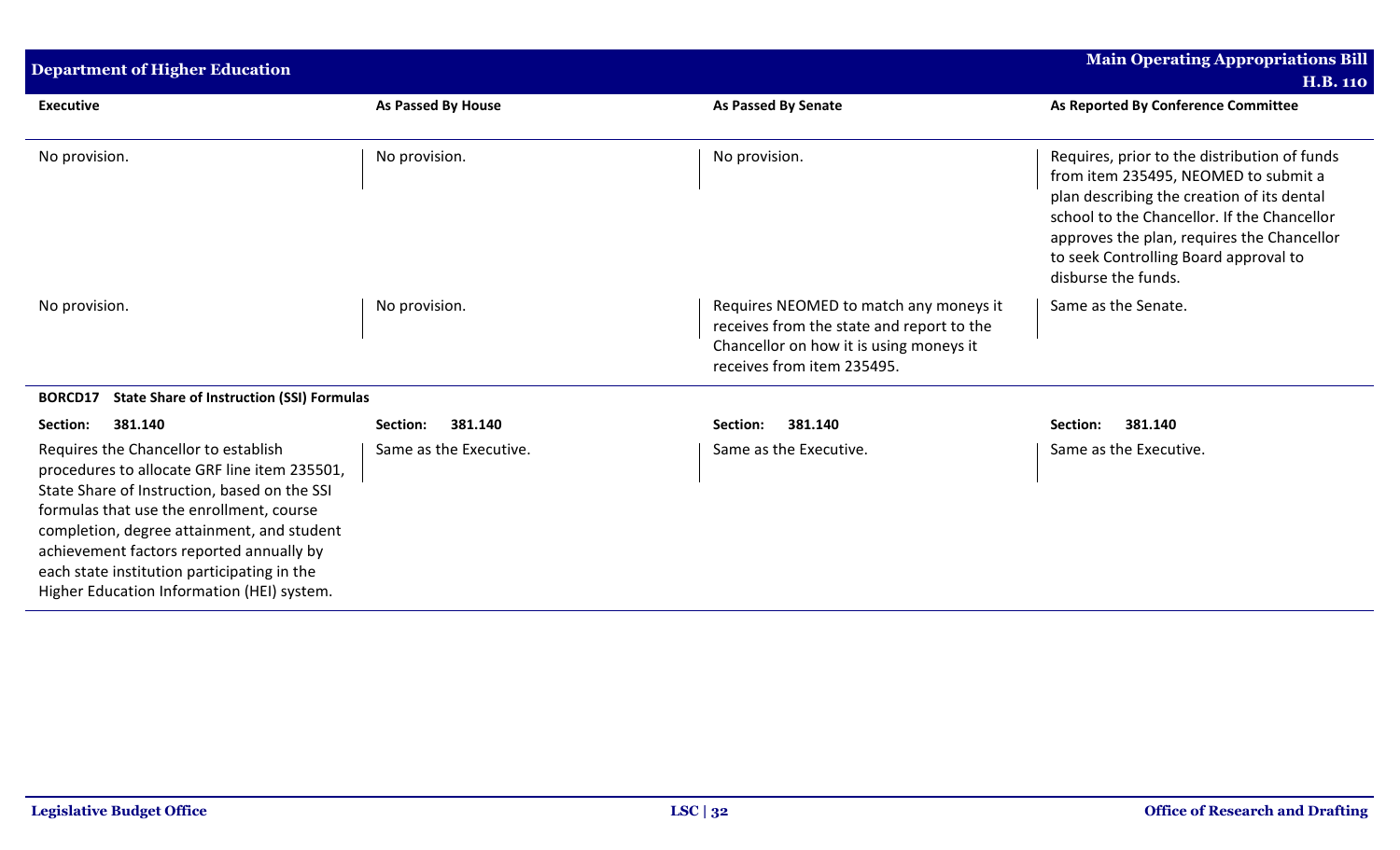| <b>Department of Higher Education</b>                                                                                                                                                                                                                                                                                                                                                                                                                                                                                              |                           |                            | <b>Main Operating Appropriations Bill</b> |
|------------------------------------------------------------------------------------------------------------------------------------------------------------------------------------------------------------------------------------------------------------------------------------------------------------------------------------------------------------------------------------------------------------------------------------------------------------------------------------------------------------------------------------|---------------------------|----------------------------|-------------------------------------------|
|                                                                                                                                                                                                                                                                                                                                                                                                                                                                                                                                    |                           |                            | <b>H.B. 110</b>                           |
| <b>Executive</b>                                                                                                                                                                                                                                                                                                                                                                                                                                                                                                                   | <b>As Passed By House</b> | <b>As Passed By Senate</b> | As Reported By Conference Committee       |
| SSI - Full-Time Equivalent Enrollment and Course Completions<br><b>BORCD18</b>                                                                                                                                                                                                                                                                                                                                                                                                                                                     |                           |                            |                                           |
| 381.140<br>Section:                                                                                                                                                                                                                                                                                                                                                                                                                                                                                                                | Section:<br>381.140       | 381.140<br>Section:        | Section:<br>381.140                       |
| Requires state institutions to report their<br>actual data to the Chancellor. Requires the<br>Chancellor to exclude all undergraduate<br>students who are not Ohio residents or who<br>do not meet the definition of residency for<br>state subsidy and tuition surcharge purposes<br>(except those under reciprocity agreements<br>or employer contracts) in defining the<br>number of full-time equivalent (FTE)<br>students for the formula.                                                                                    | Same as the Executive.    | Same as the Executive.     | Same as the Executive.                    |
| <b>SSI - Total Costs per FTE</b><br><b>BORCD19</b>                                                                                                                                                                                                                                                                                                                                                                                                                                                                                 |                           |                            |                                           |
| 381.140<br>Section:                                                                                                                                                                                                                                                                                                                                                                                                                                                                                                                | 381.140<br>Section:       | 381.140<br>Section:        | Section:<br>381.140                       |
| Provides, for purposes of calculating SSI<br>allocations, a table of total costs per FTE for<br>the 24 non-medical curriculum models for<br>each fiscal year, ranging from \$9,482 to<br>\$40,942 for arts and humanities curriculum<br>models; from \$9,167 to \$36,742 for<br>business, education, and social science<br>curriculum models; from \$49,062 to \$54,681<br>for doctoral curriculum models; and from<br>\$9,077 to \$55,467 for science, technology,<br>engineering, mathematics and medicine<br>curriculum models. | Same as the Executive.    | Same as the Executive.     | Same as the Executive.                    |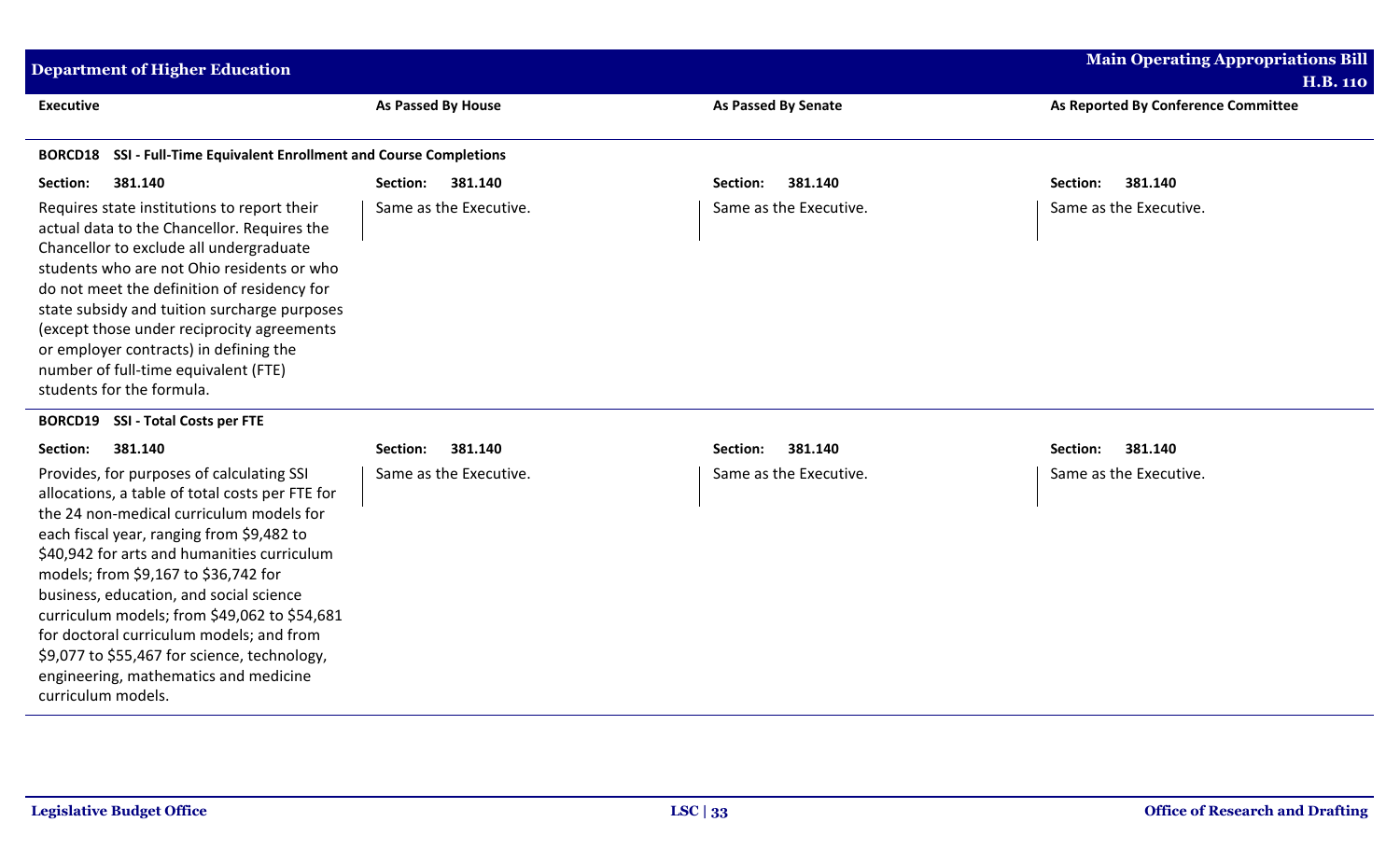| <b>Department of Higher Education</b>                                                                                                                                                                                                                                                                                                                                                                                           |                        |                        | <b>Main Operating Appropriations Bill</b> |
|---------------------------------------------------------------------------------------------------------------------------------------------------------------------------------------------------------------------------------------------------------------------------------------------------------------------------------------------------------------------------------------------------------------------------------|------------------------|------------------------|-------------------------------------------|
|                                                                                                                                                                                                                                                                                                                                                                                                                                 |                        |                        | <b>H.B. 110</b>                           |
| <b>Executive</b>                                                                                                                                                                                                                                                                                                                                                                                                                | As Passed By House     | As Passed By Senate    | As Reported By Conference Committee       |
| <b>SSI - STEMM and Graduate Weights</b><br><b>BORCD20</b>                                                                                                                                                                                                                                                                                                                                                                       |                        |                        |                                           |
| 381.140<br>Section:                                                                                                                                                                                                                                                                                                                                                                                                             | 381.140<br>Section:    | 381.140<br>Section:    | 381.140<br>Section:                       |
| Provides a table of curriculum model<br>weights for each fiscal year, including a<br>uniform weight of 1.0000 for all<br>undergraduate-level models in arts,<br>humanities, business, education, and social<br>sciences, 1.0000 for doctoral models, and<br>various weights ranging from 1.0017 to<br>1.8798 for graduate-level models and<br>science, technology, engineering,<br>mathematics, and medicine (STEMM)<br>models. | Same as the Executive. | Same as the Executive. | Same as the Executive.                    |

## **BORCD21 SSI - Calculation of SSI Formula Entitlements and Adjustments for Universities-Degree Attainment**

| 381.140<br>Section:                                                                                                                                                                                                                                                                                                                                                                                                                                 | 381.140<br>Section:    | 381.140<br>Section:    | 381.140<br>Section:                    |
|-----------------------------------------------------------------------------------------------------------------------------------------------------------------------------------------------------------------------------------------------------------------------------------------------------------------------------------------------------------------------------------------------------------------------------------------------------|------------------------|------------------------|----------------------------------------|
| Reserves 50% of the amount earmarked for<br>universities in each fiscal year from GRF line<br>item 235501, State Share of Instruction, to<br>support associate, baccalaureate, masters,<br>and professional level degree attainment.<br>Specifies that degree attainment funding be<br>allocated to universities in proportion to<br>each campus's share of the total statewide<br>degrees granted, weighted by the cost of the<br>degree programs. | Same as the Executive. | Same as the Executive. | Same as the Executive.                 |
| Requires, for degrees including credits<br>earned at multiple institutions, that degree<br>attainment funding be allocated to<br>universities in proportion to each campus's<br>share of the student-specific cost of earned                                                                                                                                                                                                                        | Same as the Executive. | Same as the Executive. | Same as the Executive.                 |
| <b>Legislative Budget Office</b>                                                                                                                                                                                                                                                                                                                                                                                                                    | LSC $ 34$              |                        | <b>Office of Research and Drafting</b> |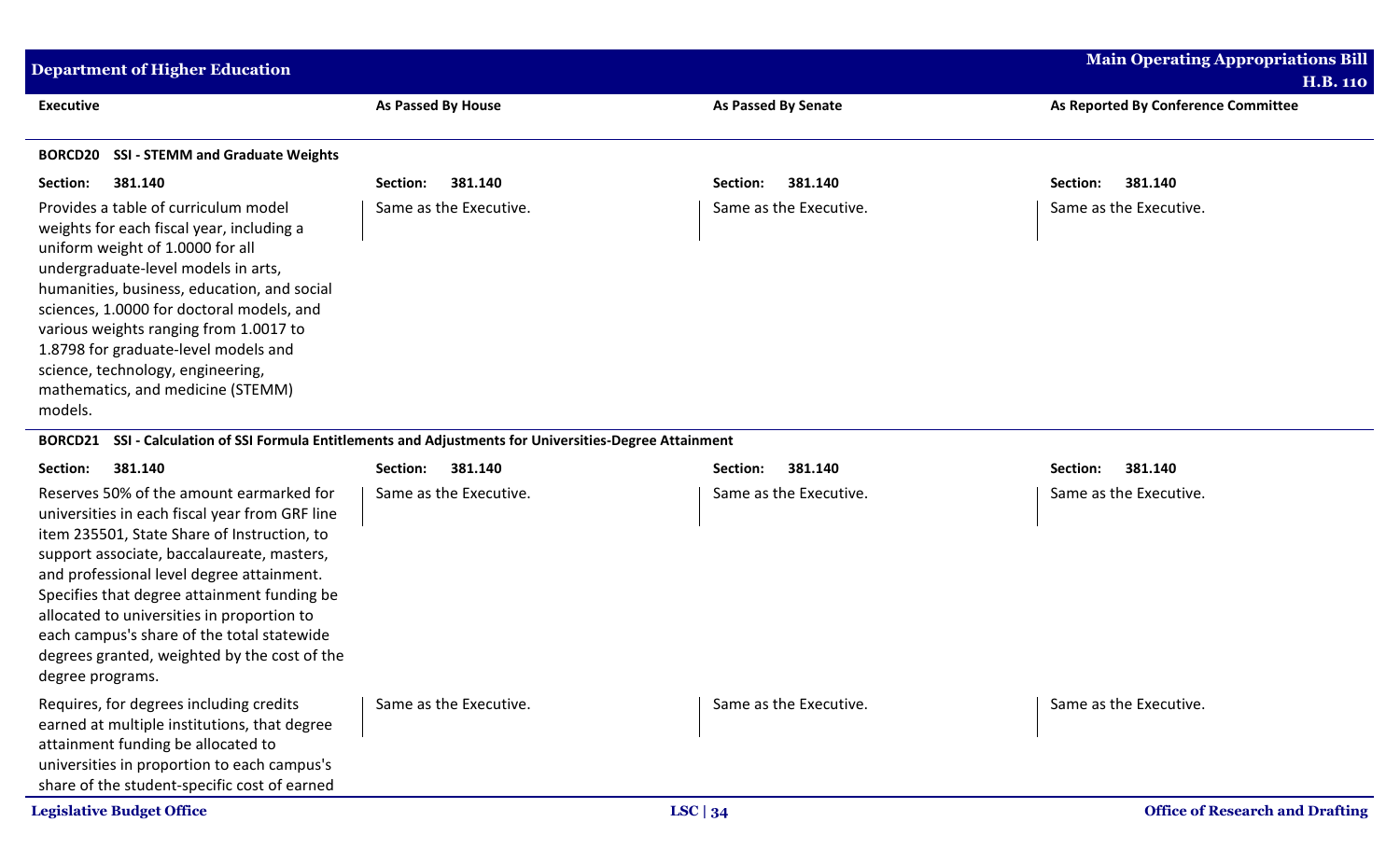| <b>Department of Higher Education</b>                                                                                                                                                                                                                                                                                                                                                                                                                                                                                                                                                                                                                         |                        |                            | <b>Main Operating Appropriations Bill</b><br><b>H.B. 110</b> |
|---------------------------------------------------------------------------------------------------------------------------------------------------------------------------------------------------------------------------------------------------------------------------------------------------------------------------------------------------------------------------------------------------------------------------------------------------------------------------------------------------------------------------------------------------------------------------------------------------------------------------------------------------------------|------------------------|----------------------------|--------------------------------------------------------------|
| <b>Executive</b>                                                                                                                                                                                                                                                                                                                                                                                                                                                                                                                                                                                                                                              | As Passed By House     | <b>As Passed By Senate</b> | As Reported By Conference Committee                          |
| credits for the degree. Specifies that each<br>institution receive its prorated share of<br>degree funding for credits earned at that<br>institution and that the cost of credits not<br>earned at a university main or regional<br>campus be credited to the degree-granting<br>institution for the first degree earned by a<br>student at each degree level. Specifies that<br>the cost credited to the degree-granting<br>institution not be eligible for at-risk weights<br>and limits the cost credited to 12.5% of the<br>student-specific degree costs, unless the<br>student transferred 12 or fewer credits into<br>the degree granting institution. |                        |                            |                                                              |
| Requires that the count for degree<br>attainment include degrees earned by<br>students identified as Ohio residents in any<br>term, weighted by a factor of 1, and degrees<br>earned by students identified as out-of-state<br>students during all terms that remain in<br>Ohio at least one year after graduation,<br>weighted by a factor of 50%. Defines subsidy<br>eligible associate degrees as those earned by<br>students attending any state supported<br>university main or regional campus.                                                                                                                                                         | Same as the Executive. | Same as the Executive.     | Same as the Executive.                                       |
| Requires, in calculating campus' degree<br>counts, the Chancellor to use the three-year<br>average associate, baccalaureate, master's,<br>and professional degrees awarded for the<br>most recent three-year period agreed to by<br>the Inter-University Council (IUC) and the                                                                                                                                                                                                                                                                                                                                                                                | Same as the Executive. | Same as the Executive.     | Same as the Executive.                                       |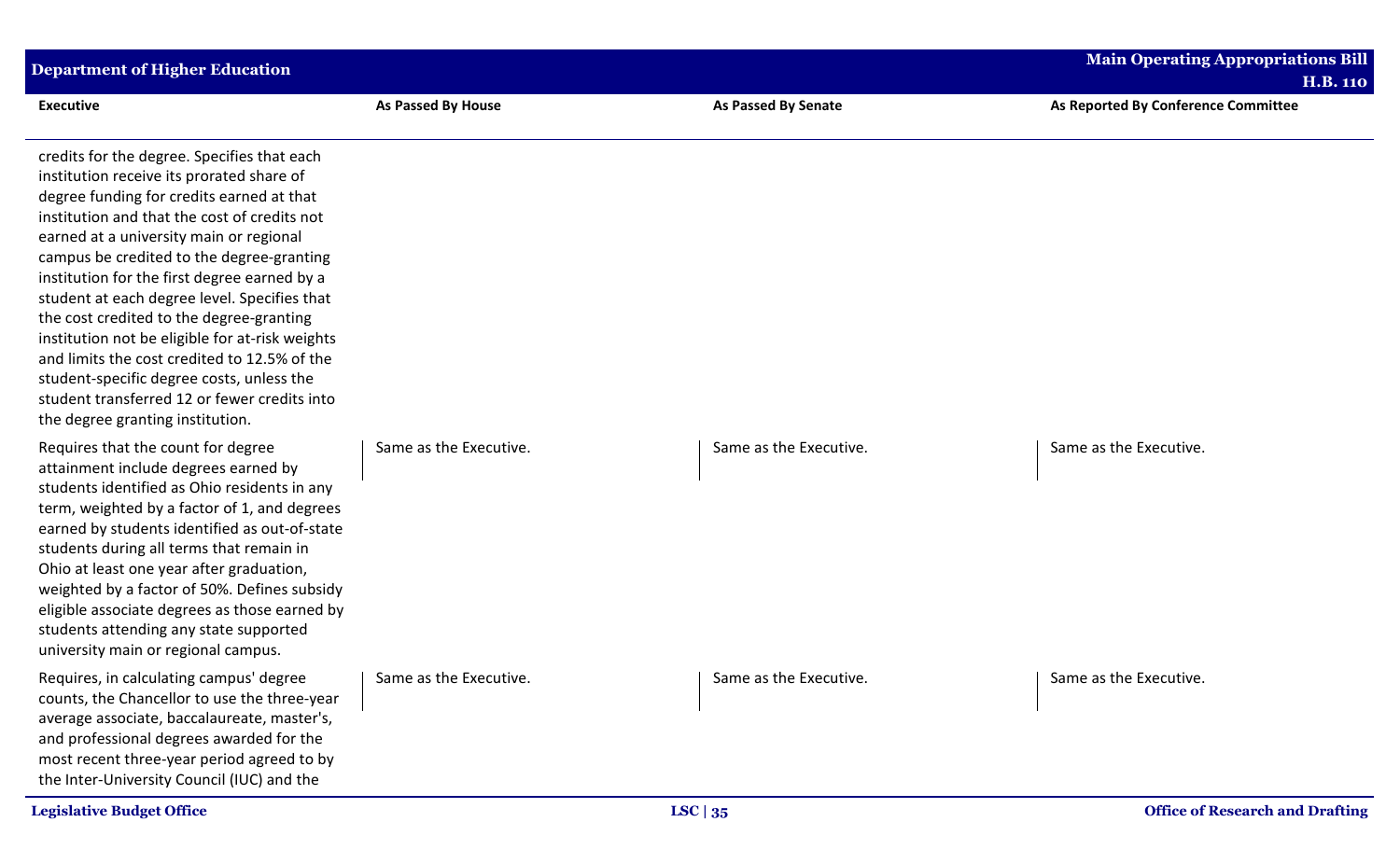| <b>Department of Higher Education</b>                                                                                                                                                                                                                                                                                                                                                                                                                                                                                                                                                                                                                                                                                                                                                                                                                                                                                                                                                                                                                                          |                        |                            | <b>Main Operating Appropriations Bill</b><br><b>H.B. 110</b> |
|--------------------------------------------------------------------------------------------------------------------------------------------------------------------------------------------------------------------------------------------------------------------------------------------------------------------------------------------------------------------------------------------------------------------------------------------------------------------------------------------------------------------------------------------------------------------------------------------------------------------------------------------------------------------------------------------------------------------------------------------------------------------------------------------------------------------------------------------------------------------------------------------------------------------------------------------------------------------------------------------------------------------------------------------------------------------------------|------------------------|----------------------------|--------------------------------------------------------------|
| <b>Executive</b>                                                                                                                                                                                                                                                                                                                                                                                                                                                                                                                                                                                                                                                                                                                                                                                                                                                                                                                                                                                                                                                               | As Passed By House     | <b>As Passed By Senate</b> | As Reported By Conference Committee                          |
| Chancellor. Limits, if a student is awarded an<br>associate degree and later is awarded a<br>baccalaureate degree, the amount funded<br>for the baccalaureate degree to either (1)<br>the difference in cost between the cost of<br>the baccalaureate degree and the cost of the<br>previous associate degree, or, (2) if the<br>associate degree has a higher cost than the<br>baccalaureate degree, the cost of the credits<br>earned by the student after the associate<br>degree was awarded. Specifies that in these<br>instances the associate degree granting<br>institution receive only the prorated share of<br>the baccalaureate degree funding for the<br>credits earned at that institution after the<br>associate degree is awarded. Requires, if a<br>student earns more than one degree at the<br>same institution at the same degree level in<br>the same fiscal year, that funding for the<br>highest cost degree be prorated among<br>institutions based on where the credits were<br>earned and additional degrees be funded at<br>25% of the degree cost. |                        |                            |                                                              |
| Requires that eligible associate and<br>baccalaureate degrees counted in degree<br>attainment be weighted by a statewide "at-<br>risk degree" completion weight, calculated<br>based on the at-risk factors of the individual<br>student, determined by calculating the<br>difference between the percentage of<br>students with each risk factor who earned a                                                                                                                                                                                                                                                                                                                                                                                                                                                                                                                                                                                                                                                                                                                 | Same as the Executive. | Same as the Executive.     | Same as the Executive.                                       |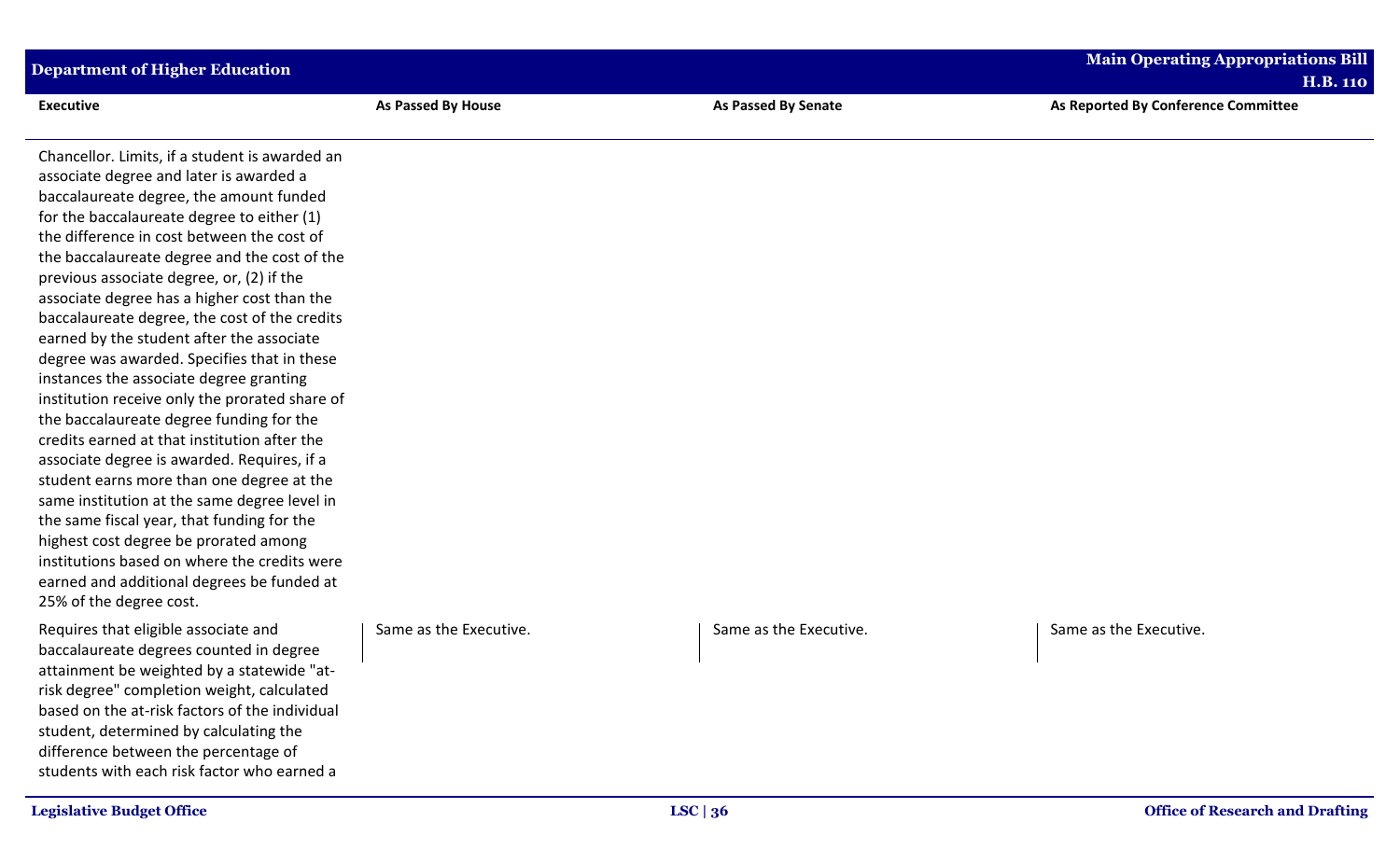| Department of Higher Education                                                                                                                                                                                                                                                                                        |                    |                     | <b>Main Operating Appropriations Bill</b><br><b>H.B. 110</b> |
|-----------------------------------------------------------------------------------------------------------------------------------------------------------------------------------------------------------------------------------------------------------------------------------------------------------------------|--------------------|---------------------|--------------------------------------------------------------|
| <b>Executive</b>                                                                                                                                                                                                                                                                                                      | As Passed By House | As Passed By Senate | As Reported By Conference Committee                          |
| degree and the percentage of non-at-risk<br>students who earned a degree. Defines "at-<br>risk" for a student based on academic under<br>preparation, age, minority status, financial<br>status, or first generation post-secondary<br>status based on neither parent completing<br>any education beyond high school. |                    |                     |                                                              |

## **BORCD22 SSI - Calculation of SSI Formula Entitlements and Adjustments for Universities-Doctoral Set-Aside**

| 381.140<br>Section:                                                                                                                                                                                                                                                                                                                                                                                                                                         | 381.140<br>Section:        | 381.140<br>Section:        | 381.140<br>Section:        |
|-------------------------------------------------------------------------------------------------------------------------------------------------------------------------------------------------------------------------------------------------------------------------------------------------------------------------------------------------------------------------------------------------------------------------------------------------------------|----------------------------|----------------------------|----------------------------|
| Reserves up to 11.78% of the amount<br>earmarked in each fiscal year for universities<br>from GRF line item 235501, State Share of<br>Instruction, to support doctoral programs<br>(referred to as the "doctoral set-aside").                                                                                                                                                                                                                               | Same as the Executive.     | Same as the Executive.     | Same as the Executive.     |
| Requires that the doctoral set-aside be<br>allocated to universities as follows:                                                                                                                                                                                                                                                                                                                                                                            | Same as the Executive.     | Same as the Executive.     | Same as the Executive.     |
| (1) 25% in each fiscal year in proportion to<br>each campus's share of doctoral program<br>course completions. Requires that course<br>completion earnings be determined by<br>multiplying the total curricular model<br>amounts and graduate weights by the<br>subsidy-eligible doctoral FTEs who<br>successfully complete courses in graduate-<br>level models for the most recent completed<br>three-year period agreed to by IUC and the<br>Chancellor. | (1) Same as the Executive. | (1) Same as the Executive. | (1) Same as the Executive. |
| (2) 50% in each fiscal year in proportion to<br>each campus's share of statewide doctoral                                                                                                                                                                                                                                                                                                                                                                   | (2) Same as the Executive. | (2) Same as the Executive. | (2) Same as the Executive. |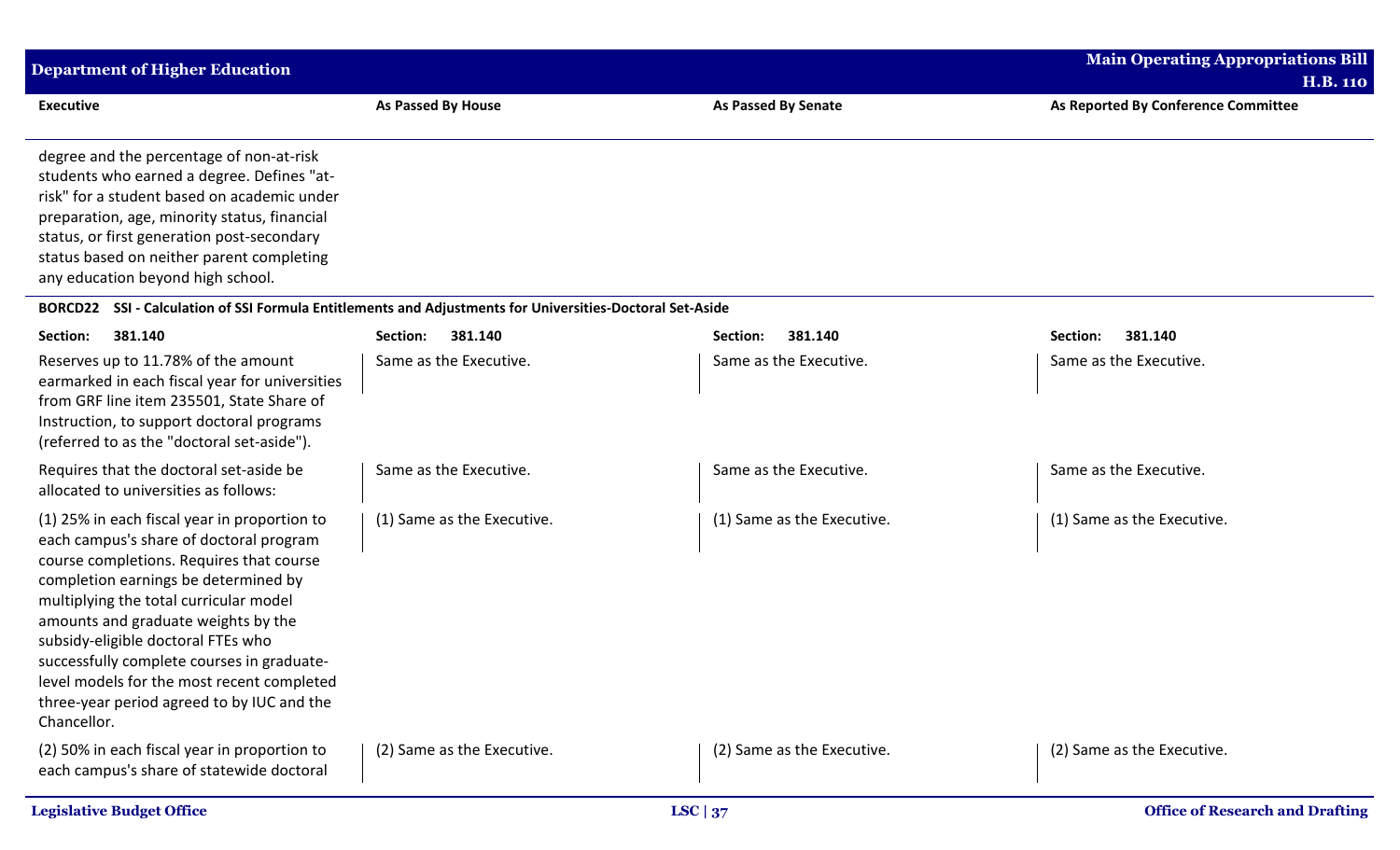| <b>Department of Higher Education</b>                                                                                                                                                                                                                                                                                                                                                                                                                                                                                                                     |                                                                                                   |                            | <b>Main Operating Appropriations Bill</b><br><b>H.B. 110</b> |
|-----------------------------------------------------------------------------------------------------------------------------------------------------------------------------------------------------------------------------------------------------------------------------------------------------------------------------------------------------------------------------------------------------------------------------------------------------------------------------------------------------------------------------------------------------------|---------------------------------------------------------------------------------------------------|----------------------------|--------------------------------------------------------------|
| <b>Executive</b>                                                                                                                                                                                                                                                                                                                                                                                                                                                                                                                                          | <b>As Passed By House</b>                                                                         | <b>As Passed By Senate</b> | As Reported By Conference Committee                          |
| degrees, weighted by the cost of the<br>discipline. Requires, in counting campus'<br>doctoral degrees, the Chancellor to use the<br>three-year average doctoral degrees for the<br>most recent completed three-year period<br>that is agreed to by IUC and the Chancellor.                                                                                                                                                                                                                                                                                |                                                                                                   |                            |                                                              |
| (3) 25% in each fiscal year in proportion to<br>each campus' share of research grant<br>activity. Requires that grant awards from the<br>Department of Health and Human Services<br>be weighted at 50%.                                                                                                                                                                                                                                                                                                                                                   | (3) Same as the Executive.                                                                        | (3) Same as the Executive. | (3) Same as the Executive.                                   |
| <b>BORCD23</b>                                                                                                                                                                                                                                                                                                                                                                                                                                                                                                                                            | SSI - Calculation of SSI Formula Entitlements and Adjustments for Universities-Medical Set-Asides |                            |                                                              |
| 381.140<br>Section:                                                                                                                                                                                                                                                                                                                                                                                                                                                                                                                                       | 381.140<br>Section:                                                                               | Section:<br>381.140        | 381.140<br>Section:                                          |
| Reserves 6.41% of the amount earmarked in<br>each fiscal year for universities from GRF line<br>item 235501, State Share of Instruction, to<br>support Medical II FTEs (referred to as the<br>"medical II set-aside"). Requires that these<br>funds be allocated in proportion to each<br>campus's share of the statewide total of<br>three-year average Medical II FTEs. Specifies<br>that, in calculating the core subsidy<br>enrollments for Medical II models only,<br>students repeating terms may be no more<br>than 5% of current year enrollment. | Same as the Executive.                                                                            | Same as the Executive.     | Same as the Executive.                                       |
| Reserves 1.48% of the amount earmarked in<br>each fiscal year for universities from GRF line<br>item 235501, State Share of Instruction, to<br>support Medical I FTEs (referred to as the<br>"medical I set-aside"). Requires that these                                                                                                                                                                                                                                                                                                                  | Same as the Executive.                                                                            | Same as the Executive.     | Same as the Executive.                                       |
| <b>Legislative Budget Office</b>                                                                                                                                                                                                                                                                                                                                                                                                                                                                                                                          |                                                                                                   | LSC $ 38$                  | <b>Office of Research and Drafting</b>                       |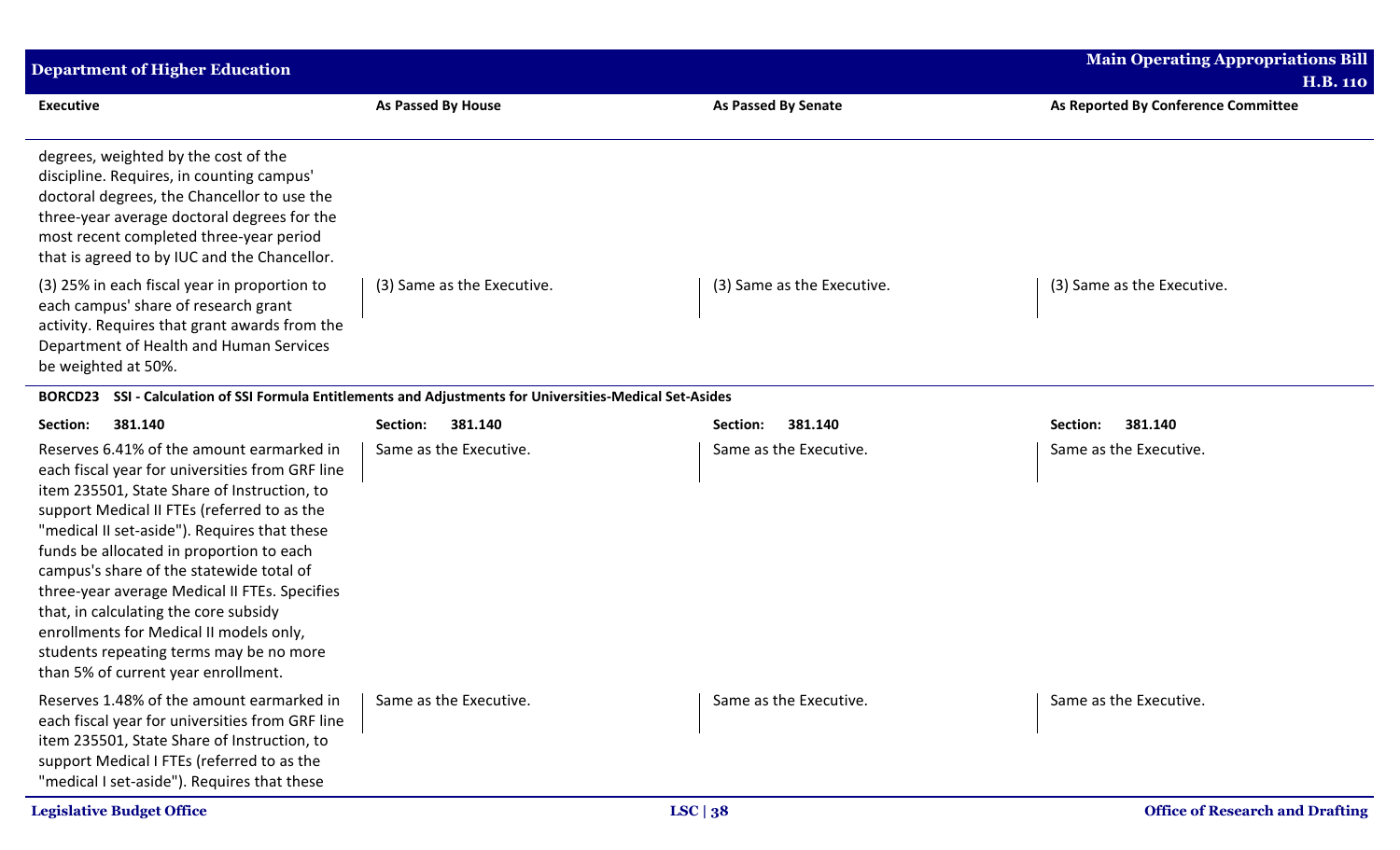| <b>Department of Higher Education</b>                                                                                                                                                                                                                                                                                                                                                                                                                                                                                                                          |                                                                                                   |                            | <b>Main Operating Appropriations Bill</b><br><b>H.B. 110</b> |
|----------------------------------------------------------------------------------------------------------------------------------------------------------------------------------------------------------------------------------------------------------------------------------------------------------------------------------------------------------------------------------------------------------------------------------------------------------------------------------------------------------------------------------------------------------------|---------------------------------------------------------------------------------------------------|----------------------------|--------------------------------------------------------------|
| <b>Executive</b>                                                                                                                                                                                                                                                                                                                                                                                                                                                                                                                                               | As Passed By House                                                                                | <b>As Passed By Senate</b> | As Reported By Conference Committee                          |
| funds be allocated in proportion to each<br>campus's share of the statewide total of<br>three-year average Medical I FTEs.                                                                                                                                                                                                                                                                                                                                                                                                                                     |                                                                                                   |                            |                                                              |
| <b>BORCD24</b>                                                                                                                                                                                                                                                                                                                                                                                                                                                                                                                                                 | SSI - Calculation of SSI Formula Entitlements and Adjustments for Universities-Course Completions |                            |                                                              |
| Section:<br>381.140                                                                                                                                                                                                                                                                                                                                                                                                                                                                                                                                            | Section:<br>381.140                                                                               | 381.140<br>Section:        | 381.140<br>Section:                                          |
| Requires that, in calculating course<br>completion funding for universities, the<br>Chancellor only use FTE students who<br>successfully complete a course.                                                                                                                                                                                                                                                                                                                                                                                                    | Same as the Executive.                                                                            | Same as the Executive.     | Same as the Executive.                                       |
| Requires that successful course completion<br>FTE students defined as "at-risk" based on<br>academic under-preparation or financial<br>status are to be weighted by (1) institution-<br>specific course completion indexes<br>calculated based on the number of at-risk<br>students during the 2018-2020 academic<br>years, and (2) statewide at-risk course<br>completion weights determined by the<br>difference between the percentage of<br>traditional students completing the course<br>and the percentage of at-risk students<br>completing the course. | Same as the Executive.                                                                            | Same as the Executive.     | Same as the Executive.                                       |
| Requires that, except for Medical I and<br>Medical II models, all models have their<br>course completion earnings determined by<br>multiplying per FTE curriculum model costs<br>by model weights and by the average<br>number of subsidy-eligible FTEs for the most<br>recent three-year period as agreed to by IUC<br>and the Chancellor.                                                                                                                                                                                                                    | Same as the Executive.                                                                            | Same as the Executive.     | Same as the Executive.                                       |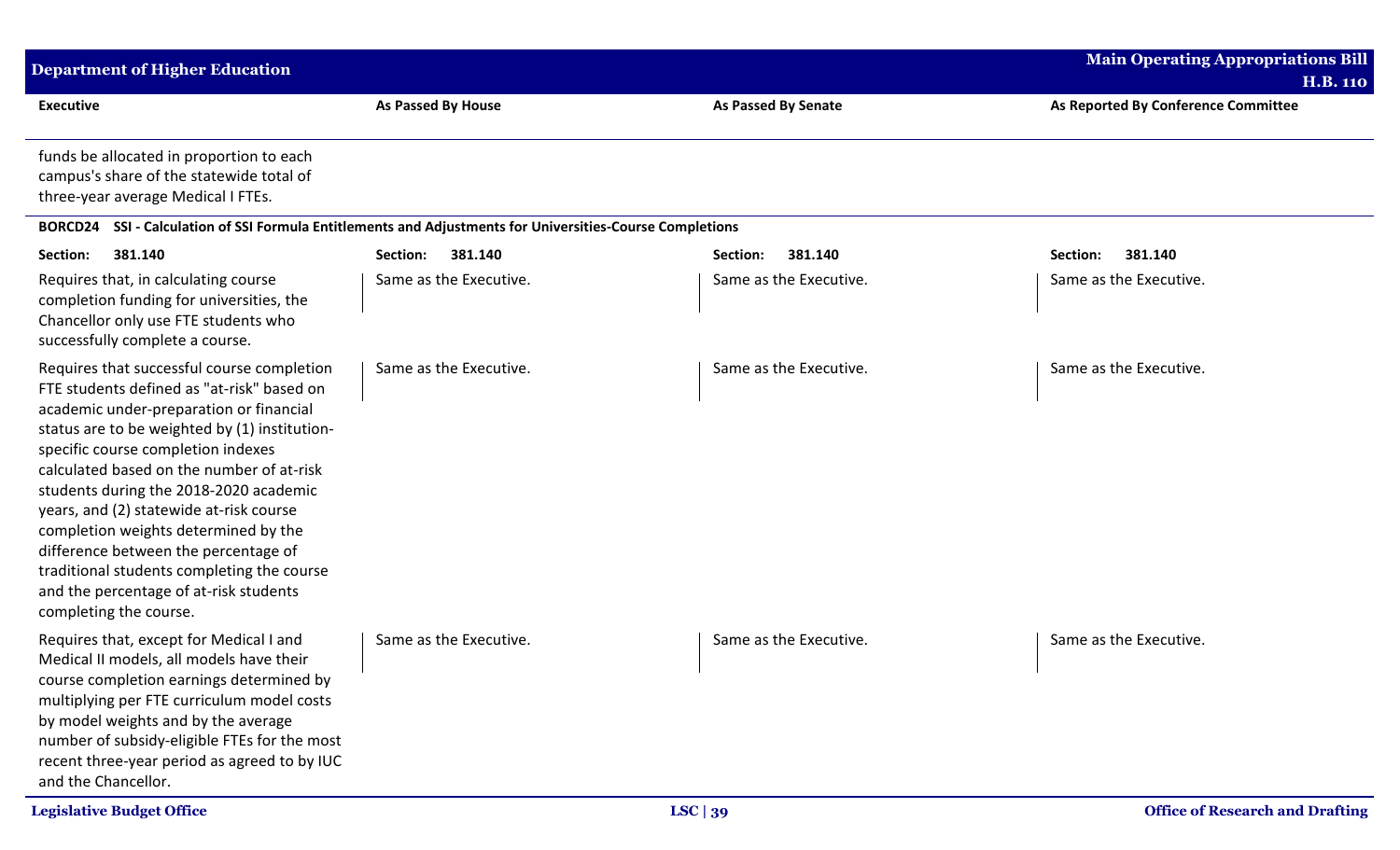| Department of Higher Education                                                                                                                                                                                                                                                                                                                            |                        |                            | <b>Main Operating Appropriations Bill</b><br><b>H.B. 110</b> |
|-----------------------------------------------------------------------------------------------------------------------------------------------------------------------------------------------------------------------------------------------------------------------------------------------------------------------------------------------------------|------------------------|----------------------------|--------------------------------------------------------------|
| <b>Executive</b>                                                                                                                                                                                                                                                                                                                                          | As Passed By House     | <b>As Passed By Senate</b> | As Reported By Conference Committee                          |
| Requires that the course completion<br>earnings be calculated by dividing the<br>amount earmarked for universities in each<br>fiscal year from GRF line item 235501, State<br>Share of Instruction, less the degree<br>attainment funding, the doctoral set-aside,<br>and the medical set-asides, by the sum of all<br>universities' instructional costs. | Same as the Executive. | Same as the Executive.     | Same as the Executive.                                       |

## **BORCD25 SSI - Calculation of SSI Formula Entitlements and Adjustments for Community Colleges**

| 381.140<br>Section:                                                                                                                                                                                                                                                                                                                                                                                                                                            | 381.140<br>Section:    | 381.140<br>Section:    | 381.140<br>Section:                    |
|----------------------------------------------------------------------------------------------------------------------------------------------------------------------------------------------------------------------------------------------------------------------------------------------------------------------------------------------------------------------------------------------------------------------------------------------------------------|------------------------|------------------------|----------------------------------------|
| Reserves 50% of the amount earmarked in<br>each fiscal year for community and technical<br>colleges from GRF line item 235501, State<br>Share of Instruction, for course completion<br>FTEs as aggregated by the subsidy models.<br>Specifies that the course completion funding<br>be allocated to campuses in proportion to<br>each campus's share of the total sector's<br>course completions, weighted by the<br>instructional cost of the subsidy models. | Same as the Executive. | Same as the Executive. | Same as the Executive.                 |
| Requires that calculations of course<br>completions for these colleges use the<br>average course completions for the previous<br>three years for students identified as Ohio<br>residents and that the subsidy eligible<br>enrollments by model be equal to only those<br>FTE students who successfully complete the<br>course.                                                                                                                                | Same as the Executive. | Same as the Executive. | Same as the Executive.                 |
| Requires that students with successful<br>course completions, that are defined as                                                                                                                                                                                                                                                                                                                                                                              | Same as the Executive. | Same as the Executive. | Same as the Executive.                 |
| <b>Legislative Budget Office</b>                                                                                                                                                                                                                                                                                                                                                                                                                               |                        | LSC   $40$             | <b>Office of Research and Drafting</b> |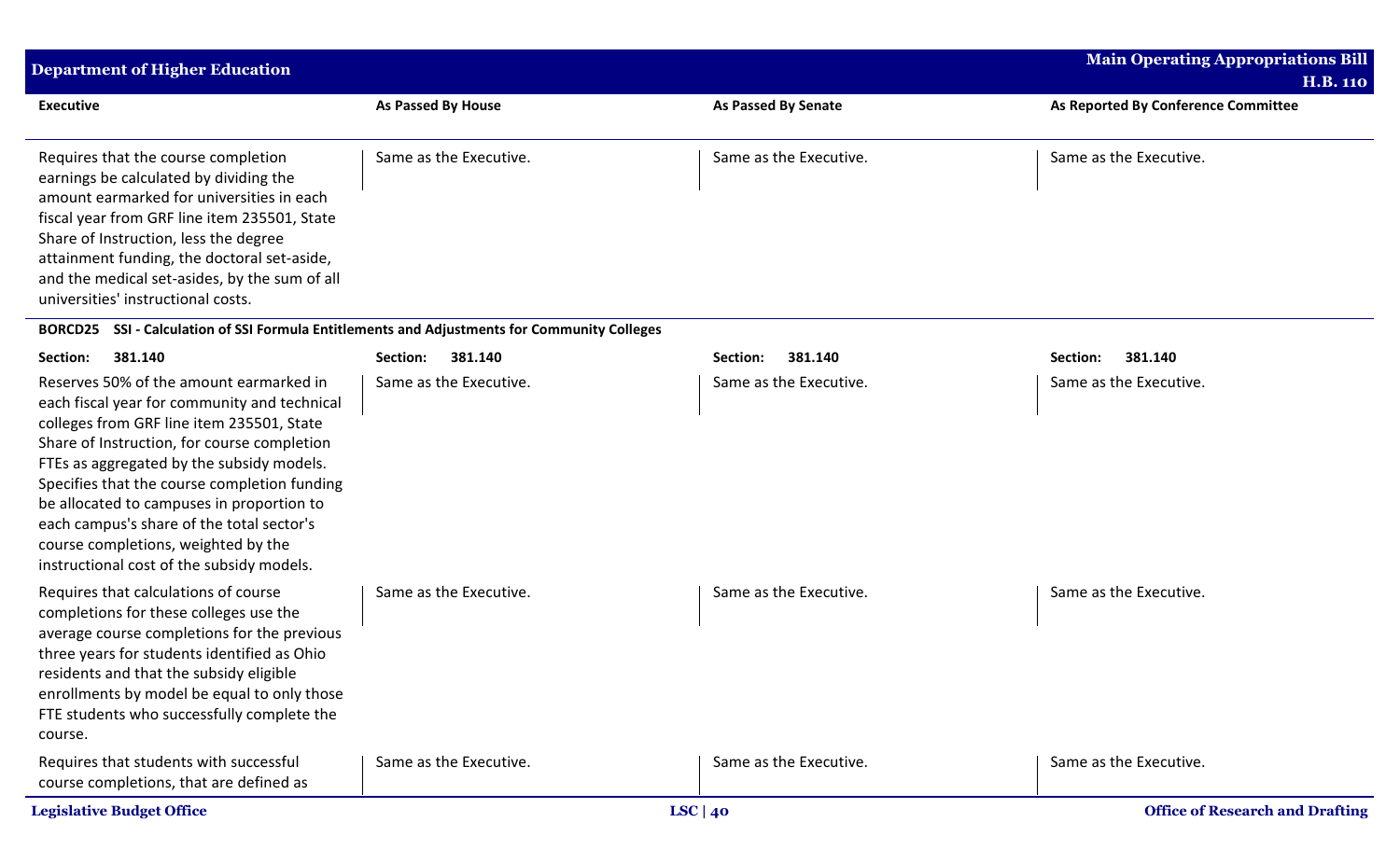| <b>Department of Higher Education</b>                                                                                                                                                                                                                                                                                                                                                                                                                                                                                                                                                                                                                                                                                                                                                                                                        |                        |                            | <b>Main Operating Appropriations Bill</b>              |
|----------------------------------------------------------------------------------------------------------------------------------------------------------------------------------------------------------------------------------------------------------------------------------------------------------------------------------------------------------------------------------------------------------------------------------------------------------------------------------------------------------------------------------------------------------------------------------------------------------------------------------------------------------------------------------------------------------------------------------------------------------------------------------------------------------------------------------------------|------------------------|----------------------------|--------------------------------------------------------|
| <b>Executive</b>                                                                                                                                                                                                                                                                                                                                                                                                                                                                                                                                                                                                                                                                                                                                                                                                                             | As Passed By House     | <b>As Passed By Senate</b> | <b>H.B. 110</b><br>As Reported By Conference Committee |
| "access students" based on financial status,<br>minority status, age, or academic under-<br>preparation, have their eligible course<br>completions weighted by a statewide access<br>weight. Specifies the weight given to any<br>student eligible as an "access student" be<br>15% for all course completions. Specifies<br>that the model costs are to be weighted by<br>the cost of the degree programs.                                                                                                                                                                                                                                                                                                                                                                                                                                  |                        |                            |                                                        |
| Reserves 25% of the amount earmarked in<br>each fiscal year for community and technical<br>colleges from GRF line item 235501, State<br>Share of Instruction, for allocation in<br>proportion to each campus's share of college<br>student success factors. Requires that<br>student success factors be awarded at the<br>institutional level for each subsidy-eligible<br>student that successfully: (1) completes a<br>college-level math course within the first 30<br>hours of completed coursework; (2)<br>completes a college-level English course<br>within the first 30 hours of completed<br>coursework; (3) completes 12 semester<br>credit hours of college-level coursework; (4)<br>completes 24 semester credit hours of<br>college-level coursework; (5) completes 36<br>semester credit hours of college-level<br>coursework. | Same as the Executive. | Same as the Executive.     | Same as the Executive.                                 |
| Reserves 25% of the amount earmarked in<br>each fiscal year for community and technical<br>colleges from GRF line item 235501, State                                                                                                                                                                                                                                                                                                                                                                                                                                                                                                                                                                                                                                                                                                         | Same as the Executive. | Same as the Executive.     | Same as the Executive.                                 |
| <b>Legislative Budget Office</b>                                                                                                                                                                                                                                                                                                                                                                                                                                                                                                                                                                                                                                                                                                                                                                                                             |                        | LSC   $41$                 | <b>Office of Research and Drafting</b>                 |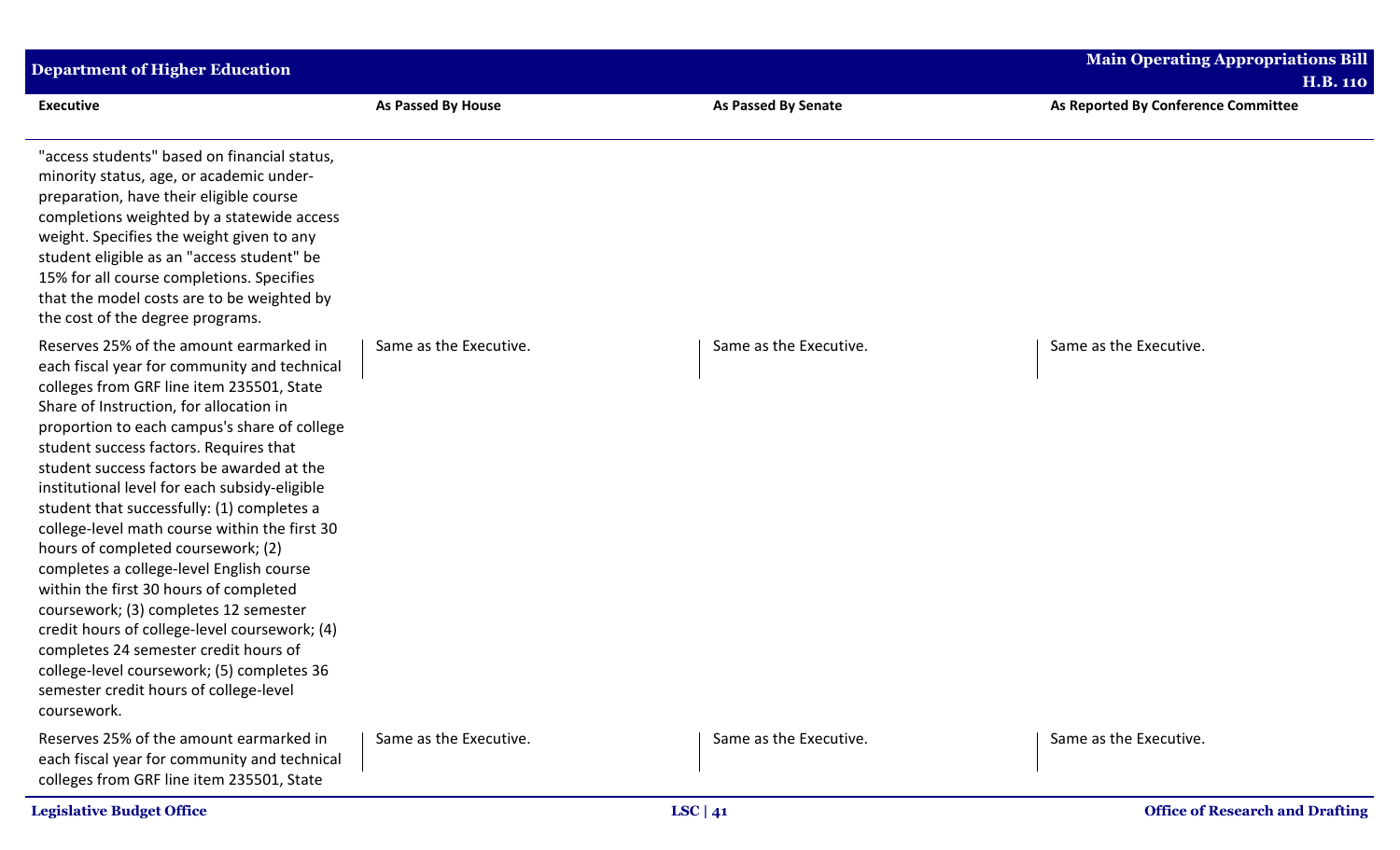| <b>Department of Higher Education</b>                                                                                                                                                                                                                                                                                                                                                                                                                                                                                                                                                                                                                                                                                                                                                                                                                                                                                           |                        |                            | <b>Main Operating Appropriations Bill</b><br><b>H.B. 110</b> |
|---------------------------------------------------------------------------------------------------------------------------------------------------------------------------------------------------------------------------------------------------------------------------------------------------------------------------------------------------------------------------------------------------------------------------------------------------------------------------------------------------------------------------------------------------------------------------------------------------------------------------------------------------------------------------------------------------------------------------------------------------------------------------------------------------------------------------------------------------------------------------------------------------------------------------------|------------------------|----------------------------|--------------------------------------------------------------|
| <b>Executive</b>                                                                                                                                                                                                                                                                                                                                                                                                                                                                                                                                                                                                                                                                                                                                                                                                                                                                                                                | As Passed By House     | <b>As Passed By Senate</b> | As Reported By Conference Committee                          |
| Share of Instruction, for completion<br>milestones. Specifies that completion<br>milestones include (1) associate degrees, (2)<br>technical certificates over 30 credit hours as<br>designated by DHE, and (3) students<br>transferring to any four-year institution with<br>at least 12 credit hours of college level<br>coursework earned at that college. Specifies<br>that completion milestone funding be<br>allocated in proportion to each campus's<br>share of the sector's total completion<br>milestones, weighted by the instructional<br>costs of the associate degree, certificate, or<br>transfer models. Specifies that costs for<br>technical certificates over 30 hours be<br>weighted at one-half of the associate degree<br>model costs and transfers with at least 12<br>credit hours of college level coursework be<br>weighted at one-fourth of the average cost<br>for all associate degree model costs. |                        |                            |                                                              |
| Requires that calculations of subsidy<br>entitlements for completions at these<br>colleges use a three-year average for<br>completion milestones awarded to identified<br>subsidy-eligible students in any term of their<br>studies. Specifies that eligible model<br>completions equal only those students who<br>successfully complete an associate degree or<br>technical certificate over 30 credit hours, or<br>transfer to any four-year institution with at<br>least 12 credit hours of college-level                                                                                                                                                                                                                                                                                                                                                                                                                    | Same as the Executive. | Same as the Executive.     | Same as the Executive.                                       |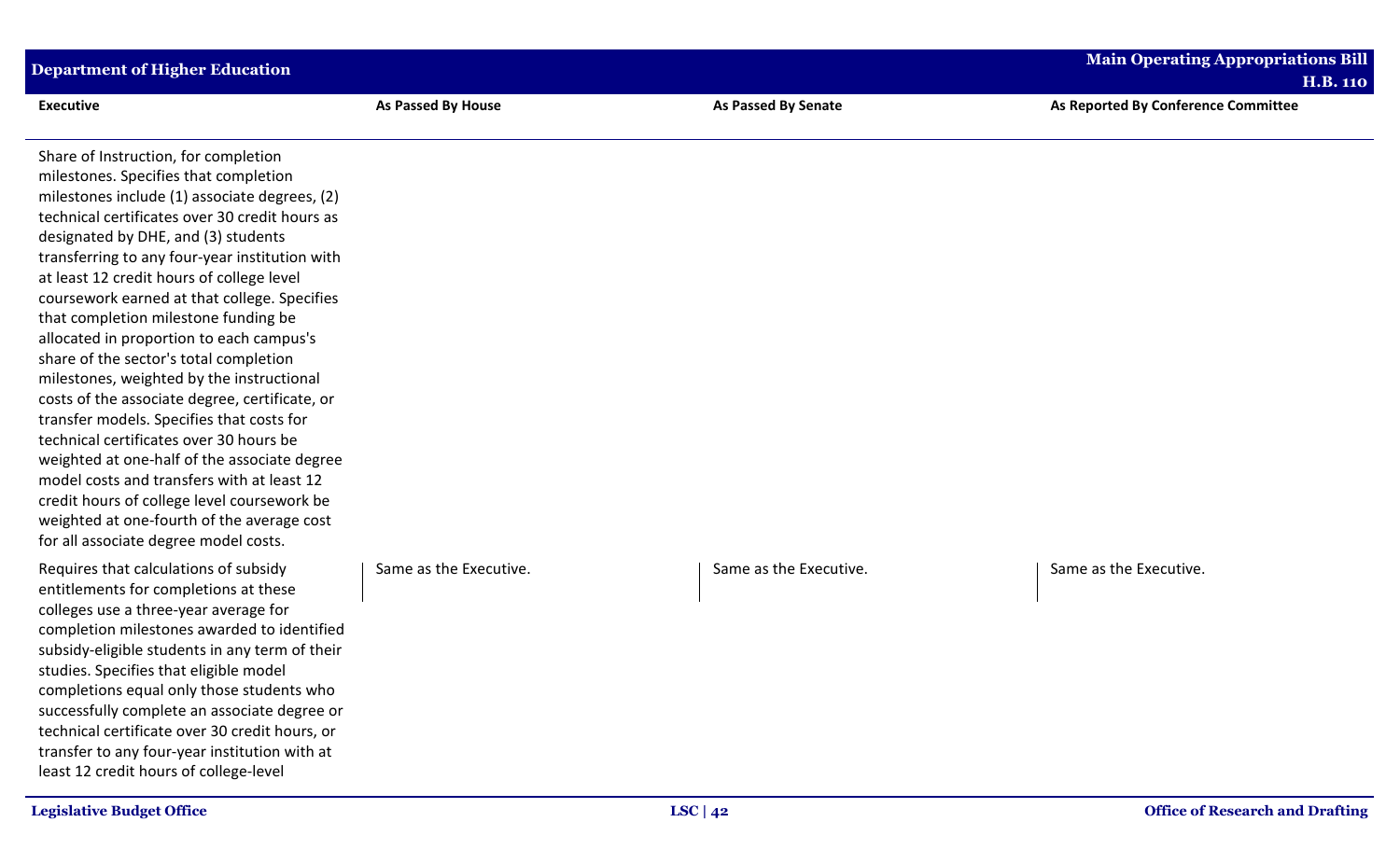| <b>Department of Higher Education</b>                                                                                                                                                                                                                                                                                                                                                                                                                              |                        |                        | <b>Main Operating Appropriations Bill</b><br><b>H.B. 110</b> |
|--------------------------------------------------------------------------------------------------------------------------------------------------------------------------------------------------------------------------------------------------------------------------------------------------------------------------------------------------------------------------------------------------------------------------------------------------------------------|------------------------|------------------------|--------------------------------------------------------------|
| <b>Executive</b>                                                                                                                                                                                                                                                                                                                                                                                                                                                   | As Passed By House     | As Passed By Senate    | As Reported By Conference Committee                          |
| coursework.                                                                                                                                                                                                                                                                                                                                                                                                                                                        |                        |                        |                                                              |
| Requires that students who are also defined<br>as "access students" based on financial<br>status, minority status, age, or academic<br>under-preparation, have their eligible course<br>completions weighted by a statewide access<br>weight. Specifies the following statewide<br>access weights: (1) 25% for students with<br>one access factor; (2) 66% for two access<br>factors; (3) 150% for three access factors;<br>and, (4) 200% for four access factors. | Same as the Executive. | Same as the Executive. | Same as the Executive.                                       |
| Requires, for those students who complete<br>more than one completion milestone, that<br>funding for each additional associate degree<br>or technical certificate over 30 credit hours<br>as designated by DHE be funded at 50% of<br>model costs.                                                                                                                                                                                                                 | Same as the Executive. | Same as the Executive. | Same as the Executive.                                       |
| Requires the Chancellor to only include<br>students who are subsidy-eligible and<br>residents of Ohio in any term of their studies<br>in the SSI calculation for community<br>colleges. Also, prohibits the Chancellor from<br>including nonresident students as subsidy-<br>eligible, except for those students under<br>reciprocity agreements or employer<br>contracts.                                                                                         | Same as the Executive. | Same as the Executive. | Same as the Executive.                                       |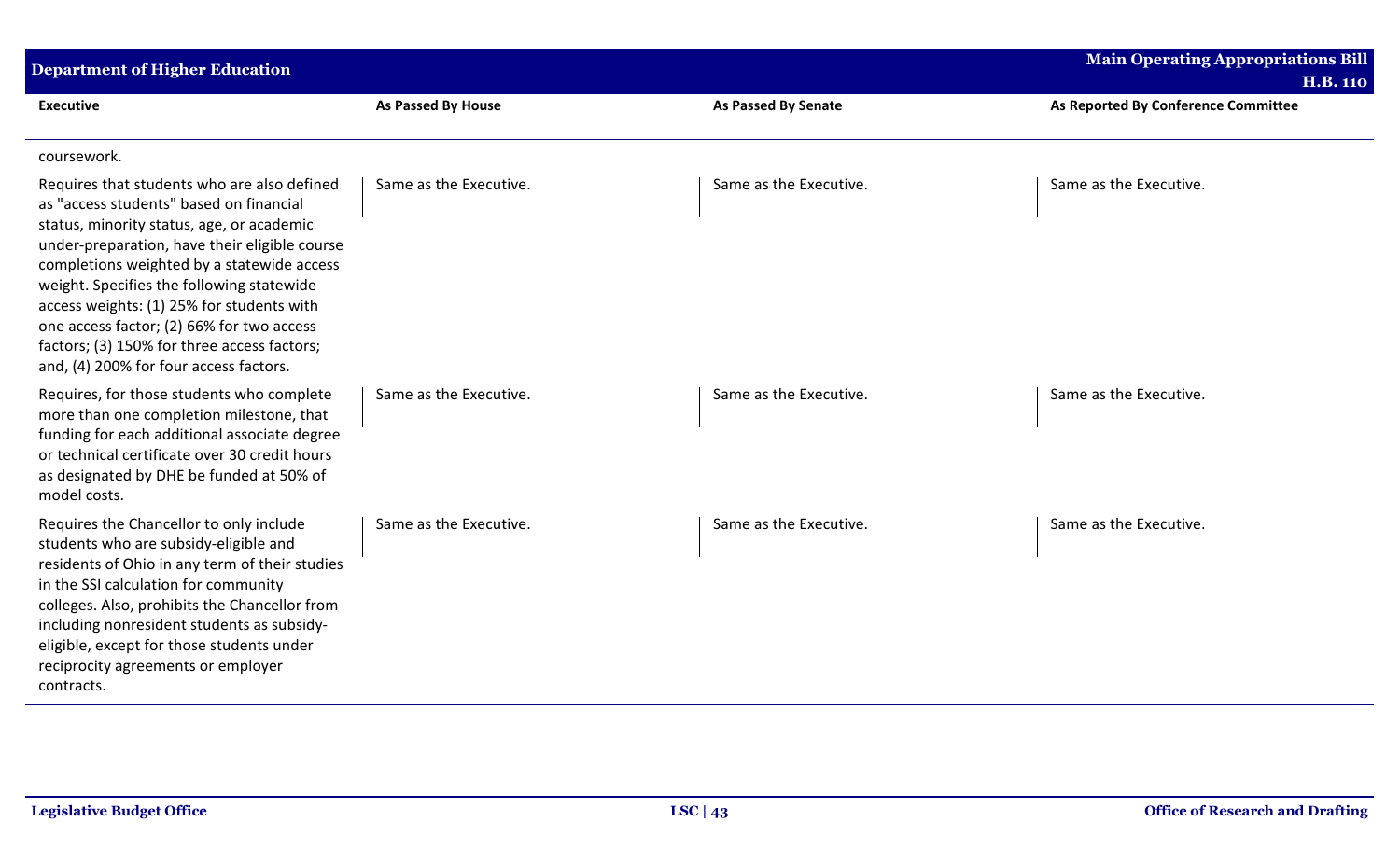| <b>Department of Higher Education</b>                                                                                                                                                                                                                                                                                                                                                                              |                           |                            | <b>Main Operating Appropriations Bill</b><br><b>H.B. 110</b> |
|--------------------------------------------------------------------------------------------------------------------------------------------------------------------------------------------------------------------------------------------------------------------------------------------------------------------------------------------------------------------------------------------------------------------|---------------------------|----------------------------|--------------------------------------------------------------|
| <b>Executive</b>                                                                                                                                                                                                                                                                                                                                                                                                   | <b>As Passed By House</b> | <b>As Passed By Senate</b> | As Reported By Conference Committee                          |
| <b>SSI - Capital Component Deduction</b><br><b>BORCD26</b>                                                                                                                                                                                                                                                                                                                                                         |                           |                            |                                                              |
| 381.140<br>Section:                                                                                                                                                                                                                                                                                                                                                                                                | 381.140<br>Section:       | 381.140<br>Section:        | 381.140<br>Section:                                          |
| Requires that, after all other adjustments<br>have been made, a campus's SSI earnings be<br>reduced by the amount, if any, by which<br>debt service charged for that campus for<br>capital budgets from the 126th G.A. and the<br>127th G.A. exceeds that campus's capital<br>component earnings. Specifies that the<br>deducted amounts be transferred to GRF<br>appropriation item 235552, Capital<br>Component. | Same as the Executive.    | Same as the Executive.     | Same as the Executive.                                       |
| <b>SSI - Exceptional Circumstances and Appropriation Reductions</b><br><b>BORCD27</b>                                                                                                                                                                                                                                                                                                                              |                           |                            |                                                              |
| 381.140<br>Section:                                                                                                                                                                                                                                                                                                                                                                                                | 381.140<br>Section:       | 381.140<br>Section:        | 381.140<br>Section:                                          |
| Authorizes adjustments be made to the SSI<br>payments and other subsidies distributed by<br>the Chancellor for exceptional<br>circumstances. Requires the<br>recommendation of the Chancellor and<br>approval of the Controlling Board for these<br>adjustments.                                                                                                                                                   | Same as the Executive.    | Same as the Executive.     | Same as the Executive.                                       |
| Requires that the standard SSI formula<br>provisions apply to any reductions made to<br>GRF line item 235501, State Share of<br>Instruction, occurring prior to the<br>Chancellor's formal approval of the SSI<br>allocation. Requires that reductions made<br>after the Chancellor's formal approval be<br>applied uniformly to each campus in<br>proportion to its share of the final SSI                        | Same as the Executive.    | Same as the Executive.     | Same as the Executive.                                       |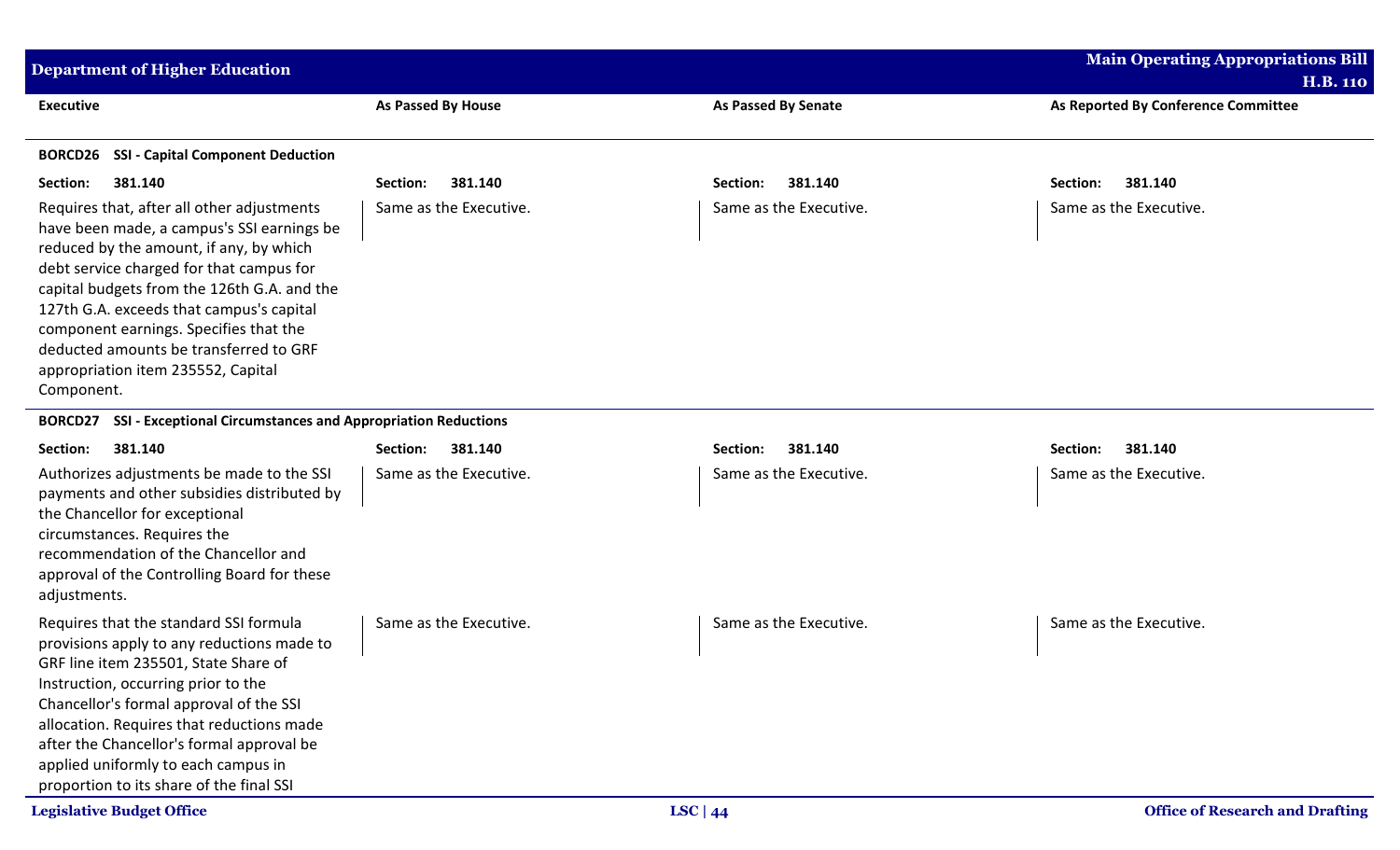| <b>Department of Higher Education</b>                                                                                                                                                                                                                                                                                                                                                                                                                                                                                                                |                           |                            | <b>Main Operating Appropriations Bill</b>              |
|------------------------------------------------------------------------------------------------------------------------------------------------------------------------------------------------------------------------------------------------------------------------------------------------------------------------------------------------------------------------------------------------------------------------------------------------------------------------------------------------------------------------------------------------------|---------------------------|----------------------------|--------------------------------------------------------|
| <b>Executive</b>                                                                                                                                                                                                                                                                                                                                                                                                                                                                                                                                     | <b>As Passed By House</b> | <b>As Passed By Senate</b> | <b>H.B. 110</b><br>As Reported By Conference Committee |
| allocation.                                                                                                                                                                                                                                                                                                                                                                                                                                                                                                                                          |                           |                            |                                                        |
| <b>BORCD28 SSI - Distribution</b>                                                                                                                                                                                                                                                                                                                                                                                                                                                                                                                    |                           |                            |                                                        |
| 381.140<br>Section:                                                                                                                                                                                                                                                                                                                                                                                                                                                                                                                                  | 381.140<br>Section:       | 381.140<br>Section:        | 381.140<br>Section:                                    |
| Requires that the SSI allocation be<br>distributed in equal monthly payments.<br>Authorizes payments for the first six months<br>of the fiscal year be made based on the SSI<br>appropriation estimates made for the<br>various institutions and that payments for<br>the last six months of the fiscal year may be<br>based on the final data from the Chancellor.<br>Requires, if agreed to by IUC and the<br>Chancellor, monthly payments to<br>universities be based on final data in the HEI<br>system for an agreed upon three-year<br>period. | Same as the Executive.    | Same as the Executive.     | Same as the Executive.                                 |
| SSI - Study on the use of at-risk weights in the SSI formulas<br><b>BORCD29</b>                                                                                                                                                                                                                                                                                                                                                                                                                                                                      |                           |                            |                                                        |
| Section:<br>381.140                                                                                                                                                                                                                                                                                                                                                                                                                                                                                                                                  | Section:<br>381.140       | 381.140<br>Section:        | 381.140<br>Section:                                    |
| Requires the Chancellor, with assistance<br>from IUC and the Ohio Association of<br>Community Colleges (OACC), to study the<br>most appropriate definitions of at-risk<br>students and formula weights for at-risk<br>students that may be used in the SSI<br>distribution to universities and community<br>and technical colleges from GRF line item<br>235501, State Share of Instruction,<br>beginning in FY 2024. Requires the study to<br>be completed by June 30, 2022.                                                                        | Same as the Executive.    | Same as the Executive.     | Same as the Executive.                                 |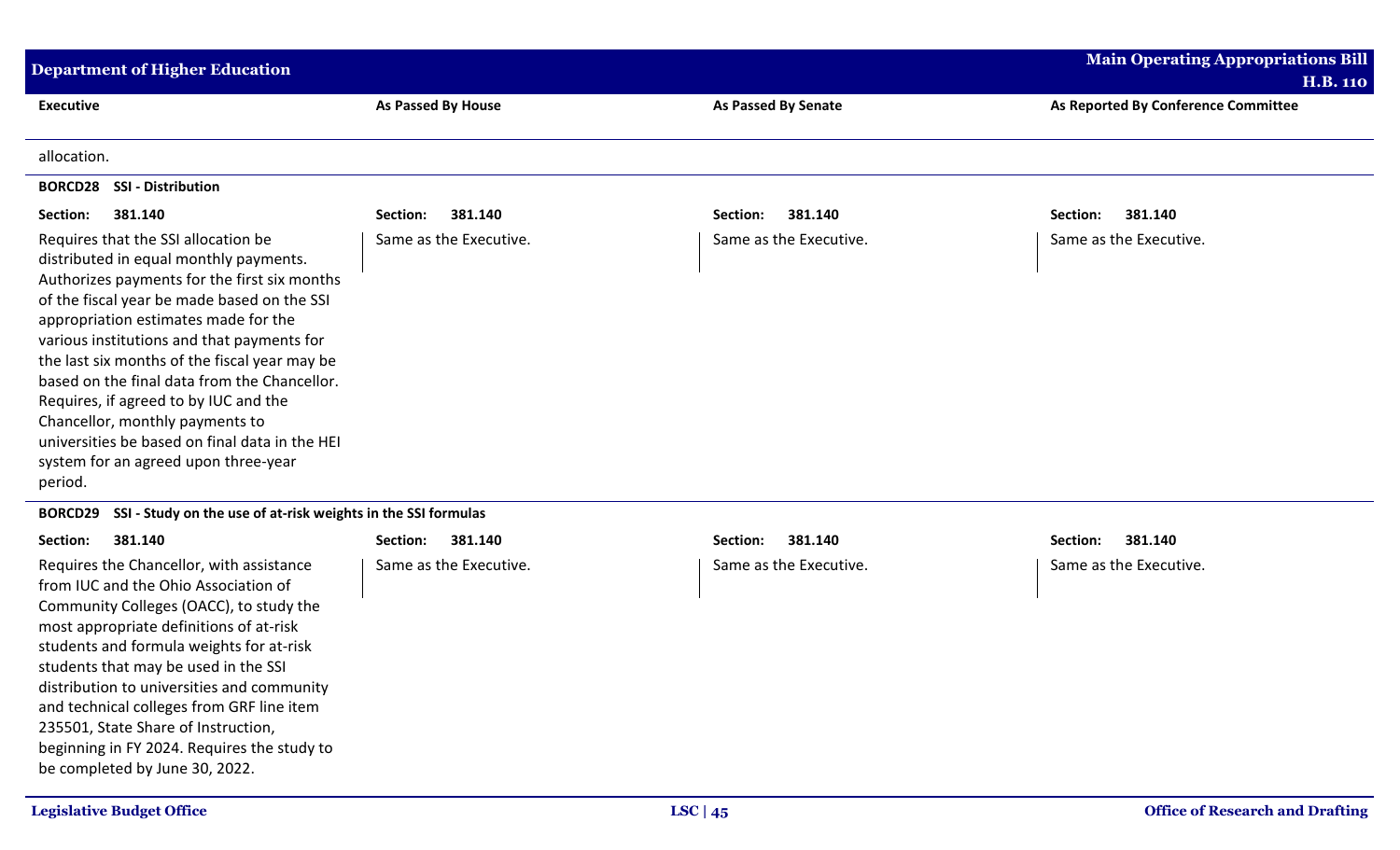| <b>Department of Higher Education</b>                                                                                                                                                                                                                                                                                                                                                                                                                                                                                                                                                                                                                         |                                                               |                            | <b>Main Operating Appropriations Bill</b><br><b>H.B. 110</b> |
|---------------------------------------------------------------------------------------------------------------------------------------------------------------------------------------------------------------------------------------------------------------------------------------------------------------------------------------------------------------------------------------------------------------------------------------------------------------------------------------------------------------------------------------------------------------------------------------------------------------------------------------------------------------|---------------------------------------------------------------|----------------------------|--------------------------------------------------------------|
| <b>Executive</b>                                                                                                                                                                                                                                                                                                                                                                                                                                                                                                                                                                                                                                              | As Passed By House                                            | <b>As Passed By Senate</b> | As Reported By Conference Committee                          |
| Requires the study to (1) examine and<br>evaluate the impact on formula distributions<br>of the at-risk weights that have been used in<br>the SSI formulas since the inception of a<br>performance-based funding model in Ohio;<br>(2) research the use of at-risk weights in the<br>funding formulas of other states; (3) survey<br>the academic research on at-risk weights in<br>higher education formulas, particularly in<br>the context of performance-based funding;<br>and (4) make recommendations on the<br>definitions of at-risk students, the formula<br>weights for such identified students, and the<br>level of funding for at-risk students. | Same as the Executive.                                        | Same as the Executive.     | Same as the Executive.                                       |
| SSI for Fiscal Years 2022 and 2023<br><b>BORCD39</b>                                                                                                                                                                                                                                                                                                                                                                                                                                                                                                                                                                                                          |                                                               |                            |                                                              |
| Section:<br>381.150                                                                                                                                                                                                                                                                                                                                                                                                                                                                                                                                                                                                                                           | 381.150<br>Section:                                           | 381.150<br>Section:        | 381.150<br>Section:                                          |
| Makes the following earmarks to GRF line<br>item 235501, State Share of Instruction:                                                                                                                                                                                                                                                                                                                                                                                                                                                                                                                                                                          | Same as the Executive.                                        | Same as the Executive.     | Same as the Executive.                                       |
| (1) \$474,064,305 in FY 2022 and<br>\$478,463,002 in FY 2023 for SSI distributions<br>to community colleges, state community<br>colleges, and technical colleges.                                                                                                                                                                                                                                                                                                                                                                                                                                                                                             | (1) Same as the Executive.                                    | (1) Same as the Executive. | (1) Same as the Executive.                                   |
| (2) \$1,582,613,811 in FY 2022 and<br>\$1,597,298,400 in FY 2023 for SSI<br>distributions to university main and regional<br>campuses.                                                                                                                                                                                                                                                                                                                                                                                                                                                                                                                        | (2) Same as the Executive.                                    | (2) Same as the Executive. | (2) Same as the Executive.                                   |
| Requires any institution that receives<br>additional SSI subsidy from GRF line item<br>235501, State Share of Instruction,                                                                                                                                                                                                                                                                                                                                                                                                                                                                                                                                    | Same as the Executive, but makes the<br>provision permissive. | Same as the House.         | Same as the House.                                           |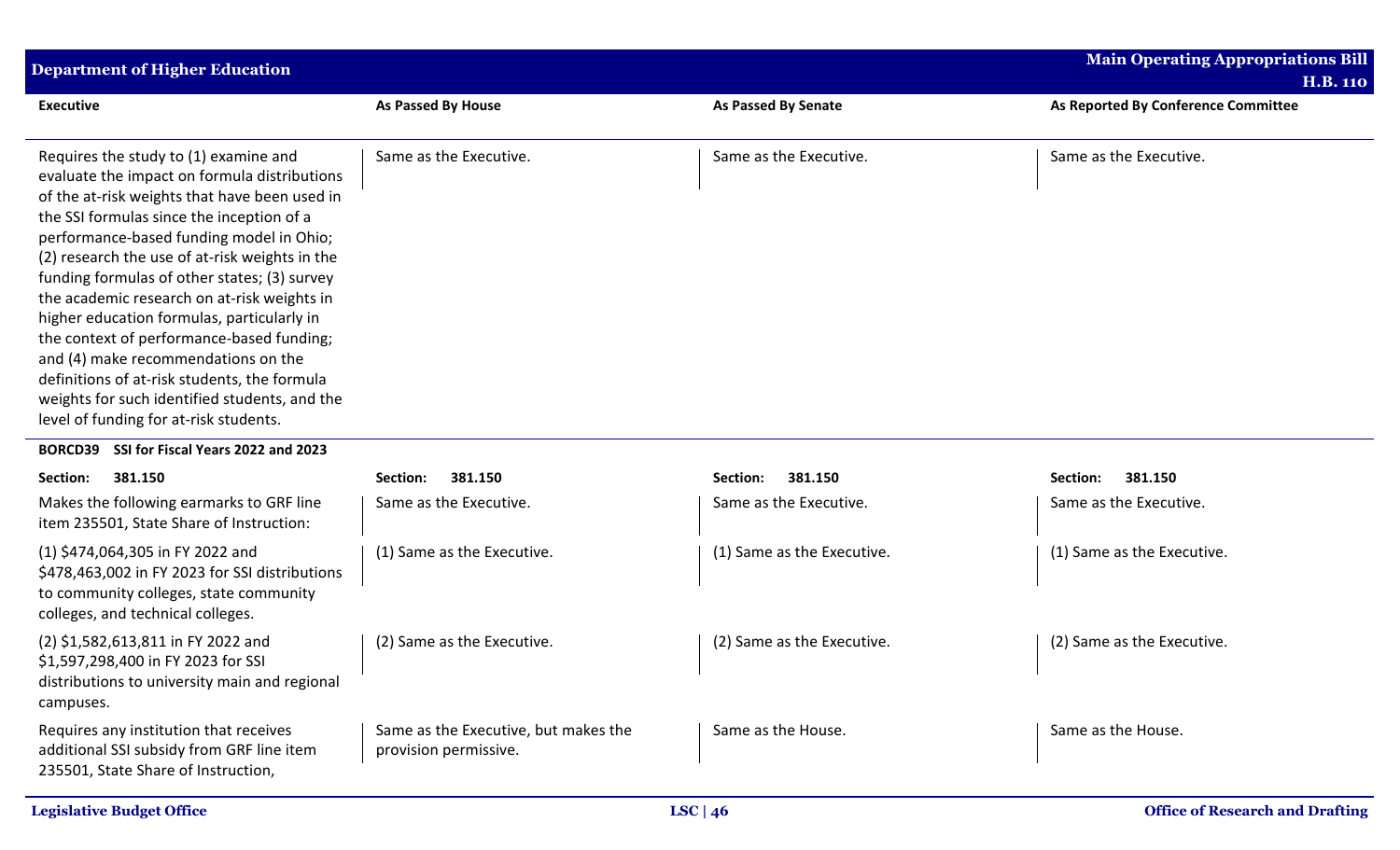| <b>Department of Higher Education</b>                                                                                                                                                                                                                                                                     |                           |                                                                                                                                                                                                                         | <b>Main Operating Appropriations Bill</b>                                           |
|-----------------------------------------------------------------------------------------------------------------------------------------------------------------------------------------------------------------------------------------------------------------------------------------------------------|---------------------------|-------------------------------------------------------------------------------------------------------------------------------------------------------------------------------------------------------------------------|-------------------------------------------------------------------------------------|
|                                                                                                                                                                                                                                                                                                           |                           |                                                                                                                                                                                                                         | <b>H.B. 110</b>                                                                     |
| <b>Executive</b>                                                                                                                                                                                                                                                                                          | <b>As Passed By House</b> | <b>As Passed By Senate</b>                                                                                                                                                                                              | As Reported By Conference Committee                                                 |
| compared to the prior year to use the<br>additional distribution to provide need-<br>based aid and counseling, support services,<br>and workforce preparation services to its<br>students.                                                                                                                |                           |                                                                                                                                                                                                                         |                                                                                     |
| <b>BORCD40</b><br><b>Restriction on Fee Increases</b>                                                                                                                                                                                                                                                     |                           |                                                                                                                                                                                                                         |                                                                                     |
| Section:<br>381.160                                                                                                                                                                                                                                                                                       | 381.160<br>Section:       | 381.160<br>Section:                                                                                                                                                                                                     | 381.160<br>Section:                                                                 |
| Authorizes, for academic years 2021-2022<br>and 2022-2023, each state university and<br>regional campus to increase its in-state<br>undergraduate instructional and general<br>fees by no more than 2% over what the<br>institution charged for the previous<br>academic year.                            | Same as the Executive.    | Same as the Executive.                                                                                                                                                                                                  | Same as the Executive.                                                              |
| Authorizes, for the same academic years,<br>each community college, state community<br>college, or technical college to increase its in-<br>state undergraduate instructional and<br>general fees by no more than \$5 per credit<br>hour over what the college charged for the<br>previous academic year. | Same as the Executive.    | Same as the Executive.                                                                                                                                                                                                  | Same as the Executive.                                                              |
| Specifies that increases for all other special<br>fees, including the creation of new special<br>fees, be subject to the Chancellor's approval.                                                                                                                                                           | Same as the Executive.    | Same as the Executive.                                                                                                                                                                                                  | Same as the Executive.                                                              |
| Exempts the following fees from the above<br>limits: (1) room and board, (2) student<br>health insurance, (3) fees for auxiliary goods<br>or services provided to students at the cost<br>incurred to the institution, (4) fees assessed                                                                  | Same as the Executive.    | Same as the Executive, but removes the<br>exemption for (1) room and board, (2)<br>student health insurance, and (9) fees that<br>offset the cost of providing textbooks to<br>students, which may appear directly on a | Same as the Senate, but restores the<br>exemption for (2) student health insurance. |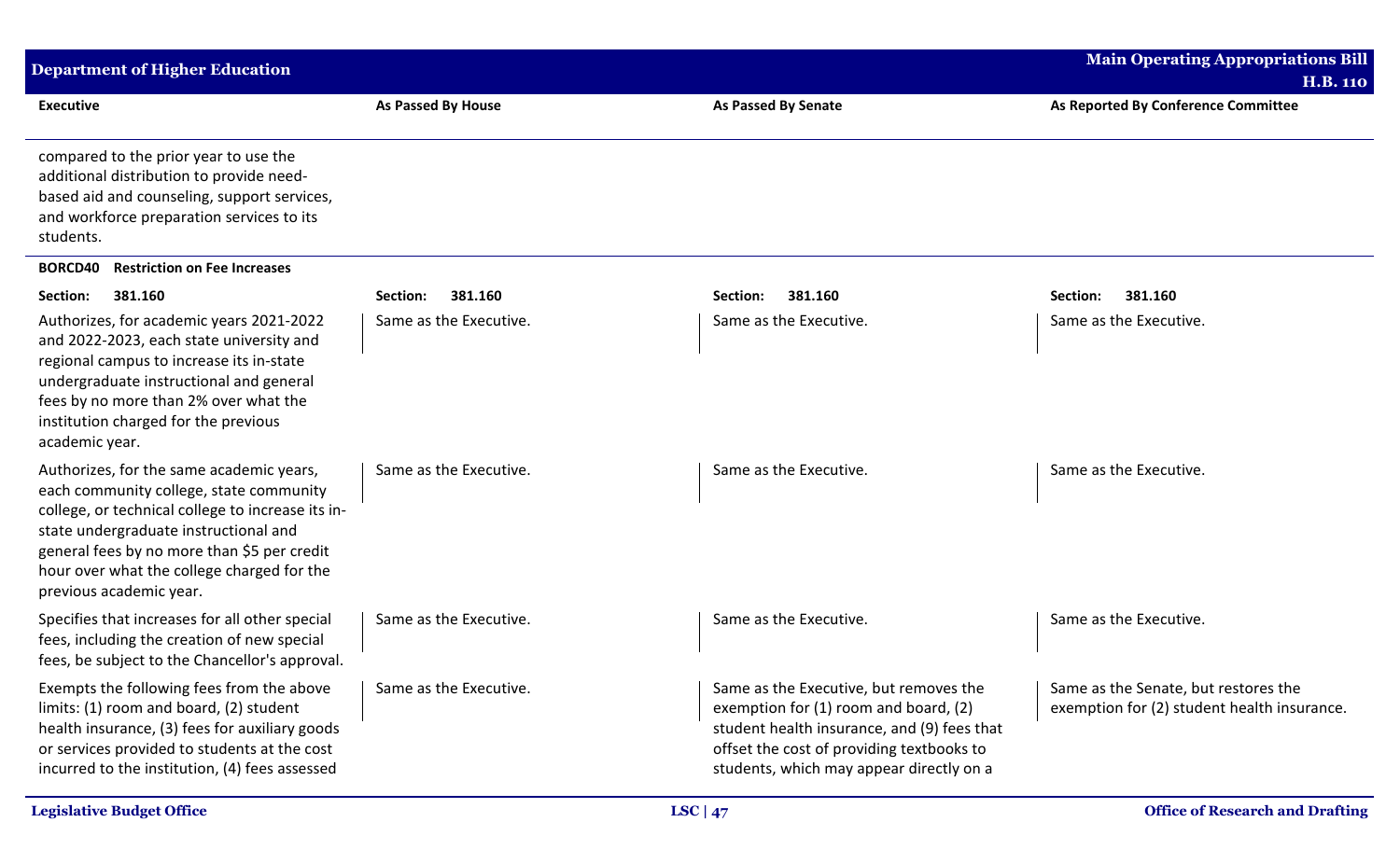| <b>Department of Higher Education</b>                                                                                                                                                                                                                                                                                                                                                                                                                                                                                                           |                        |                                                                    | <b>Main Operating Appropriations Bill</b>              |
|-------------------------------------------------------------------------------------------------------------------------------------------------------------------------------------------------------------------------------------------------------------------------------------------------------------------------------------------------------------------------------------------------------------------------------------------------------------------------------------------------------------------------------------------------|------------------------|--------------------------------------------------------------------|--------------------------------------------------------|
| <b>Executive</b>                                                                                                                                                                                                                                                                                                                                                                                                                                                                                                                                | As Passed By House     | <b>As Passed By Senate</b>                                         | <b>H.B. 110</b><br>As Reported By Conference Committee |
| to students as a pass-through for licensure<br>and certification examinations, (5) fees in<br>elective courses associated with travel<br>experiences, (6) elective service charges, (7)<br>fines, (8) voluntary sales transactions, and<br>(9) fees that offset the cost of providing<br>textbooks to students, which may appear<br>directly on a student's tuition bill as assessed<br>by the institution's bursar.                                                                                                                            |                        | student's tuition bill as assessed by the<br>institution's bursar. |                                                        |
| Specifies that limitations do not apply to<br>increases required to comply with<br>institutional covenants related to obligations<br>or to meet unfunded legal mandates or<br>commitments made prior to the effective<br>date of the section. Specifies that any<br>increases necessary to cover these<br>covenants or other requirements be<br>reported to the Controlling Board by the<br>Chancellor. Authorizes the Chancellor, with<br>Controlling Board Approval, to modify any<br>limitations to respond to exceptional<br>circumstances. | Same as the Executive. | Same as the Executive.                                             | Same as the Executive.                                 |
| Authorizes state universities offering<br>undergraduate tuition guarantees to<br>increase instructional and general fees<br>pursuant to R.C. 3345.48.                                                                                                                                                                                                                                                                                                                                                                                           | Same as the Executive. | Same as the Executive.                                             | Same as the Executive.                                 |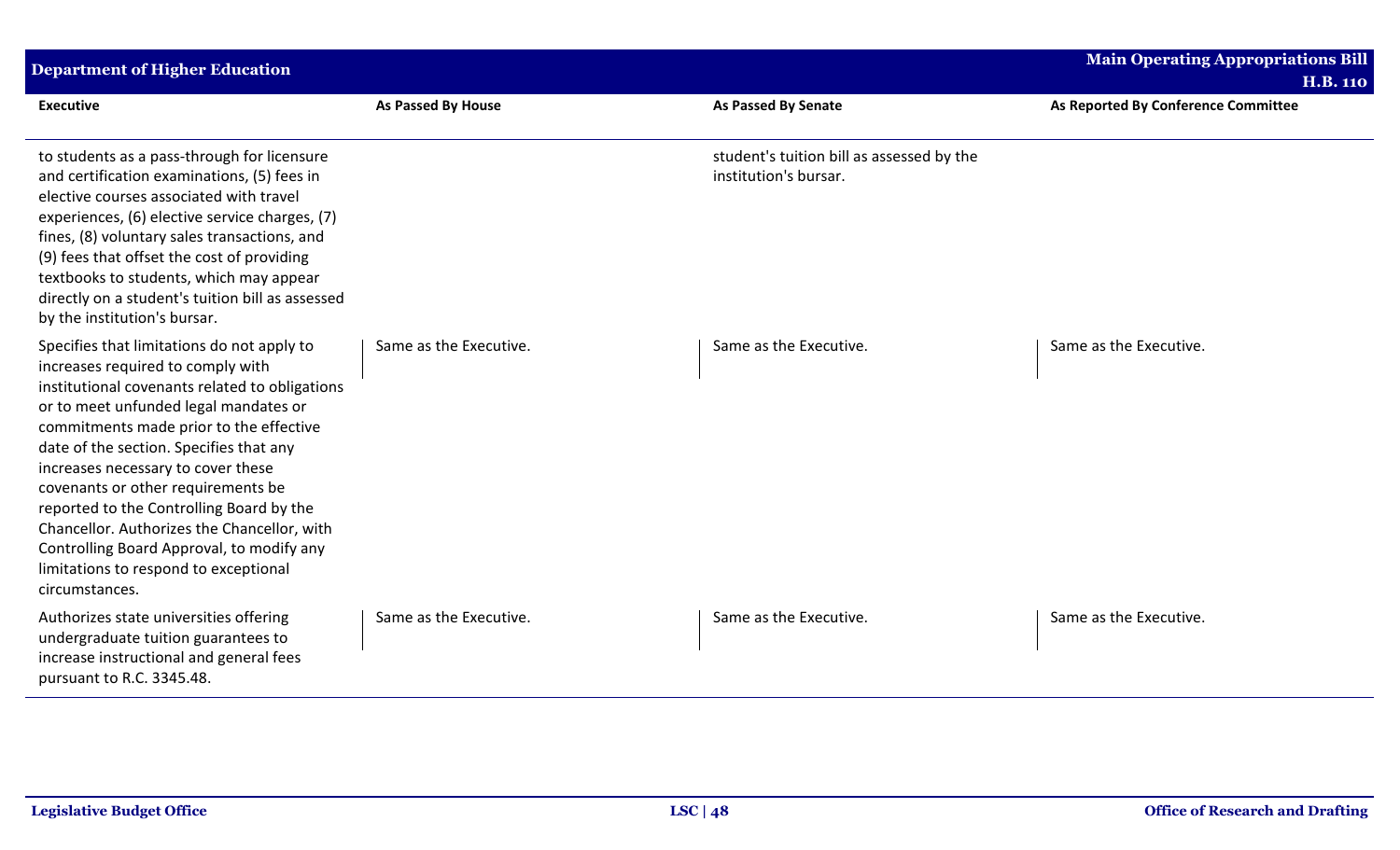| <b>Department of Higher Education</b>                                                                                                                                                                                                                                                                                                                                                                                                                             |                           |                            | <b>Main Operating Appropriations Bill</b><br><b>H.B. 110</b> |
|-------------------------------------------------------------------------------------------------------------------------------------------------------------------------------------------------------------------------------------------------------------------------------------------------------------------------------------------------------------------------------------------------------------------------------------------------------------------|---------------------------|----------------------------|--------------------------------------------------------------|
| <b>Executive</b>                                                                                                                                                                                                                                                                                                                                                                                                                                                  | <b>As Passed By House</b> | <b>As Passed By Senate</b> | As Reported By Conference Committee                          |
| <b>Higher Education - Board of Trustees</b><br><b>BORCD41</b>                                                                                                                                                                                                                                                                                                                                                                                                     |                           |                            |                                                              |
| Section:<br>381.170                                                                                                                                                                                                                                                                                                                                                                                                                                               | 381.170<br>Section:       | 381.170<br>Section:        | 381.170<br>Section:                                          |
| Authorizes colleges and universities, with<br>the approval of the Chancellor, to use<br>instructional subsidies for off-campus<br>undergraduate and master's degree courses<br>of study.                                                                                                                                                                                                                                                                          | Same as the Executive.    | Same as the Executive.     | Same as the Executive.                                       |
| Requires the board of trustees at each<br>institution to supplement state subsidies by<br>establishing uniform instructional and<br>general fees to be charged to all students for<br>universal services. Allows each board to<br>establish special purpose fees and service<br>charges for individual or specific categories<br>of students that are not applied uniformly.<br>Requires each board to establish a tuition<br>surcharge to out-of-state students. | Same as the Executive.    | Same as the Executive.     | Same as the Executive.                                       |
| Prohibits the board of trustees at each<br>institution from authorizing a waiver or<br>nonpayment of instructional or general fees<br>that is not authorized by law or approved by<br>the Chancellor.                                                                                                                                                                                                                                                             | Same as the Executive.    | Same as the Executive.     | Same as the Executive.                                       |
| Requires each institution of higher<br>education, in its statement of charges, to<br>separately identify the instructional fee,<br>general fee, tuition charge, and tuition<br>surcharge.                                                                                                                                                                                                                                                                         | Same as the Executive.    | Same as the Executive.     | Same as the Executive.                                       |
| Requires that boards of trustees of state<br>institutions ensure that faculty members                                                                                                                                                                                                                                                                                                                                                                             | Same as the Executive.    | Same as the Executive.     | Same as the Executive.                                       |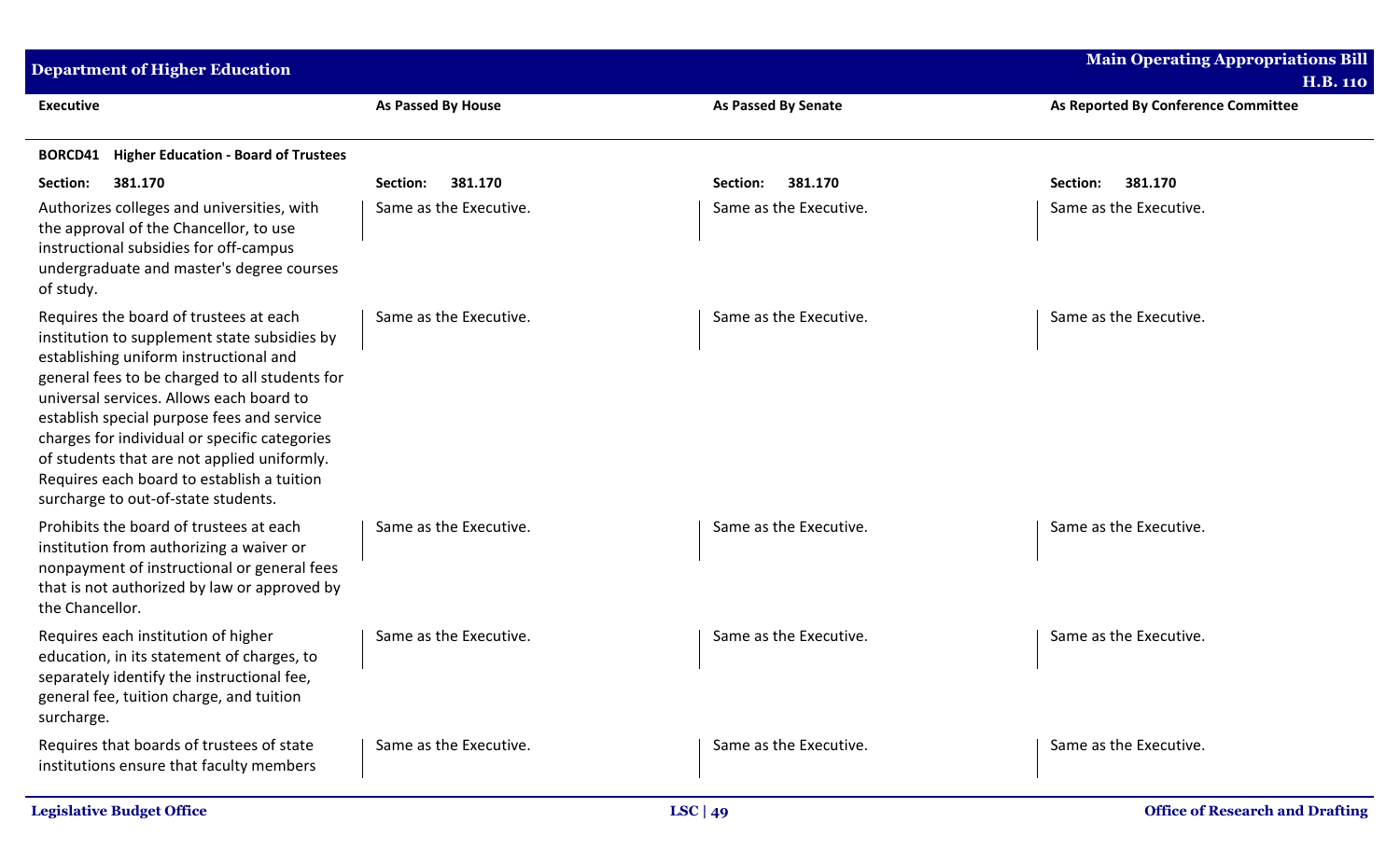| <b>Department of Higher Education</b>                                                                                                                                                                                                                                                                                                                                                                         |                           |                            | <b>Main Operating Appropriations Bill</b>              |
|---------------------------------------------------------------------------------------------------------------------------------------------------------------------------------------------------------------------------------------------------------------------------------------------------------------------------------------------------------------------------------------------------------------|---------------------------|----------------------------|--------------------------------------------------------|
| <b>Executive</b>                                                                                                                                                                                                                                                                                                                                                                                              | <b>As Passed By House</b> | <b>As Passed By Senate</b> | <b>H.B. 110</b><br>As Reported By Conference Committee |
| devote a proper and judicious part of their<br>work week to actual instruction of students.                                                                                                                                                                                                                                                                                                                   |                           |                            |                                                        |
| Requires the boards of trustees of state<br>institutions to exercise the authority of<br>government vested by law in them. Specifies<br>that administrative decisions are the<br>exclusive prerogative of the boards and that<br>any delegation of authority by the boards<br>must be accompanied by appropriate<br>standards of guidance and periodic review of<br>the exercise of the delegated authority.  | Same as the Executive.    | Same as the Executive.     | Same as the Executive.                                 |
| War Orphans and Severely Disabled Veterans' Children Scholarships<br><b>BORCD8</b>                                                                                                                                                                                                                                                                                                                            |                           |                            |                                                        |
| 381.180<br>Section:                                                                                                                                                                                                                                                                                                                                                                                           | 381.180<br>Section:       | 381.180<br>Section:        | 381.180<br>Section:                                    |
| Requires that GRF line item 235504, War<br>Orphans and Severely Disabled Veterans'<br>Children Scholarships, be used to reimburse<br>state institutions for waivers of instructional<br>fees and general fees provided to war<br>orphans, provide grants to private nonprofit<br>institutions, and fund additional scholarships<br>for children of persons declared prisoners of<br>war or missing in action. | Same as the Executive.    | Same as the Executive.     | Same as the Executive.                                 |
| Authorizes the Chancellor, during each fiscal<br>year, to certify to the OBM Director the<br>amount of canceled prior-year<br>encumbrances in item 235504. Authorizes<br>the OBM Director, upon receipt, to transfer<br>cash, up to the certified amount, from the<br>GRF to the War Orphans and Severely<br>Disable Veterans' Children Scholarship                                                           | Same as the Executive.    | Same as the Executive.     | Same as the Executive.                                 |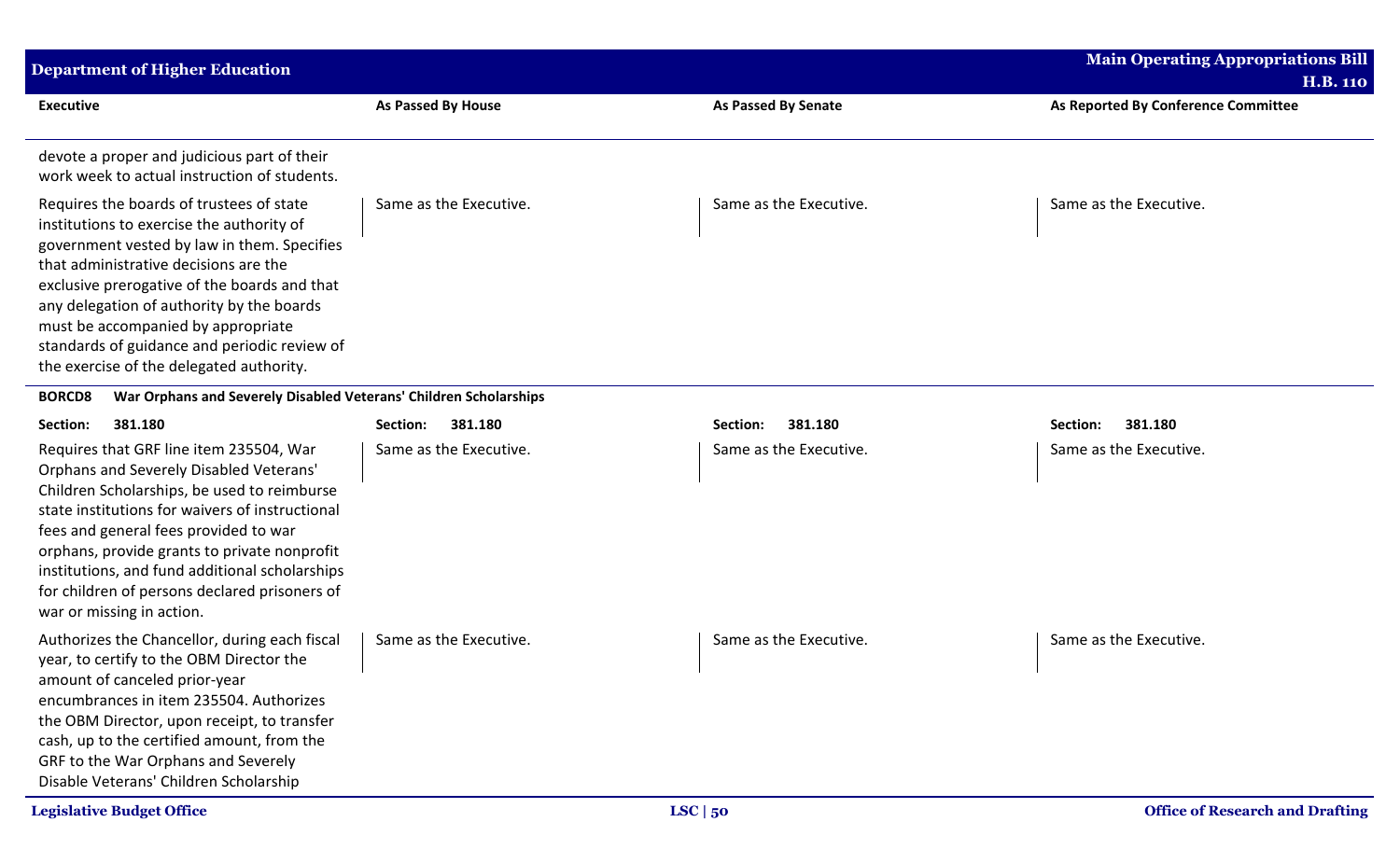| <b>Department of Higher Education</b>                                                                                                                                                                                                                  |                        | <b>Main Operating Appropriations Bill</b> |                                     |
|--------------------------------------------------------------------------------------------------------------------------------------------------------------------------------------------------------------------------------------------------------|------------------------|-------------------------------------------|-------------------------------------|
|                                                                                                                                                                                                                                                        |                        |                                           | <b>H.B. 110</b>                     |
| <b>Executive</b>                                                                                                                                                                                                                                       | As Passed By House     | <b>As Passed By Senate</b>                | As Reported By Conference Committee |
| Reserve Fund (Fund 5PW0).                                                                                                                                                                                                                              |                        |                                           |                                     |
| <b>BORCD52 OhioLINK</b>                                                                                                                                                                                                                                |                        |                                           |                                     |
| 381.200<br>Section:                                                                                                                                                                                                                                    | 381.200<br>Section:    | 381.200<br>Section:                       | Section:<br>381.200                 |
| Requires that GRF line item 235507,<br>OhioLINK, be used to support OhioLINK, the<br>state's electronic library information and<br>retrieval system.                                                                                                   | Same as the Executive. | Same as the Executive.                    | Same as the Executive.              |
| <b>BORCD53</b> Air Force Institute of Technology                                                                                                                                                                                                       |                        |                                           |                                     |
| 381.210<br>Section:                                                                                                                                                                                                                                    | 381.210<br>Section:    | 381.210<br>Section:                       | 381.210<br>Section:                 |
| Earmarks \$75,000 in each fiscal year from<br>GRF line item 235508, Air Force Institute of<br>Technology, for the Aerospace Professional<br>Development Center in Dayton for statewide<br>workforce development services in the<br>aerospace industry. | Same as the Executive. | Same as the Executive.                    | Same as the Executive.              |
| Specifies that the remainder be used to<br>strengthen educational linkages between<br>Wright Patterson Air Force Base and Ohio<br>institutions of higher education and to<br>support the Defense Associated Graduate<br>Student Innovators consortium. | Same as the Executive. | Same as the Executive.                    | Same as the Executive.              |
| <b>BORCD54</b> Ohio Supercomputer Center                                                                                                                                                                                                               |                        |                                           |                                     |
| Section: 381.220                                                                                                                                                                                                                                       | Section: 381.220       | Section: 381.220                          | Section: 381.220                    |
| Requires that GRF line item 235510, Ohio<br>Supercomputer Center, be used to support<br>the Ohio Supercomputer Center, located at<br>Ohio State University.                                                                                            | Same as the Executive. | Same as the Executive.                    | Same as the Executive.              |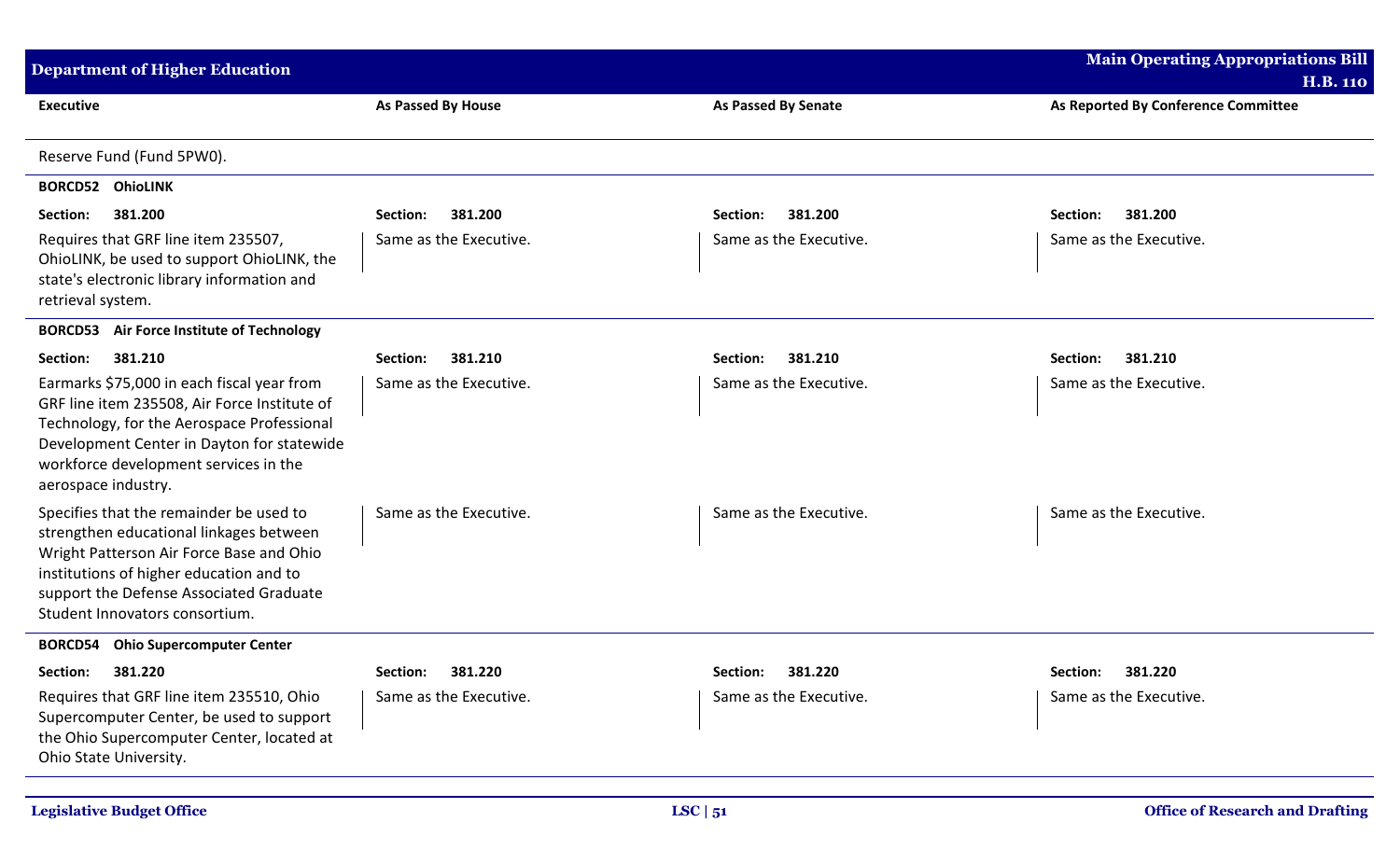| <b>Department of Higher Education</b>                                                                                                                                                                                                      |                                                                                                                    |                                                                                              | <b>Main Operating Appropriations Bill</b><br><b>H.B. 110</b>                                 |
|--------------------------------------------------------------------------------------------------------------------------------------------------------------------------------------------------------------------------------------------|--------------------------------------------------------------------------------------------------------------------|----------------------------------------------------------------------------------------------|----------------------------------------------------------------------------------------------|
| <b>Executive</b>                                                                                                                                                                                                                           | <b>As Passed By House</b>                                                                                          | <b>As Passed By Senate</b>                                                                   | As Reported By Conference Committee                                                          |
| <b>BORCD55</b><br><b>Cooperative Extension Service</b>                                                                                                                                                                                     |                                                                                                                    |                                                                                              |                                                                                              |
| 381.230<br>Section:                                                                                                                                                                                                                        | Section:<br>381.230                                                                                                | 381.230<br>Section:                                                                          | Section:<br>381.230                                                                          |
| Requires that GRF line item 235511,<br>Cooperative Extension Service, be disbursed<br>to The Ohio State University in monthly<br>payments.                                                                                                 | Same as the Executive, but renames GRF line<br>item 235511, The Ohio State University<br><b>Extension Service.</b> | Same as the House.                                                                           | Same as the House.                                                                           |
| <b>BORCD9</b><br><b>Central State Supplement</b>                                                                                                                                                                                           |                                                                                                                    |                                                                                              |                                                                                              |
| 381.240<br>Section:                                                                                                                                                                                                                        | 381.240<br>Section:                                                                                                | 381.240<br>Section:                                                                          | 381.240<br>Section:                                                                          |
| Requires the Chancellor to disburse funds<br>from GRF line item 235514, Central State<br>Supplement, to Central State University to<br>increase enrollment, improve course<br>completion, and increase the number of<br>degrees conferred. | Same as the Executive.                                                                                             | Same as the Executive.                                                                       | Same as the Executive.                                                                       |
| Clinical teaching and other-medical related appropriations<br><b>BORCD10</b>                                                                                                                                                               |                                                                                                                    |                                                                                              |                                                                                              |
| Section:<br>381.250, 381.260, 381.280, 381.285,<br>381.300, 381.350, 381.370, and<br>381.550                                                                                                                                               | 381.250, 381.260, 381.280, 381.285,<br>Section:<br>381.300, 381.350, 381.370, and<br>381.550                       | 381.250, 381.260, 381.280, 381.285,<br>Section:<br>381.300, 381.350, 381.370, and<br>381.550 | Section:<br>381.250, 381.260, 381.280, 381.285,<br>381.300, 381.350, 381.370, and<br>381.550 |
| Requires the following for the 12 GRF clinical<br>teaching and medical related line items:                                                                                                                                                 | Same as the Executive.                                                                                             | Same as the Executive.                                                                       | Same as the Executive.                                                                       |
| (1) 235515, Case Western Reserve University<br>School of Medicine, be disbursed to Case<br>Western in accordance with state<br>agreements.                                                                                                 | (1) Same as the Executive.                                                                                         | (1) Same as the Executive.                                                                   | (1) Same as the Executive.                                                                   |
| (2) 235519, Family Practice, be distributed in<br>each fiscal year, based on each medical<br>school's share of residents placed in a family<br>practice and graduates practicing in a family                                               | (2) Same as the Executive.                                                                                         | (2) Same as the Executive.                                                                   | (2) Same as the Executive.                                                                   |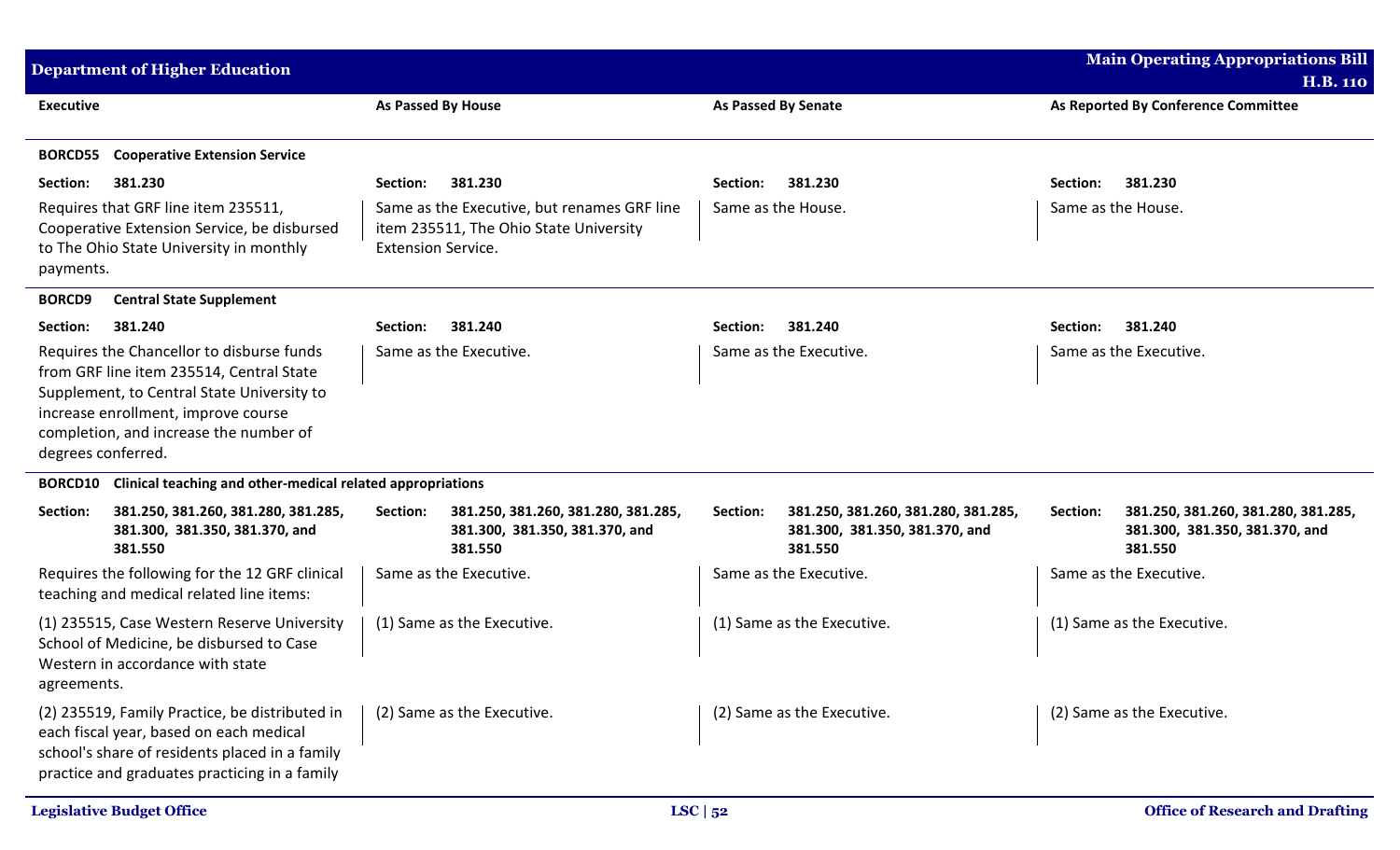| <b>Department of Higher Education</b>                                                                                                                                                                                                                                                                                                                                                 |                                                                                                                                                                                                                              |                            | <b>Main Operating Appropriations Bill</b><br><b>H.B. 110</b> |
|---------------------------------------------------------------------------------------------------------------------------------------------------------------------------------------------------------------------------------------------------------------------------------------------------------------------------------------------------------------------------------------|------------------------------------------------------------------------------------------------------------------------------------------------------------------------------------------------------------------------------|----------------------------|--------------------------------------------------------------|
| <b>Executive</b>                                                                                                                                                                                                                                                                                                                                                                      | As Passed By House                                                                                                                                                                                                           | As Passed By Senate        | As Reported By Conference Committee                          |
| practice.                                                                                                                                                                                                                                                                                                                                                                             |                                                                                                                                                                                                                              |                            |                                                              |
| (3) 235525, Geriatric Medicine, be<br>distributed consistent with existing criteria<br>and guidelines.                                                                                                                                                                                                                                                                                | (3) Same as the Executive.                                                                                                                                                                                                   | (3) Same as the Executive. | (3) Same as the Executive.                                   |
| (4) 235526, Primary Care Residencies, be<br>distributed, in each fiscal year, based on<br>each medical school's share of residents<br>placed in a primary care field and graduates<br>practicing in a primary care field.                                                                                                                                                             | (4) Same as the Executive.                                                                                                                                                                                                   | (4) Same as the Executive. | (4) Same as the Executive.                                   |
| (5) 235536, The Ohio State University Clinical<br>Teaching, 235537, University of Cincinnati<br>Clinical Teaching, 235538, University of<br>Toledo Clinical Teaching, 235539, Wright<br>State University Clinical Teaching, 235540,<br>Ohio University Clinical Teaching, and<br>235541, Northeast Ohio Medical University<br>Clinical Teaching, be distributed by the<br>Chancellor. | (5) Same as the Executive, but earmarks<br>\$500,000 in each fiscal year from item<br>235537, University of Cincinnati Clinical<br>Teaching, to People Working Cooperatively<br>for the Safe and Healthy at Home Initiative. | (5) Same as the House.     | (5) Same as the House.                                       |
| (6) 235558, Long-term Care Research, be<br>disbursed to Miami University for long-term<br>care research.                                                                                                                                                                                                                                                                              | (6) Same as the Executive.                                                                                                                                                                                                   | (6) Same as the Executive. | (6) Same as the Executive.                                   |
| (7) 235572, The Ohio State University Clinic<br>Support, be distributed to The Ohio State<br>University for support of dental and<br>veterinary medicine clinics.                                                                                                                                                                                                                     | (7) Same as the Executive.                                                                                                                                                                                                   | (7) Same as the Executive. | (8) Same as the Executive.                                   |
| Requires, for each fiscal year, each<br>institution of higher education that receives<br>funds from any one of the above-mentioned<br>12 specific clinical teaching or other-medical                                                                                                                                                                                                  | Same as the Executive.                                                                                                                                                                                                       | Same as the Executive.     | Same as the Executive.                                       |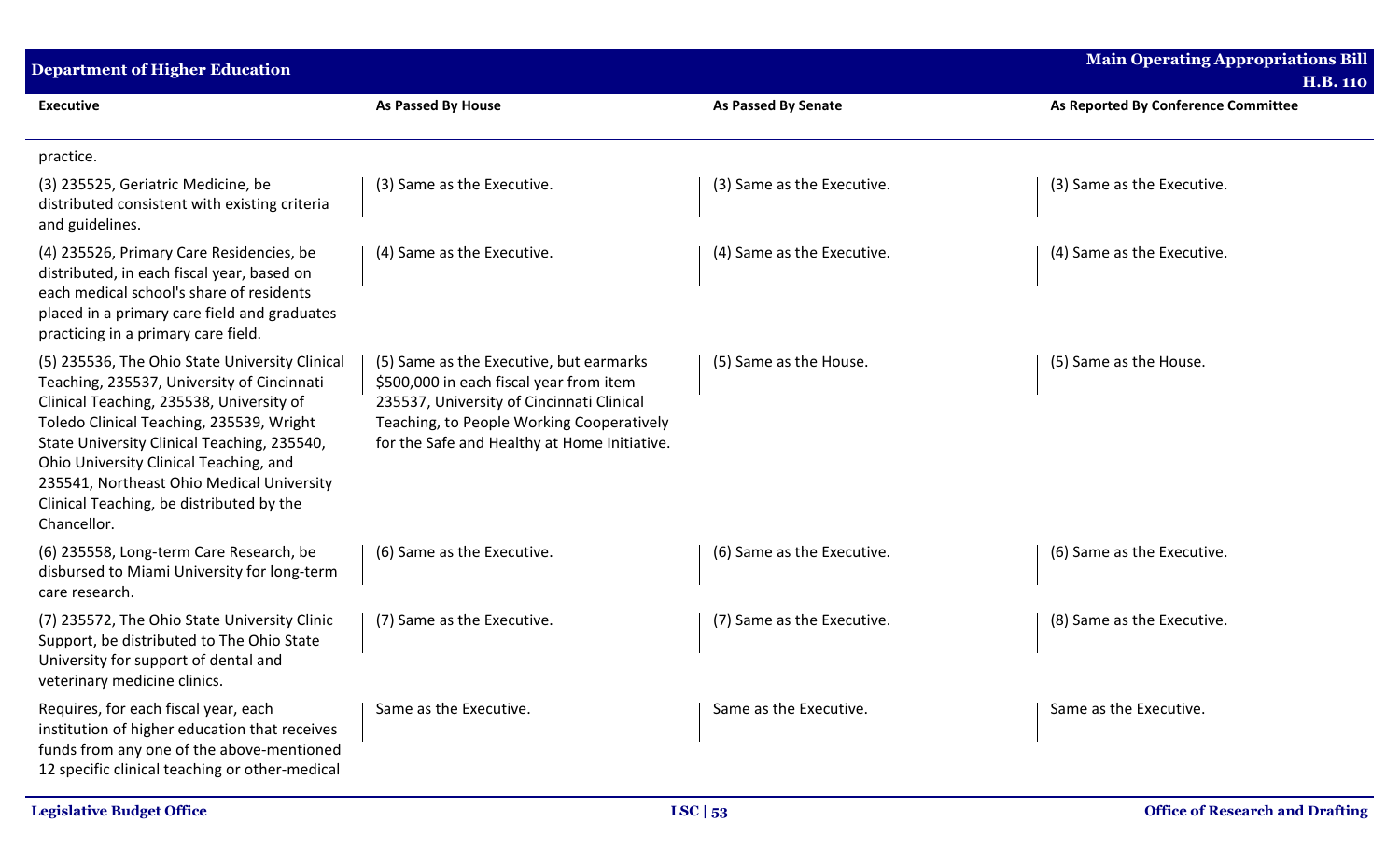| <b>Department of Higher Education</b>                                                                                                                                                                                                                                                |                                                                                       |                                                                                                                                                                | <b>Main Operating Appropriations Bill</b>              |
|--------------------------------------------------------------------------------------------------------------------------------------------------------------------------------------------------------------------------------------------------------------------------------------|---------------------------------------------------------------------------------------|----------------------------------------------------------------------------------------------------------------------------------------------------------------|--------------------------------------------------------|
|                                                                                                                                                                                                                                                                                      |                                                                                       |                                                                                                                                                                | <b>H.B. 110</b>                                        |
| <b>Executive</b>                                                                                                                                                                                                                                                                     | <b>As Passed By House</b>                                                             | <b>As Passed By Senate</b>                                                                                                                                     | As Reported By Conference Committee                    |
| related line items to report the residency<br>status of students that have graduated from<br>one of the applicable programs at one year<br>and five years after graduating.                                                                                                          |                                                                                       |                                                                                                                                                                |                                                        |
| <b>BORCD11</b> Shawnee State Supplement                                                                                                                                                                                                                                              |                                                                                       |                                                                                                                                                                |                                                        |
| 381.270<br>Section:                                                                                                                                                                                                                                                                  | 381.270<br>Section:                                                                   | 381.270<br>Section:                                                                                                                                            | 381.270<br>Section:                                    |
| Requires the Chancellor to disburse funds<br>from GRF line item 235520, Shawnee State<br>Supplement, to Shawnee State to improve<br>course completion, increase the number of<br>degrees conferred, and further the<br>university's mission of service to the<br>Appalachian region. | Same as the Executive.                                                                | Same as the Executive.                                                                                                                                         | Same as the Executive.                                 |
| <b>BORCD80</b> Program and Project Support                                                                                                                                                                                                                                           |                                                                                       |                                                                                                                                                                |                                                        |
|                                                                                                                                                                                                                                                                                      | 381.287<br>Section:                                                                   | Section:<br>381.287                                                                                                                                            | Section:<br>381.287                                    |
| No provision.                                                                                                                                                                                                                                                                        | Makes the following earmarks of GRF line<br>item 235533, Program and Project Support: | Same as the House, but makes the following<br>changes:                                                                                                         | Same as the House, but makes the following<br>changes: |
| (1) No provision.                                                                                                                                                                                                                                                                    | (1) No provision.                                                                     | (1) \$500,000 in each fiscal year to support<br>the Ohio Aerospace Institute's Space Grant<br>Consortium.                                                      | (1) Same as the Senate.                                |
| (2) No provision.                                                                                                                                                                                                                                                                    | (2) No provision.                                                                     | (2) \$487,925 in FY 2022 to support the<br>Ashland University Military and Veterans<br>Resource Center Project.                                                | (2) Same as the Senate.                                |
| (3) No provision.                                                                                                                                                                                                                                                                    | (3) No provision.                                                                     | (3) \$200,000 in FY 2022 to be allocated to<br>Youngstown State University to provide for<br>initial staffing of the Mahoning Valley<br>Workforce Partnership. | (3) Same as the Senate.                                |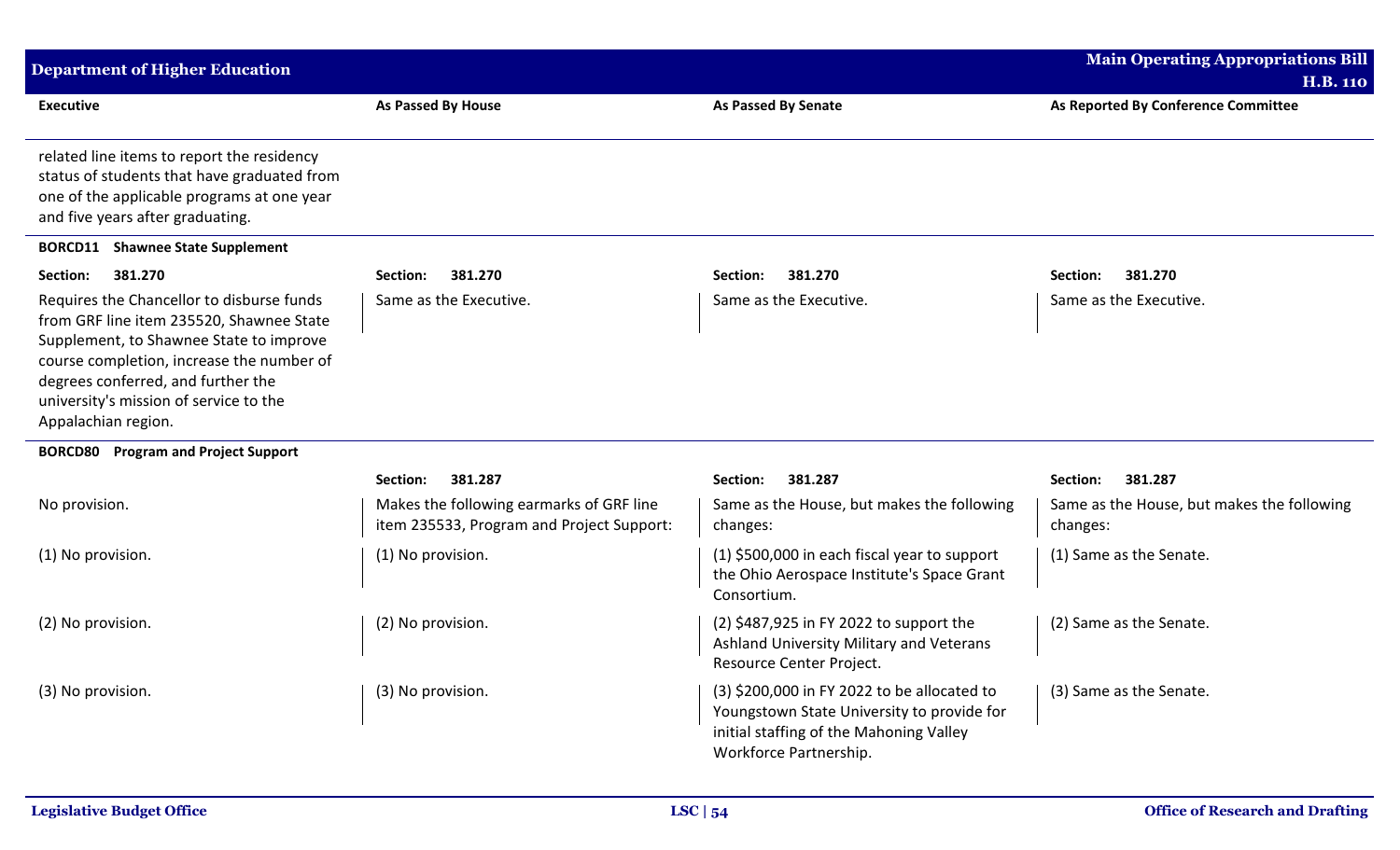| <b>Department of Higher Education</b>                                                                                                                                                                                                                    |                                                                                                                                                                                                               |                                                                                                      | <b>Main Operating Appropriations Bill</b><br><b>H.B. 110</b> |
|----------------------------------------------------------------------------------------------------------------------------------------------------------------------------------------------------------------------------------------------------------|---------------------------------------------------------------------------------------------------------------------------------------------------------------------------------------------------------------|------------------------------------------------------------------------------------------------------|--------------------------------------------------------------|
| <b>Executive</b>                                                                                                                                                                                                                                         | <b>As Passed By House</b>                                                                                                                                                                                     | <b>As Passed By Senate</b>                                                                           | As Reported By Conference Committee                          |
| (4) No provision.                                                                                                                                                                                                                                        | (4) \$125,000 in each fiscal year to support<br>the expansion of an unmanned aviation<br>STEM pilot program at Emmanuel Christian<br>Academy for public or nonpublic high school<br>students in Clark County. | (4) Same as the House.                                                                               | (4) Same as the House.                                       |
| (5) No provision.                                                                                                                                                                                                                                        | (5) \$100,000 in each fiscal year to support<br>the Kent State University Rising Scholars<br>Program.                                                                                                         | (5) No provision.                                                                                    | (5) Same as the House.                                       |
| (6) No provision.                                                                                                                                                                                                                                        | (6) \$100,000 in each fiscal year to support<br>the Clearance Ready Program at Wright<br>State University.                                                                                                    | (6) No provision.                                                                                    | (6) Same as the House.                                       |
| (7) No provision.                                                                                                                                                                                                                                        | (7) No provision.                                                                                                                                                                                             | (7) \$28,000 in each fiscal year to support<br>Cincinnati Hillel at the University of<br>Cincinnati. | (7) Same as the Senate.                                      |
| <b>Ohio Agricultural Research and Development</b><br><b>BORCD56</b>                                                                                                                                                                                      |                                                                                                                                                                                                               |                                                                                                      |                                                              |
| 381.290<br>Section:                                                                                                                                                                                                                                      | 381.290<br>Section:                                                                                                                                                                                           | 381.290<br>Section:                                                                                  | 381.290<br>Section:                                          |
| Requires that GRF line item 235535, Ohio<br>Agricultural Research and Development<br>Center, be disbursed to The Ohio State<br>University in monthly payments. Requires<br>that OARDC continue to internally allocate<br>funding on a competitive basis. | Same as the Executive.                                                                                                                                                                                        | Same as the Executive.                                                                               | Same as the Executive.                                       |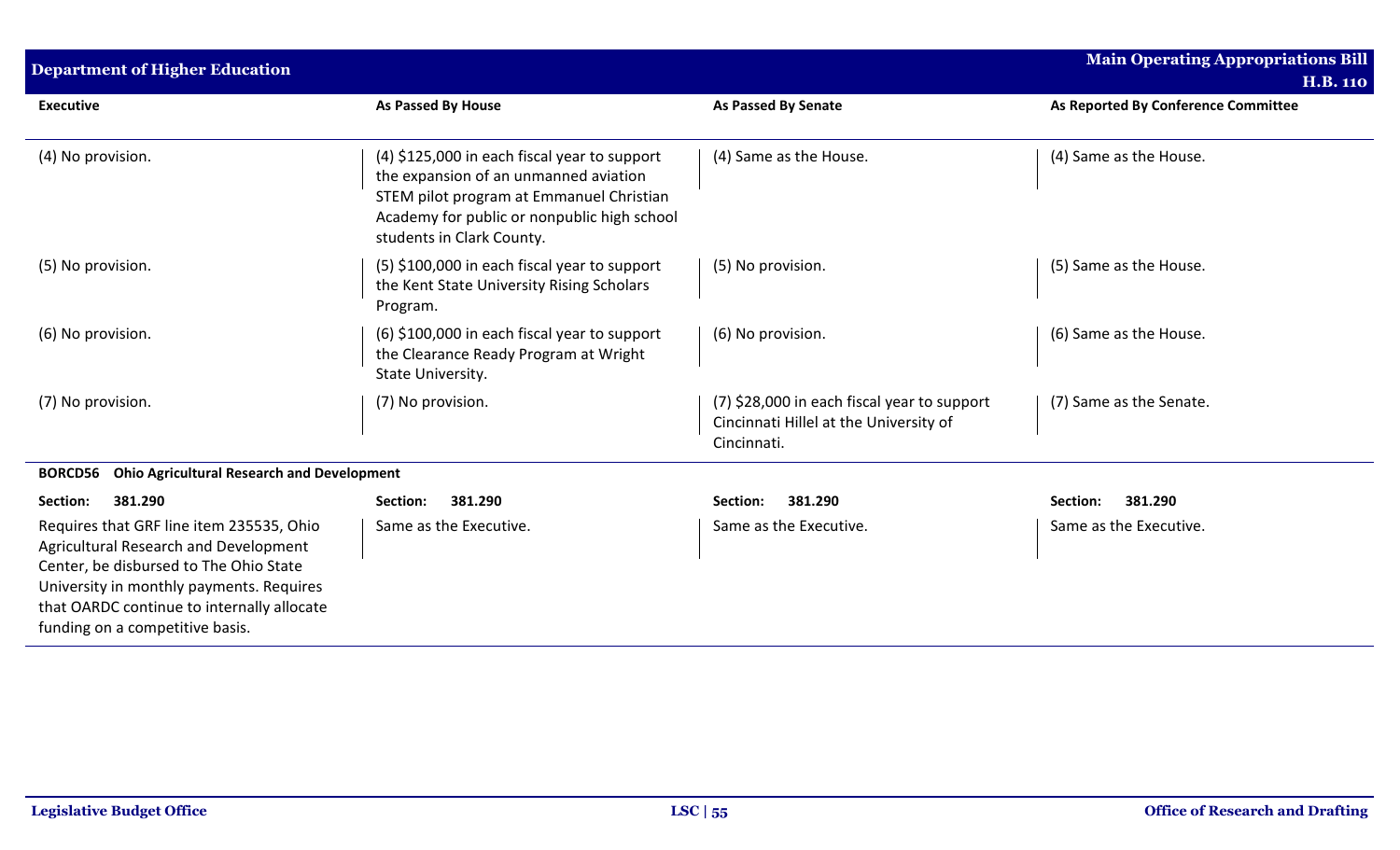| <b>Department of Higher Education</b>                                                                                                                                                                                                                                                                                                                                                                                                                                                                                          |                        |                            | <b>Main Operating Appropriations Bill</b>              |
|--------------------------------------------------------------------------------------------------------------------------------------------------------------------------------------------------------------------------------------------------------------------------------------------------------------------------------------------------------------------------------------------------------------------------------------------------------------------------------------------------------------------------------|------------------------|----------------------------|--------------------------------------------------------|
| <b>Executive</b>                                                                                                                                                                                                                                                                                                                                                                                                                                                                                                               | As Passed By House     | <b>As Passed By Senate</b> | <b>H.B. 110</b><br>As Reported By Conference Committee |
| <b>Central State Agricultural Research and Development</b><br><b>BORCD57</b>                                                                                                                                                                                                                                                                                                                                                                                                                                                   |                        |                            |                                                        |
| 381.310<br>Section:                                                                                                                                                                                                                                                                                                                                                                                                                                                                                                            | 381.310<br>Section:    | 381.310<br>Section:        | Section:<br>381.310                                    |
| Requires that GRF line items 235546, Central<br>State Agricultural Research and<br>Development, and 235548, Central State<br>Cooperative Extension Services, be used by<br>Central State University for its state match<br>requirement as an 1890 land grant<br>university.                                                                                                                                                                                                                                                    | Same as the Executive. | Same as the Executive.     | Same as the Executive.                                 |
| <b>Capital Component</b><br><b>BORCD58</b>                                                                                                                                                                                                                                                                                                                                                                                                                                                                                     |                        |                            |                                                        |
| 381.320<br>Section:                                                                                                                                                                                                                                                                                                                                                                                                                                                                                                            | 381.320<br>Section:    | 381.320<br>Section:        | 381.320<br>Section:                                    |
| Requires that GRF line item 235552, Capital<br>Component, be distributed to each campus<br>for which the estimated campus debt service<br>attributable to qualifying capital projects is<br>less than the campus's formula-determined<br>capital component allocation under the<br>state's former capital funding policy.<br>Specifies that the amount of each campus's<br>payment be determined by subtracting the<br>former amount from the latter and that the<br>campuses use these payments only for<br>capital projects. | Same as the Executive. | Same as the Executive.     | Same as the Executive.                                 |
| Requires the Chancellor to subtract from<br>each campus's SSI allocation the amount by<br>which the estimated campus debt service<br>attributable to qualifying capital projects<br>exceeds the campus's formula-determined<br>capital component allocation and transfer<br>appropriation equal to the sum of these                                                                                                                                                                                                            | Same as the Executive. | Same as the Executive.     | Same as the Executive.                                 |
| <b>Legislative Budget Office</b>                                                                                                                                                                                                                                                                                                                                                                                                                                                                                               |                        | LSC   56                   | <b>Office of Research and Drafting</b>                 |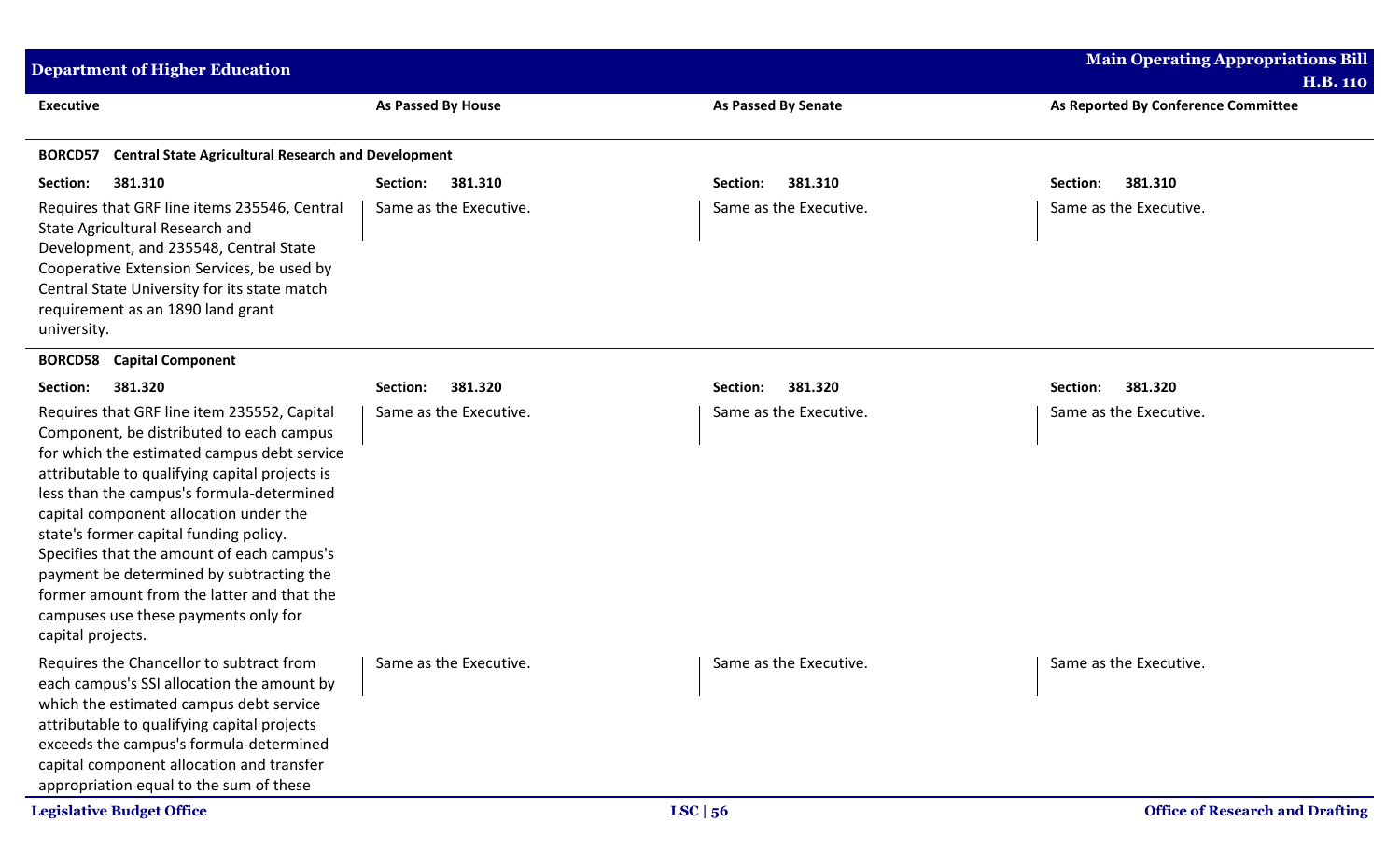| <b>Department of Higher Education</b>                                                                                                                                                                                                                                                                                                                                                                                                                                                                                              |                           |                            | <b>Main Operating Appropriations Bill</b>              |
|------------------------------------------------------------------------------------------------------------------------------------------------------------------------------------------------------------------------------------------------------------------------------------------------------------------------------------------------------------------------------------------------------------------------------------------------------------------------------------------------------------------------------------|---------------------------|----------------------------|--------------------------------------------------------|
| <b>Executive</b>                                                                                                                                                                                                                                                                                                                                                                                                                                                                                                                   | <b>As Passed By House</b> | <b>As Passed By Senate</b> | <b>H.B. 110</b><br>As Reported By Conference Committee |
| amounts from GRF line item 235501, State<br>Share of Instruction, to this line item.                                                                                                                                                                                                                                                                                                                                                                                                                                               |                           |                            |                                                        |
| <b>BORCD59 Library Depositories</b>                                                                                                                                                                                                                                                                                                                                                                                                                                                                                                |                           |                            |                                                        |
| 381.330<br>Section:                                                                                                                                                                                                                                                                                                                                                                                                                                                                                                                | 381.330<br>Section:       | 381.330<br>Section:        | 381.330<br>Section:                                    |
| Requires that GRF line item 235555, Library<br>Depositories, be used to support the state's<br>five regional depository libraries for the cost-<br>effective storage of and access to lesser<br>used materials in university library<br>collections. Specifies that the depositories<br>are to be administered by the Chancellor or<br>OhioLINK, at the Chancellor's discretion.                                                                                                                                                   | Same as the Executive.    | Same as the Executive.     | Same as the Executive.                                 |
| <b>BORCD60</b> Ohio Academic Resources Network (OARnet)                                                                                                                                                                                                                                                                                                                                                                                                                                                                            |                           |                            |                                                        |
| Section:<br>381.340                                                                                                                                                                                                                                                                                                                                                                                                                                                                                                                | Section:<br>381.340       | 381.340<br>Section:        | 381.340<br>Section:                                    |
| Requires that GRF line item 235556, Ohio<br>Academic Resources Network, be used to<br>support the operations of OARnet, including<br>support for Ohio's colleges and universities<br>in maintaining and enhancing network<br>connections, using new network<br>technologies to improve programs, and<br>sharing information technology services.<br>Requires, to the extent network capacity is<br>available, that OARnet support allocating<br>bandwidth to eligible programs directly<br>supporting Ohio's economic development. | Same as the Executive.    | Same as the Executive.     | Same as the Executive.                                 |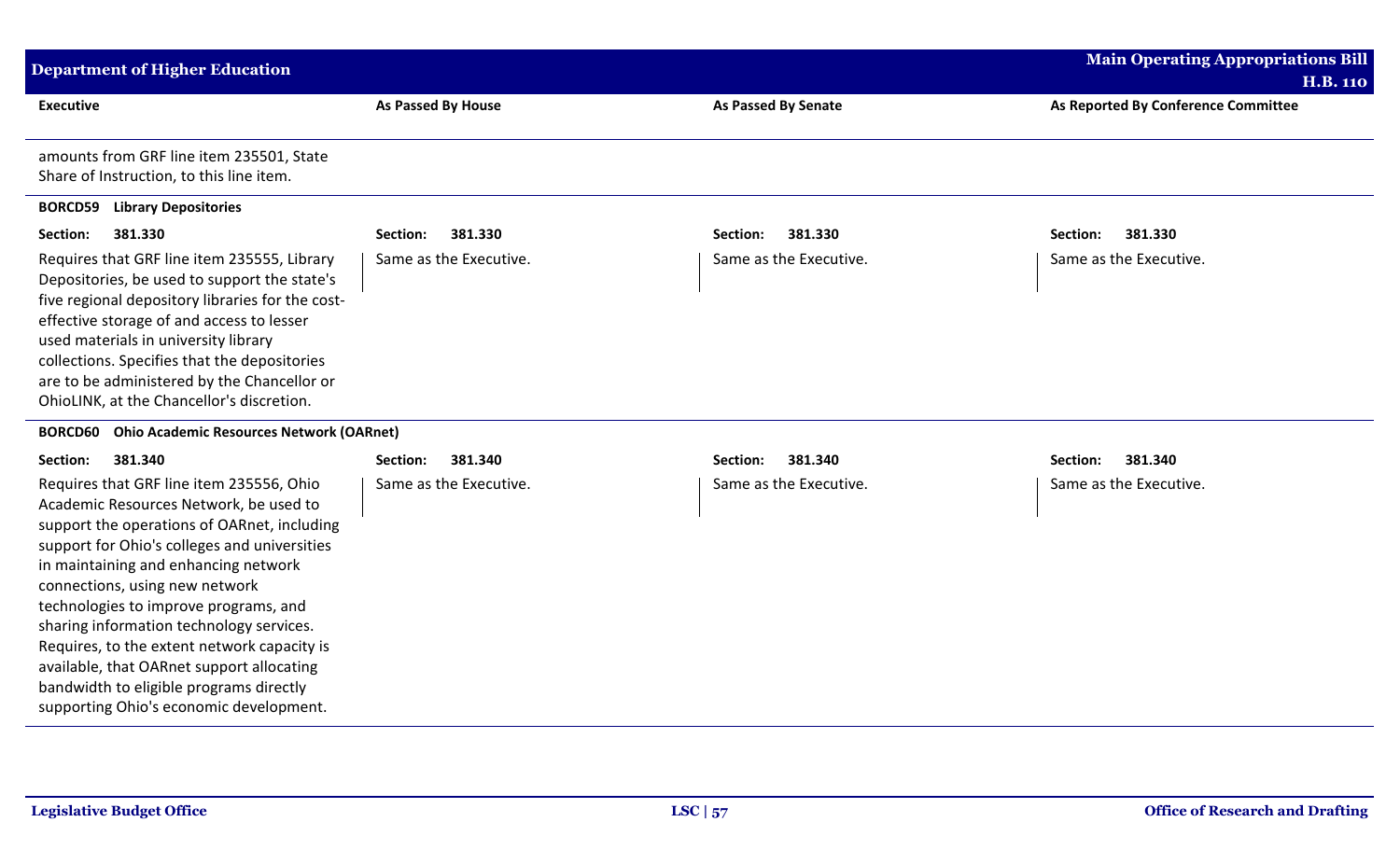| <b>Department of Higher Education</b>                                                                                                                                                                                                                                                                                                                                                                                      |                           |                            | <b>Main Operating Appropriations Bill</b> |  |
|----------------------------------------------------------------------------------------------------------------------------------------------------------------------------------------------------------------------------------------------------------------------------------------------------------------------------------------------------------------------------------------------------------------------------|---------------------------|----------------------------|-------------------------------------------|--|
|                                                                                                                                                                                                                                                                                                                                                                                                                            |                           |                            | <b>H.B. 110</b>                           |  |
| <b>Executive</b>                                                                                                                                                                                                                                                                                                                                                                                                           | <b>As Passed By House</b> | <b>As Passed By Senate</b> | As Reported By Conference Committee       |  |
| <b>Ohio College Opportunity Grant (OCOG)</b><br><b>BORCD12</b>                                                                                                                                                                                                                                                                                                                                                             |                           |                            |                                           |  |
| 381.360<br>Section:                                                                                                                                                                                                                                                                                                                                                                                                        | 381.360<br>Section:       | 381.360<br>Section:        | 381.360<br>Section:                       |  |
| Requires awards for students attending an<br>eligible institution of higher education to be<br>determined by the Chancellor. Authorizes<br>the distribution of awards on an annual<br>basis, once Pell grants have been exhausted,<br>for students attending an institution year-<br>round.                                                                                                                                | Same as the Executive.    | Same as the Executive.     | Same as the Executive.                    |  |
| Authorizes the Chancellor to create a<br>distribution formula for FY 2022 and FY<br>2023, based on the formula used in FY 2021,<br>if the amounts appropriated are inadequate<br>to provide grants to all eligible students.<br>Requires the Chancellor to notify the<br>Controlling Board of the distribution<br>method. Requires that any formula be<br>established to coincide with the start of each<br>academic year. | Same as the Executive.    | Same as the Executive.     | Same as the Executive.                    |  |
| Requires the Chancellor, prior to<br>determining OCOG award amounts, to pay<br>for tuition and fee waivers of students<br>eligible for awards under the Ohio Safety<br>Officer's College Memorial Fund Program.                                                                                                                                                                                                            | Same as the Executive.    | Same as the Executive.     | Same as the Executive.                    |  |
| Prohibits the Chancellor from distributing or<br>obligating more than the appropriation<br>amount. Requires the Chancellor to post<br>award tables on DHE's website and notify<br>students and institutions of any reductions<br>in awards. Prohibits any student from                                                                                                                                                     | Same as the Executive.    | Same as the Executive.     | Same as the Executive.                    |  |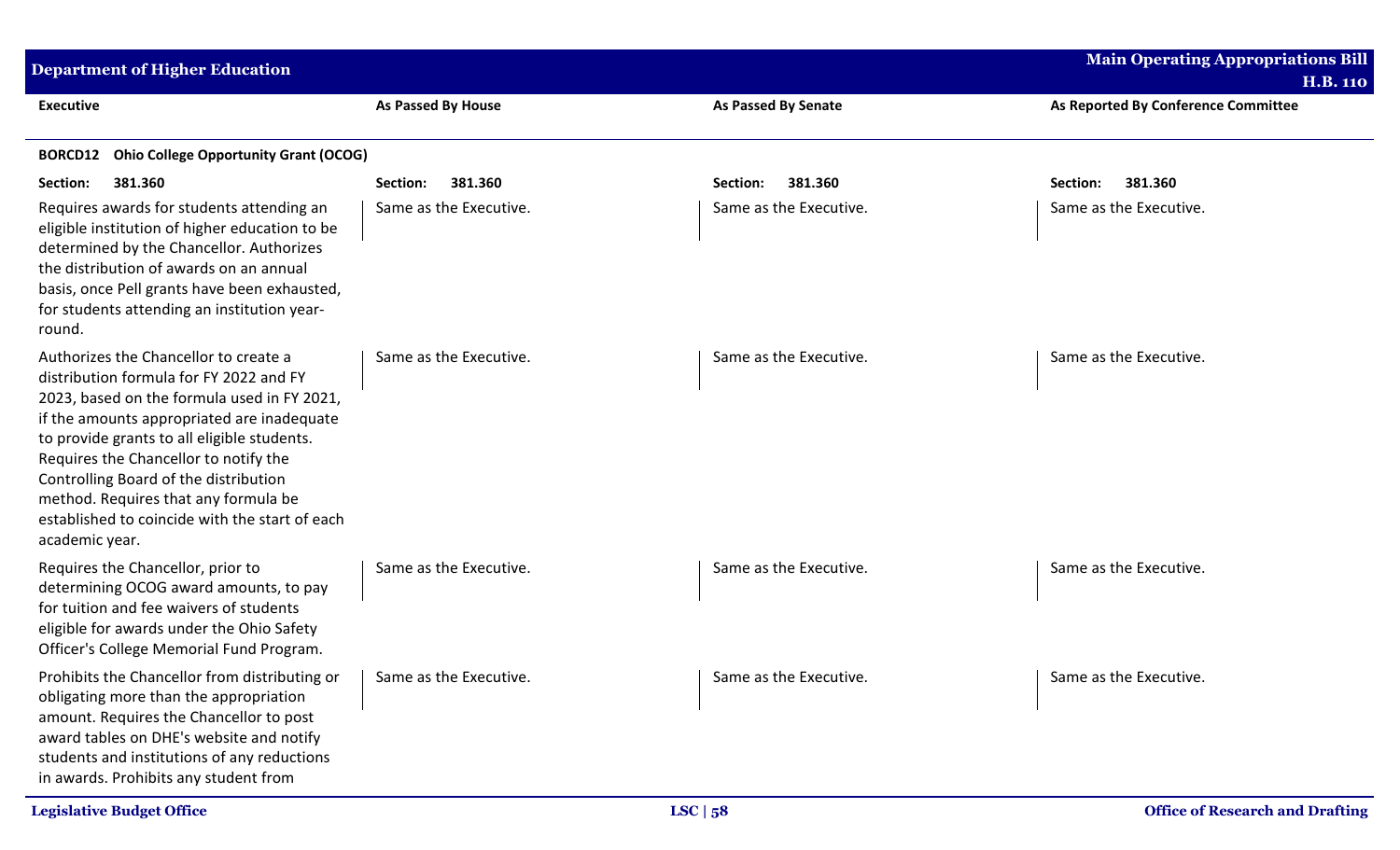| <b>Department of Higher Education</b>                                                                                                                                                                                                                                                                      |                        |                            | <b>Main Operating Appropriations Bill</b><br><b>H.B. 110</b> |
|------------------------------------------------------------------------------------------------------------------------------------------------------------------------------------------------------------------------------------------------------------------------------------------------------------|------------------------|----------------------------|--------------------------------------------------------------|
| <b>Executive</b>                                                                                                                                                                                                                                                                                           | As Passed By House     | <b>As Passed By Senate</b> | As Reported By Conference Committee                          |
| receiving OCOG for more than the<br>equivalent of five academic years, less the<br>number of semesters or quarters in which<br>the student received an Ohio Instructional<br>Grant.                                                                                                                        |                        |                            |                                                              |
| Authorizes the Chancellor, during each fiscal<br>year, to certify to the OBM Director the<br>amount of canceled prior-year<br>encumbrances in 235563. Authorizes the<br>OBM Director, upon receipt, to transfer<br>cash, up to the certified amount, from the<br>GRF to the OCOG Reserve Fund (Fund 5PU0). | Same as the Executive. | Same as the Executive.     | Same as the Executive.                                       |
| The Ohio State University College of Veterinary Medicine Supplement<br><b>BORCD13</b>                                                                                                                                                                                                                      |                        |                            |                                                              |
| Section:<br>381.365                                                                                                                                                                                                                                                                                        | 381.365<br>Section:    | 381.365<br>Section:        | Section:<br>381.365                                          |
| Requires the Chancellor to disburse funds<br>from GRF line item 235569, The Ohio State<br>University College of Veterinary Medicine<br>Supplement, to the OSU College of<br>Veterinary Medicine to provide<br>supplemental support for education,<br>research, and operations.                             | Same as the Executive. | Same as the Executive.     | Same as the Executive.                                       |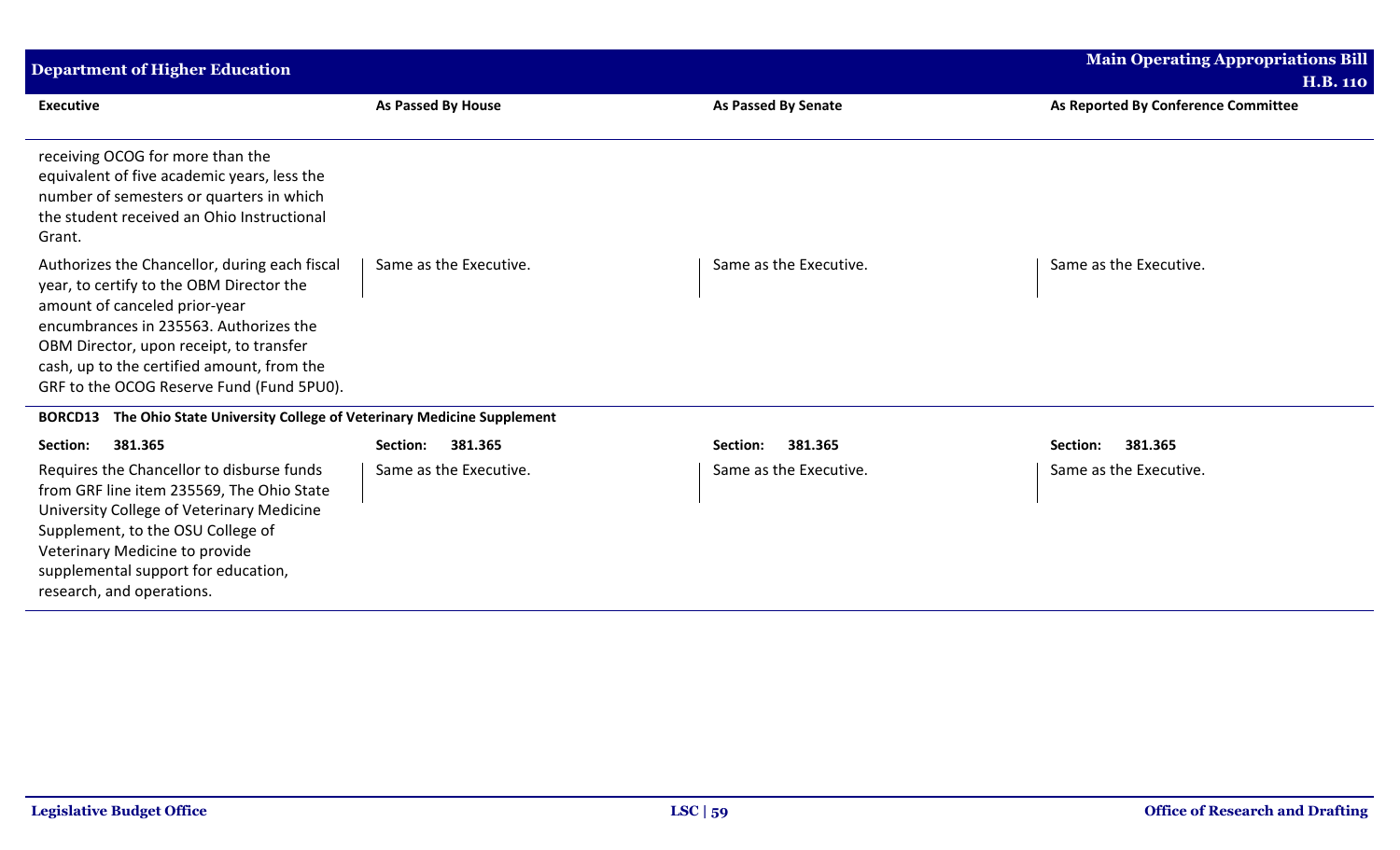| <b>Department of Higher Education</b>                                                                                                                                                                                                                                                                                                                                                                                                                                                                                                                                             |                                                                                                          |                                                                                     | <b>Main Operating Appropriations Bill</b>              |
|-----------------------------------------------------------------------------------------------------------------------------------------------------------------------------------------------------------------------------------------------------------------------------------------------------------------------------------------------------------------------------------------------------------------------------------------------------------------------------------------------------------------------------------------------------------------------------------|----------------------------------------------------------------------------------------------------------|-------------------------------------------------------------------------------------|--------------------------------------------------------|
|                                                                                                                                                                                                                                                                                                                                                                                                                                                                                                                                                                                   |                                                                                                          |                                                                                     | <b>H.B. 110</b>                                        |
| <b>Executive</b>                                                                                                                                                                                                                                                                                                                                                                                                                                                                                                                                                                  | As Passed By House                                                                                       | <b>As Passed By Senate</b>                                                          | As Reported By Conference Committee                    |
| <b>BORCD61</b> Federal Research Network                                                                                                                                                                                                                                                                                                                                                                                                                                                                                                                                           |                                                                                                          |                                                                                     |                                                        |
| 381.373<br>Section:                                                                                                                                                                                                                                                                                                                                                                                                                                                                                                                                                               | 381.373<br>Section:                                                                                      | 381.373<br>Section:                                                                 | 381.373<br>Section:                                    |
| Requires that GRF line item 235578, Federal<br>Research Network, be distributed to the<br>Ohio State University to collaborate with<br>federal installations in Ohio, state<br>institutions of higher education, and the<br>private sector to align the state's research<br>assets with emerging missions and job<br>growth opportunities emanating from<br>federal installations, strengthen related<br>workforce development and technology<br>commercialization programs, and better<br>position the state's university system to<br>directly impact new job creation in Ohio. | Same as the Executive.                                                                                   | Same as the Executive.                                                              | Same as the Executive.                                 |
| Requires a portion of 235578 to be used to<br>support the growth of small business federal<br>contractors in the state and expand the<br>participation of Ohio businesses in the<br>federal Small Business Innovation Research<br>Program and related federal programs.                                                                                                                                                                                                                                                                                                           | Same as the Executive.                                                                                   | Same as the Executive.                                                              | Same as the Executive.                                 |
| <b>BORCD76</b> Co-Op Internship Program                                                                                                                                                                                                                                                                                                                                                                                                                                                                                                                                           |                                                                                                          |                                                                                     |                                                        |
|                                                                                                                                                                                                                                                                                                                                                                                                                                                                                                                                                                                   | 381.375<br>Section:                                                                                      | 381.375<br>Section:                                                                 | 381.375<br>Section:                                    |
| No provision.                                                                                                                                                                                                                                                                                                                                                                                                                                                                                                                                                                     | Makes the following earmarks of GRF line<br>item 235591, Co-Op Internship Program:                       | Same as the House, but makes the following<br>changes:                              | Same as the House, but makes the following<br>changes: |
| (1) No provision.                                                                                                                                                                                                                                                                                                                                                                                                                                                                                                                                                                 | (1) \$650,000 in each fiscal year to support<br>the operations of Ohio University's<br>Voinovich School; | (1) Same as the House, but reduces the<br>earmark to \$165,000 in each fiscal year. | (1) Same as the Senate.                                |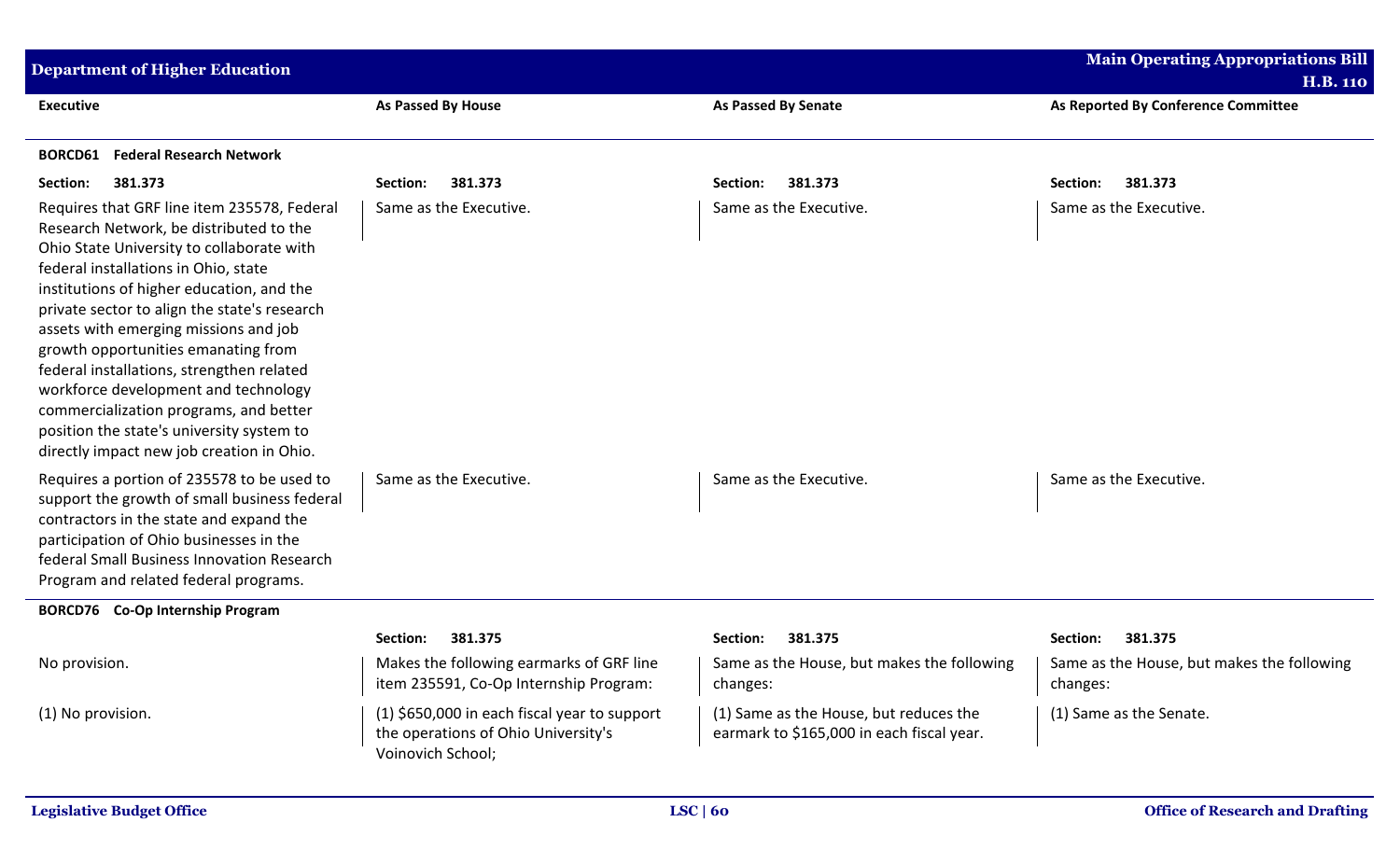| <b>Department of Higher Education</b> |                                                                                                                                                                                                            |                            | <b>Main Operating Appropriations Bill</b><br><b>H.B. 110</b> |
|---------------------------------------|------------------------------------------------------------------------------------------------------------------------------------------------------------------------------------------------------------|----------------------------|--------------------------------------------------------------|
| <b>Executive</b>                      | <b>As Passed By House</b>                                                                                                                                                                                  | <b>As Passed By Senate</b> | As Reported By Conference Committee                          |
| (2) No provision.                     | (2) \$150,000 in each fiscal year to support<br>students who attend institutions of higher<br>education in Ohio and participate in the<br>internship program of The Washington<br>Center;                  | (2) Same as the House.     | (2) Same as the House.                                       |
| (3) No provision.                     | (3) \$75,000 in each fiscal year to support the<br>Model United Nations Program and the<br>operations of the Center for Liberal Arts<br>Student Success at Wright State University;                        | (3) No provision.          | (3) Same as the House.                                       |
| (4) No provision.                     | (4) \$62,500 in each fiscal year to support the<br>operations of The Ohio State University's<br>John Glenn College of Public Affairs;                                                                      | (4) Same as the House.     | (4) Same as the House.                                       |
| (5) No provision.                     | (5) \$62,500 in each fiscal year to support the<br>Bliss Institute of Applied Politics at the<br>University of Akron;                                                                                      | (5) Same as the House.     | (5) Same as the House.                                       |
| (6) No provision.                     | (6) \$50,000 in each fiscal year to support the<br>Center for Public Management and Regional<br>Affairs at Miami University;                                                                               | (6) Same as the House.     | (6) Same as the House.                                       |
| (7) No provision.                     | (7) \$50,000 in each fiscal year to support the<br>Ohio Center for the Advancement of<br>Women in Public Service at the Maxine<br>Goodman Levin College of Urban Affairs at<br>Cleveland State University; | (7) Same as the House.     | (7) Same as the House.                                       |
| (8) No provision.                     | (8) \$50,000 in each fiscal year to support the<br>University of Cincinnati Internship Program;                                                                                                            | (8) Same as the House.     | (8) Same as the House.                                       |
| (9) No provision.                     | (9) \$50,000 in each fiscal year to support the<br>Kent State University Washington Program<br>in National Issues;                                                                                         | (9) Same as the House.     | (9) Same as the House.                                       |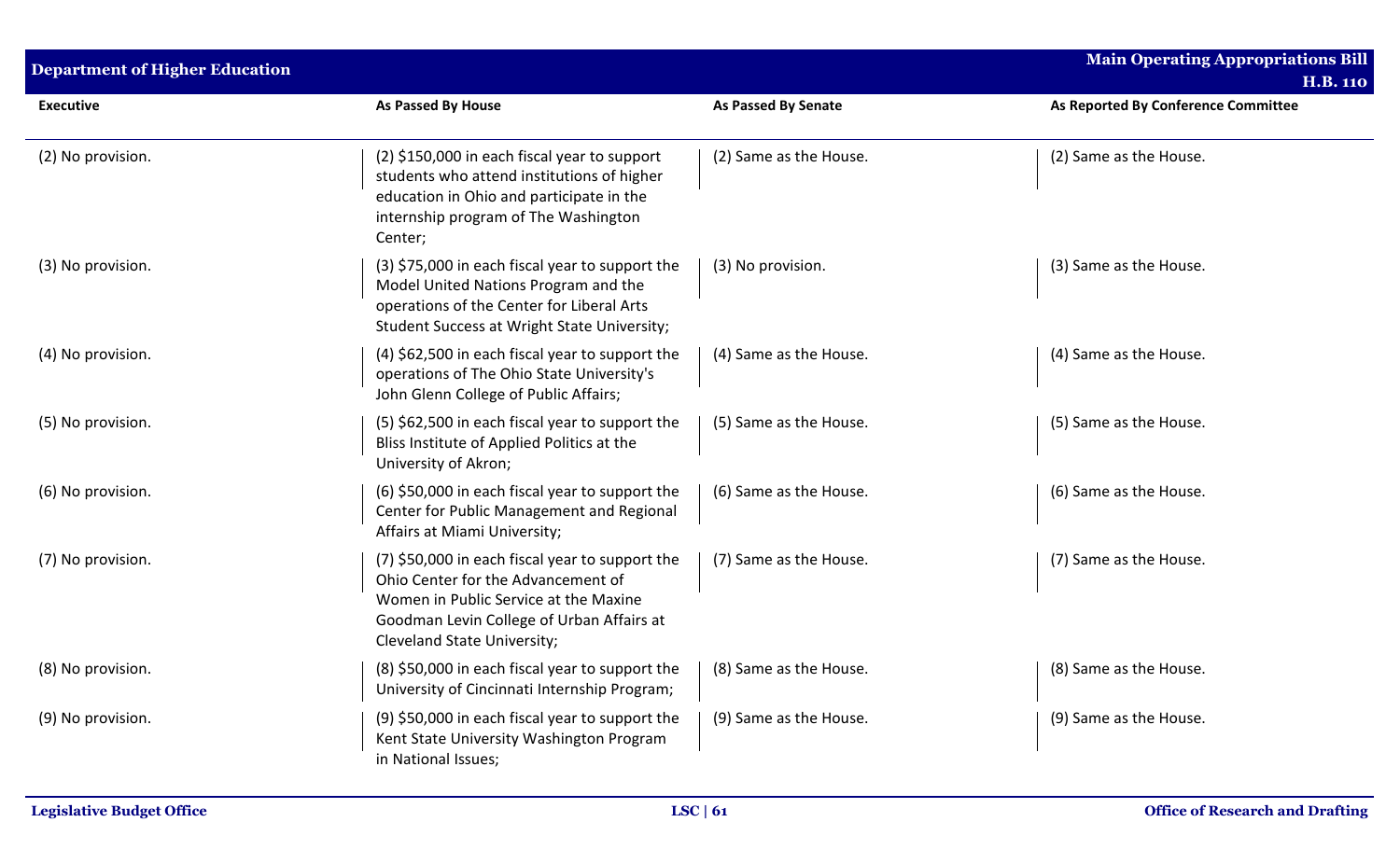| <b>Department of Higher Education</b>                                |                                                                                                                                                                                                                                                                                                                                            |                            | <b>Main Operating Appropriations Bill</b><br><b>H.B. 110</b> |
|----------------------------------------------------------------------|--------------------------------------------------------------------------------------------------------------------------------------------------------------------------------------------------------------------------------------------------------------------------------------------------------------------------------------------|----------------------------|--------------------------------------------------------------|
| <b>Executive</b>                                                     | As Passed By House                                                                                                                                                                                                                                                                                                                         | <b>As Passed By Senate</b> | As Reported By Conference Committee                          |
| (10) No provision.                                                   | (10) \$50,000 in each fiscal year to support<br>the Kent State University Columbus Program;                                                                                                                                                                                                                                                | (10) Same as the House.    | (10) Same as the House.                                      |
| (11) No provision.                                                   | $(11)$ \$50,000 in each fiscal year to support<br>the University of Toledo Urban Affairs<br>Center;                                                                                                                                                                                                                                        | (11) Same as the House.    | (11) Same as the House.                                      |
| (12) No provision.                                                   | (12) \$50,000 in each fiscal year to support<br>the operations of the Center for Regional<br>Development at Bowling Green State<br>University; and                                                                                                                                                                                         | (12) Same as the House.    | (12) Same as the House.                                      |
| (13) No provision.                                                   | (13) \$25,000 in each fiscal year to support<br>the Shawnee State University Institute for<br>Appalachian Public Policy.                                                                                                                                                                                                                   | (13) Same as the House.    | (13) Same as the House.                                      |
| <b>Commercial Truck Driver Student Aid Program</b><br><b>BORCD73</b> |                                                                                                                                                                                                                                                                                                                                            |                            |                                                              |
|                                                                      | 381.375<br>Section:                                                                                                                                                                                                                                                                                                                        |                            | 381.375<br>Section:                                          |
| No provision.                                                        | Requires that GRF line item 235595,<br><b>Commercial Truck Driver Student Aid</b><br>Program, be used to provide grants and<br>loans under the Commercial Truck Driver<br>Student Aid Program (see BORCD72).<br>Earmarks, separately, up to \$1,250,000 in<br>each fiscal year to be distributed by the<br>Chancellor as grants and loans. | No provision.              | Same as the House.                                           |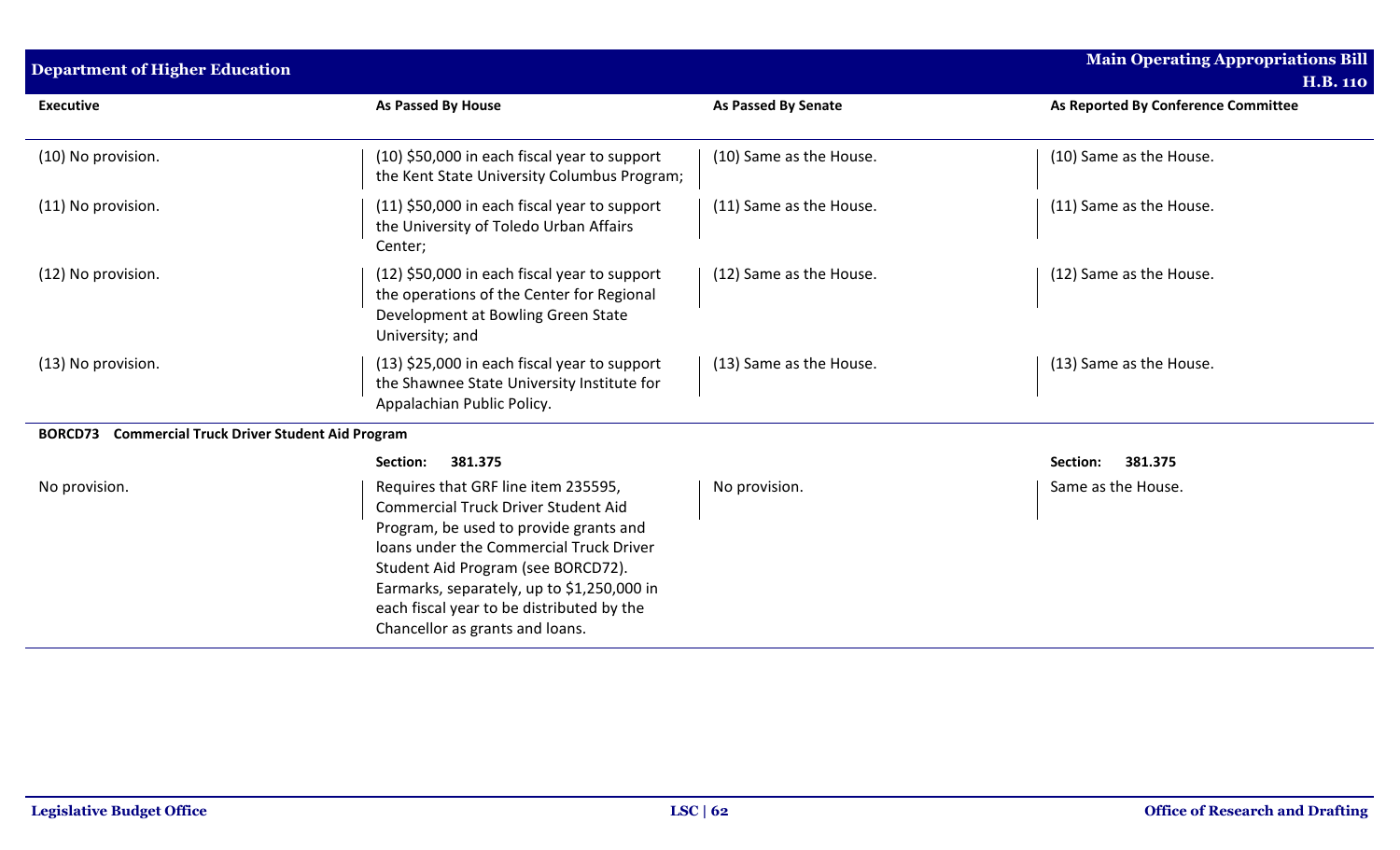| <b>Department of Higher Education</b>                                                                                                                                                                                                                                                                                                                      |                        |                        | <b>Main Operating Appropriations Bill</b><br><b>H.B. 110</b> |
|------------------------------------------------------------------------------------------------------------------------------------------------------------------------------------------------------------------------------------------------------------------------------------------------------------------------------------------------------------|------------------------|------------------------|--------------------------------------------------------------|
| <b>Executive</b>                                                                                                                                                                                                                                                                                                                                           | As Passed By House     | As Passed By Senate    | As Reported By Conference Committee                          |
| <b>Rural University Program</b><br><b>BORCD62</b>                                                                                                                                                                                                                                                                                                          |                        |                        |                                                              |
| 381.376<br>Section:                                                                                                                                                                                                                                                                                                                                        | 381.376<br>Section:    | 381.376<br>Section:    | 381.376<br>Section:                                          |
| Requires that GRF line item 235598, Rural<br>University Program, be used for the Rural<br>University Program, a collaboration of<br>Bowling Green State University, Kent State<br>University, Miami University, and Ohio<br>University that provides rural communities<br>with economic development, public<br>administration, and public health services. | Same as the Executive. | Same as the Executive. | Same as the Executive.                                       |
| Specifies that each of the four universities<br>receive \$100,000 in each fiscal year to<br>support their respective programs.                                                                                                                                                                                                                             | Same as the Executive. | Same as the Executive. | Same as the Executive.                                       |
| <b>BORCD14</b> National Guard Scholarship Program                                                                                                                                                                                                                                                                                                          |                        |                        |                                                              |
| Section:<br>381.380                                                                                                                                                                                                                                                                                                                                        | 381.380<br>Section:    | 381.380<br>Section:    | 381.380<br>Section:                                          |
| Requires that GRF appropriation item<br>235599, National Guard Scholarship<br>Program, be disbursed by the Chancellor.                                                                                                                                                                                                                                     | Same as the Executive. | Same as the Executive. | Same as the Executive.                                       |
| Authorizes the Chancellor, during each fiscal<br>year, to certify to the OBM Director the<br>amount of canceled prior-year<br>encumbrances in 235599. Authorizes the<br>OBM Director, upon receipt, to transfer<br>cash, up to the certified amount, from the<br>GRF to the National Guard Scholarship Fund<br>(Fund 5BM0).                                | Same as the Executive. | Same as the Executive. | Same as the Executive.                                       |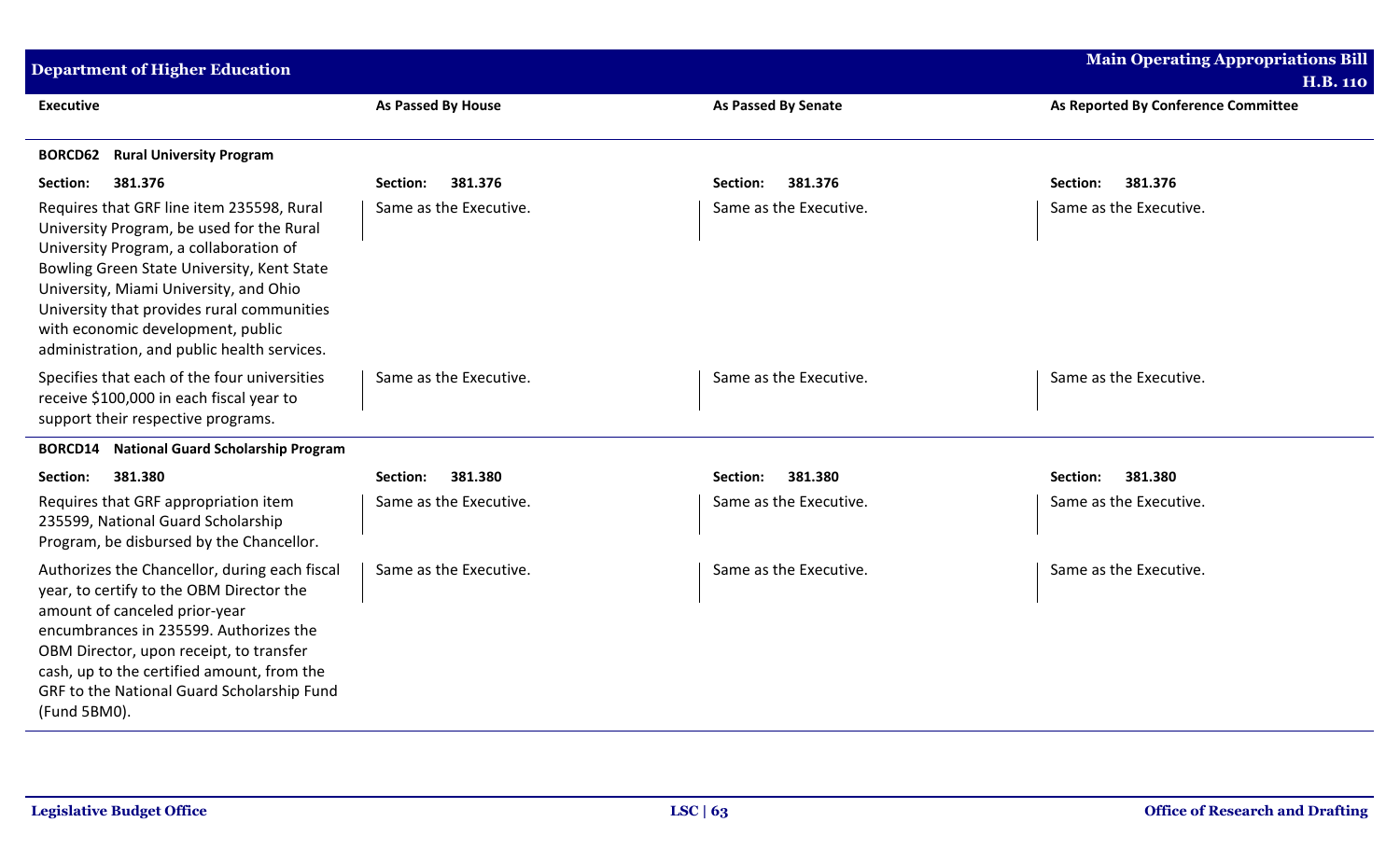| <b>Department of Higher Education</b>                                                                                                                                                                                                                                 |                        |                            | <b>Main Operating Appropriations Bill</b>              |
|-----------------------------------------------------------------------------------------------------------------------------------------------------------------------------------------------------------------------------------------------------------------------|------------------------|----------------------------|--------------------------------------------------------|
| <b>Executive</b>                                                                                                                                                                                                                                                      | As Passed By House     | <b>As Passed By Senate</b> | <b>H.B. 110</b><br>As Reported By Conference Committee |
| <b>Pledge of fees</b><br><b>BORCD42</b>                                                                                                                                                                                                                               |                        |                            |                                                        |
| 381.390<br>Section:                                                                                                                                                                                                                                                   | 381.390<br>Section:    | 381.390<br>Section:        | Section:<br>381.390                                    |
| Provides that any new pledge or adjustment<br>of fees made in the biennium to secure<br>bonds or notes of a state institution of<br>higher education for a project are effective<br>only after approval by the Chancellor, unless<br>approved in a previous biennium. | Same as the Executive. | Same as the Executive.     | Same as the Executive.                                 |
| <b>BORCD63</b> Higher Education General Obligation Bond Debt Service                                                                                                                                                                                                  |                        |                            |                                                        |
| 381.400<br>Section:                                                                                                                                                                                                                                                   | Section:<br>381.400    | 381.400<br>Section:        | Section:<br>381.400                                    |
| Requires that GRF line item 235909, Higher<br><b>Education General Obligation Bond Debt</b><br>Service, be used to pay all debt service and<br>related financing costs of higher education<br>general obligation bonds during the<br>biennium.                        | Same as the Executive. | Same as the Executive.     | Same as the Executive.                                 |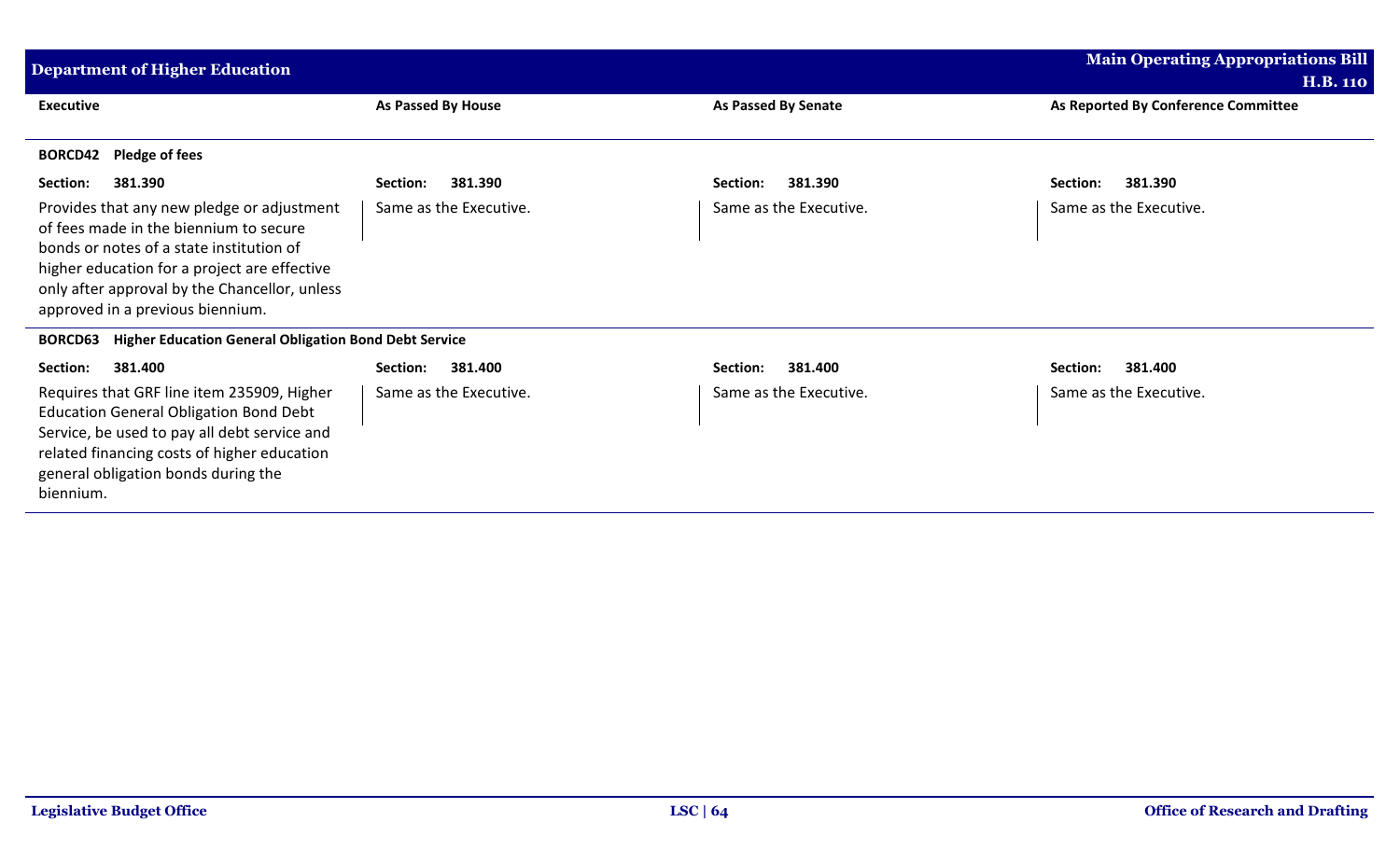| <b>Department of Higher Education</b>                                                                                                                                                                                                                                                                                                                                                                                                                                                                                                    |                        |                            | <b>Main Operating Appropriations Bill</b><br><b>H.B. 110</b> |
|------------------------------------------------------------------------------------------------------------------------------------------------------------------------------------------------------------------------------------------------------------------------------------------------------------------------------------------------------------------------------------------------------------------------------------------------------------------------------------------------------------------------------------------|------------------------|----------------------------|--------------------------------------------------------------|
| <b>Executive</b>                                                                                                                                                                                                                                                                                                                                                                                                                                                                                                                         | As Passed By House     | <b>As Passed By Senate</b> | As Reported By Conference Committee                          |
| <b>Sales and Services</b><br><b>BORCD64</b>                                                                                                                                                                                                                                                                                                                                                                                                                                                                                              |                        |                            |                                                              |
| 381.410<br>Section:                                                                                                                                                                                                                                                                                                                                                                                                                                                                                                                      | 381.410<br>Section:    | 381.410<br>Section:        | 381.410<br>Section:                                          |
| Authorizes the Chancellor to charge and<br>accept payment for the provision of goods<br>and services. Requires the charges to be<br>related to the costs of producing goods and<br>services. Prohibits charges for goods or<br>services that are produced as part of the<br>routine responsibilities or duties of the<br>Chancellor. Requires that all revenues<br>received be deposited into DPF Fund 4560,<br>Sales and Services. Allows the Chancellor to<br>use these funds to pay for the costs of<br>producing goods and services. | Same as the Executive. | Same as the Executive.     | Same as the Executive.                                       |

## **BORCD65 Higher Education Facility Commission Administration**

| 381.420<br>Section:<br>Requires that DPF Fund 4E80 line item<br>235602, Higher Educational Facility<br>Commission Administration, be used for<br>operating expenses related to DHE's support<br>of the activities of the Ohio Higher<br><b>Educational Facility Commission (HEFC).</b> | 381.420<br>Section:<br>Same as the Executive. | 381.420<br>Section:<br>Same as the Executive. | 381.420<br>Section:<br>Same as the Executive. |
|----------------------------------------------------------------------------------------------------------------------------------------------------------------------------------------------------------------------------------------------------------------------------------------|-----------------------------------------------|-----------------------------------------------|-----------------------------------------------|
| Authorizes the OBM Director, upon request<br>of the Chancellor, to transfer cash in an<br>amount up to the amount appropriated<br>from item 235602 in each fiscal year from<br>the HEFC Operating Expenses Fund (Fund<br>4610) to the HEFC Administration Fund<br>(Fund 4E80).         | Same as the Executive.                        | Same as the Executive.                        | Same as the Executive.                        |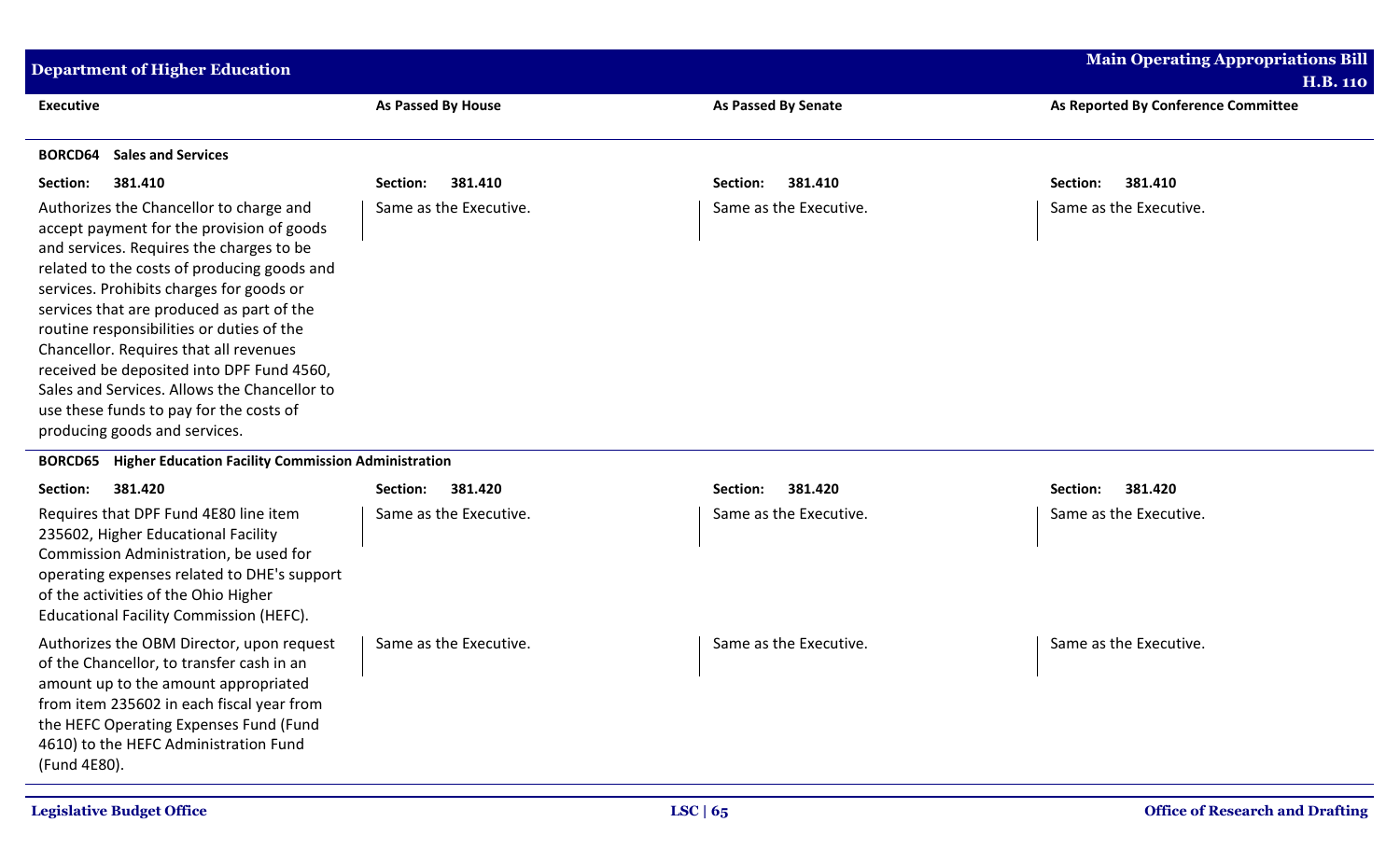| <b>Department of Higher Education</b>                  |                           |                                                                                                                                                                                                                                                                                                                                                                                                                                                                  | <b>Main Operating Appropriations Bill</b> |
|--------------------------------------------------------|---------------------------|------------------------------------------------------------------------------------------------------------------------------------------------------------------------------------------------------------------------------------------------------------------------------------------------------------------------------------------------------------------------------------------------------------------------------------------------------------------|-------------------------------------------|
|                                                        |                           |                                                                                                                                                                                                                                                                                                                                                                                                                                                                  | <b>H.B. 110</b>                           |
| <b>Executive</b>                                       | <b>As Passed By House</b> | <b>As Passed By Senate</b>                                                                                                                                                                                                                                                                                                                                                                                                                                       | As Reported By Conference Committee       |
| <b>MAGNET Apprenticeship Program</b><br><b>BORCD85</b> |                           |                                                                                                                                                                                                                                                                                                                                                                                                                                                                  |                                           |
|                                                        |                           | 381.430<br>Section:                                                                                                                                                                                                                                                                                                                                                                                                                                              | 381.430<br>Section:                       |
| No provision.                                          | No provision.             | Requires DPF Fund 5JC0 appropriation item<br>235649, MAGNET Apprenticeship Program,<br>to be used for an apprenticeship program<br>administered through the Manufacturing<br>Advocacy and Growth Network's (MAGNET)<br>Early College Early Career Program.                                                                                                                                                                                                       | Same as the Senate.                       |
| <b>BORCD82</b> Short-Term Certificates                 |                           |                                                                                                                                                                                                                                                                                                                                                                                                                                                                  |                                           |
|                                                        |                           | Section:<br>381.440                                                                                                                                                                                                                                                                                                                                                                                                                                              | 381.440<br>Section:                       |
| No provision.                                          | No provision.             | Requires DPF Fund 5NH0 line item 235517,<br>Short-Term Certificates, to be used by the<br>Chancellor to award need-based financial aid<br>to students who are enrolled in a state-<br>supported community college, state<br>community college, technical college, or an<br>Ohio Technical Center in a program that may<br>be completed in less than one year and for<br>which a certificate or industry-recognized<br>credential is awarded in an in-demand job. | Same as the Senate.                       |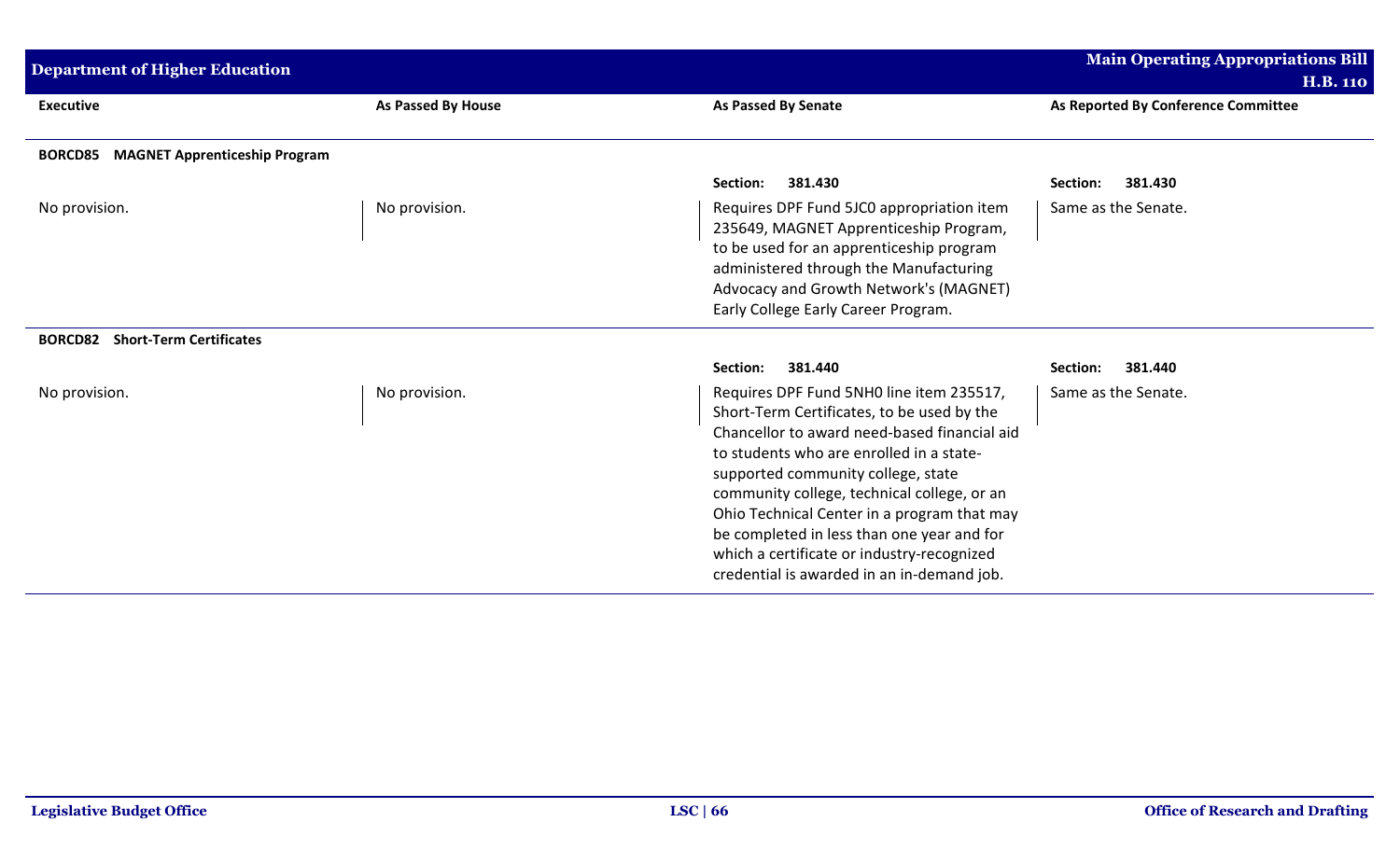| Main Operating Appropriations Bill<br><b>Department of Higher Education</b><br><b>H.B. 110</b> |                    |                                                                                                                                                                                                                                                                                                                                                                                                                                                                                                                                                                                                                                                                                                                                                                                                                |                                            |
|------------------------------------------------------------------------------------------------|--------------------|----------------------------------------------------------------------------------------------------------------------------------------------------------------------------------------------------------------------------------------------------------------------------------------------------------------------------------------------------------------------------------------------------------------------------------------------------------------------------------------------------------------------------------------------------------------------------------------------------------------------------------------------------------------------------------------------------------------------------------------------------------------------------------------------------------------|--------------------------------------------|
| <b>Executive</b>                                                                               | As Passed By House | <b>As Passed By Senate</b>                                                                                                                                                                                                                                                                                                                                                                                                                                                                                                                                                                                                                                                                                                                                                                                     | As Reported By Conference Committee        |
| <b>BORCD83</b> Workforce and Higher Education Programs                                         |                    |                                                                                                                                                                                                                                                                                                                                                                                                                                                                                                                                                                                                                                                                                                                                                                                                                |                                            |
| No provision.                                                                                  | No provision.      | Section:<br>381.450<br>Requires DPF Fund 5RA0 appropriation item<br>235616, Workforce and Higher Education<br>Programs, to be distributed to the Ohio<br>Academy of Science, in collaboration with<br>Entrepreneurial Engagement Ohio, for the<br>continuing development and<br>implementation of recommendations of the<br>Ohio Board of Regents that seek to create an<br>innovation pathway between Ohio's K-12<br>education system and Ohio's colleges and<br>universities and post-secondary career<br>centers and vocational schools (the STEM<br>Entrepreneurship and Innovation Program<br>for Students to Help Develop Ohio's Future<br>Workforce). Requires the STEM<br>Entrepreneurship and Innovation Program<br>for Students to Help Develop Ohio's Future<br>Workforce to include the following: | Section:<br>381.450<br>Same as the Senate. |
| (1) No provision.                                                                              | (1) No provision.  | (1) A comprehensive professional<br>development program for teachers in grades<br>7-12 to help them develop a "Culture of<br>Innovation" in their schools;                                                                                                                                                                                                                                                                                                                                                                                                                                                                                                                                                                                                                                                     | (1) Same as the Senate.                    |
| (2) No provision.                                                                              | (2) No provision.  | (2) In-school STEM Innovation and<br>Entrepreneurship programs and STEM<br><b>Commercialization Plan and STEM Business</b><br>Plan competitions for students in grades 7-<br>12;                                                                                                                                                                                                                                                                                                                                                                                                                                                                                                                                                                                                                               | (2) Same as the Senate.                    |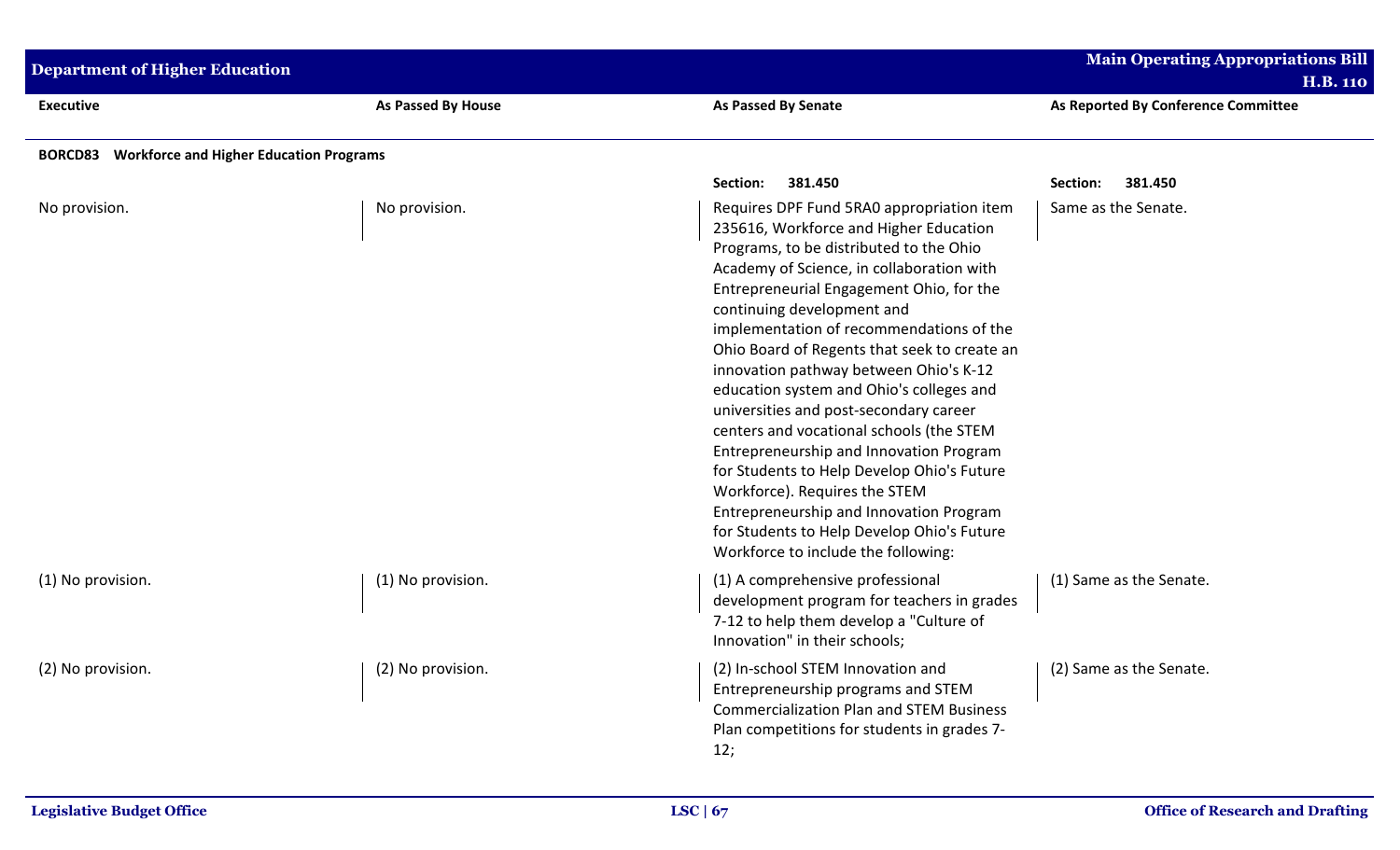| <b>Department of Higher Education</b> |                    |                                                                                                                                                                                                                                                                                                                                                                                                                | <b>Main Operating Appropriations Bill</b><br><b>H.B. 110</b> |
|---------------------------------------|--------------------|----------------------------------------------------------------------------------------------------------------------------------------------------------------------------------------------------------------------------------------------------------------------------------------------------------------------------------------------------------------------------------------------------------------|--------------------------------------------------------------|
| <b>Executive</b>                      | As Passed By House | <b>As Passed By Senate</b>                                                                                                                                                                                                                                                                                                                                                                                     | As Reported By Conference Committee                          |
| (3) No provision.                     | (3) No provision.  | (3) Mentoring programs in collaboration<br>with Ohio colleges and universities and<br>other innovation or entrepreneurship<br>organizations, with a special emphasis on<br>underserved urban and rural schools;                                                                                                                                                                                                | (3) Same as the Senate.                                      |
| (4) No provision.                     | (4) No provision.  | (4) A statewide STEM Commercialization<br>Plan and STEM Business Plan competition,<br>open to the winners of related local high<br>school competition award winners, that<br>includes scholarships to attend any Ohio<br>college, university, post-secondary career<br>center, or vocational school;                                                                                                           | (4) Same as the Senate.                                      |
| (5) No provision.                     | (5) No provision.  | (5) A statewide STEM Scholarship program<br>that awards scholarships of up to \$2,500 to<br>students in grades 11 and 12 in each Ohio<br>Senate and Ohio House of Representatives<br>District to attend any Ohio college,<br>university, post-secondary career center, or<br>vocational school. Requires the Program to<br>introduce participating students to DHE's<br>Choose Ohio First Scholarship Program; | (5) Same as the Senate.                                      |
| (6) No provision.                     | (6) No provision.  | (6) A requirement that all aspects of the<br>Program be open to any Ohio high school,<br>junior high school, or middle school student,<br>with an emphasis on minority, rural and<br>economically disadvantaged students; and                                                                                                                                                                                  | (6) Same as the Senate.                                      |
| (7) No provision.                     | (7) No provision.  | (7) Collaboration with Ohio's colleges and<br>universities, and existing STEM, innovation,<br>and entrepreneurship programs to<br>implement these provisions and encourage                                                                                                                                                                                                                                     | (7) Same as the Senate.                                      |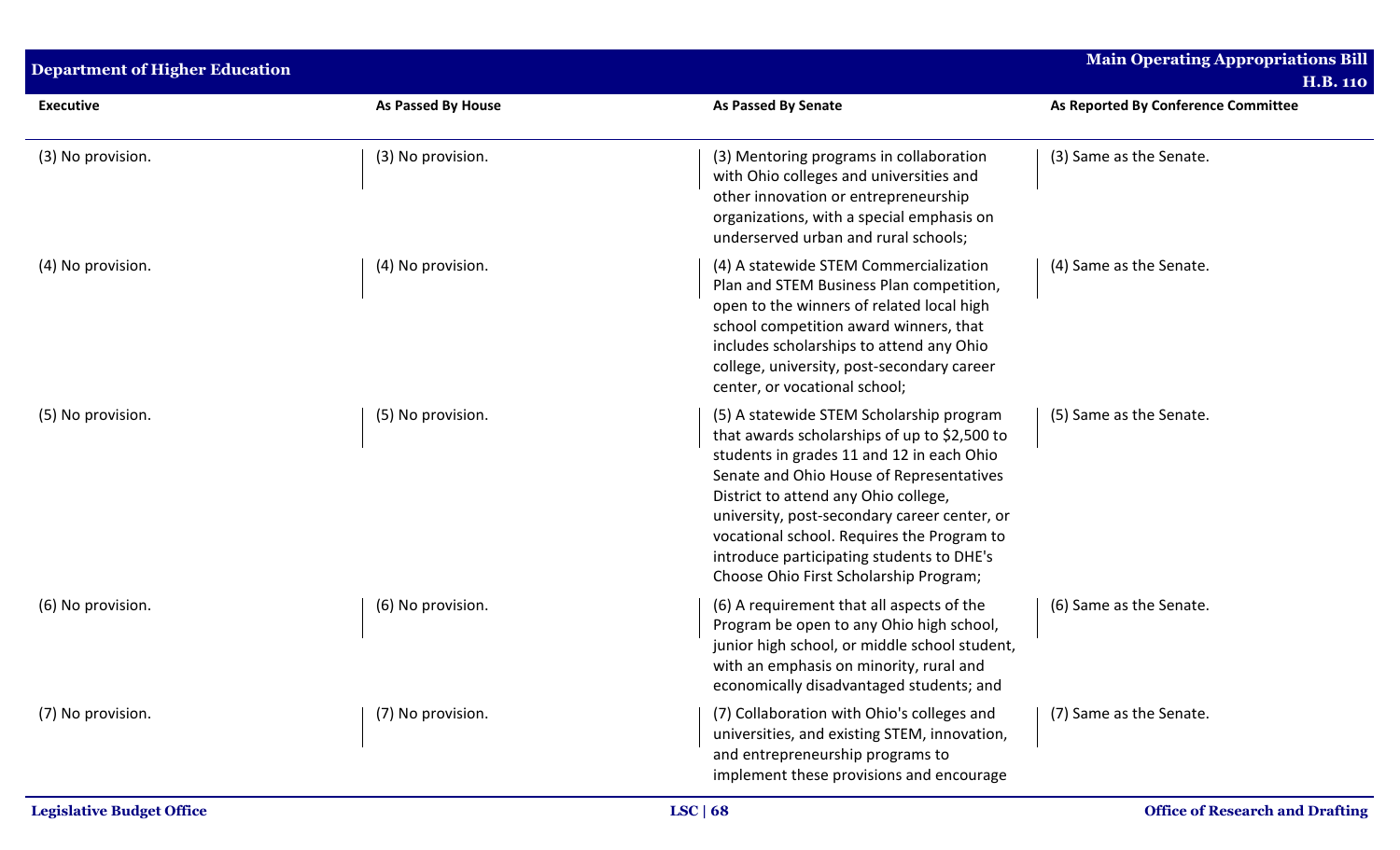| <b>Department of Higher Education</b>                                                                                                                                                                                                                                                                                    |                        |                                                                             | <b>Main Operating Appropriations Bill</b>                                                      |
|--------------------------------------------------------------------------------------------------------------------------------------------------------------------------------------------------------------------------------------------------------------------------------------------------------------------------|------------------------|-----------------------------------------------------------------------------|------------------------------------------------------------------------------------------------|
|                                                                                                                                                                                                                                                                                                                          |                        |                                                                             | <b>H.B. 110</b>                                                                                |
| <b>Executive</b>                                                                                                                                                                                                                                                                                                         | As Passed By House     | <b>As Passed By Senate</b>                                                  | As Reported By Conference Committee                                                            |
|                                                                                                                                                                                                                                                                                                                          |                        | enrollment at Ohio institutions of post-<br>secondary and higher education. |                                                                                                |
| <b>BORCD4</b><br><b>OhioCorps Program</b>                                                                                                                                                                                                                                                                                |                        |                                                                             |                                                                                                |
| 381.460<br>Section:                                                                                                                                                                                                                                                                                                      | 381.460<br>Section:    |                                                                             | 381.460<br>Section:                                                                            |
| Earmarks up to \$50,000 in each fiscal year<br>from DPF Fund 5UK0 line item 235594,<br>OhioCorps Program, to be used by the<br>Chancellor to implement and administer the<br><b>OhioCorps Program.</b>                                                                                                                   | Same as the Executive. | No provision.                                                               | Same as the Executive, but earmarks up to<br>\$50,000 for the same purpose in FY 2022<br>only. |
| Requires that the remainder of line item<br>235594 be used by the Chancellor to assist<br>eligible state institutions of higher education<br>in establishing and administering OhioCorps<br>mentorship programs and scholarships.                                                                                        | Same as the Executive. | No provision.                                                               | Same as the Executive.                                                                         |
| Permits the Chancellor to certify to the OBM<br>Director an amount up to the unexpended,<br>unencumbered balance of line item 235594<br>at the end of FY 2021 to be reappropriated<br>to FY 2022 and reappropriates that amount<br>to support mentorship programs and<br>scholarships under the Program (see<br>BORCD3). | Same as the Executive. | No provision.                                                               | Same as the Executive.                                                                         |
| Permits the Chancellor to certify to the OBM<br>Director an amount up to the unexpended,<br>unencumbered balance of line item 235594<br>at the end of FY 2022 to be reappropriated<br>to FY 2023 and reappropriates that amount<br>to support mentorship programs and<br>scholarships under the Program (see             | Same as the Executive. | No provision.                                                               | No provision.                                                                                  |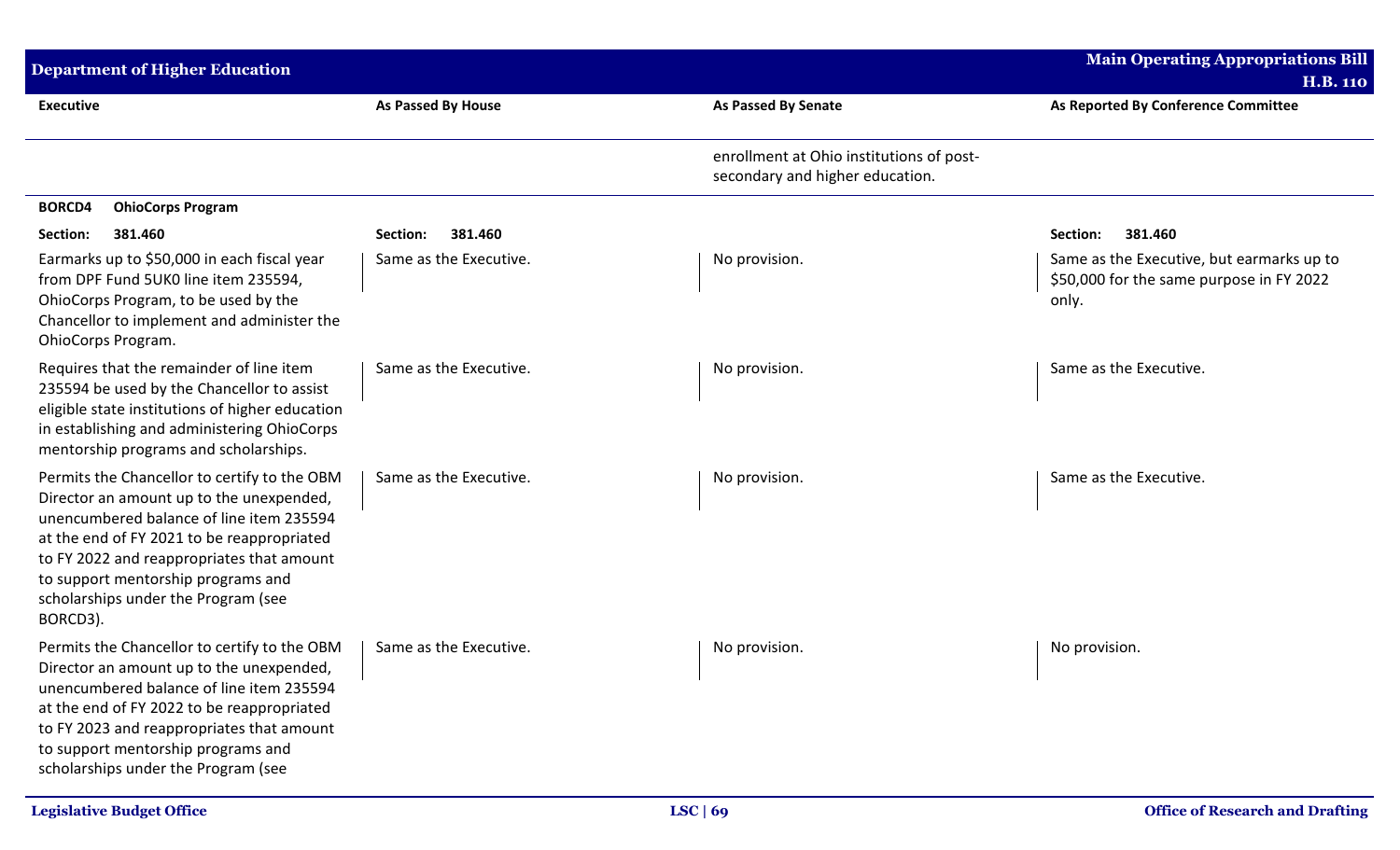| <b>Department of Higher Education</b>                                                                                                                                                                                                                                                                                                                                                                                                                                                                              |                           |                            | <b>Main Operating Appropriations Bill</b>                                                                                                                                                                                                                                                                                                                                                                                                    |
|--------------------------------------------------------------------------------------------------------------------------------------------------------------------------------------------------------------------------------------------------------------------------------------------------------------------------------------------------------------------------------------------------------------------------------------------------------------------------------------------------------------------|---------------------------|----------------------------|----------------------------------------------------------------------------------------------------------------------------------------------------------------------------------------------------------------------------------------------------------------------------------------------------------------------------------------------------------------------------------------------------------------------------------------------|
| <b>Executive</b>                                                                                                                                                                                                                                                                                                                                                                                                                                                                                                   | <b>As Passed By House</b> | <b>As Passed By Senate</b> | <b>H.B. 110</b><br>As Reported By Conference Committee                                                                                                                                                                                                                                                                                                                                                                                       |
|                                                                                                                                                                                                                                                                                                                                                                                                                                                                                                                    |                           |                            |                                                                                                                                                                                                                                                                                                                                                                                                                                              |
| BORCD3).                                                                                                                                                                                                                                                                                                                                                                                                                                                                                                           |                           |                            |                                                                                                                                                                                                                                                                                                                                                                                                                                              |
| No provision.                                                                                                                                                                                                                                                                                                                                                                                                                                                                                                      | No provision.             | No provision.              | Prohibits OhioCorps from adding new<br>students after the 2020-2021 academic year<br>and specifies that the program ceases to<br>exist at the conclusion of the 2021-2022<br>academic year. Requires, notwithstanding<br>sections 3333.80 to 3333.802 of the Revised<br>Code, that each student that is otherwise<br>eligible to receive a scholarship under<br>OhioCorps receive \$1,000 upon conclusion<br>of the 2021-2022 academic year. |
| <b>State Financial Aid Reconciliation</b><br><b>BORCD15</b>                                                                                                                                                                                                                                                                                                                                                                                                                                                        |                           |                            |                                                                                                                                                                                                                                                                                                                                                                                                                                              |
| Section:<br>381.470                                                                                                                                                                                                                                                                                                                                                                                                                                                                                                | Section:<br>381.470       | 381.470<br>Section:        | Section:<br>381.470                                                                                                                                                                                                                                                                                                                                                                                                                          |
| Requires the Chancellor, on September 1 of<br>each fiscal year or as soon as possible<br>thereafter, to certify to the OBM Director<br>the amount necessary to pay any<br>outstanding prior year obligations to<br>institutions of higher education for the<br>state's student financial aid programs.<br>Appropriates the amounts certified to DPF<br>Fund 5Y50 line item 235618, State Financial<br>Aid Reconciliation, from revenues received<br>in the State Financial Aid Reconciliation Fund<br>(Fund 5Y50). | Same as the Executive.    | Same as the Executive.     | Same as the Executive.                                                                                                                                                                                                                                                                                                                                                                                                                       |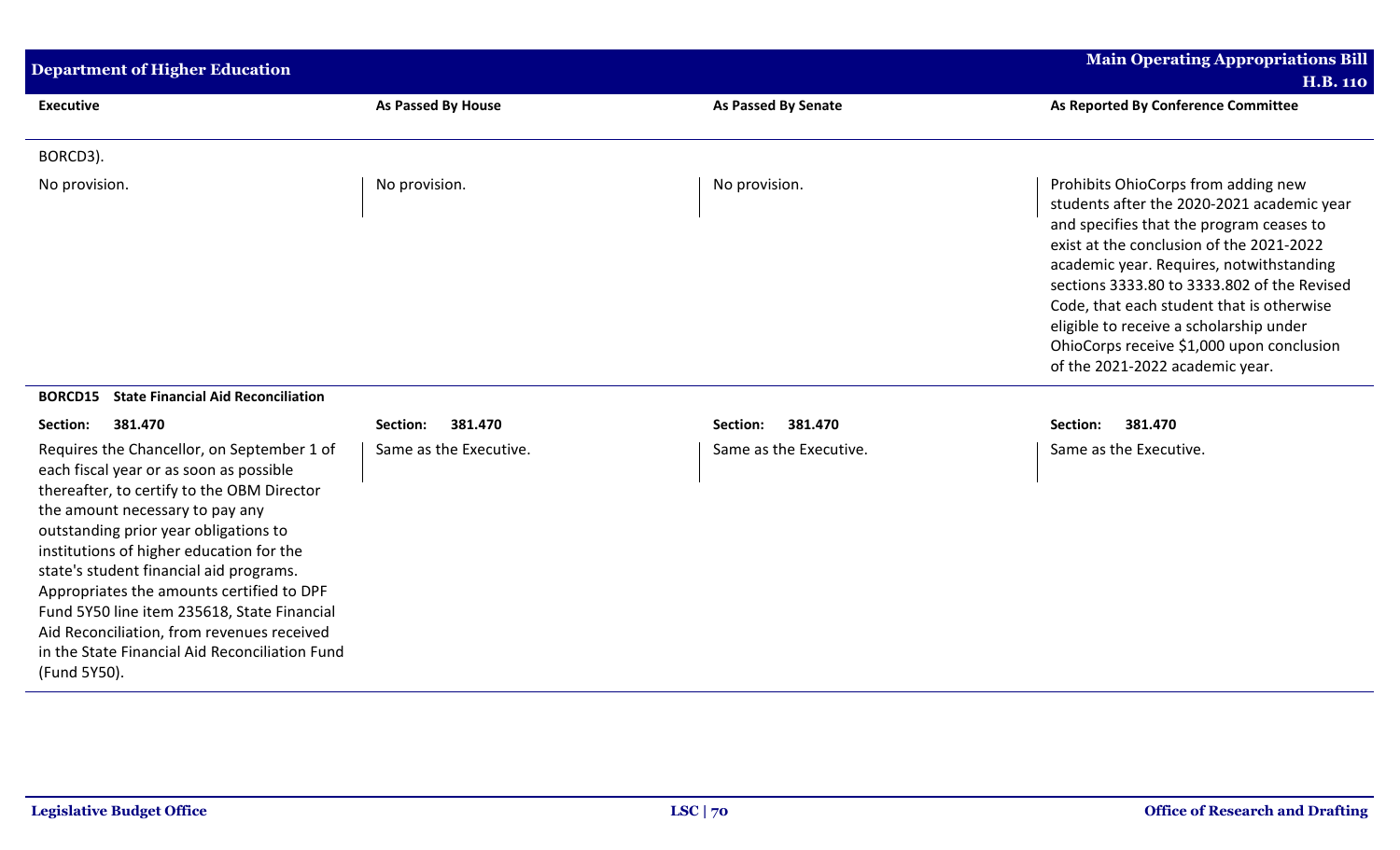| <b>Department of Higher Education</b>                                                                                                                                                                                                                                                                    |                            |                                                                                                                                                                                                                                                                                                            | <b>Main Operating Appropriations Bill</b> |
|----------------------------------------------------------------------------------------------------------------------------------------------------------------------------------------------------------------------------------------------------------------------------------------------------------|----------------------------|------------------------------------------------------------------------------------------------------------------------------------------------------------------------------------------------------------------------------------------------------------------------------------------------------------|-------------------------------------------|
|                                                                                                                                                                                                                                                                                                          |                            |                                                                                                                                                                                                                                                                                                            | <b>H.B. 110</b>                           |
| <b>Executive</b>                                                                                                                                                                                                                                                                                         | As Passed By House         | <b>As Passed By Senate</b>                                                                                                                                                                                                                                                                                 | As Reported By Conference Committee       |
| <b>BORCD84</b> Second Chance Grant Pilot Program                                                                                                                                                                                                                                                         |                            |                                                                                                                                                                                                                                                                                                            |                                           |
|                                                                                                                                                                                                                                                                                                          |                            | Section:<br>381.480                                                                                                                                                                                                                                                                                        | 381.480<br>Section:                       |
| No provision.                                                                                                                                                                                                                                                                                            | No provision.              | Requires that DPF Fund 5YD0 appropriation<br>item 235494, Second Chance Grant Pilot<br>Program, be distributed by the Chancellor to<br>qualifying institutions of higher education<br>and Ohio Technical Centers to provide<br>grants to eligible students under the Second<br>Chance Grant Pilot Program. | Same as the Senate.                       |
| <b>BORCD16</b><br><b>Nursing Loan Program</b>                                                                                                                                                                                                                                                            |                            |                                                                                                                                                                                                                                                                                                            |                                           |
| 381.480<br>Section:                                                                                                                                                                                                                                                                                      | 381.480<br>Section:        | 381.480<br>Section:                                                                                                                                                                                                                                                                                        | 381.480<br>Section:                       |
| Requires that DPF Fund 6820 line item<br>235606, Nursing Loan Program, be used to<br>administer the nurse education assistance<br>program.                                                                                                                                                               | Same as the Executive.     | Same as the Executive.                                                                                                                                                                                                                                                                                     | Same as the Executive.                    |
| <b>Research Incentive Third Frontier</b><br><b>BORCD66</b>                                                                                                                                                                                                                                               |                            |                                                                                                                                                                                                                                                                                                            |                                           |
| 381.520<br>Section:                                                                                                                                                                                                                                                                                      | 381.520<br>Section:        | 381.520<br>Section:                                                                                                                                                                                                                                                                                        | 381.520<br>Section:                       |
| Requires that BRD Fund 7011 line item<br>235634, Research Incentive Third Frontier,<br>and BRD Fund 7014 line item 235639,<br>Research Incentive Third Frontier-Tax, be<br>used to advance collaborative research at<br>institutions of higher education and makes<br>the following permissive earmarks: | Same as the Executive.     | Same as the Executive, but makes the<br>following changes:                                                                                                                                                                                                                                                 | Same as the Executive.                    |
| (1) Up to $$2,500,000$ in each fiscal year for<br>research regarding improvement of water<br>quality;                                                                                                                                                                                                    | (1) Same as the Executive. | (1) Same as the Executive.                                                                                                                                                                                                                                                                                 | (1) Same as the Executive.                |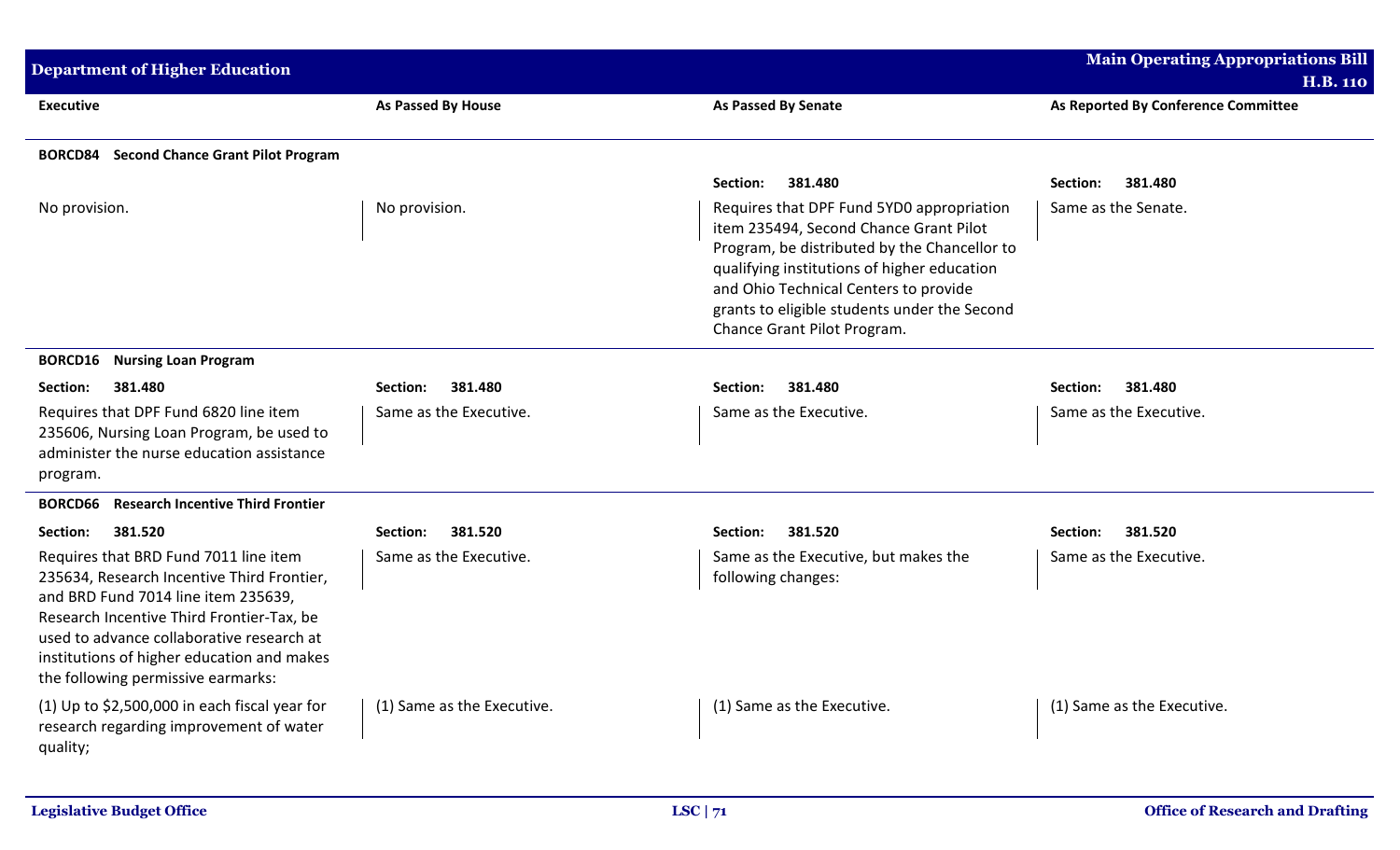| <b>Department of Higher Education</b>                                                                                                                                    |                            |                                                                                       | <b>Main Operating Appropriations Bill</b><br><b>H.B. 110</b> |
|--------------------------------------------------------------------------------------------------------------------------------------------------------------------------|----------------------------|---------------------------------------------------------------------------------------|--------------------------------------------------------------|
| <b>Executive</b>                                                                                                                                                         | As Passed By House         | <b>As Passed By Senate</b>                                                            | As Reported By Conference Committee                          |
| (2) Up to \$1,500,000 in each fiscal year for<br>spinal cord research;                                                                                                   | (2) Same as the Executive. | (2) Same as the Executive.                                                            | (2) Same as the Executive.                                   |
| $(3)$ Up to \$1,000,000 in each fiscal year for<br>research regarding the reduction of infant<br>mortality;                                                              | (3) Same as the Executive. | (3) Same as the Executive.                                                            | (3) Same as the Executive.                                   |
| $(4)$ Up to \$1,000,000 in each fiscal year for<br>research regarding opiate addiction issues in<br>Ohio;                                                                | (4) Same as the Executive. | (4) Same as the Executive.                                                            | (4) Same as the Executive.                                   |
| (5) No provision.                                                                                                                                                        | (5) No provision.          | $(5)$ Up to \$1,000,000 in each fiscal year for<br>the Ohio Industrial Collaborative. | (5) No provision.                                            |
| (6) Up to \$750,000 in each fiscal year for<br>research regarding cyber security initiatives;                                                                            | (6) Same as the Executive. | (6) Same as the Executive.                                                            | (6) Same as the Executive.                                   |
| (7) Up to \$300,000 in each fiscal year for the<br>ICorps@Ohio program; and                                                                                              | (7) Same as the Executive. | (7) Same as the Executive.                                                            | (7) Same as the Executive.                                   |
| (8) Up to \$200,000 in each fiscal year for the<br>Ohio Innovation Exchange Program.                                                                                     | (8) Same as the Executive. | (8) Same as the Executive.                                                            | (8) Same as the Executive.                                   |
| <b>Veterans Preferences</b><br><b>BORCD30</b>                                                                                                                            |                            |                                                                                       |                                                              |
| 381.530<br>Section:                                                                                                                                                      | 381.530<br>Section:        | 381.530<br>Section:                                                                   | 381.530<br>Section:                                          |
| Requires the Chancellor to collaborate with<br>the Department of Veterans Services to<br>develop veterans preference guidelines for<br>institutions of higher education. | Same as the Executive.     | Same as the Executive.                                                                | Same as the Executive.                                       |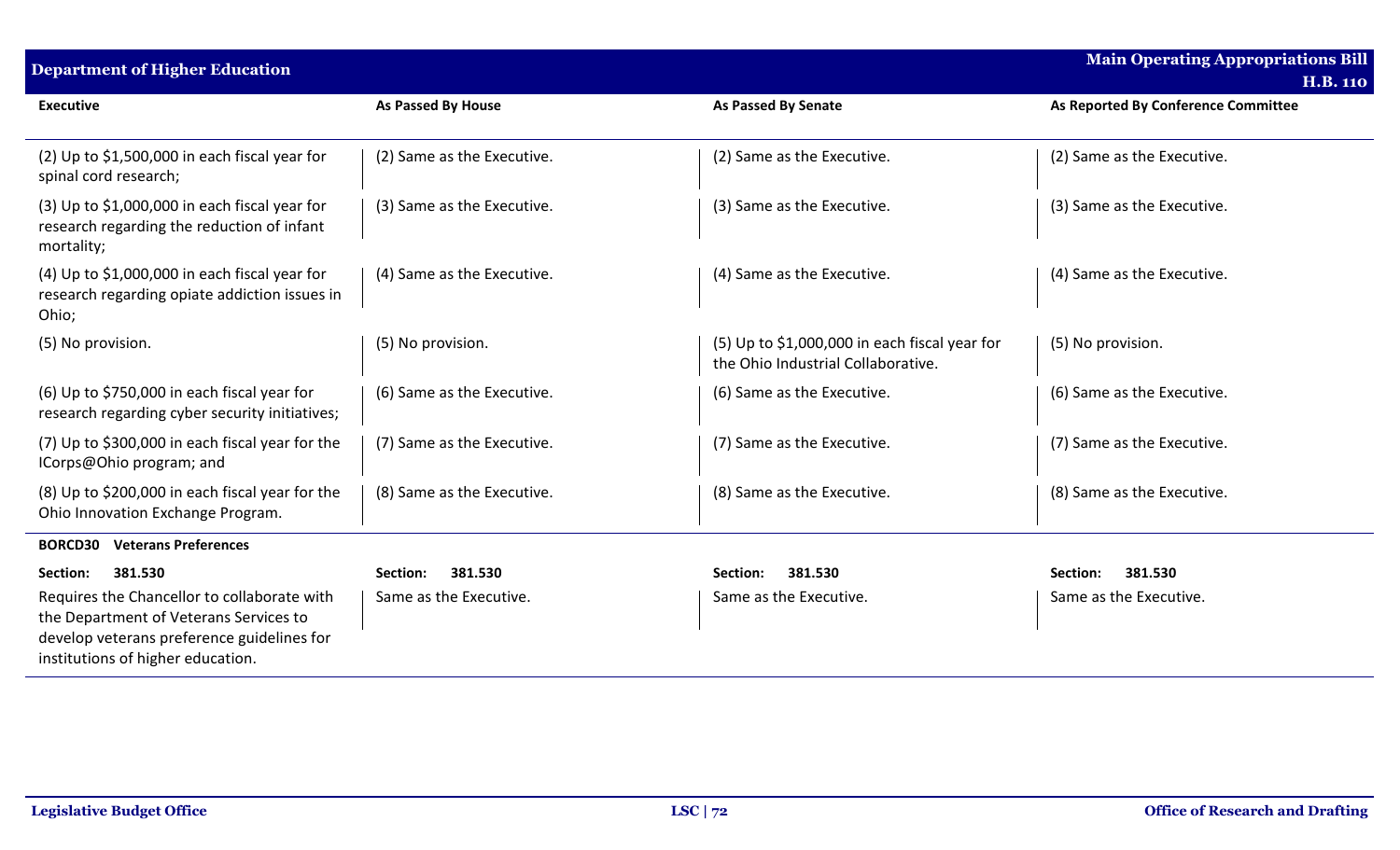| <b>Department of Higher Education</b>                                                                                                                                                                                                                                                                                                                                                  |                        |                            | <b>Main Operating Appropriations Bill</b> |
|----------------------------------------------------------------------------------------------------------------------------------------------------------------------------------------------------------------------------------------------------------------------------------------------------------------------------------------------------------------------------------------|------------------------|----------------------------|-------------------------------------------|
|                                                                                                                                                                                                                                                                                                                                                                                        |                        |                            | <b>H.B. 110</b>                           |
| <b>Executive</b>                                                                                                                                                                                                                                                                                                                                                                       | As Passed By House     | <b>As Passed By Senate</b> | As Reported By Conference Committee       |
| <b>BORCD31</b> Higher education institution furloughs                                                                                                                                                                                                                                                                                                                                  |                        |                            |                                           |
| 381.540<br>Section:                                                                                                                                                                                                                                                                                                                                                                    | 381.540<br>Section:    | 381.540<br>Section:        | 381.540<br>Section:                       |
| Authorizes the board of trustees of state<br>institutions of higher education to adopt<br>policies that require mandatory furloughs of<br>employees, including faculty, to achieve<br>spending reductions necessitated by<br>institutional budget deficits.                                                                                                                            | Same as the Executive. | Same as the Executive.     | Same as the Executive.                    |
| <b>BORCD32 Efficiency Reports</b>                                                                                                                                                                                                                                                                                                                                                      |                        |                            |                                           |
| 381.550<br>Section:                                                                                                                                                                                                                                                                                                                                                                    | 381.550<br>Section:    | 381.550<br>Section:        | 381.550<br>Section:                       |
| Requires that in each fiscal year, the board<br>of trustees of each public institution of<br>higher education approve the institution's<br>efficiency report submitted to the<br>Chancellor.                                                                                                                                                                                           | Same as the Executive. | Same as the Executive.     | Same as the Executive.                    |
| <b>BORCD33</b> Ohio Innovation Exchange                                                                                                                                                                                                                                                                                                                                                |                        |                            |                                           |
| 381.580<br>Section:                                                                                                                                                                                                                                                                                                                                                                    | 381.580<br>Section:    | 381.580<br>Section:        | 381.580<br>Section:                       |
| Requires the Chancellor to support the<br>continued development of the Ohio<br>Innovation Exchange for the purpose of (1)<br>showcasing the research expertise of Ohio's<br>university and college faculty in engineering,<br>biomedicine, and information technology,<br>and other fields of study and (2) identifying<br>institutional research equipment available in<br>the state. | Same as the Executive. | Same as the Executive.     | Same as the Executive.                    |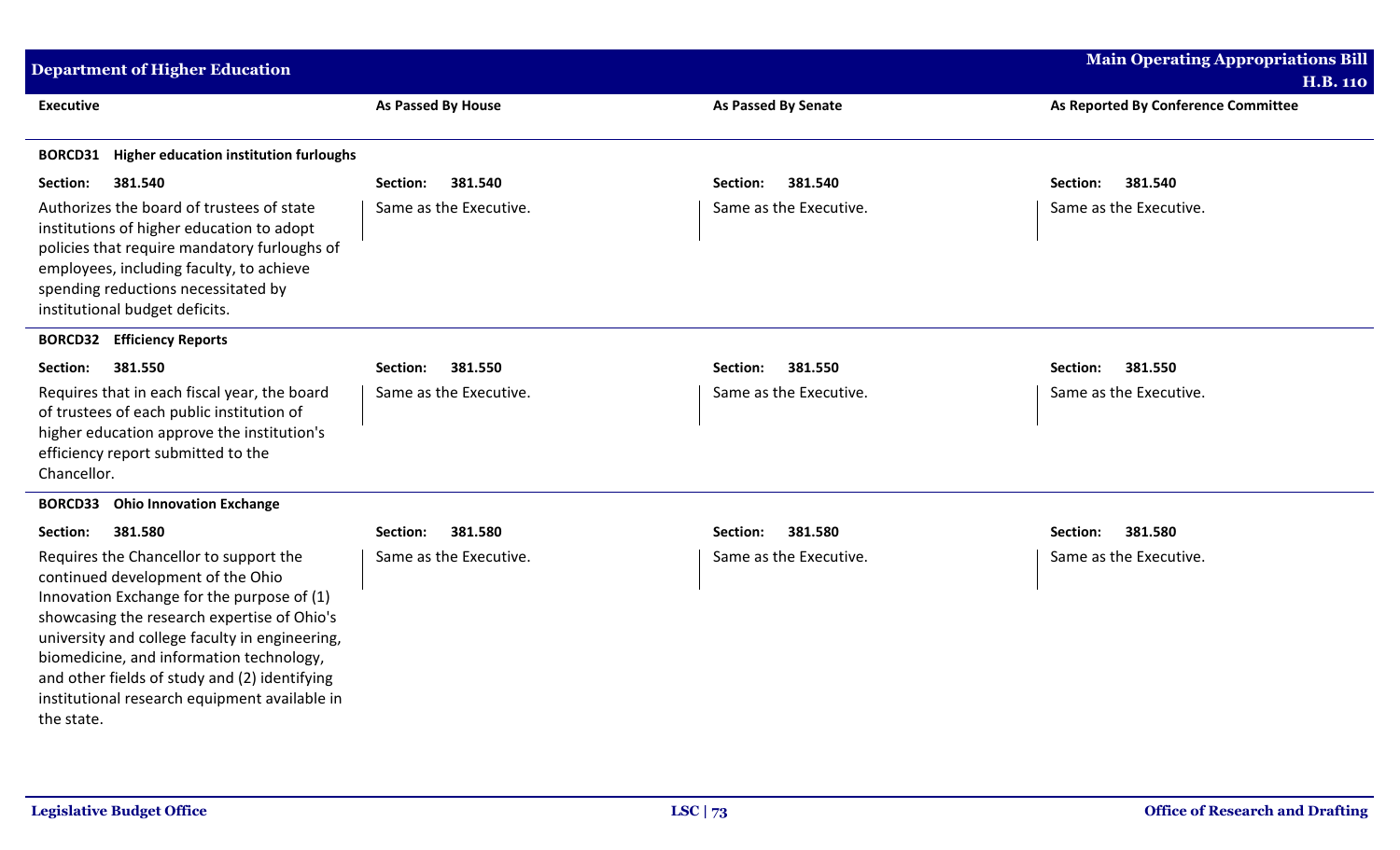| <b>Department of Higher Education</b>                                                                                                                                                                                                                                                                                                                                                                                                                                                                  |                                              |                                              | <b>Main Operating Appropriations Bill</b>                                                                                                                                                                                                                                                                 |
|--------------------------------------------------------------------------------------------------------------------------------------------------------------------------------------------------------------------------------------------------------------------------------------------------------------------------------------------------------------------------------------------------------------------------------------------------------------------------------------------------------|----------------------------------------------|----------------------------------------------|-----------------------------------------------------------------------------------------------------------------------------------------------------------------------------------------------------------------------------------------------------------------------------------------------------------|
|                                                                                                                                                                                                                                                                                                                                                                                                                                                                                                        |                                              |                                              | <b>H.B. 110</b>                                                                                                                                                                                                                                                                                           |
| <b>Executive</b>                                                                                                                                                                                                                                                                                                                                                                                                                                                                                       | <b>As Passed By House</b>                    | <b>As Passed By Senate</b>                   | As Reported By Conference Committee                                                                                                                                                                                                                                                                       |
| Fiscal effect: Potential increase in<br>administrative responsibilities associated<br>with the continued development and<br>maintenance of this database. The "Ohio<br>Innovation Exchange" is a current initiative<br>developed jointly by Case Western Reserve<br>University, Ohio University, the Ohio State<br>University, and the University of Cincinnati,<br>in consultation with DHE and the Ohio<br><b>Manufacturing Institute that provides</b><br>access to faculty profiles and resources. | <b>Fiscal effect: Same as the Executive.</b> | <b>Fiscal effect: Same as the Executive.</b> | <b>Fiscal effect: Same as the Executive.</b>                                                                                                                                                                                                                                                              |
| <b>BORCD34 Fund Name Changes</b>                                                                                                                                                                                                                                                                                                                                                                                                                                                                       |                                              |                                              |                                                                                                                                                                                                                                                                                                           |
| 381.620<br>Section:                                                                                                                                                                                                                                                                                                                                                                                                                                                                                    | 381.620<br>Section:                          | 381.620<br>Section:                          | 381.620<br>Section:                                                                                                                                                                                                                                                                                       |
| Requires, on July 1, 2021, or as soon as<br>possible thereafter, the OBM Director to<br>rename the Publications Fund (Fund 4560)<br>the Sales and Services Fund (Fund 4560) and<br>the OIG Reconciliation Fund (Fund 5Y50) the<br>State Financial Aid Reconciliation Fund (Fund<br>5Y50).                                                                                                                                                                                                              | Same as the Executive.                       | Same as the Executive.                       | Same as the Executive.                                                                                                                                                                                                                                                                                    |
| <b>Wright State University Lake Campus Task Force</b><br><b>BORCD90</b>                                                                                                                                                                                                                                                                                                                                                                                                                                |                                              |                                              |                                                                                                                                                                                                                                                                                                           |
|                                                                                                                                                                                                                                                                                                                                                                                                                                                                                                        |                                              |                                              | 381.630<br>Section:                                                                                                                                                                                                                                                                                       |
| No provision.                                                                                                                                                                                                                                                                                                                                                                                                                                                                                          | No provision.                                | No provision.                                | Establishes a Task Force to evaluate current<br>operational structures and procedures at<br>Wright State University's (WSU's) Lake<br>Campus. Requires the Task Force to evaluate<br>current successes, challenges, and<br>opportunities for WSU's Lake Campus and<br>develop a long-term strategic plan. |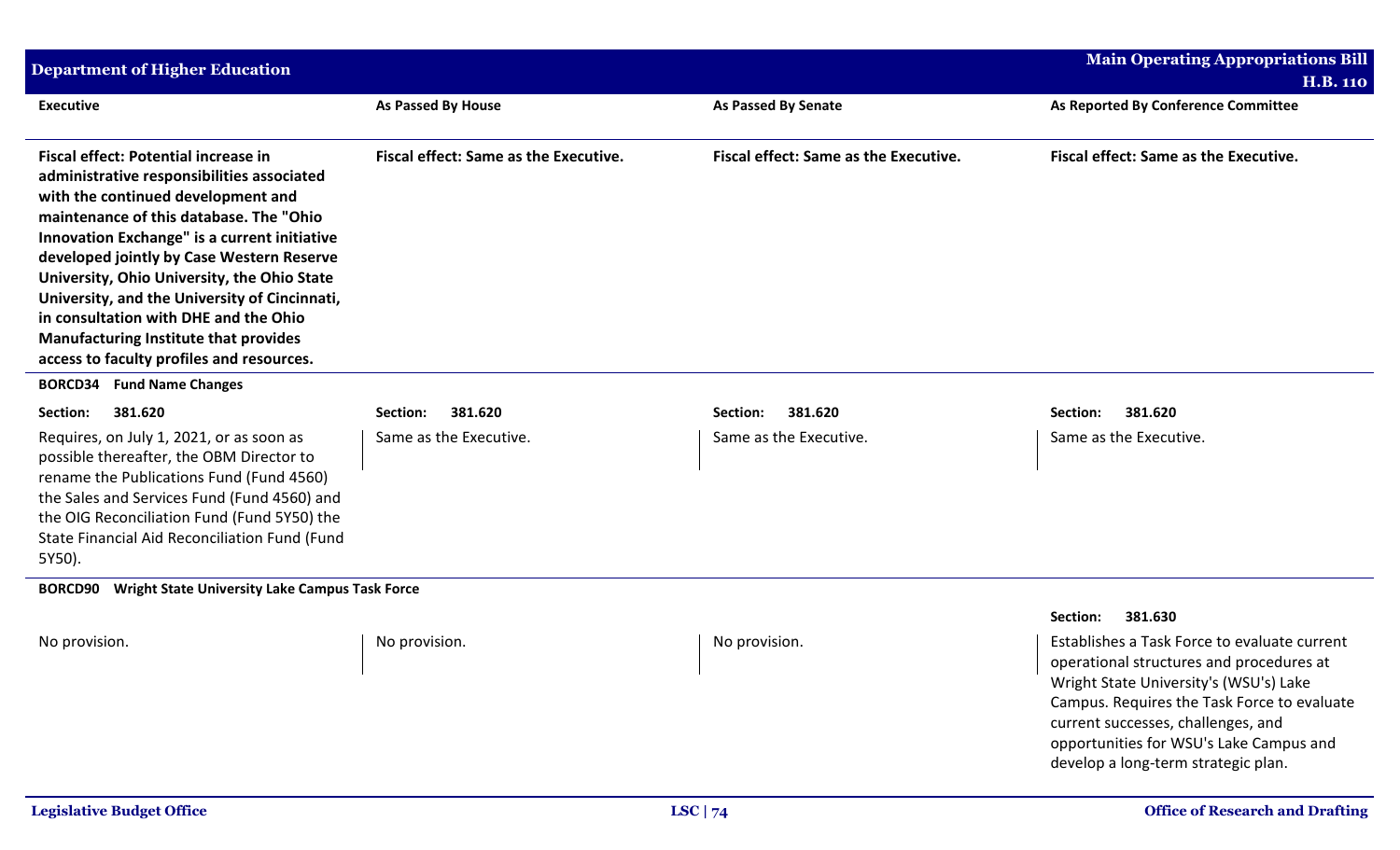| <b>Department of Higher Education</b> |                           |                            | <b>Main Operating Appropriations Bill</b><br><b>H.B. 110</b>                                                                                                                                                                                                                                                                                       |
|---------------------------------------|---------------------------|----------------------------|----------------------------------------------------------------------------------------------------------------------------------------------------------------------------------------------------------------------------------------------------------------------------------------------------------------------------------------------------|
| <b>Executive</b>                      | <b>As Passed By House</b> | <b>As Passed By Senate</b> | As Reported By Conference Committee                                                                                                                                                                                                                                                                                                                |
| No provision.                         | No provision.             | No provision.              | Specifies that the Task Force consist of 14<br>members, seven each appointed by the<br>Speaker of the House of Representatives and<br>the Senate President, that represent (1)<br>WSU's Lake Campus, (2) primary and<br>secondary education, (3) business<br>organizations, (4) nursing, (5) engineering,<br>and (6) any other local stakeholders. |
| No provision.                         | No provision.             | No provision.              | Prohibits the Chancellor of Higher Education<br>from serving on the Task Force, but permits<br>the Task Force to consult with the<br>Chancellor. Requires the Chancellor to<br>provide any available information the Task<br>Force requests.                                                                                                       |
| No provision.                         | No provision.             | No provision.              | Requires the Task Force to issue a report to<br>the General Assembly and the Chancellor by<br>December 31, 2022 that contains the Task<br>Force's findings and recommendations, as<br>well as the long-term strategic plan.                                                                                                                        |
|                                       |                           |                            | <b>Fiscal effect: May increase DHE's</b><br>administrative costs to consult on or<br>support the work of the Task Force.                                                                                                                                                                                                                           |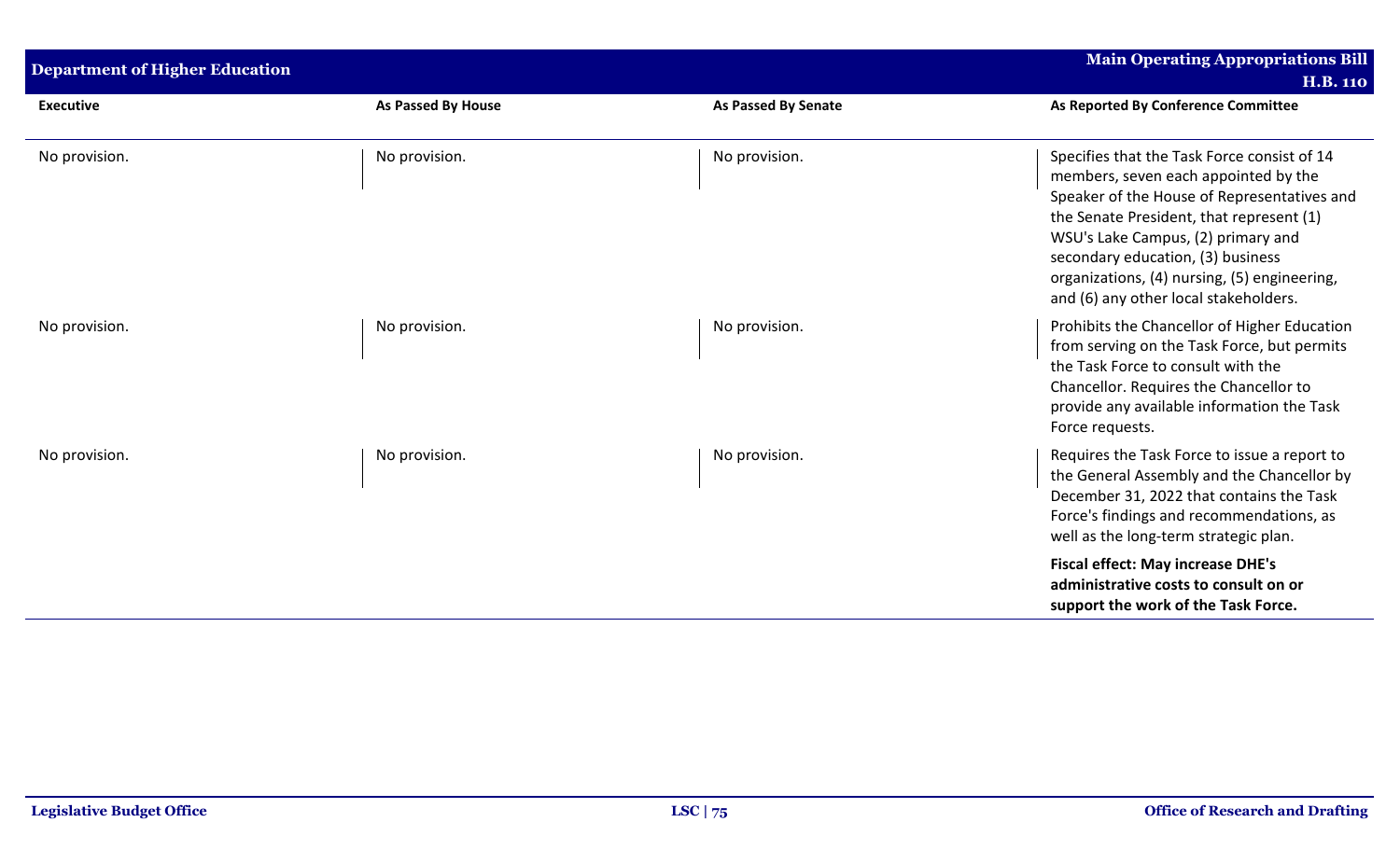| <b>Department of Higher Education</b>                                                                                                                                                                                                              |                           |                                                                                                                                                                                                                                                                                                       | <b>Main Operating Appropriations Bill</b> |
|----------------------------------------------------------------------------------------------------------------------------------------------------------------------------------------------------------------------------------------------------|---------------------------|-------------------------------------------------------------------------------------------------------------------------------------------------------------------------------------------------------------------------------------------------------------------------------------------------------|-------------------------------------------|
|                                                                                                                                                                                                                                                    |                           |                                                                                                                                                                                                                                                                                                       | <b>H.B. 110</b>                           |
| <b>Executive</b>                                                                                                                                                                                                                                   | <b>As Passed By House</b> | <b>As Passed By Senate</b>                                                                                                                                                                                                                                                                            | As Reported By Conference Committee       |
| Capital project earmark adjustment<br>BORCD87                                                                                                                                                                                                      |                           |                                                                                                                                                                                                                                                                                                       |                                           |
|                                                                                                                                                                                                                                                    |                           | 610.18, 610.19<br>Section:                                                                                                                                                                                                                                                                            | Section:<br>610.18, 610.19                |
| No provision.                                                                                                                                                                                                                                      | No provision.             | Amends Section 207.28 of H.B. 481 of the<br>133rd General Assembly to eliminate capital<br>appropriations of \$32,500 from Higher<br>Education Improvement Fund (Fund 7034)<br>capital appropriation item C37859, Bay<br>Village Emergency Boat Shelter, for the FY<br>2021-FY 2022 capital biennium. | Same as the Senate.                       |
| Textbook disclosure and auto-adoption policies<br><b>BORCD1</b>                                                                                                                                                                                    |                           |                                                                                                                                                                                                                                                                                                       |                                           |
| Section:<br>733.20                                                                                                                                                                                                                                 | 733.20<br>Section:        | 733.20<br>Section:                                                                                                                                                                                                                                                                                    | 733.20<br>Section:                        |
| Requires, consistent with federal law,<br>institutions of higher education receiving<br>federal financial aid to disclose required and<br>recommended textbooks no later than the<br>time at which students can begin to register<br>for a course. | Same as the Executive.    | Same as the Executive.                                                                                                                                                                                                                                                                                | Same as the Executive.                    |
| Requires, prior to academic year 2022-2023,<br>the administration of each state institution<br>of higher education to work collaboratively<br>with its faculty senate to consider a textbook<br>auto-adoption policy.                              | Same as the Executive.    | Same as the Executive.                                                                                                                                                                                                                                                                                | Same as the Executive.                    |
| Authorizes the administration and faculty<br>senate to use the policy implemented by<br>Wright State University in 2018.                                                                                                                           | Same as the Executive.    | No provision.                                                                                                                                                                                                                                                                                         | No provision.                             |
| Requires, no later than August 15, 2022, the<br>board of trustees of each state institution to<br>adopt a resolution or otherwise vote to<br>affirm or decline the policy agreed upon by                                                           | Same as the Executive.    | Same as the Executive.                                                                                                                                                                                                                                                                                | Same as the Executive.                    |
| <b>Legislative Budget Office</b>                                                                                                                                                                                                                   |                           | LSC $ 76$                                                                                                                                                                                                                                                                                             | <b>Office of Research and Drafting</b>    |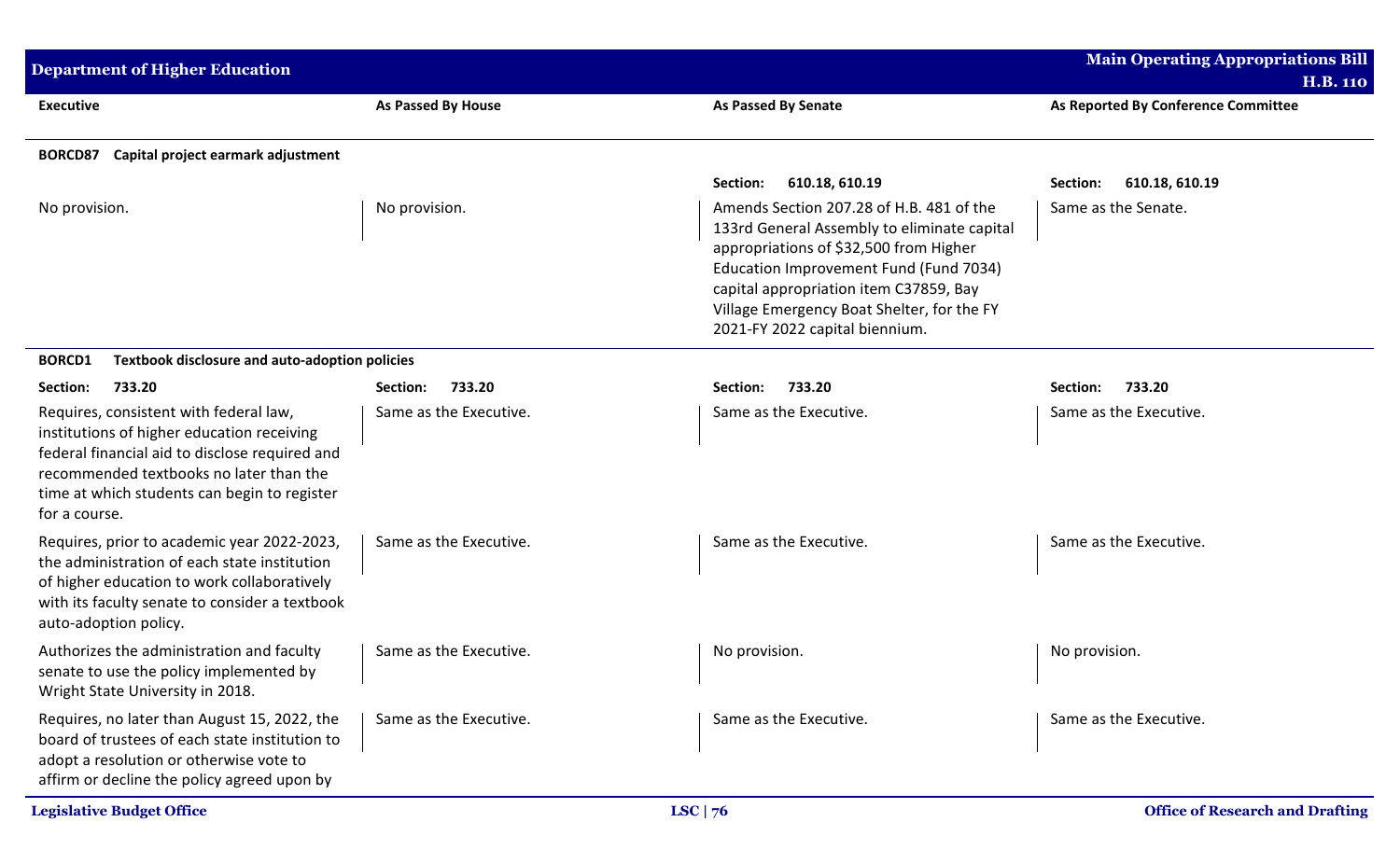| Department of Higher Education                                                                                                  |                                              |                                              | <b>Main Operating Appropriations Bill</b>              |  |  |  |
|---------------------------------------------------------------------------------------------------------------------------------|----------------------------------------------|----------------------------------------------|--------------------------------------------------------|--|--|--|
| <b>Executive</b>                                                                                                                | As Passed By House                           | <b>As Passed By Senate</b>                   | <b>H.B. 110</b><br>As Reported By Conference Committee |  |  |  |
| the administration and the faculty senate.                                                                                      |                                              |                                              |                                                        |  |  |  |
| Requires a state institution that adopts a<br>textbook auto-adoption policy to send a<br>copy of that policy to the Chancellor. | Same as the Executive.                       | Same as the Executive.                       | Same as the Executive.                                 |  |  |  |
| <b>Fiscal effect: Increases administrative</b><br>responsibilities for state institutions of<br>higher education.               | <b>Fiscal effect: Same as the Executive.</b> | <b>Fiscal effect: Same as the Executive.</b> | <b>Fiscal effect: Same as the Executive.</b>           |  |  |  |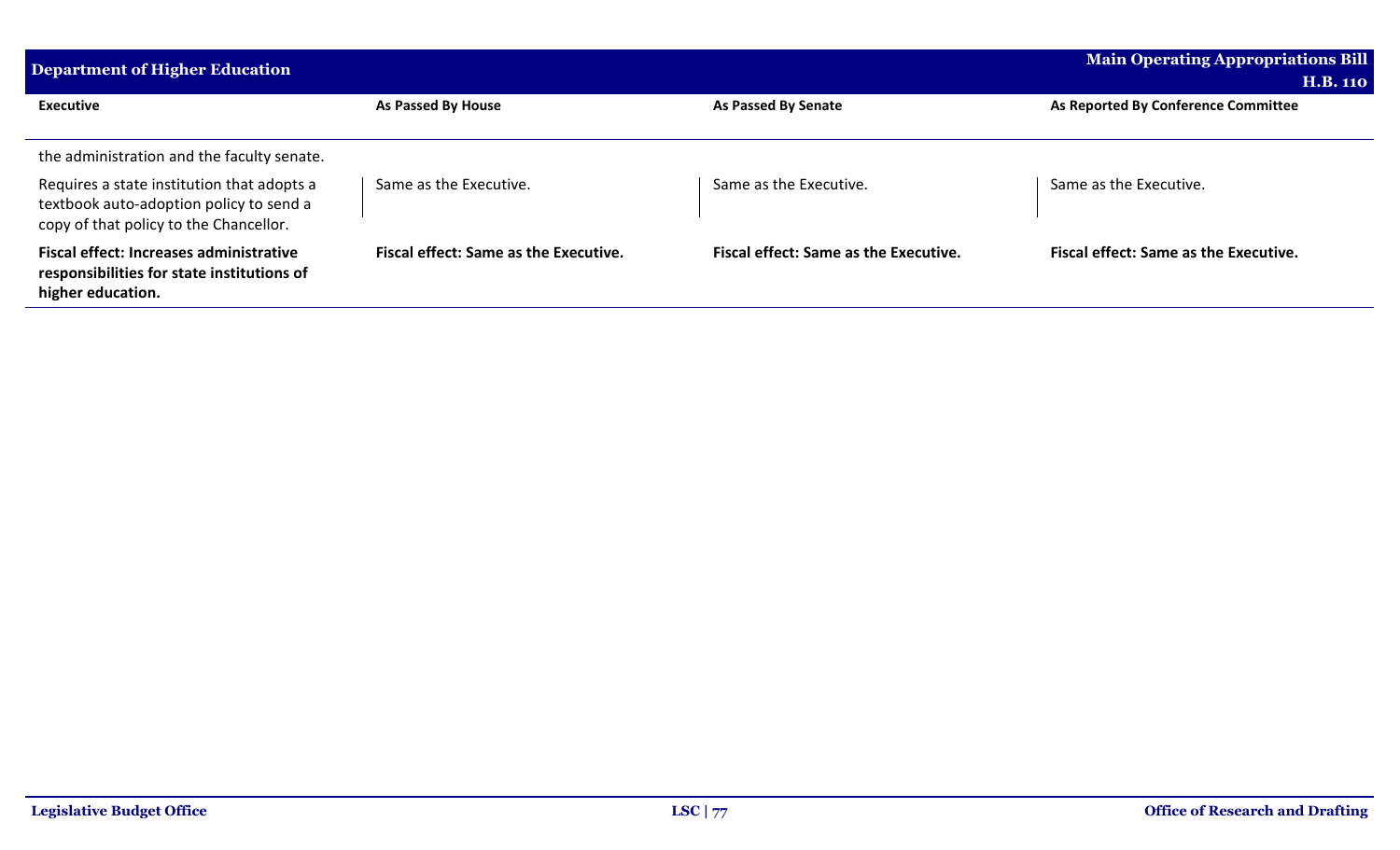| <b>Department of Higher Education</b>                                                                                                                                                                                                                                                                                                                                                                                                                        |                            |                            | <b>Main Operating Appropriations Bill</b>              |
|--------------------------------------------------------------------------------------------------------------------------------------------------------------------------------------------------------------------------------------------------------------------------------------------------------------------------------------------------------------------------------------------------------------------------------------------------------------|----------------------------|----------------------------|--------------------------------------------------------|
| <b>Executive</b>                                                                                                                                                                                                                                                                                                                                                                                                                                             | As Passed By House         | <b>As Passed By Senate</b> | <b>H.B. 110</b><br>As Reported By Conference Committee |
| ADJCD3<br><b>Ohio Cyber Range</b>                                                                                                                                                                                                                                                                                                                                                                                                                            |                            |                            |                                                        |
| 205.20<br>Section:                                                                                                                                                                                                                                                                                                                                                                                                                                           | 205.20<br>Section:         | 205.20<br>Section:         | 205.20<br>Section:                                     |
| (1) Requires GRF appropriation item 745504,<br>Ohio Cyber Range, to be used to provide<br>cyber training and education to K-12<br>students, higher education students,<br>members of the Ohio National Guard,<br>federal employees, and state and local<br>government employees, and to provide<br>emergency preparedness exercises and<br>training.                                                                                                         | (1) Same as the Executive. | (1) Same as the Executive. | (1) Same as the Executive.                             |
| (2) Requires the Adjutant General's<br>Department, in conjunction and<br>collaboration with the departments of<br>Administrative Services, Public Safety,<br>Higher Education, and Education, to<br>establish and maintain a cyber range, and<br>permits the Adjutant General's Department<br>to work with federal agencies to assist in<br>accomplishing this objective.                                                                                    | (2) Same as the Executive. | (2) Same as the Executive. | (2) Same as the Executive.                             |
| (3) Permits the state agencies identified in<br>the above provision to procure any<br>necessary goods and services including, but<br>not limited to, contracted services,<br>hardware, networking services, maintenance<br>costs, and the training and management<br>costs of a cyber range. Requires those state<br>agencies to determine the amount of funds<br>each agency will contribute from available<br>funds and appropriations enacted in the bill | (3) Same as the Executive. | (3) Same as the Executive. | (3) Same as the Executive.                             |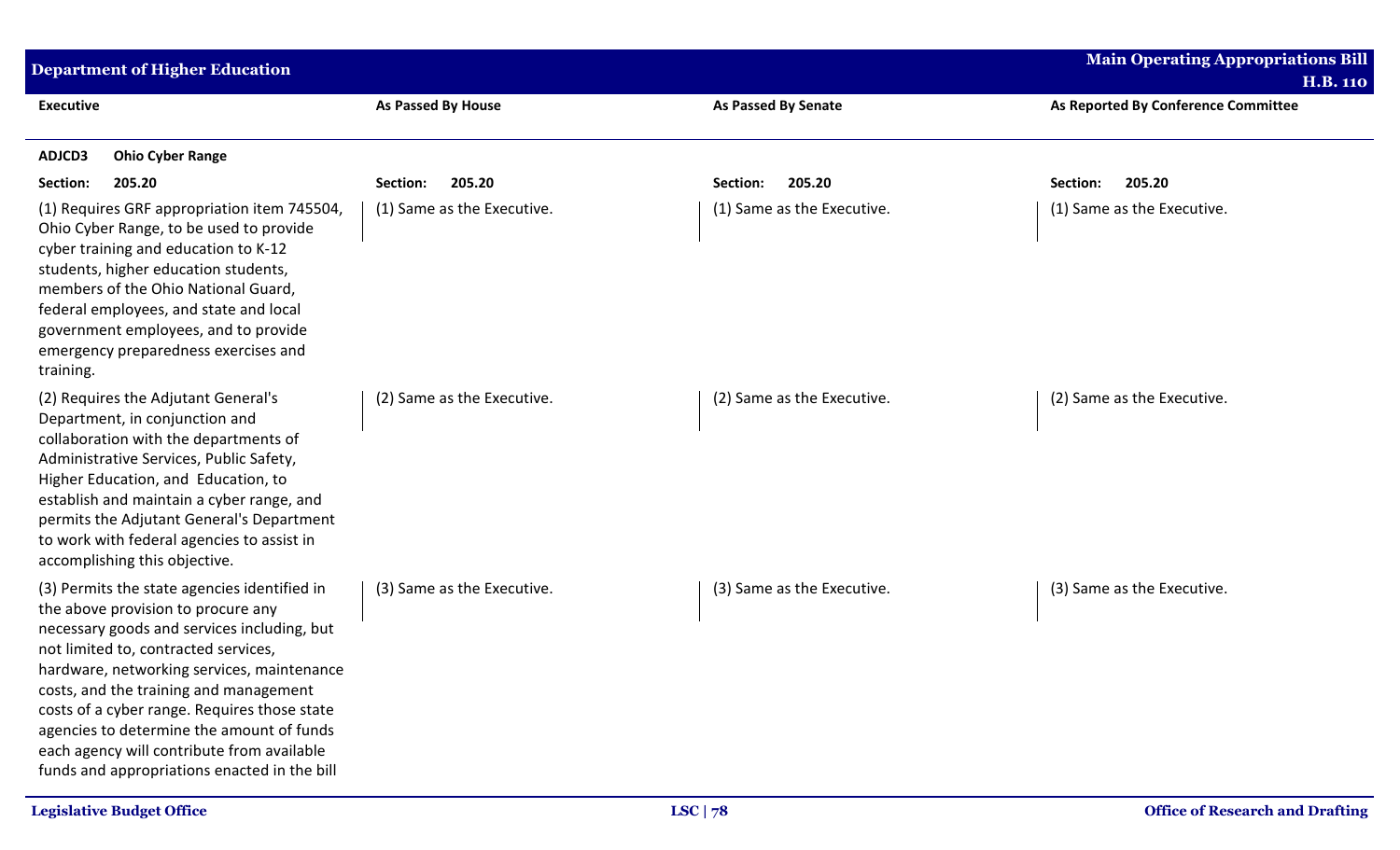| Department of Higher Education                       |                    |                            | <b>Main Operating Appropriations Bill</b><br><b>H.B. 110</b> |
|------------------------------------------------------|--------------------|----------------------------|--------------------------------------------------------------|
| Executive                                            | As Passed By House | <b>As Passed By Senate</b> | As Reported By Conference Committee                          |
| in order to establish and maintain a cyber<br>range. |                    |                            |                                                              |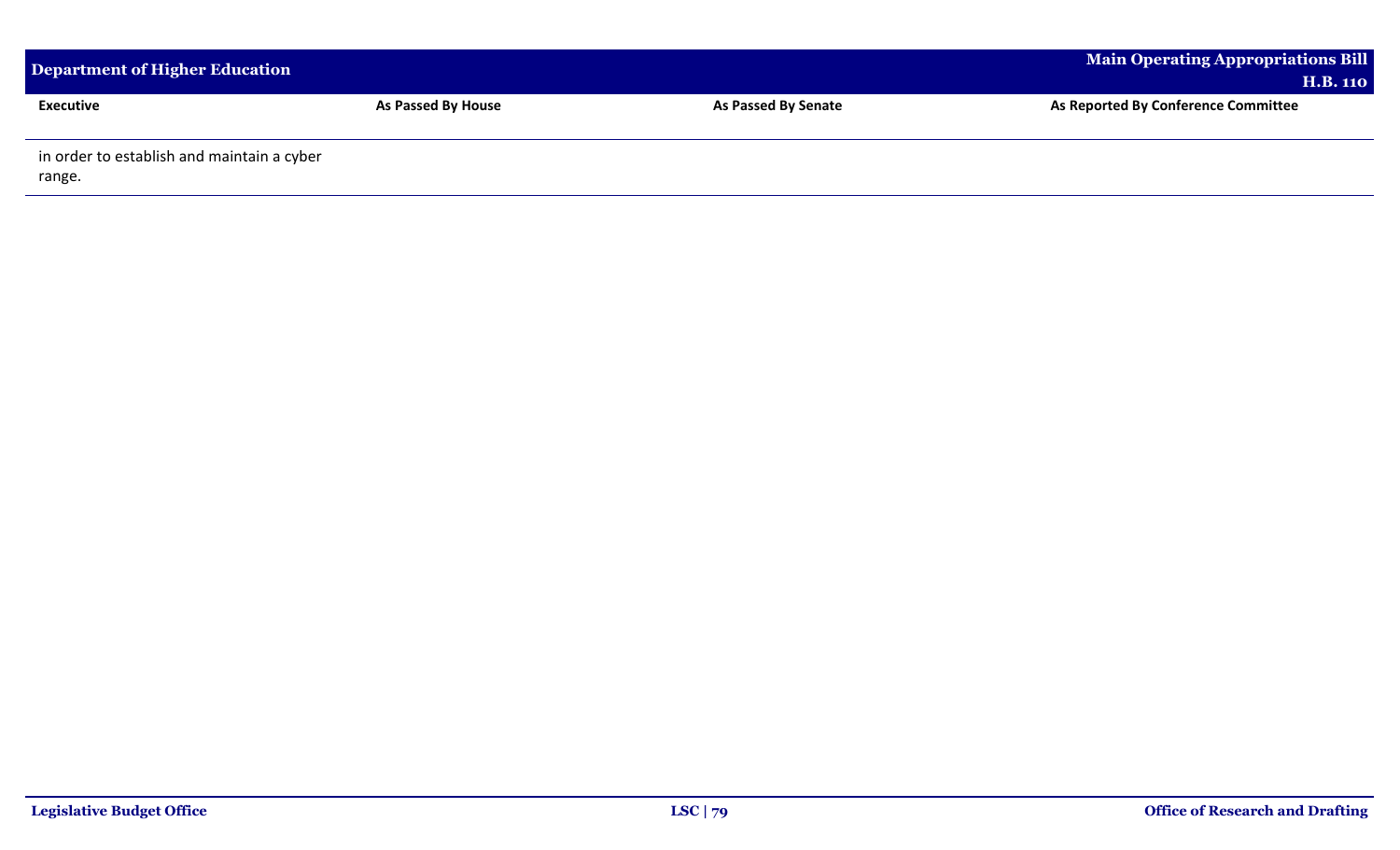| Department of Higher Education                             | <b>Main Operating Appropriations Bill</b> |                                                                                      |                                     |
|------------------------------------------------------------|-------------------------------------------|--------------------------------------------------------------------------------------|-------------------------------------|
|                                                            |                                           |                                                                                      | <b>H.B. 110</b>                     |
| <b>Executive</b>                                           | As Passed By House                        | As Passed By Senate                                                                  | As Reported By Conference Committee |
|                                                            |                                           |                                                                                      |                                     |
| <b>Ohio Farm Financial Management Institute</b><br>AGRCD23 |                                           |                                                                                      |                                     |
|                                                            |                                           | 211.20, 512.150<br>Section:                                                          | 211.20, 512.150<br>Section:         |
| No provision.                                              | No provision.                             | Requires that appropriation item 700676,                                             | Same as the Senate.                 |
|                                                            |                                           | Farm Financial Management Institute, be<br>used to provide funding to the Ohio State |                                     |
|                                                            |                                           | University Extension's Farm Production,                                              |                                     |
|                                                            |                                           | Policy, and Financial Management Institute.                                          |                                     |
|                                                            |                                           | (See also BORCD86.)                                                                  |                                     |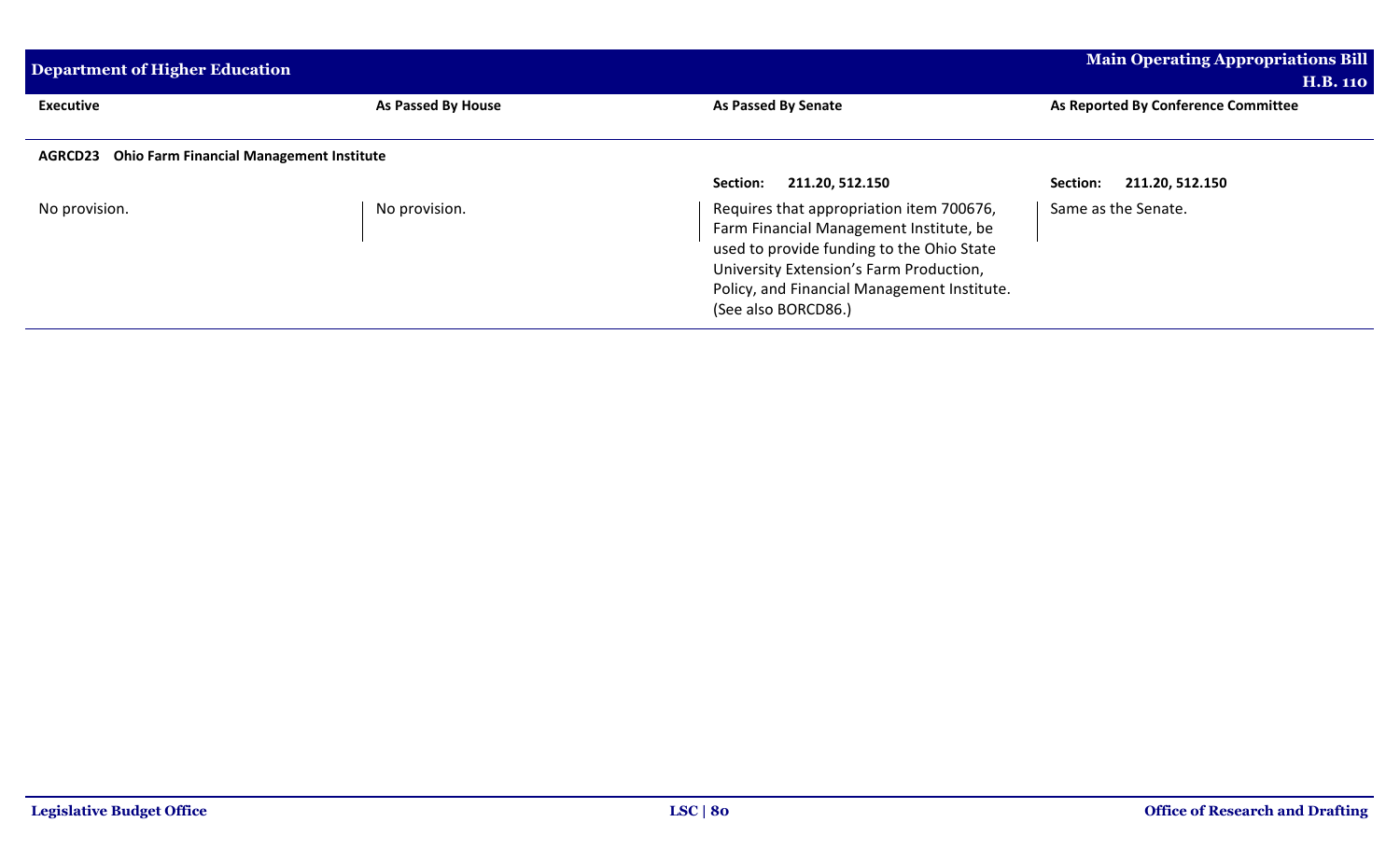| <b>Department of Higher Education</b>                                               |                    |                                                                                                                                                                                                                                                                                                                                                                                                                     | <b>Main Operating Appropriations Bill</b><br><b>H.B. 110</b>                       |
|-------------------------------------------------------------------------------------|--------------------|---------------------------------------------------------------------------------------------------------------------------------------------------------------------------------------------------------------------------------------------------------------------------------------------------------------------------------------------------------------------------------------------------------------------|------------------------------------------------------------------------------------|
| <b>Executive</b>                                                                    | As Passed By House | <b>As Passed By Senate</b>                                                                                                                                                                                                                                                                                                                                                                                          | As Reported By Conference Committee                                                |
| OBMCD55 GRF transfer to the OhioMeansJobs Workforce Development Revolving Loan Fund |                    |                                                                                                                                                                                                                                                                                                                                                                                                                     |                                                                                    |
|                                                                                     |                    | Section:<br>512.120                                                                                                                                                                                                                                                                                                                                                                                                 | 512.120<br>Section:                                                                |
| No provision.                                                                       | No provision.      | Requires the Director of OBM to transfer<br>\$10,000,000 cash from the GRF to the<br>OhioMeansJobs Workforce Development<br>Revolving Loan Fund (Fund 5NH0) in FY 2022<br>to support the appropriations made for<br>need-based financial aid to the qualifying<br>students enrolled in short-term certificate<br>programs at community, state community,<br>and technical colleges, or an Ohio Technical<br>Center. | Same as the Senate, but reduces the amount<br>of the cash transfer to \$7,000,000. |
| OBMCD58 GRF transfer to Second Chance Grant Pilot Program Fund                      |                    |                                                                                                                                                                                                                                                                                                                                                                                                                     |                                                                                    |
|                                                                                     |                    | 512.140<br>Section:                                                                                                                                                                                                                                                                                                                                                                                                 | 512.140<br>Section:                                                                |
| No provision.                                                                       | No provision.      | Requires the Director of OBM, on July 1,<br>2021, or as soon as possible thereafter, to<br>transfer up to \$3,000,000 cash from the GRF<br>to the Second Chance Grant Pilot Program<br>Fund (Fund 5YD0).                                                                                                                                                                                                            | Same as the Senate.                                                                |
| OBMCD57 GRF transfer to Workforce and Higher Education Programs Fund                |                    |                                                                                                                                                                                                                                                                                                                                                                                                                     |                                                                                    |
|                                                                                     |                    | 512.160<br>Section:                                                                                                                                                                                                                                                                                                                                                                                                 | 512.160<br>Section:                                                                |
| No provision.                                                                       | No provision.      | Requires the Director of OBM, on July 1,<br>2021, or as soon as possible thereafter, to<br>transfer \$2,000,000 cash from the GRF to<br>the Workforce and Higher Education<br>Programs Fund (Fund 5RA0).                                                                                                                                                                                                            | Same as the Senate.                                                                |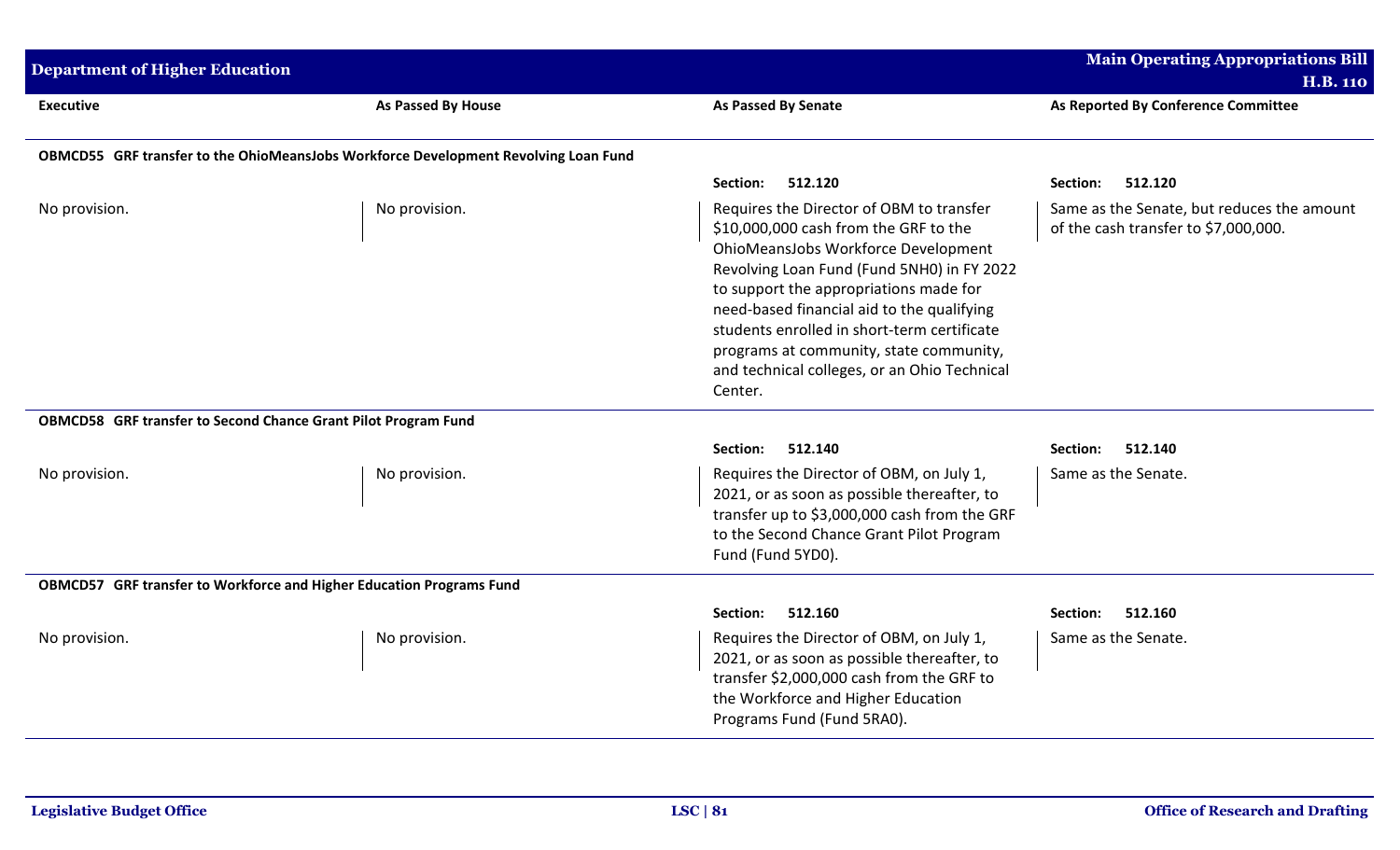| <b>Main Operating Appropriations Bill</b><br><b>Department of Higher Education</b><br><b>H.B. 110</b>                                                                                                                                                                                                                                                                  |                        |                                                                                                                                                                                                                                                                                           |                                                                                                              |  |
|------------------------------------------------------------------------------------------------------------------------------------------------------------------------------------------------------------------------------------------------------------------------------------------------------------------------------------------------------------------------|------------------------|-------------------------------------------------------------------------------------------------------------------------------------------------------------------------------------------------------------------------------------------------------------------------------------------|--------------------------------------------------------------------------------------------------------------|--|
| <b>Executive</b>                                                                                                                                                                                                                                                                                                                                                       | As Passed By House     | <b>As Passed By Senate</b>                                                                                                                                                                                                                                                                | As Reported By Conference Committee                                                                          |  |
| <b>OBMCD41</b> Cash transfers and abolishment of funds                                                                                                                                                                                                                                                                                                                 |                        |                                                                                                                                                                                                                                                                                           |                                                                                                              |  |
| Section:<br>516.10                                                                                                                                                                                                                                                                                                                                                     | 516.10<br>Section:     | 516.10<br>Section:                                                                                                                                                                                                                                                                        | 516.10<br>Section:                                                                                           |  |
| For purposes of abolishing various funds<br>that are no longer needed, authorizes the<br>Director of OBM to carry out necessary<br>accounting procedures, including<br>transferring the remaining cash balances<br>from the funds that are to be abolished,<br>canceling existing encumbrances, and<br>reestablishing those encumbrances against<br>appropriate funds. | Same as the Executive. | Same as the Executive.                                                                                                                                                                                                                                                                    | Same as the Executive.                                                                                       |  |
| Lists the funds to be abolished, including<br>funds used by: the Attorney General's Office,<br>the Department of Natural Resources, the<br>Department of Public Safety, the<br>Department of Education, and the<br>Department of Medicaid.                                                                                                                             | Same as the Executive. | Same as the Executive, but adds the<br>OhioCorps Fund (Fund 5UK0), used by the<br>Department of Higher Education, and the<br><b>System Transformation Supports Fund (Fund</b><br>5QM0), used by the Department of<br>Developmental Disabilities, to the list of<br>funds to be abolished. | Same as the Senate, but removes the<br>OhioCorps Fund (Fund 5UK0) from the list of<br>funds to be abolished. |  |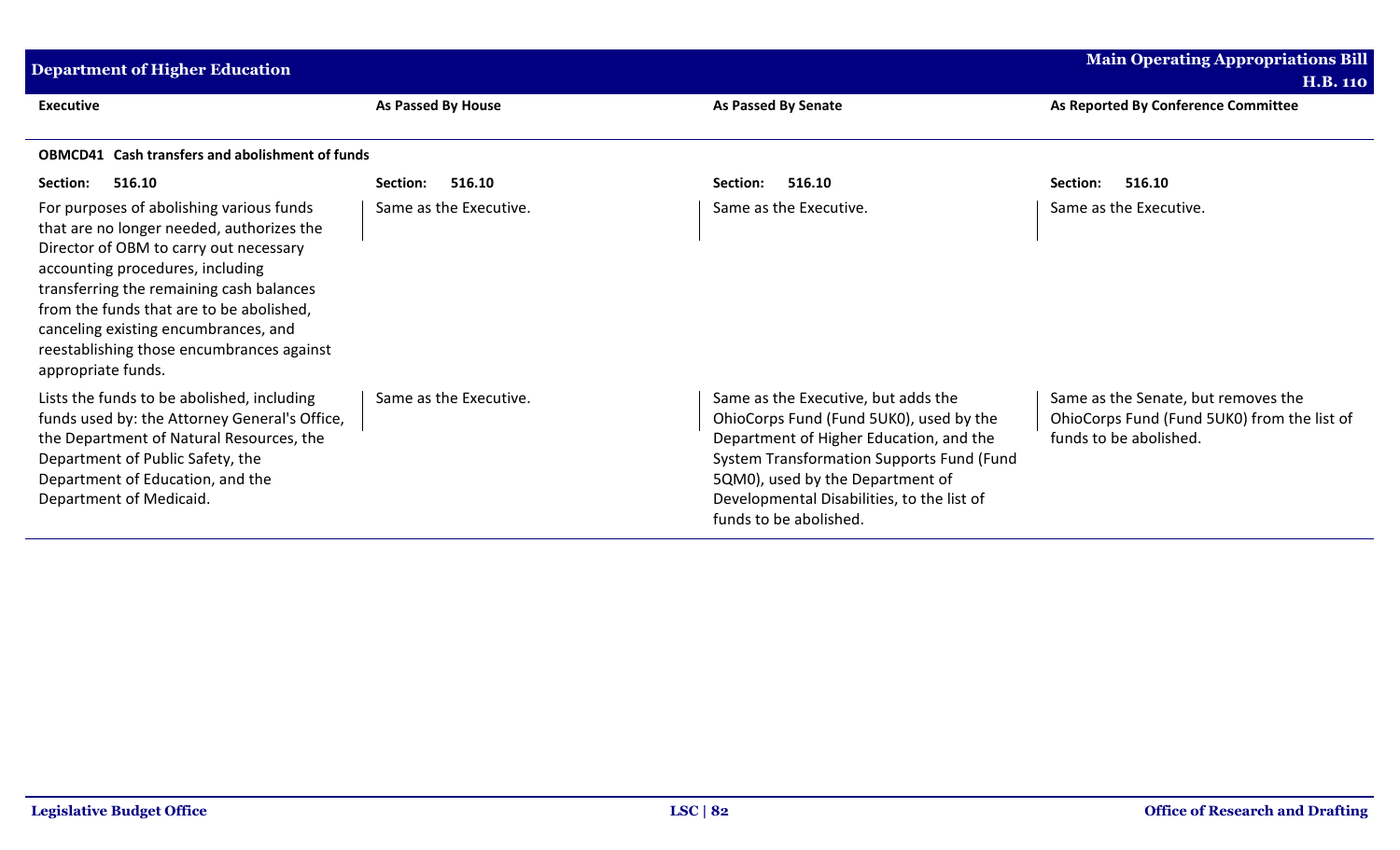|                                                                                                                                                                                                                                                                                                                                                                                                                                                                                                                     | <b>Department of Higher Education</b>                                                                                                                                           |                                                  |                                                                                                                                                                       |               |                                                                                                                                                                       |                                     | <b>Main Operating Appropriations Bill</b><br><b>H.B. 110</b>                                                                                                          |
|---------------------------------------------------------------------------------------------------------------------------------------------------------------------------------------------------------------------------------------------------------------------------------------------------------------------------------------------------------------------------------------------------------------------------------------------------------------------------------------------------------------------|---------------------------------------------------------------------------------------------------------------------------------------------------------------------------------|--------------------------------------------------|-----------------------------------------------------------------------------------------------------------------------------------------------------------------------|---------------|-----------------------------------------------------------------------------------------------------------------------------------------------------------------------|-------------------------------------|-----------------------------------------------------------------------------------------------------------------------------------------------------------------------|
| <b>Executive</b>                                                                                                                                                                                                                                                                                                                                                                                                                                                                                                    |                                                                                                                                                                                 | As Passed By House<br><b>As Passed By Senate</b> |                                                                                                                                                                       |               |                                                                                                                                                                       | As Reported By Conference Committee |                                                                                                                                                                       |
| <b>Educator Provisions</b>                                                                                                                                                                                                                                                                                                                                                                                                                                                                                          | <b>EDUCD21</b> School counselor standards                                                                                                                                       |                                                  |                                                                                                                                                                       |               |                                                                                                                                                                       |                                     |                                                                                                                                                                       |
| <b>R.C.</b>                                                                                                                                                                                                                                                                                                                                                                                                                                                                                                         | 3319.61                                                                                                                                                                         | <b>R.C.</b>                                      | 3319.61                                                                                                                                                               | <b>R.C.</b>   | 3319.61                                                                                                                                                               | R.C.                                | 3319.61                                                                                                                                                               |
| Same as the Executive.<br>Requires the Educator Standards Board to<br>include knowledge of the career-technical<br>credit transfer program (Career-Technical<br>Assurance Guide, or CTAG) into the Board's<br>standards for school counselors (CTAG is a<br>result of criteria, policies, and procedures<br>established by the Chancellor of Higher<br>Education under current law to ensure<br>transfer of credit for career-technical<br>courses "without unnecessary duplication or<br>institutional barriers"). |                                                                                                                                                                                 |                                                  | Same as the Executive.<br>Same as the Executive.                                                                                                                      |               |                                                                                                                                                                       |                                     |                                                                                                                                                                       |
|                                                                                                                                                                                                                                                                                                                                                                                                                                                                                                                     | <b>Fiscal effect: Minimal.</b>                                                                                                                                                  |                                                  | <b>Fiscal effect: Same as the Executive.</b>                                                                                                                          |               | <b>Fiscal effect: Same as the Executive.</b>                                                                                                                          |                                     | <b>Fiscal effect: Same as the Executive.</b>                                                                                                                          |
|                                                                                                                                                                                                                                                                                                                                                                                                                                                                                                                     | <b>Other Education Provisions</b>                                                                                                                                               |                                                  |                                                                                                                                                                       |               |                                                                                                                                                                       |                                     |                                                                                                                                                                       |
| EDUCD23                                                                                                                                                                                                                                                                                                                                                                                                                                                                                                             | Obsolete reports, plans, or recommendations                                                                                                                                     |                                                  |                                                                                                                                                                       |               |                                                                                                                                                                       |                                     |                                                                                                                                                                       |
| <b>R.C.</b>                                                                                                                                                                                                                                                                                                                                                                                                                                                                                                         | 3301.0724, (Repealed), 3311.741,<br>3313.488, 3313.603, 3314.013,<br>3314.017, Also Repealed: 3301.122,<br>3301.46, 3301.922, 3313.901,<br>3314.033, 3314.30, 3314.37           | <b>R.C.</b>                                      | 3301.0724, (Repealed), 3311.741,<br>3313.488, 3313.603, 3314.013,<br>3314.017, Also Repealed: 3301.122,<br>3301.46, 3301.922, 3313.901,<br>3314.033, 3314.30, 3314.37 | R.C.          | 3301.0724, (Repealed), 3311.741,<br>3313.488, 3313.603, 3314.013,<br>3314.017, Also Repealed: 3301.122,<br>3301.46, 3301.922, 3313.901,<br>3314.033, 3314.30, 3314.37 | <b>R.C.</b>                         | 3301.0724, (Repealed), 3311.741,<br>3313.488, 3313.603, 3314.013,<br>3314.017, Also Repealed: 3301.122,<br>3301.46, 3301.922, 3313.901,<br>3314.033, 3314.30, 3314.37 |
|                                                                                                                                                                                                                                                                                                                                                                                                                                                                                                                     | Repeals the following reports, plans, and<br>recommendations that are out of date,<br>expired, no longer have data available, or for<br>which other reporting mechanisms exist: |                                                  | Same as the Executive.                                                                                                                                                |               | Same as the Executive.                                                                                                                                                |                                     | Same as the Executive.                                                                                                                                                |
|                                                                                                                                                                                                                                                                                                                                                                                                                                                                                                                     | (1) An annual report regarding aggregate<br>spending on specified compensation<br>components for the previous school year for<br>teachers and other school employees            |                                                  | (1) Same as the Executive.                                                                                                                                            |               | (1) Same as the Executive.                                                                                                                                            |                                     | (1) Same as the Executive.                                                                                                                                            |
|                                                                                                                                                                                                                                                                                                                                                                                                                                                                                                                     | <b>Legislative Budget Office</b>                                                                                                                                                |                                                  |                                                                                                                                                                       | LSC $\mid$ 83 |                                                                                                                                                                       |                                     | <b>Office of Research and Drafting</b>                                                                                                                                |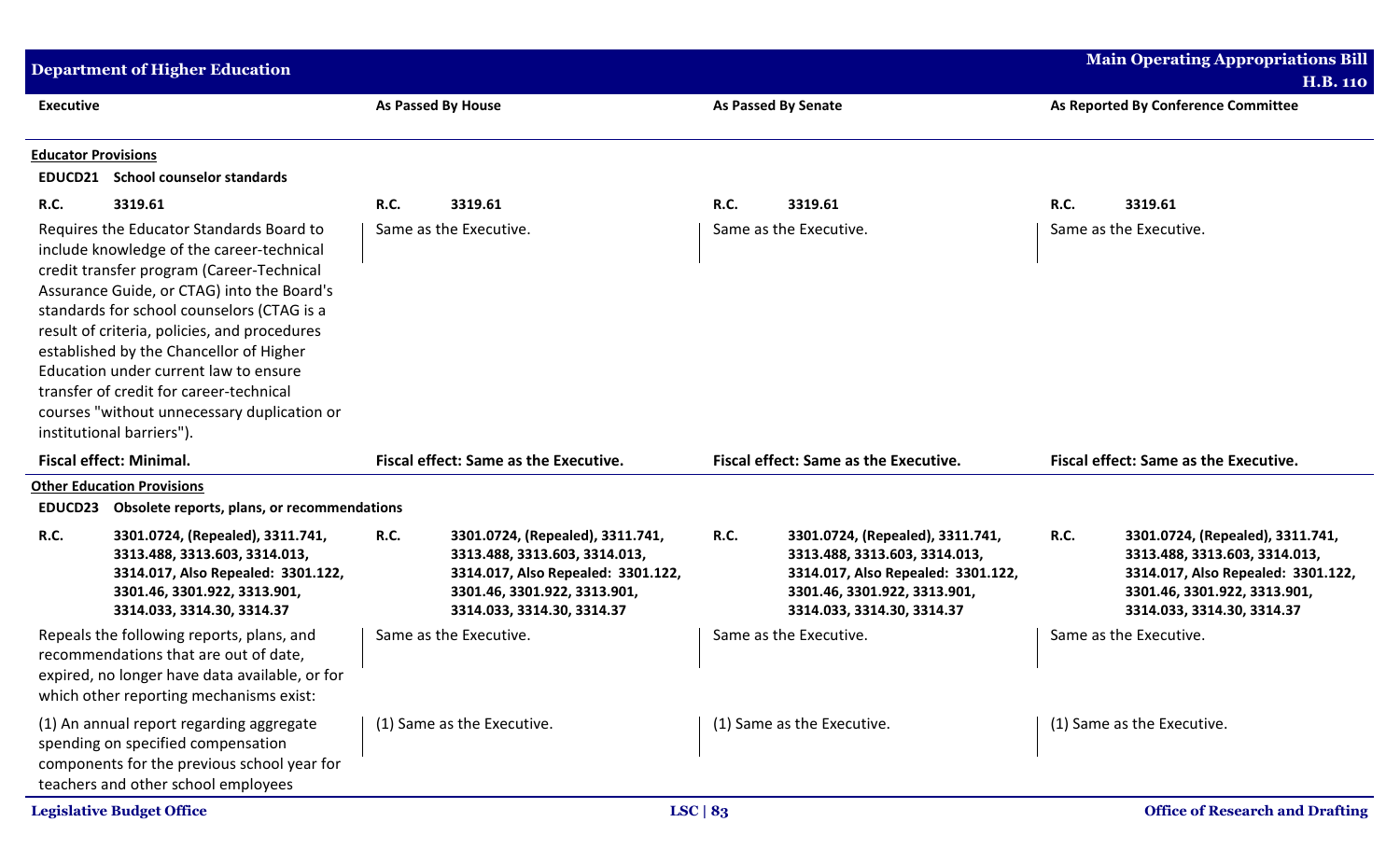| <b>Department of Higher Education</b>                                                                                                                                                                                                                                                                |                            |                            | <b>Main Operating Appropriations Bill</b><br><b>H.B. 110</b> |
|------------------------------------------------------------------------------------------------------------------------------------------------------------------------------------------------------------------------------------------------------------------------------------------------------|----------------------------|----------------------------|--------------------------------------------------------------|
| <b>Executive</b>                                                                                                                                                                                                                                                                                     | <b>As Passed By House</b>  | <b>As Passed By Senate</b> | As Reported By Conference Committee                          |
| employed by each school district.                                                                                                                                                                                                                                                                    |                            |                            |                                                              |
| (2) A ten-year strategic plan developed by<br>the Superintendent of Public Instruction that<br>is aligned with the strategic plan developed<br>for higher education (due December 1,<br>$2009$ ).                                                                                                    | (2) Same as the Executive. | (2) Same as the Executive. | (2) Same as the Executive.                                   |
| (3) A plan proposing a standard method and<br>form for documenting high school<br>transcripts, credit transfer and articulation,<br>and any electronic clearing house for<br>student transcript transfer developed jointly<br>by ODE and the Chancellor of Higher<br>Education (due April 30, 2009). | (3) Same as the Executive. | (3) Same as the Executive. | (3) Same as the Executive.                                   |
| (4) An annual report regarding participation<br>by public and chartered nonpublic schools<br>screening students for body mass index and<br>weight status.                                                                                                                                            | (4) Same as the Executive. | (4) Same as the Executive. | (4) Same as the Executive.                                   |
| (5) A report evaluating the Cleveland<br>Municipal School District's performance (due<br>November 15, 2017).                                                                                                                                                                                         | (5) Same as the Executive. | (5) Same as the Executive. | (5) Same as the Executive.                                   |
| (6) A monthly report for each month that a<br>school district is unable to meet its expenses.                                                                                                                                                                                                        | (6) Same as the Executive. | (6) Same as the Executive. | (6) Same as the Executive.                                   |
| (7) A report that analyzes student<br>performance data to determine if there are<br>mitigating factors that warrant extending<br>graduation qualification exemptions for<br>students who entered 9th grade between<br>July 1, 2010 and July 1, 2016 (due December<br>$1, 2015$ ).                    | (7) Same as the Executive. | (7) Same as the Executive. | (7) Same as the Executive.                                   |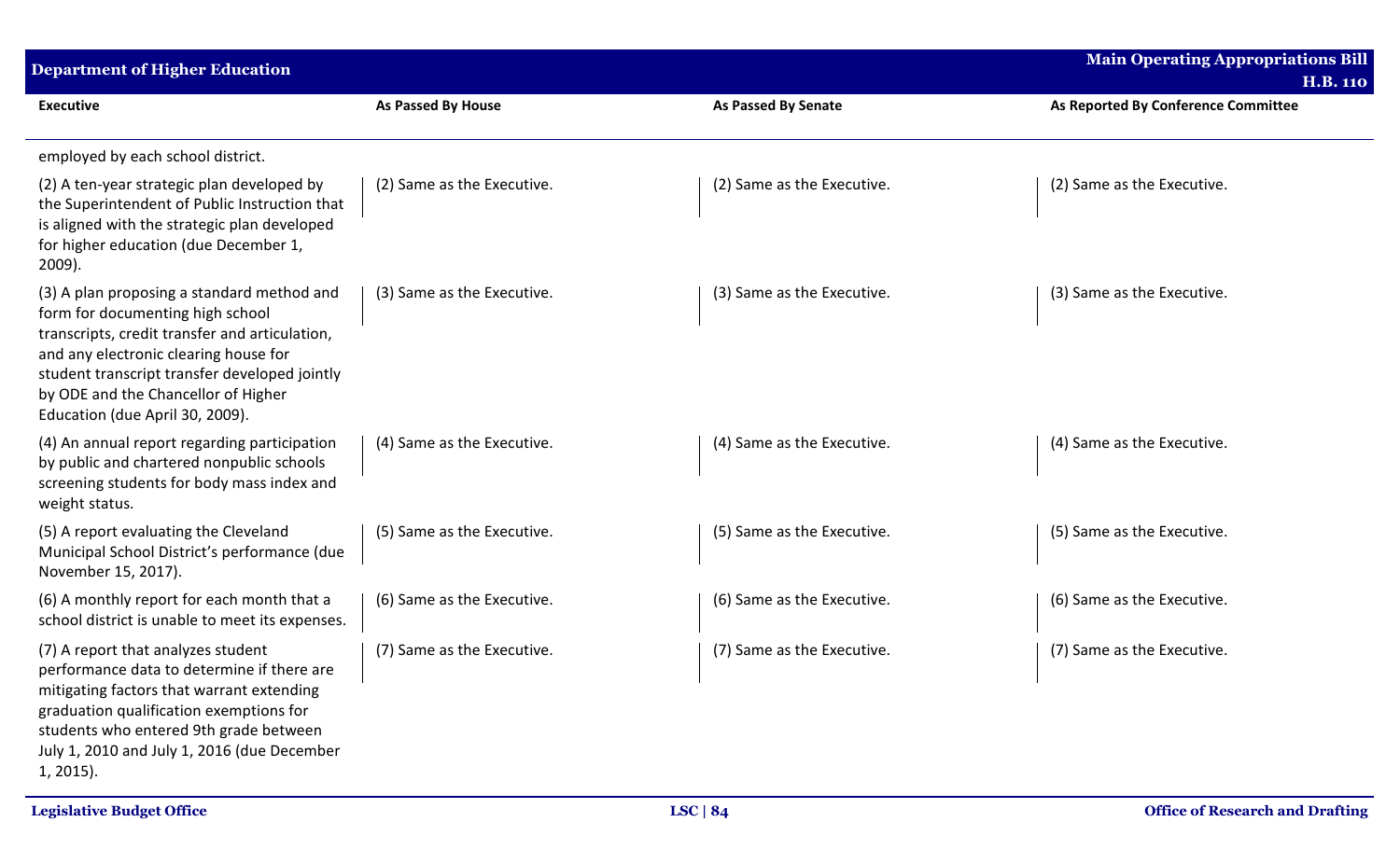| <b>Department of Higher Education</b>                                                                                                                                                                                                                            |                                              |                                              | <b>Main Operating Appropriations Bill</b><br><b>H.B. 110</b> |
|------------------------------------------------------------------------------------------------------------------------------------------------------------------------------------------------------------------------------------------------------------------|----------------------------------------------|----------------------------------------------|--------------------------------------------------------------|
| <b>Executive</b>                                                                                                                                                                                                                                                 | <b>As Passed By House</b>                    | <b>As Passed By Senate</b>                   | As Reported By Conference Committee                          |
| (8) A plan for accelerating the modernization<br>of the career-technical education curriculum<br>(to be presented July 1, 1990, with annual<br>progress reports issued through FY 2000).                                                                         | (8) Same as the Executive.                   | (8) Same as the Executive.                   | (8) Same as the Executive.                                   |
| (9) Standards for operation of internet- or<br>computer-based community schools, also<br>known as e-schools (due July 1, 2012).                                                                                                                                  | (9) Same as the Executive.                   | (9) Same as the Executive.                   | (9) Same as the Executive.                                   |
| (10) Study committee recommendations<br>regarding community schools that primarily<br>serve students enrolled in dropout<br>prevention and recovery programs that offer<br>blended learning, portfolio learning, and<br>credit flexibility (due April 17, 2020). | (10) Same as the Executive.                  | (10) Same as the Executive.                  | (10) Same as the Executive.                                  |
| (11) Recommendations regarding the<br>standards governing the operation of e-<br>schools and other educational courses<br>delivered by electronic media (due<br>September 30, 2003).                                                                             | (11) Same as the Executive.                  | (11) Same as the Executive.                  | (11) Same as the Executive.                                  |
| (12) An annual report regarding the<br>adequacy of moneys on hand in the<br>Community School Revolving Loan Fund (see<br>EDUCD3).                                                                                                                                | (12) Same as the Executive.                  | (12) Same as the Executive.                  | (12) Same as the Executive.                                  |
| (13) A five-year research and development<br>initiative to collect and analyze data with<br>which to improve community school<br>dropout prevention and recovery programs,<br>known as the ISUS Institutes (initiative<br>ended on June 30, 2013).               | (13) Same as the Executive.                  | (13) Same as the Executive.                  | (13) Same as the Executive.                                  |
| <b>Fiscal effect: None.</b>                                                                                                                                                                                                                                      | <b>Fiscal effect: Same as the Executive.</b> | <b>Fiscal effect: Same as the Executive.</b> | <b>Fiscal effect: Same as the Executive.</b>                 |
| <b>Legislative Budget Office</b>                                                                                                                                                                                                                                 |                                              | LSC $ 8_5 $                                  | <b>Office of Research and Drafting</b>                       |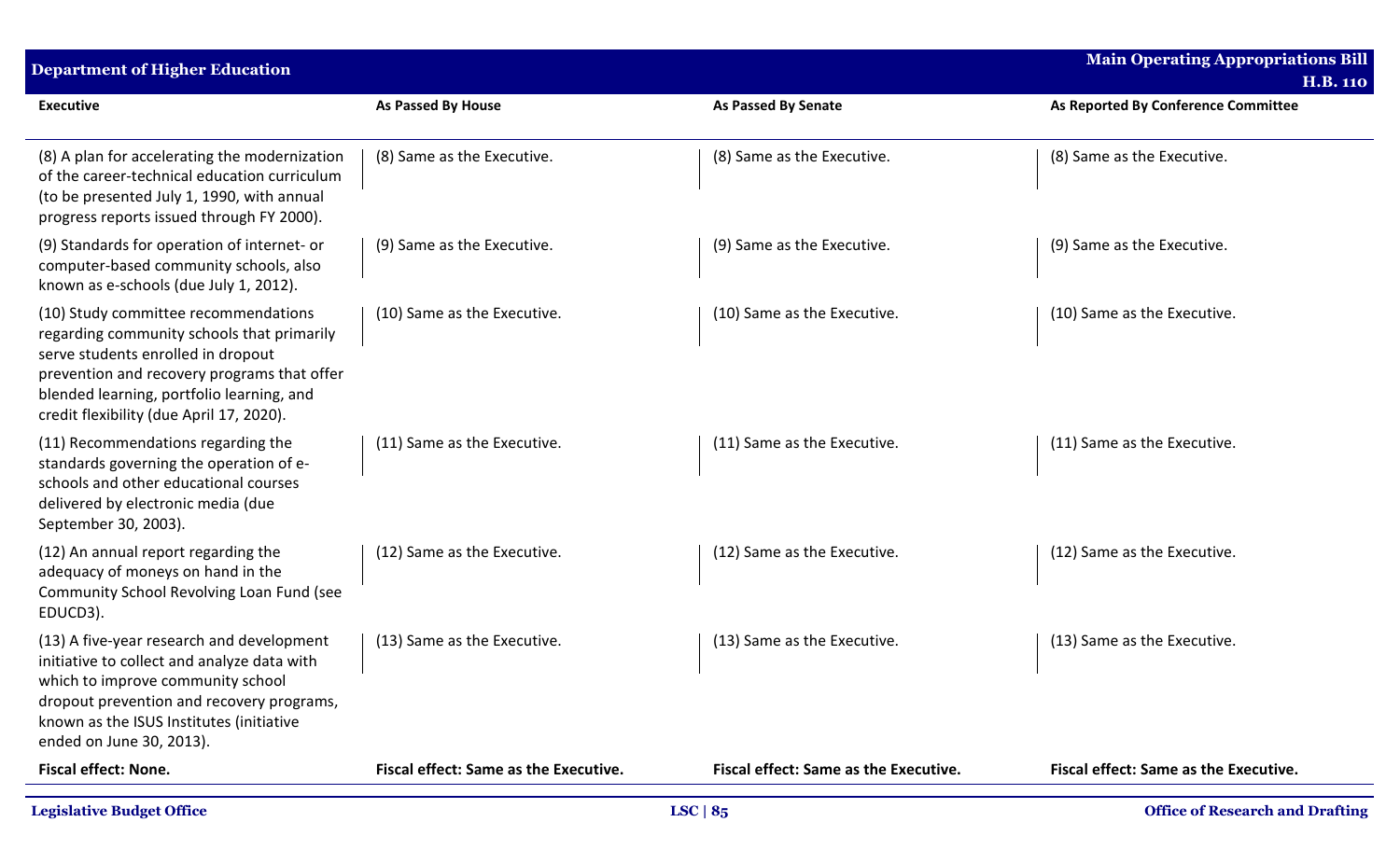| <b>Department of Higher Education</b>                                                                                                                                                                                                                                                                                                                                                                                      |                        |                                                                                                                                                                                                                                                                         | <b>Main Operating Appropriations Bill</b><br><b>H.B. 110</b> |
|----------------------------------------------------------------------------------------------------------------------------------------------------------------------------------------------------------------------------------------------------------------------------------------------------------------------------------------------------------------------------------------------------------------------------|------------------------|-------------------------------------------------------------------------------------------------------------------------------------------------------------------------------------------------------------------------------------------------------------------------|--------------------------------------------------------------|
| <b>Executive</b>                                                                                                                                                                                                                                                                                                                                                                                                           | As Passed By House     | As Passed By Senate                                                                                                                                                                                                                                                     | As Reported By Conference Committee                          |
| EDUCD104 Computer science education - state plan                                                                                                                                                                                                                                                                                                                                                                           |                        |                                                                                                                                                                                                                                                                         |                                                              |
| 3301.23<br>R.C.                                                                                                                                                                                                                                                                                                                                                                                                            | <b>R.C.</b><br>3301.23 | R.C.<br>3301.23                                                                                                                                                                                                                                                         | R.C.<br>3301.23                                              |
| Requires ODE, in consultation with the<br>Chancellor of Higher Education to establish a<br>committee to develop a state plan for<br>primary and secondary computer science<br>education.                                                                                                                                                                                                                                   | Same as the Executive. | Same as the Executive.                                                                                                                                                                                                                                                  | Same as the Executive.                                       |
| Requires the committee to consider various<br>information related to computer science<br>education, including best practices,<br>challenges, demographic data of computer<br>science students, benchmarks to create a<br>sustainable supply of computer science<br>teachers, a requirement to complete a<br>computer science course in order to<br>graduate, and establishment of a work-<br>based learning pilot program. | Same as the Executive. | Same as the Executive.                                                                                                                                                                                                                                                  | Same as the Executive.                                       |
| Requires the committee to include the<br>following in the state's plan: (1) an<br>examination of the challenges that prevent<br>school districts from offering computer<br>science courses, (2) a requirement that ODE<br>collect data on existing computer science<br>courses offered in the state, and to post it<br>on ODE's website, and (3) any findings the<br>committee deems appropriate.                          | Same as the Executive. | Same as the Executive, but also requires the<br>state plan to include a requirement that the<br>committee determine the best ways to<br>compile data on computer science courses,<br>teachers, and undergraduate students<br>studying computer science in universities. | Same as the Senate.                                          |
| Requires the committee to complete the<br>plan not later than one year after the bill's<br>effective date and to post it on its website.                                                                                                                                                                                                                                                                                   | Same as the Executive. | Same as the Executive.                                                                                                                                                                                                                                                  | Same as the Executive.                                       |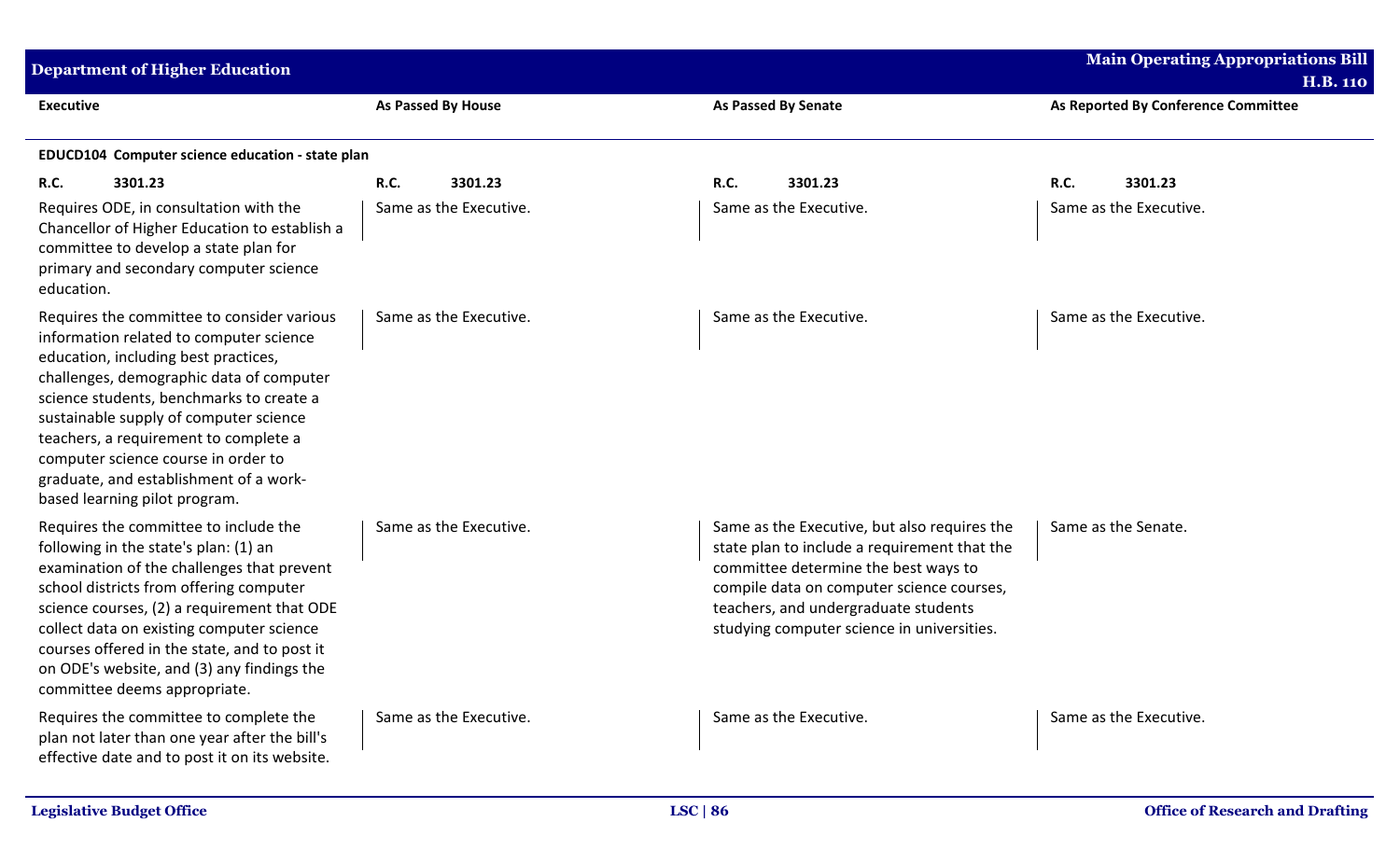| <b>Department of Higher Education</b>                                                                                                                                                                                                                                                                               |                                                                                                                                                                                                     |                                               | <b>Main Operating Appropriations Bill</b>              |
|---------------------------------------------------------------------------------------------------------------------------------------------------------------------------------------------------------------------------------------------------------------------------------------------------------------------|-----------------------------------------------------------------------------------------------------------------------------------------------------------------------------------------------------|-----------------------------------------------|--------------------------------------------------------|
| <b>Executive</b>                                                                                                                                                                                                                                                                                                    | <b>As Passed By House</b>                                                                                                                                                                           | <b>As Passed By Senate</b>                    | <b>H.B. 110</b><br>As Reported By Conference Committee |
| <b>Fiscal effect: May increase the</b><br>administrative expenses of ODE and the<br>Department of Higher Education to support<br>the committee and the development of the<br>state plan.                                                                                                                            | <b>Fiscal effect: Same as the Executive.</b>                                                                                                                                                        | Fiscal effect: Same as the Executive.         | Fiscal effect: Same as the Executive.                  |
| EDUCD108 Computer science education - annual report                                                                                                                                                                                                                                                                 |                                                                                                                                                                                                     |                                               |                                                        |
| R.C.<br>3301.233                                                                                                                                                                                                                                                                                                    | R.C.<br>3301.233                                                                                                                                                                                    |                                               |                                                        |
| Requires ODE, in consultation with the<br>Chancellor of Higher Education, to issue an<br>annual report on computer science<br>education that contains specified<br>information on computer science courses<br>and teachers in public schools and<br>undergraduate students studying computer<br>science in college. | Same as the Executive.                                                                                                                                                                              | No provision.                                 | No provision.                                          |
| Fiscal effect: May increase ODE and the<br><b>Department of Higher Education's</b><br>administrative costs to produce the report.                                                                                                                                                                                   | Fiscal effect: Same as the Executive.                                                                                                                                                               |                                               |                                                        |
| EDUCD128 Ohio Code-Scholar Pilot Program                                                                                                                                                                                                                                                                            |                                                                                                                                                                                                     |                                               |                                                        |
| No provision.                                                                                                                                                                                                                                                                                                       | <b>R.C.</b><br>3313.905<br>Requires Southern State Community College<br>(SSCC) to establish and maintain the five-<br>year Ohio Code-Scholar Pilot Program to<br>support technical workforce needs. | <b>R.C.</b><br>3313.905<br>Same as the House. | R.C.<br>3313.905<br>Same as the House.                 |
| No provision.                                                                                                                                                                                                                                                                                                       | Requires SSCC, by July 31, 2021, to appoint a<br>program coordinator to oversee the pilot<br>program, responsible for the following:                                                                | Same as the House.                            | Same as the House.                                     |
| (1) No provision.                                                                                                                                                                                                                                                                                                   | (1) Forming a coalition and acting as the<br>liaison between SSCC and the coalition to                                                                                                              | (1) Same as the House.                        | (1) Same as the House.                                 |
| <b>Legislative Budget Office</b>                                                                                                                                                                                                                                                                                    |                                                                                                                                                                                                     | LSC $ 87$                                     | <b>Office of Research and Drafting</b>                 |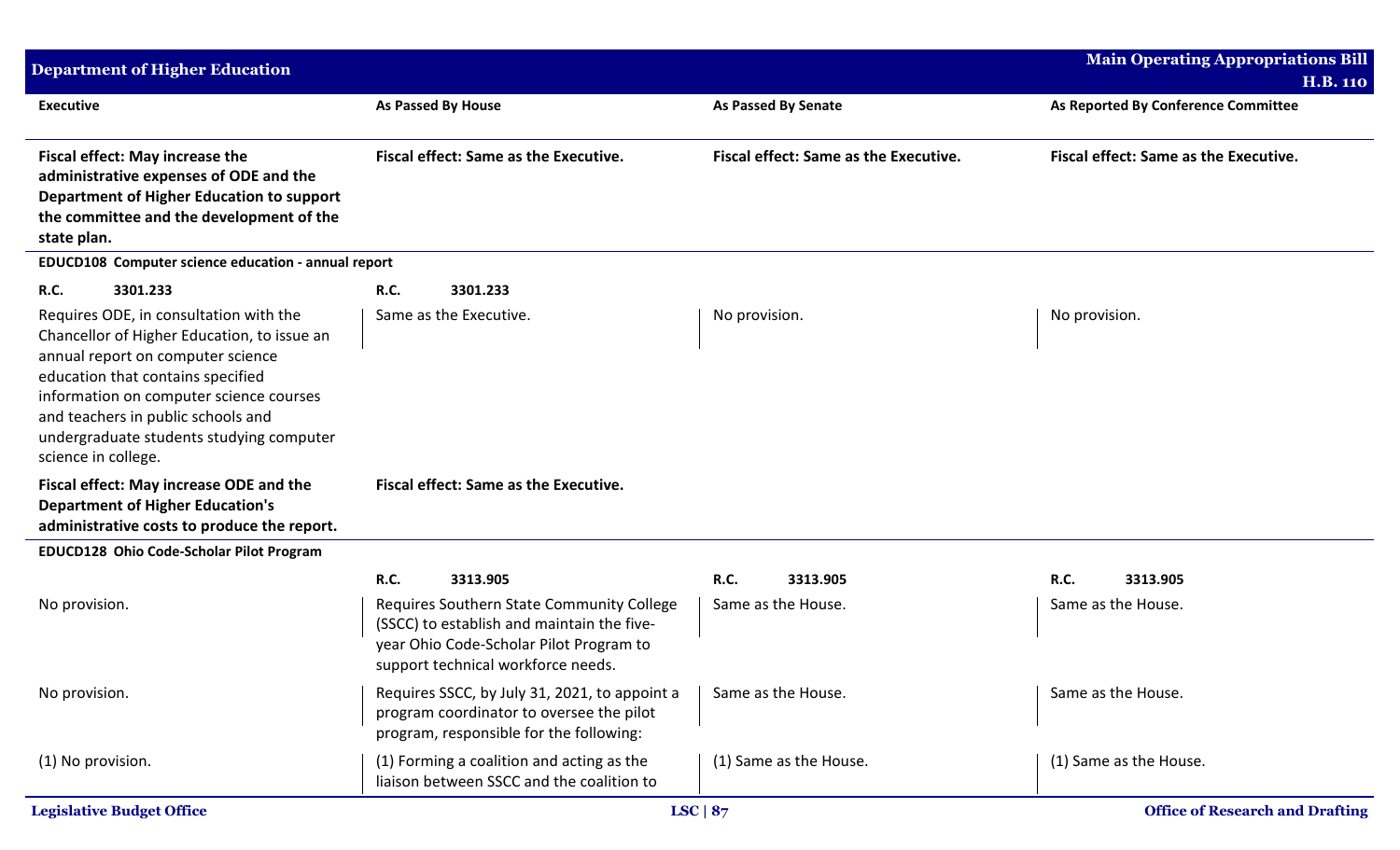| <b>Department of Higher Education</b> |                                                                                                                                                                                                                                  |                        | <b>Main Operating Appropriations Bill</b><br><b>H.B. 110</b> |
|---------------------------------------|----------------------------------------------------------------------------------------------------------------------------------------------------------------------------------------------------------------------------------|------------------------|--------------------------------------------------------------|
| <b>Executive</b>                      | As Passed By House                                                                                                                                                                                                               | As Passed By Senate    | As Reported By Conference Committee                          |
|                                       | develop the pilot program;                                                                                                                                                                                                       |                        |                                                              |
| (2) No provision.                     | (2) Collaborating with the coalition to<br>develop a curriculum for grades 7-12 for the<br>pilot program that focuses on industry<br>standards in the field of computer sciences,<br>including coding;                           | (2) Same as the House. | (2) Same as the House.                                       |
| (3) No provision.                     | (3) Submitting an annual report to SSCC<br>regarding the program's progress and<br>implementation;                                                                                                                               | (3) Same as the House. | (3) Same as the House.                                       |
| (4) No provision.                     | (4) Determining the manner by which the<br>pilot program will recruit school districts and<br>other participants from eligible counties for<br>the fall of 2021;                                                                 | (4) Same as the House. | (4) Same as the House.                                       |
| (5) No provision.                     | (5) Developing a structured timeline for the<br>pilot program to operate over the five-year<br>period, with full administration beginning in<br>the fall of 2022;                                                                | (5) Same as the House. | (5) Same as the House.                                       |
| (6) No provision.                     | (6) Determining the manner in which to<br>incorporate the College Credit Plus Program<br>within the pilot program;                                                                                                               | (6) Same as the House. | (6) Same as the House.                                       |
| (7) No provision.                     | (7) Collaborating with the department,<br>advisor, and instructor appointed by SSCC to<br>develop an articulation system for credits<br>earned under the pilot program, and align<br>them into a for-credit program at SSCC; and | (7) Same as the House. | (7) Same as the House.                                       |
| (8) No provision.                     | (8) Acting as fiscal operator of the pilot<br>program and overseeing the use of any<br>funds appropriated by the General Assembly.                                                                                               | (8) Same as the House. | (8) Same as the House.                                       |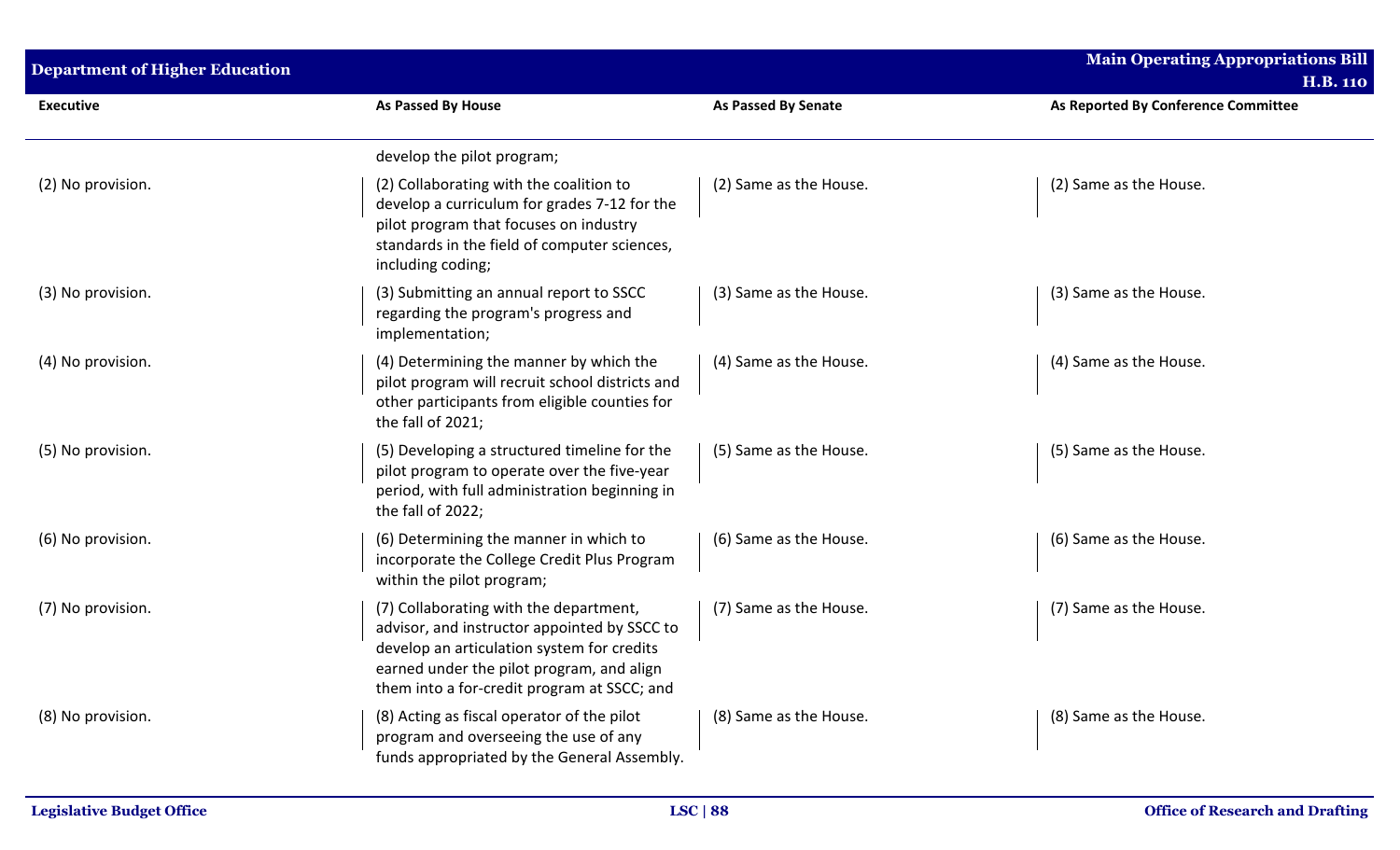|                             | <b>Department of Higher Education</b>                                                                                                                                                                             |             |                                                                                                                                                                                                                           |             |                                              |      | <b>Main Operating Appropriations Bill</b><br><b>H.B. 110</b> |
|-----------------------------|-------------------------------------------------------------------------------------------------------------------------------------------------------------------------------------------------------------------|-------------|---------------------------------------------------------------------------------------------------------------------------------------------------------------------------------------------------------------------------|-------------|----------------------------------------------|------|--------------------------------------------------------------|
| <b>Executive</b>            |                                                                                                                                                                                                                   |             | As Passed By House                                                                                                                                                                                                        |             | <b>As Passed By Senate</b>                   |      | As Reported By Conference Committee                          |
| No provision.               |                                                                                                                                                                                                                   |             | Requires SSCC and the program coordinator<br>to submit a full report and any legislative<br>recommendations to the General Assembly<br>regarding the outcomes of the pilot program<br>at the end of the five-year period. |             | Same as the House.                           |      | Same as the House.                                           |
|                             |                                                                                                                                                                                                                   | EDUCD52).   | Fiscal effect: The bill earmarks \$240,000 in<br>each fiscal year from GRF appropriation<br>item 200545, Career-Technical Education<br>Enhancements, to support the program (see                                          |             | Fiscal effect: Same as the House.            |      | Fiscal effect: Same as the House.                            |
| EDUCD87                     | STEM schools - STEM Committee membership, grants, and recommendations                                                                                                                                             |             |                                                                                                                                                                                                                           |             |                                              |      |                                                              |
| R.C.                        | 3326.02, 3326.03, 3326.05<br>(Repealed)                                                                                                                                                                           | <b>R.C.</b> | 3326.02, 3326.03, 3326.05<br>(Repealed)                                                                                                                                                                                   | <b>R.C.</b> | 3326.02, 3326.03, 3326.05<br>(Repealed)      | R.C. | 3326.02, 3326.03, 3326.05<br>(Repealed)                      |
|                             | Permits the Superintendent of Public<br>Instruction, the Chancellor of Higher<br>Education, and the Director of Development<br>to appoint designees to participate in STEM<br>Committee business on their behalf. |             | Same as the Executive.                                                                                                                                                                                                    |             | Same as the Executive.                       |      | Same as the Executive.                                       |
|                             | Repeals the requirement that the STEM<br>Committee award grants to STEM schools.                                                                                                                                  |             | Same as the Executive.                                                                                                                                                                                                    |             | Same as the Executive.                       |      | Same as the Executive.                                       |
|                             | Repeals the authority for the STEM<br>Committee to make recommendations to<br>the General Assembly and the Governor for<br>the training of STEM educators.                                                        |             | Same as the Executive.                                                                                                                                                                                                    |             | Same as the Executive.                       |      | Same as the Executive.                                       |
| <b>Fiscal effect: None.</b> |                                                                                                                                                                                                                   |             | <b>Fiscal effect: Same as the Executive.</b>                                                                                                                                                                              |             | <b>Fiscal effect: Same as the Executive.</b> |      | <b>Fiscal effect: Same as the Executive.</b>                 |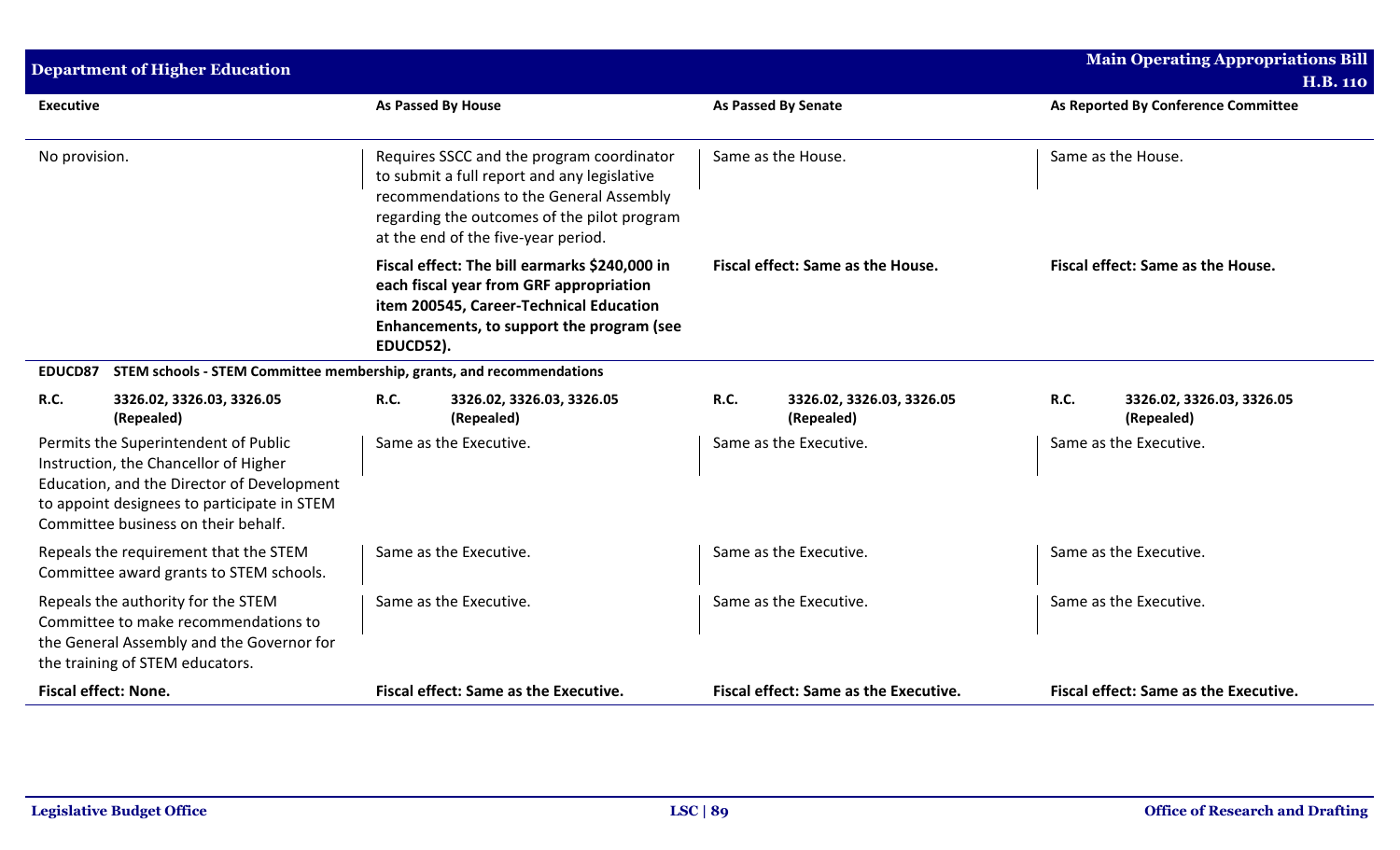| <b>Department of Higher Education</b>                                                                                                                                                                                                                                                                                                                                                                              |                                                                                                               |                            | <b>Main Operating Appropriations Bill</b><br><b>H.B. 110</b> |
|--------------------------------------------------------------------------------------------------------------------------------------------------------------------------------------------------------------------------------------------------------------------------------------------------------------------------------------------------------------------------------------------------------------------|---------------------------------------------------------------------------------------------------------------|----------------------------|--------------------------------------------------------------|
| <b>Executive</b>                                                                                                                                                                                                                                                                                                                                                                                                   | <b>As Passed By House</b>                                                                                     | <b>As Passed By Senate</b> | As Reported By Conference Committee                          |
| P-Tech model of education pilot program<br>EDUCD59                                                                                                                                                                                                                                                                                                                                                                 |                                                                                                               |                            |                                                              |
| Section:<br>265.205                                                                                                                                                                                                                                                                                                                                                                                                | 265.205<br>Section:                                                                                           |                            |                                                              |
| Requires ODE and the Department of Higher<br>Education (DHE) to jointly create a P-Tech<br>model of education pilot program to be<br>implemented in up to three public schools<br>through a partnership between an eligible<br>school, a state institution of higher<br>education, or a nonprofit institution of<br>higher education, and one or more<br>businesses offering employment in skilled<br>occupations. | Same as the Executive.                                                                                        | No provision.              | No provision.                                                |
| Requires ODE and DHE to jointly issue a<br>request for proposals from interested<br>schools and select three eligible schools<br>based on certain criteria. Requires ODE to<br>award each selected school up to \$150,000<br>in FY 2022 to fund start-up and planning<br>costs and up to an additional \$150,000 in FY<br>2023 to implement the model and deliver<br>programming to students.                      | Same as the Executive, but decreases the<br>maximum award for each school to \$70,000<br>in each fiscal year. | No provision.              | No provision.                                                |
| Specifies that credit hour and duration<br>limitations for students participating in<br>College Credit Plus Program do not apply to<br>students participating in the P-Tech model<br>of education.                                                                                                                                                                                                                 | Same as the Executive.                                                                                        | No provision.              | No provision.                                                |
| Requires ODE and DHE to evaluate the<br>progress of grant recipients in planning,<br>implementing, and sustaining the model and<br>requires grant recipients to report to the                                                                                                                                                                                                                                      | Same as the Executive.                                                                                        | No provision.              | No provision.                                                |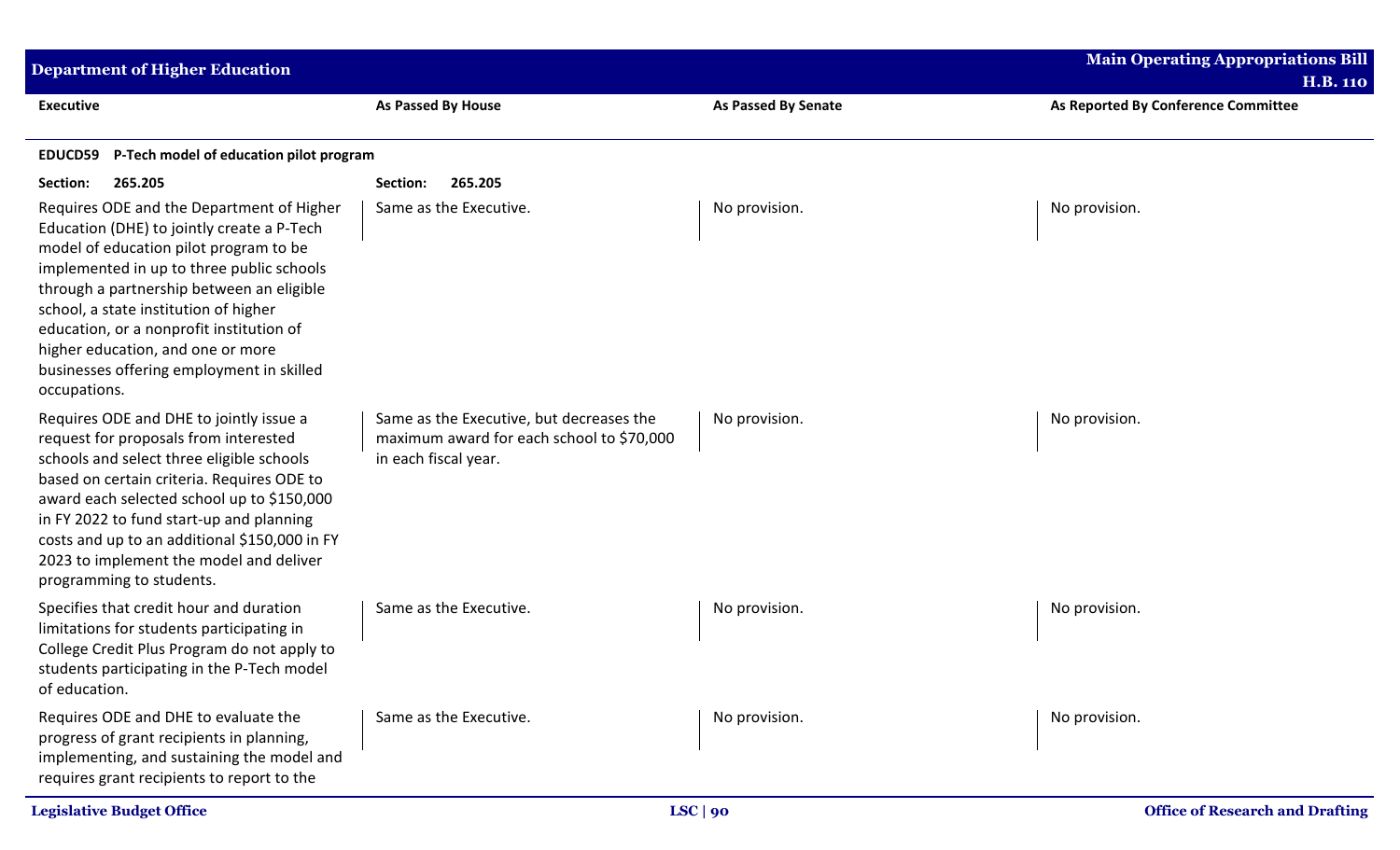| <b>Department of Higher Education</b>                                                                                                                                                                                                                                                                                                                                                                                                                                                                                                                           |                        |                            | <b>Main Operating Appropriations Bill</b><br><b>H.B. 110</b> |
|-----------------------------------------------------------------------------------------------------------------------------------------------------------------------------------------------------------------------------------------------------------------------------------------------------------------------------------------------------------------------------------------------------------------------------------------------------------------------------------------------------------------------------------------------------------------|------------------------|----------------------------|--------------------------------------------------------------|
| <b>Executive</b>                                                                                                                                                                                                                                                                                                                                                                                                                                                                                                                                                | As Passed By House     | <b>As Passed By Senate</b> | As Reported By Conference Committee                          |
| Departments any data or information<br>necessary for the evaluation. The<br>Departments must report their findings by<br>December 31, 2022.                                                                                                                                                                                                                                                                                                                                                                                                                     |                        |                            |                                                              |
| Specifies that an eligible school district or<br>other public school must continue to receive<br>state aid for each student participating in<br>the pilot program who continues to be<br>enrolled in high school courses after the<br>student's twelfth grade year for up to two<br>school years. Permits any state institution of<br>higher education that enrolls a student<br>participating in the pilot program to include<br>the student in the calculations used to<br>determine its state share of instruction<br>funds.                                 | Same as the Executive. | No provision.              | No provision.                                                |
| Specifies that the model provides a STEM-<br>focused curriculum for students beginning in<br>the ninth grade for up to six years, during<br>which students may dually enroll in high<br>school and college courses at no cost to the<br>student and earn a high school diploma and<br>an associate degree, prioritizes enrolling<br>student populations who have been<br>historically underrepresented in college and<br>skilled occupations, and gives students hiring<br>priority for available jobs upon completion<br>of the program, among other features. | Same as the Executive. | No provision.              | No provision.                                                |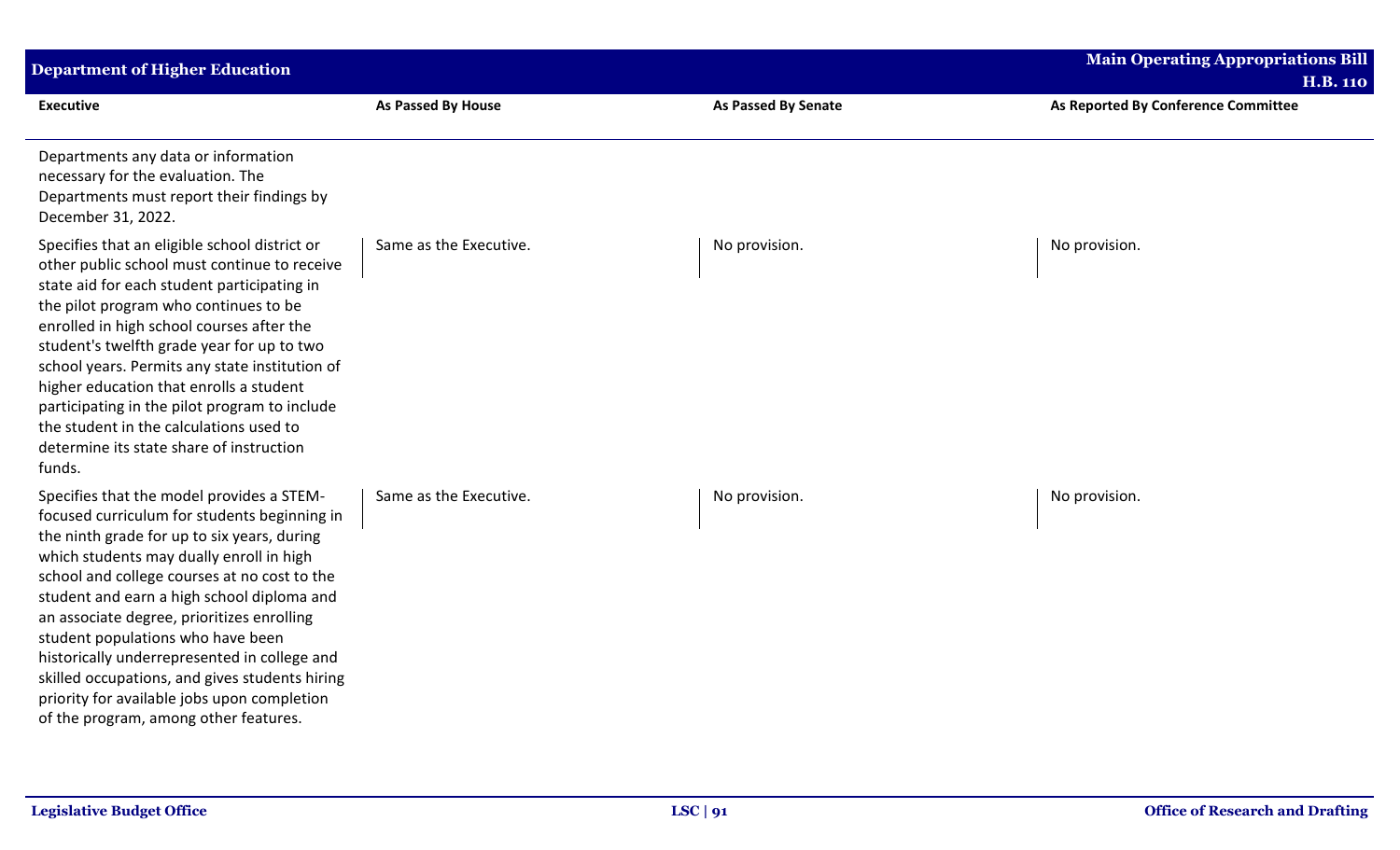| <b>Department of Higher Education</b>                                                                                                                                                               |                                                                                                                                                                                                                                                                                                                                                                             |                     | <b>Main Operating Appropriations Bill</b> |
|-----------------------------------------------------------------------------------------------------------------------------------------------------------------------------------------------------|-----------------------------------------------------------------------------------------------------------------------------------------------------------------------------------------------------------------------------------------------------------------------------------------------------------------------------------------------------------------------------|---------------------|-------------------------------------------|
|                                                                                                                                                                                                     |                                                                                                                                                                                                                                                                                                                                                                             |                     | <b>H.B. 110</b>                           |
| <b>Executive</b>                                                                                                                                                                                    | As Passed By House                                                                                                                                                                                                                                                                                                                                                          | As Passed By Senate | As Reported By Conference Committee       |
| Fiscal effect: The bill earmarks \$450,000 in<br>each fiscal year from GRF appropriation<br>item 200545, Career-Technical Education<br>Enhancements, to support the pilot<br>program (see EDUCD52). | Fiscal effect: Same as the Executive, but<br>reduces the earmark to \$210,000 in each<br>fiscal year.                                                                                                                                                                                                                                                                       |                     |                                           |
| EDUCD125 College Credit Plus study                                                                                                                                                                  |                                                                                                                                                                                                                                                                                                                                                                             |                     |                                           |
|                                                                                                                                                                                                     | 265.500<br>Section:                                                                                                                                                                                                                                                                                                                                                         |                     | 265.530<br>Section:                       |
| No provision.                                                                                                                                                                                       | Requires ODE, in consultation with the<br>Department of Higher Education (DHE), to<br>produce a report by January 1, 2023,<br>concerning the cost-effectiveness of the<br>College Credit Plus Program for secondary<br>schools and participants, as well as whether<br>participants save money on college tuition<br>and reduce the amount of time to degree<br>completion. | No provision.       | Same as the House.                        |
|                                                                                                                                                                                                     | <b>Fiscal effect: Increases the administrative</b><br>responsibilities of ODE and DHE.                                                                                                                                                                                                                                                                                      |                     | Fiscal effect: Same as the House.         |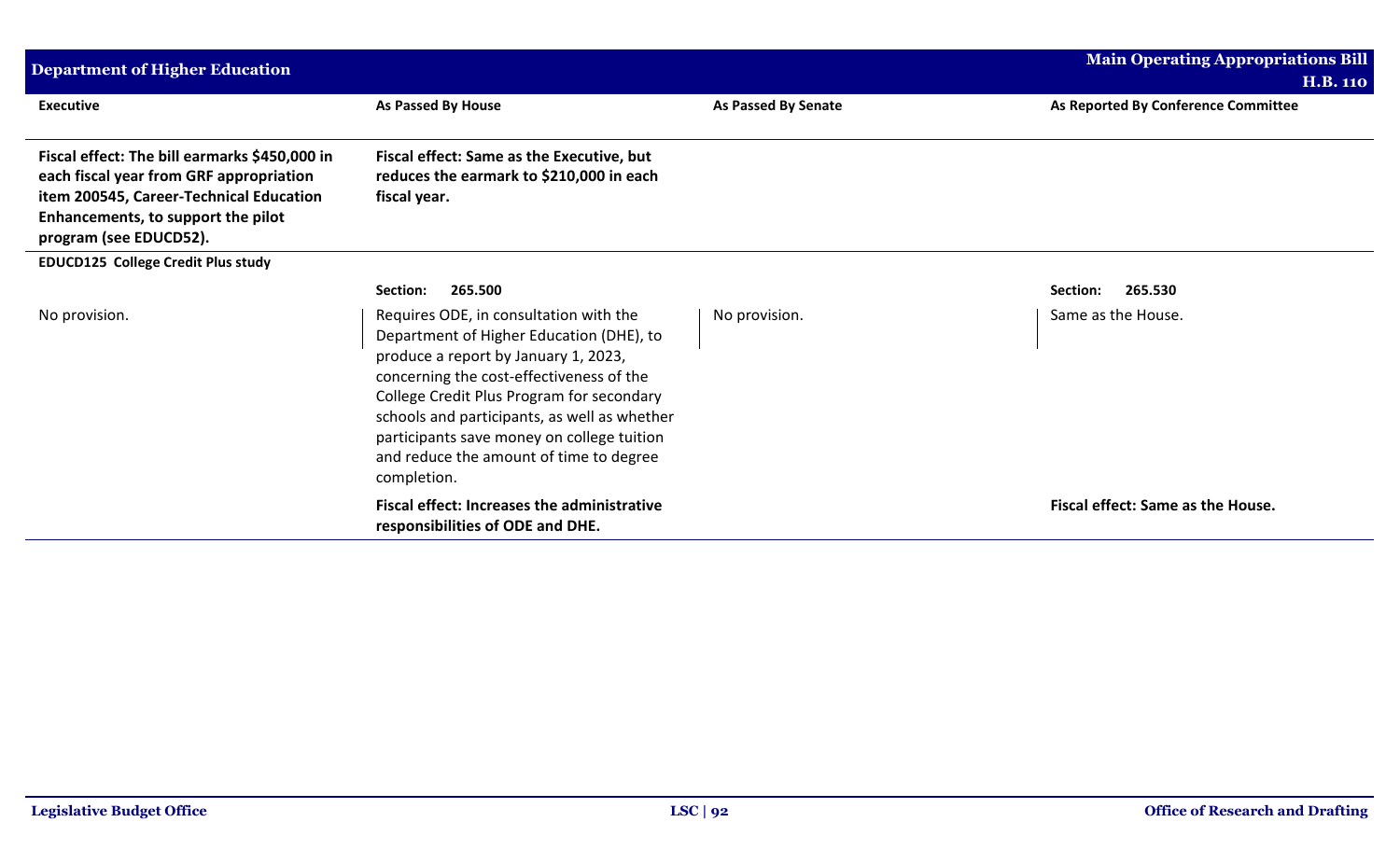| <b>Department of Higher Education</b> |                                                                                                                                                                                                                                                                                                                                                                                                                                      |                            | <b>Main Operating Appropriations Bill</b><br><b>H.B. 110</b>                                                            |
|---------------------------------------|--------------------------------------------------------------------------------------------------------------------------------------------------------------------------------------------------------------------------------------------------------------------------------------------------------------------------------------------------------------------------------------------------------------------------------------|----------------------------|-------------------------------------------------------------------------------------------------------------------------|
| <b>Executive</b>                      | As Passed By House                                                                                                                                                                                                                                                                                                                                                                                                                   | <b>As Passed By Senate</b> | As Reported By Conference Committee                                                                                     |
| <b>REPCD3</b>                         | Joint Legislative Study Committee regarding career pathways and post-secondary workforce training programs                                                                                                                                                                                                                                                                                                                           |                            |                                                                                                                         |
|                                       | Section:<br>733.30                                                                                                                                                                                                                                                                                                                                                                                                                   |                            | 733.30<br>Section:                                                                                                      |
| No provision.                         | Establishes a 13-member Joint Legislative<br>Study Committee regarding career pathways<br>and post-secondary workforce training<br>programs, including a member appointed by<br>the Minority Leader in each house.                                                                                                                                                                                                                   | No provision.              | Same as the House, but specifies that the<br>Minority Leader in each chamber<br>recommend rather than appoint a member. |
| No provision.                         | Requires the Committee to review (1)<br>current workforce training programs offered<br>by post-secondary institutions and whether<br>the programs are aligned with local,<br>regional, and statewide workforce needs<br>and (2) current career pathways, how they<br>align with state, regional, and local labor<br>market demand data, and whether they<br>prioritize credentials that carry the most<br>value in the labor market. | No provision.              | Same as the House.                                                                                                      |
| No provision.                         | Requires the Committee to develop<br>recommendations regarding the following:                                                                                                                                                                                                                                                                                                                                                        | No provision.              | Same as the House.                                                                                                      |
| (1) No provision.                     | (1) The state's workforce education priorities<br>and how those priorities are funded;                                                                                                                                                                                                                                                                                                                                               | (1) No provision.          | (1) Same as the House.                                                                                                  |
| (2) No provision.                     | (2) A common definition for short-term<br>credentials and certificates of value across<br>primary, secondary, and post-secondary<br>education providers that ensures<br>consistency and alignment with the state's<br>policy and funding priorities;                                                                                                                                                                                 | (2) No provision.          | (2) Same as the House.                                                                                                  |
| (3) No provision.                     | (3) Any strategies or programs the<br>Committee identified that may ensure that                                                                                                                                                                                                                                                                                                                                                      | (3) No provision.          | (3) Same as the House.                                                                                                  |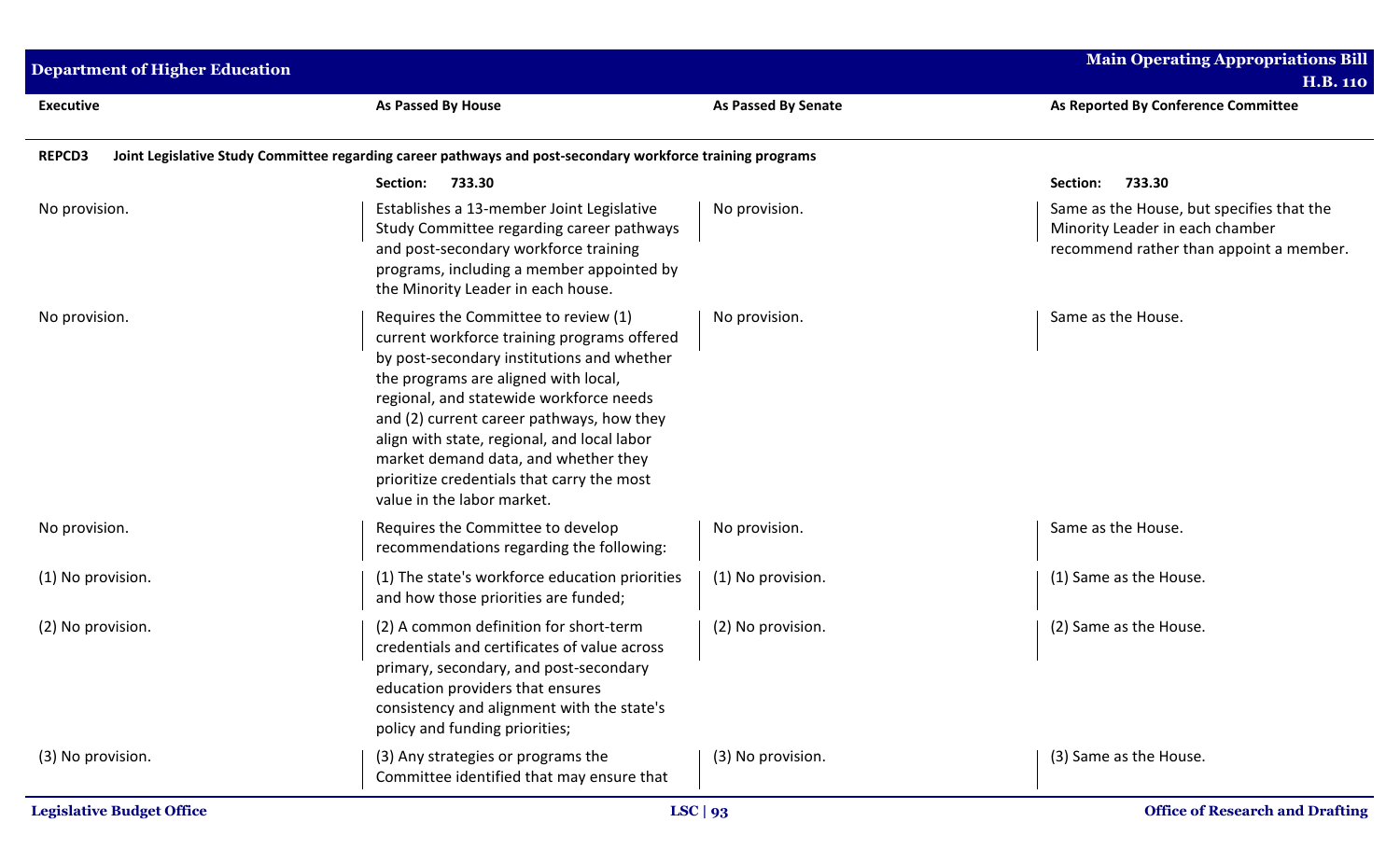| <b>Department of Higher Education</b> |                                                                                                                                                                                                                                                                                                                                                   |                            | <b>Main Operating Appropriations Bill</b><br><b>H.B. 110</b> |
|---------------------------------------|---------------------------------------------------------------------------------------------------------------------------------------------------------------------------------------------------------------------------------------------------------------------------------------------------------------------------------------------------|----------------------------|--------------------------------------------------------------|
| <b>Executive</b>                      | As Passed By House                                                                                                                                                                                                                                                                                                                                | <b>As Passed By Senate</b> | As Reported By Conference Committee                          |
|                                       | the state's investments will increase student<br>success and career readiness by increasing<br>the number of workforce certificates and<br>credentials that lead to an in-demand job;                                                                                                                                                             |                            |                                                              |
| (4) No provision.                     | (4) The types of reporting and data<br>necessary for the Chancellor to collect<br>regarding post-secondary workforce<br>credentials, including programs for which<br>credit is not awarded;                                                                                                                                                       | (4) No provision.          | (4) Same as the House.                                       |
| (5) No provision.                     | (5) Policy strategies identified by the<br>Committee to increase awareness and<br>participation by students in career-technical<br>pathways through partnerships between<br>primary, secondary, and post-secondary<br>education providers and business and<br>industry;                                                                           | (5) No provision.          | (5) Same as the House.                                       |
| (6) No provision.                     | (6) Strategies identified by the Committee to<br>increase work-based learning programs such<br>as apprenticeships and programs that<br>permit students to attend post-secondary<br>educational institutions while maintaining<br>their employment;                                                                                                | (6) No provision.          | (6) Same as the House.                                       |
| (7) No provision.                     | (7) Whether the state should consider<br>prioritizing investments in short-term<br>credentials through a new funding structure<br>for workforce education and career-<br>technical programs, including state support<br>of workforce training programs at<br>community colleges and Ohio technical<br>centers and financial aid opportunities for | (7) No provision.          | (7) Same as the House.                                       |